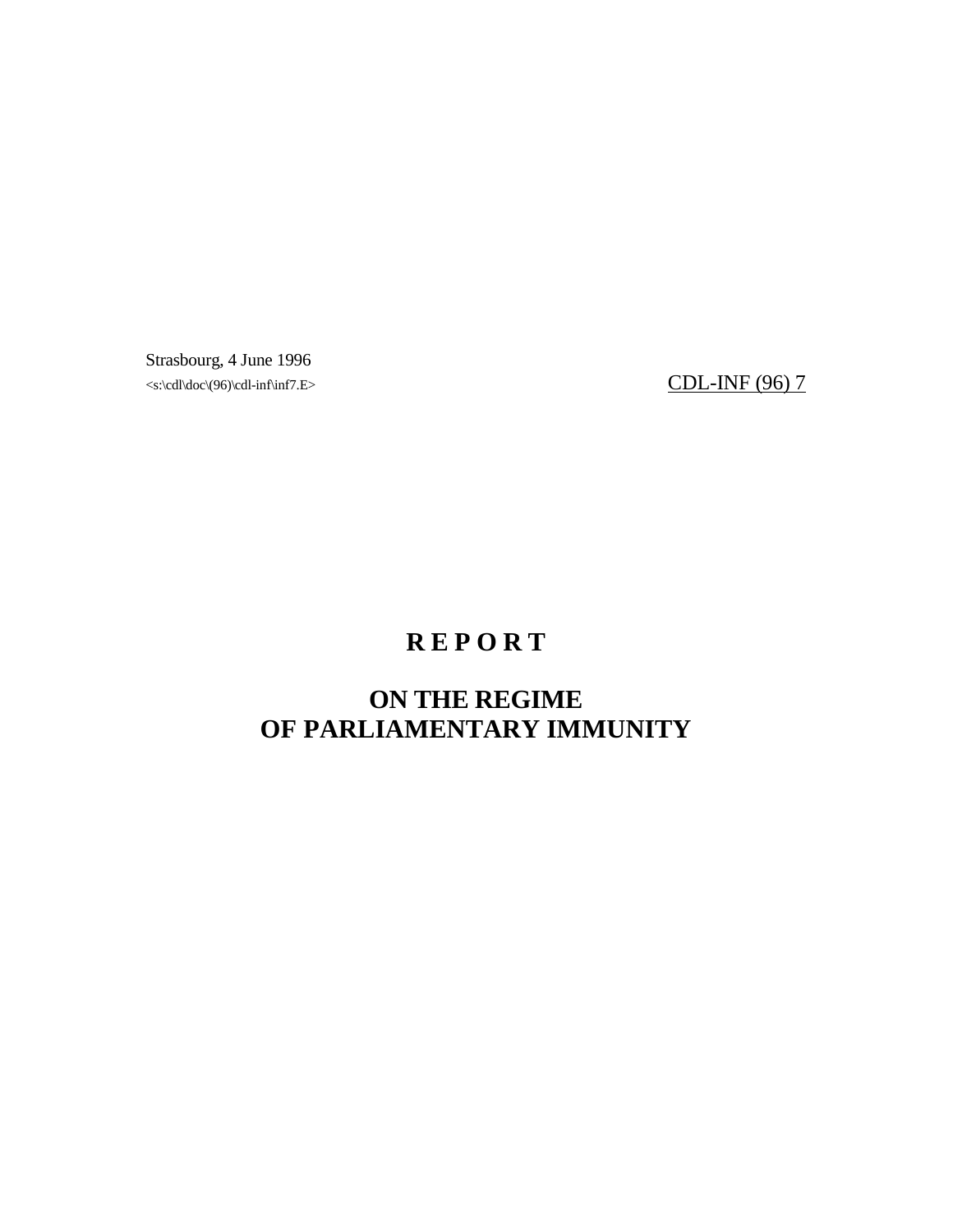## **Preliminary remarks:**

1. This report, adopted by the Sub-Commission on Democratic Institutions on the basis of a draft report drawn up by Mr G. W. Maas Geesteranus with the assistance of the Secretariat of the European Commission for Democracy through Law, was approved by the Commission during its 27th meeting which took place on 17 and 18 May 1996.

2. The proposal to devote a study to parliamentary immunity originates from the representative of the Parliamentary Assembly of the Council of Europe, Mr Stoffelen, who submitted the topic to the Venice Commission during its 18th meeting.

3. In the opinion of the Commission, the request of the Assembly was indeed very much to the point. On the one hand, the topic of parliamentary immunity lies in the heart of the debate over the guarantees of parliamentary democracy in Europe given that the independence and satisfactory operation of parliament are essential to the separation of powers. On the other hand, the topic is of current interest in view of the tendencies in certain states to encourage elements of a "continuous democracy"<sup>1</sup>, ie increased citizen control or participation.

4. As a first step in the course of preparing this report, a questionnaire was drawn up for submission to the members, associate members and observers of the Commission.

5. The Commission received replies from the following countries: *Albania, Austria, Belarus, Belgium, Bulgaria, Croatia, Cyprus, Czech Republic, Denmark, Finland, France, Georgia, Germany, Greece, Hungary, Ireland, Italy, Latvia, Liechtenstein, Lithuania, Luxembourg, Malta, Moldova, Netherlands, Norway, Portugal, Romania, Russia, Slovakia, Slovenia, Spain, Sweden, Switzerland, Turkey, Ukraine,* together with *Canada, Japan* and *Kyrgyzstan*, non-European states represented in the Venice Commission.

6. The received replies were used to compile the summary tables presented in Appendix I.

7. In the preparation of this report, constant reference was also made to the study produced by the General Directorate for Research of the European Parliament in 1993, entitled "Parliamentary immunity in the member states of the European Community and in the European Parliament" (Legal Affairs Series, W-4).

-

*<sup>1</sup>*

 *<sup>&</sup>quot;Democratie continue" is a term coined by Dominique Rousseau, "Le Monde", 1 February 1996, p. 16.*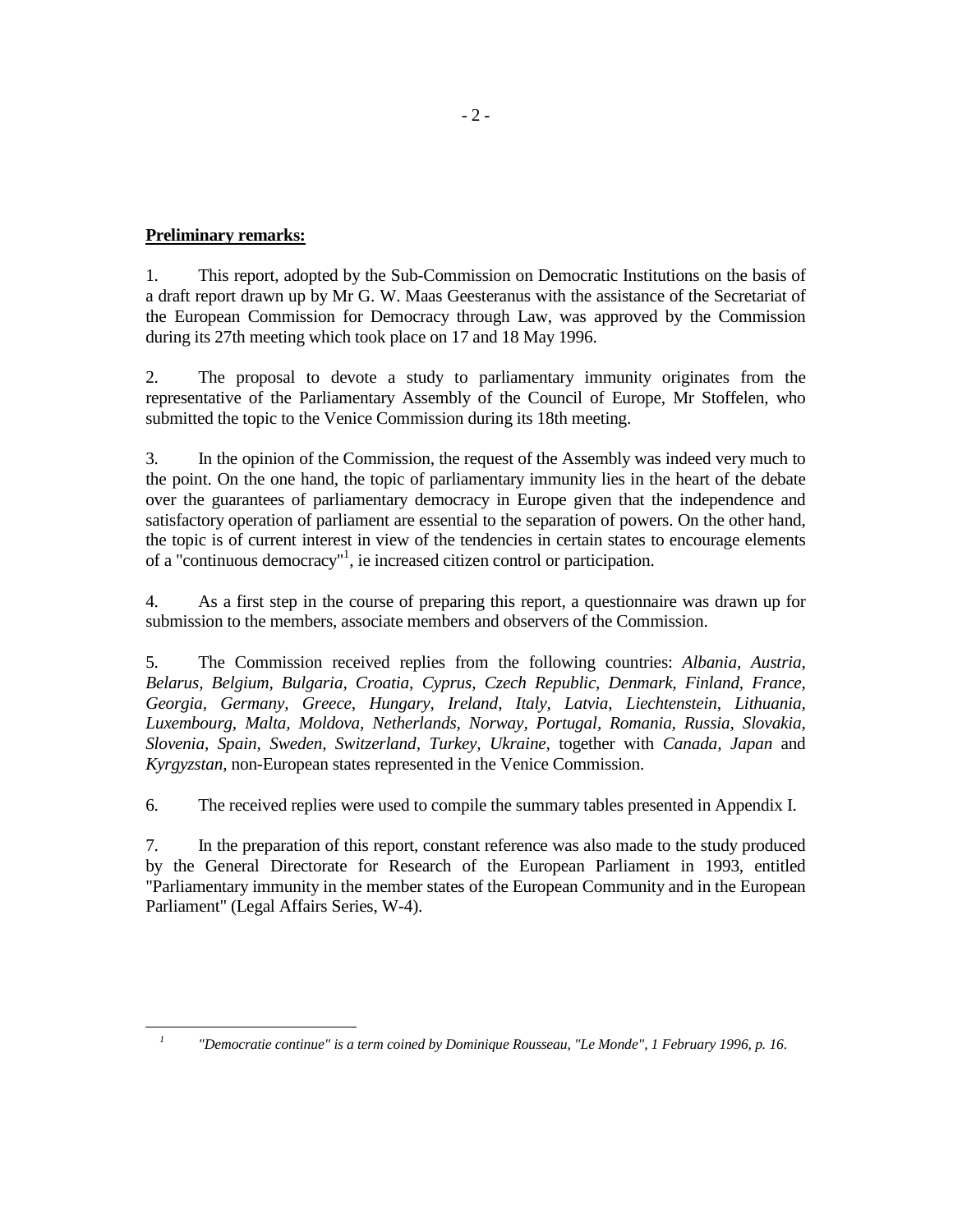8. Working from the tabulated information, it was possible to produce this report in a comparative overall perspective. It does not constitute an exhaustive analysis of the topic, nor does it purport to infer uniform and generally applicable principles, given the diversity and complexity of the national situations. However, it provides an analytical and speculative instrument containing, in a systematic way, information which is not always accessible, particularly for linguistic reasons.

9. The report accordingly gives an overview of the varying legal rules adopted and provides an initial basis for comparison as regards the subject-matter at Europe-wide.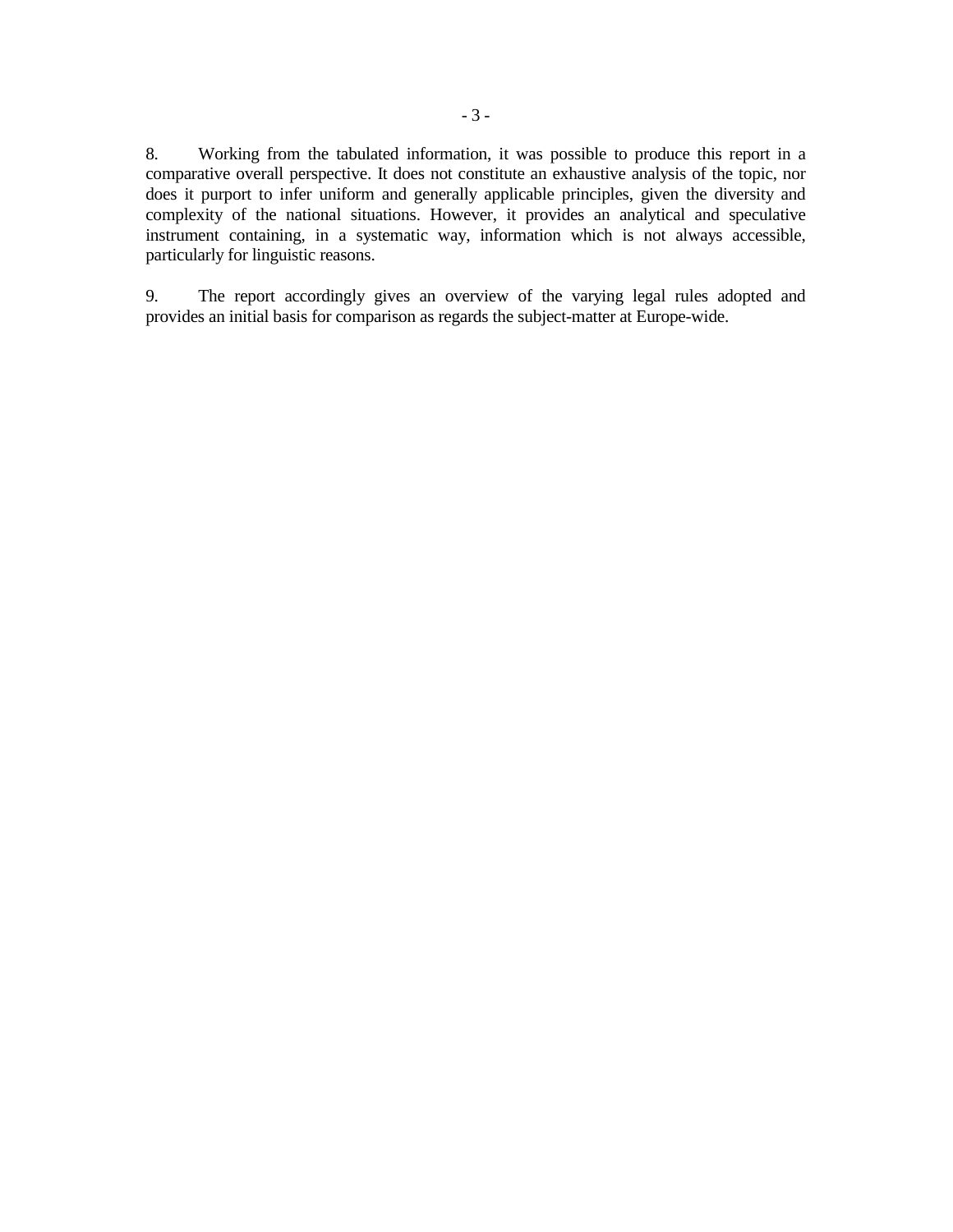# **I. Introduction**

10. The need to afford parliamentarians special protection is recognised in all the states under consideration. However, this does not imply that the institution of parliamentary immunity has failed to attract numerous criticisms, or that any form of impunity should be secured to parliamentarians.

11. Notwithstanding the variety of terms and descriptions employed by national legislation and the scope of protection in the various countries, most European states recognise two categories of immunity for parliamentarians:

firstly, the "non-liability" or "freedom of speech" of parliamentarians in respect of judicial proceedings over the opinions expressed and votes cast in the discharge of their parliamentary duties;

secondly, their "inviolability" or "immunity in the strict sense" shielding them from all arrest, detention or prosecution without the consent of the chamber to which they belong.

12. The law of certain countries provides for a special jurisdiction with regard to offences committed by members of parliament. This is often the Supreme Court as in Spain or the Netherlands, the Federal Tribunal in Switzerland or the Court of Appeal in Greece. In other countries such as the United Kingdom and Malta, the House itself may perform functions of a judicial nature.

13. In some countries (France, Belgium), the provisions on immunity have public policy status, so that immunity cannot be voluntarily waived by any member and acts performed in breach thereof are void. Elsewhere it is for members to avail themselves of their immunity (Slovenia). They may in some cases even be able to refuse to testify, thus evading any attempt at preliminary investigation when in reality they are personally under suspicion (Belarus, Greece).

14. Immunity, with a different theoretical conception according to country, is designed to safeguard the "people's representatives" against arbitrary power. Consequently, it protects the legislature against interference from the executive or sometimes even from the judiciary. Parliamentary immunity ensures thus collective protection for parliament as a body, its operation and its acts, as well as individual protection for its constituent members.

- 15. It has been gradually extended to other persons:
- all persons participating in "proceedings in Parliament" in the countries with Britishstyle institutions (United Kingdom, Netherlands, Ireland);
- members of the regional assemblies (Landtag) in Austria;
- members of the Community and Regional Councils and ministers in Belgium.
- 16. Nevertheless, in Germany parliamentary immunity applies solely to members of the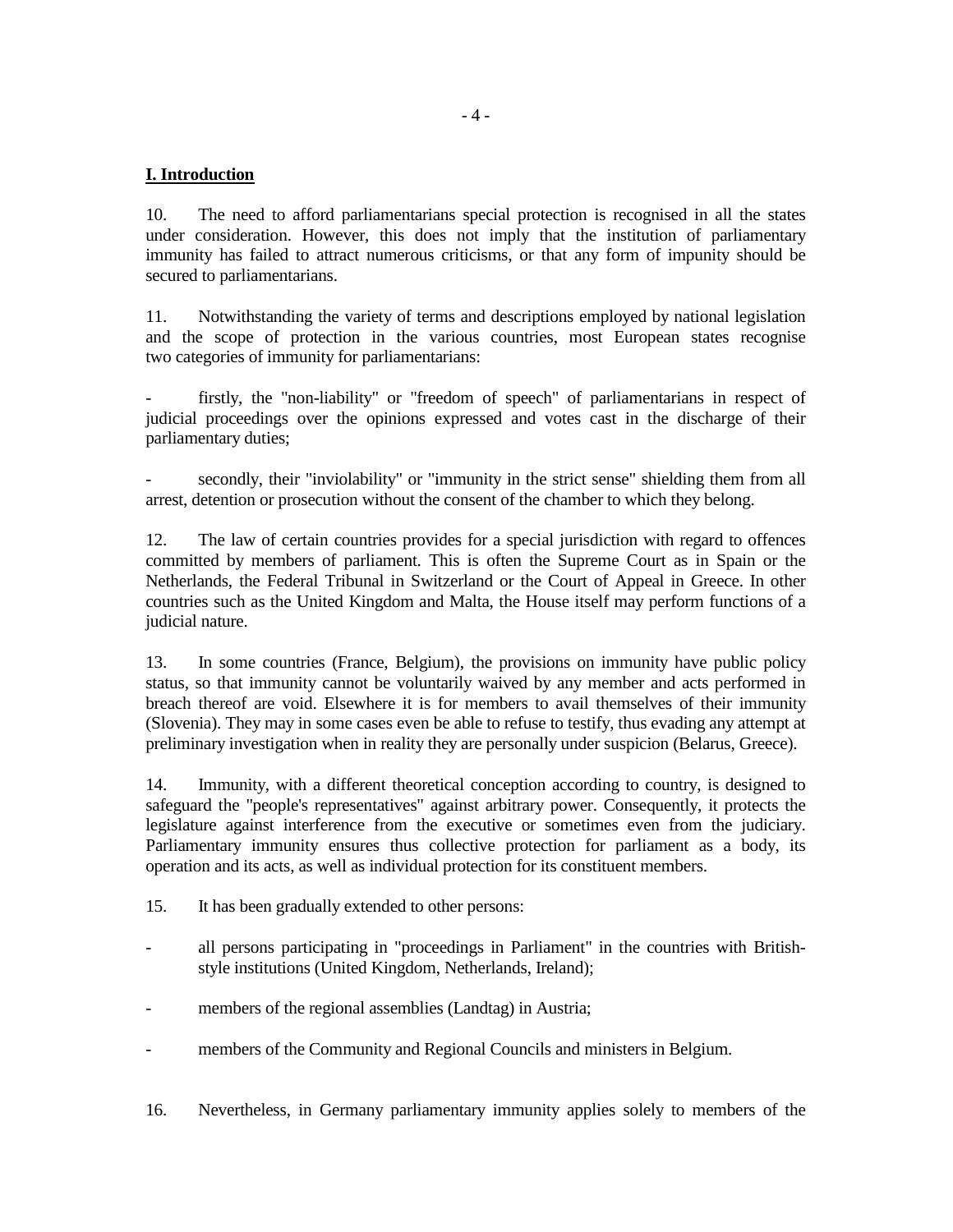Bundestag, not those of the Bundesrat.

17. As a rule, the legal foundation of immunity is enshrined in the fundamental statutes of states. The principle is embodied in the United Kingdom's "Bill of Rights" of 1689 and in the Constitution of most other countries, more seldom in the law unless some aspect of this protection is completely omitted from the legislation in force.

18. The forerunner of parliamentary immunity in the true sense was a certain sacrosanctity of representative office; in Rome, the Tribune of the Plebs enjoyed the same inviolability.

19. The origin of parliamentary immunity as such can be traced back to the 14th century<sup>2</sup>. As "freedom of speech" (irresponsibility) for parliamentarians, it was confirmed by the House of Commons at the early 16th century. At that time, the second aspect of immunity, namely "freedom from arrest" (inviolability), was prescribed only in the event of measures restricting personal freedom pursuant to civil actions.

20. With the French Revolution, protection was extended so as to be effective against court action in criminal cases and against any charge of a parliamentarian even for acts unrelated to parliamentary service.

21. These two aspects of immunity, as gradually defined in the French system, appear to recur today in most national legal systems.

22. The guarantees afforded by the two types of immunity (irresponsibility/ inviolability, "freedom of speech/ "freedom from arrest") are complementary. They should therefore be examined from the successive angles of their scope, the acts to which they relate and their implications in the event of wrongful use.

<sup>-</sup>*2 The member Thomas Haxey, during the session of the English Parliament from 12 January to 12 February 1397, submitted a bill denouncing the conduct of the Court of Richard II. He was tried and condemned to death for treason but the sentence was not carried out thanks to a royal pardon granted because of the pressure brought to bear by the House of Commons.*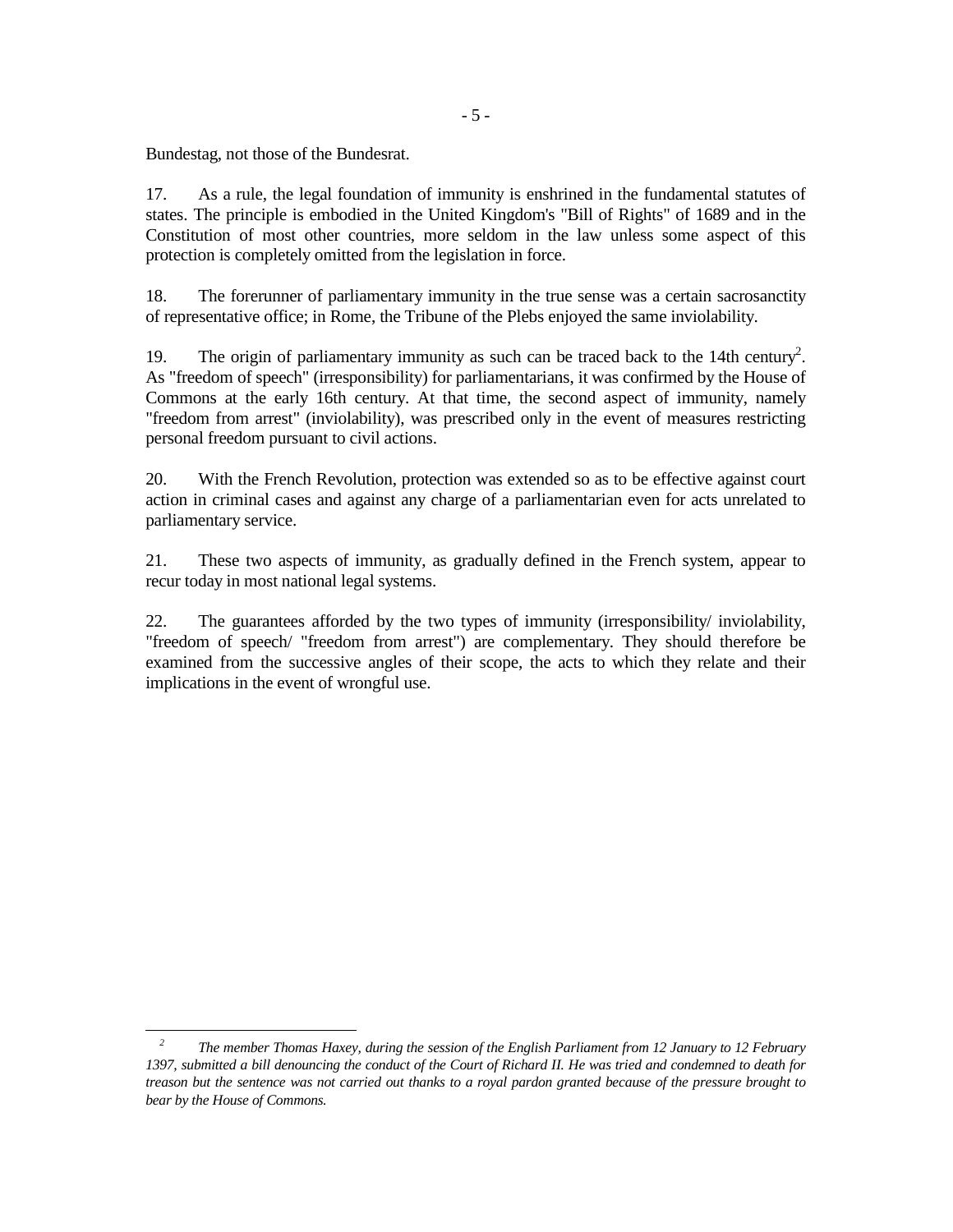## **II. Non-liability**

23. "Non-liability" implies immunity against any judicial proceedings relating to opinions expressed or votes cast and is encountered in most national legal regimes for protecting parliamentarians.

24. It is termed, for instance, "berüfliche Immunität" in Austria, "Indemnität" in Germany, "freedom of speech" in Ireland, Malta, Canada, the Netherlands and the United Kingdom, "insindacabilità" in Italy, "inviolabilidad" in Spain and "Immunität/Irresponsabilité" in Switzerland.

25. Ukraine is the one country whose legislation contains no provision concerning this aspect of immunity and deals with protection strictly in terms of inviolability. In Russia, while the inviolability of Duma members has constitutional value as a principle, non-liability is prescribed only by law.

## **A. The principle: absolute character of protection**

## *1. Purposes*

-

26. In the first place, the principle of members' non-liability constitutes a special form of the protection which is arranged in order to guarantee independence and freedom of expression for parliament and its members, especially vis-à-vis the executive and the principle of separation of powers. The expediency of guarding against any arbitrary arrest of a people's representative by the government does not seem an immaterial concern still at now-days<sup>3</sup>.

27. In the second place, the principle of non-liability progressively acquires the further quality of an additional surety for parliamentarians vis-à-vis the majority opinion expressed in parliament itself. As representatives of the people which placed them in office, by holding even minority opinions they still express a portion of popular and/or national sovereignty, respect for which is central to the principles of pluralist democracy. This would imply that the real function of the institution of parliamentary immunity is to protect the expression of the common will and the composition of parliament as elected by the citizens<sup>4</sup>.

## *2. Scope of the principle of non-liability*

28. As a rule, this type of immunity essentially relates to "opinions expressed and votes cast in the discharge of parliamentary duties". It is perpetual in the sense that the protection enjoyed by the parliamentarian regarding the opinions stated in the performance of an electoral mandate is not extinguished when the mandate ends.

*<sup>3</sup> Hermann Butzer, Immunität im demokratischen Rechtstaat, Berlin 1991, p. 75.* 

*<sup>4</sup> Richard Wurbs, Regelungsprobleme der Immunität und der Indemnität in der parlamentarischen Praxis, Berlin 1987, p. 21.*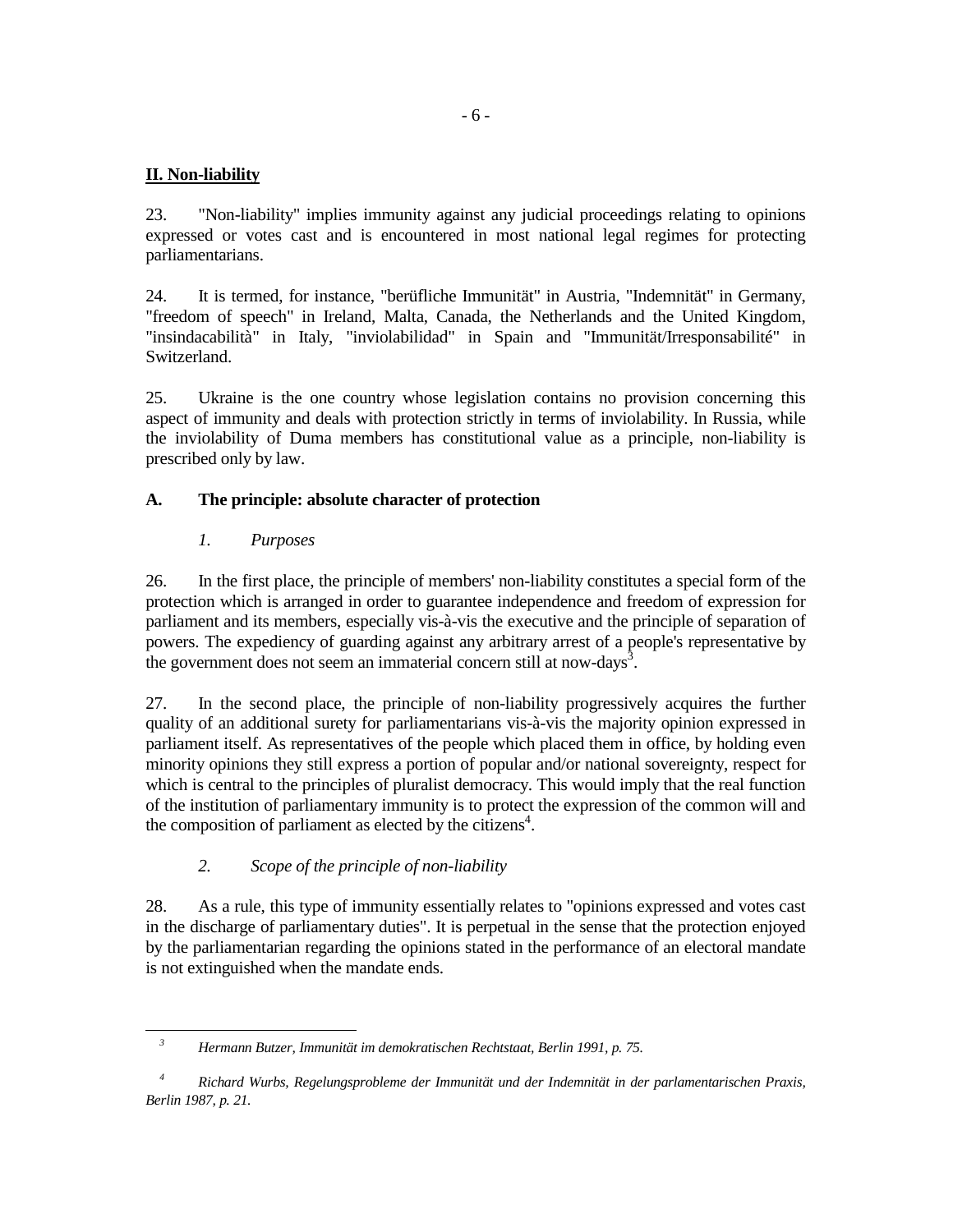29. It protects parliamentarians against any sanction ordered by the State or by state bodies, as well as against private individuals and attempted unlawful influence. This affords them exemption from all court proceedings. The law of certain countries contains more specific provisions extending freedom from liability to all civil, criminal or administrative action or stipulating that a member of parliament may not be subsequently pursued, arrested, detained or tried.

30. By contrast, in Bulgaria for instance members are free from criminal liability only. In Slovenia, civil liability is also incurred for damage or injury of which they stand accused. In France or Norway, parliamentarians are not liable and are not compelled to make redress even where "the acts charged constitute an offence or cause damage".

## *3. Acts covered by immunity*

31. Parliamentarians have absolute privilege of non-liability as regards the ballots in which they participate, whether in the chamber or in the parliamentary committees or sub-committees.

32. Nor are they held accountable for the opinions expressed, whether orally or in writing, in parliament or in a parliamentary committee, or for acts performed on business assigned by the parliament in connection with their mandate.

33. The exact breadth of immunity and the acts which it covers have been specified by parliamentary practice and by jurisprudence. In particular, a more or less restrictive interpretation depending on the country has been used in defining the acts or circumstances which would come within the ambit of "performance of the mandate" or "parliamentary functions".

34. For many states, these are purely functions performed in parliament, ie in the session chamber or in the committees or bodies set up for session purposes. In the United Kingdom the acts covered by immunity are "proceedings in Parliament" as defined over the years by parliamentary jurisprudence. The same opinions expressed outside parliament (Luxembourg), or sometimes the same written statements in breach of the rules applying to the publicity of proceedings (Belgium), do not come within the scope of immunity. In Turkey, the same statements repeated outside parliament also enjoy immunity, unless the Bureau of the Grand National Assembly decides otherwise.

35. In Moldova, on the other hand, this immunity concerns the "acts which a parliamentarian and nobody else may perform in parliament". In Norway or the Netherlands, however, it concerns political opinions expressed even outside parliament.

36. In Portugal, Turkey and Norway, there is immunity even for "offences of defamation". In other countries, though, the constitutional text excludes any defamatory statements or insults.

37. Non-liability sometimes extends to the activity and/or behaviour of members of parliament which, while not constituting acts specific to parliamentary office, are in some way related to it. Consequently, parliamentarians' enhanced freedom of expression extends to their public non-parliamentary activities, in particular on the media, in election declarations and in public debates. In other cases, "political and partisan activity" as in Luxembourg and also in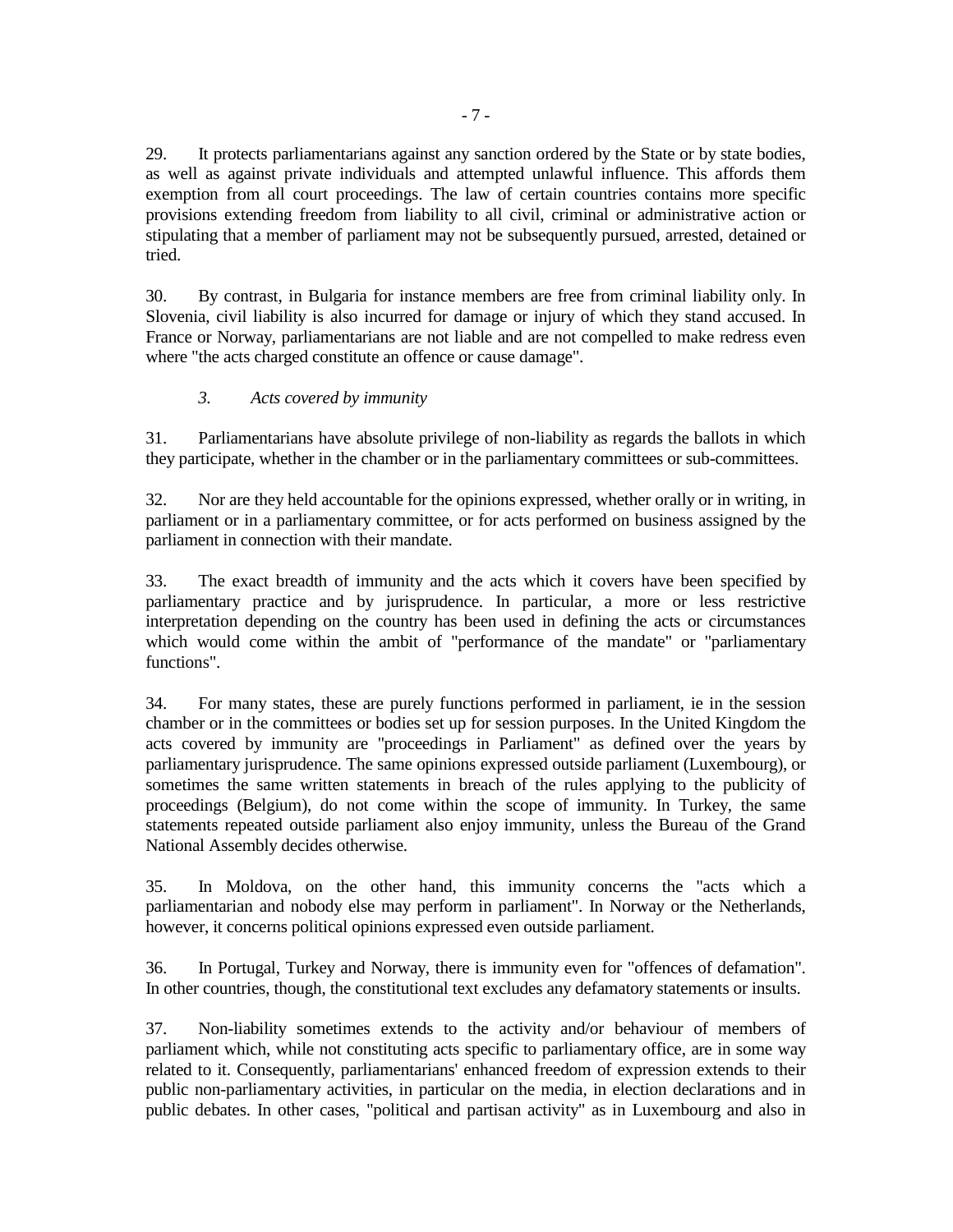Italy or, as in Spain, "statements made in the context of meetings of parties or with constituents, private encounters or journalistic activities", are excluded from the coverage of immunity.

## **B. Qualification of the principle of non-liability**

38. It is widely observed that although the protection instituted is absolute with regard to the ballots in which members of parliament vote, they do not have quite the same guarantees for their opinions expressed in or out of parliament.

## *1. Relativity of the protection instituted: areas excluded from protection*

39. In general, defamatory or insulting remarks are excluded from the scope of immunity, in which case members can be sued and subjected to compensation in the same way as other citizens. In the United Kingdom, it rests with the court to suspend proceedings when it considers that parliamentary privilege is involved. Nonetheless, it is often the disciplinary authority of the chambers which censures a member for conduct or statements which are unreasonable "having regard to his office and status".

40. In Austria, for instance, a member is accountable only to the Chamber to which he belongs, and incurs only disciplinary measures at the discretion of the Speaker.

41. In the Slovak Republic, members remain subject to the disciplinary authority of the National Council of the Slovak Republic in the case of "declarations unbefitting their position and reputation". In Latvia, disciplinary measures can be taken for "deliberate spreading of slanderous information; defamation relating to private or family life".

42. In Spain, acts of violence against persons or property are excluded even if committed inside the parliament. So are statements made in the context of meetings of parties or with constituents, private encounters or journalistic activities.

43. In Ireland, certain offences such as treason, serious crimes and public order offences are excluded from the coverage of immunity.

44. While they are not amenable to criminal justice (or to civil justice in general), parliamentarians are subject at least to the disciplinary authority of the chambers, exercised by the Speaker, in accordance with the Rules of Procedure. The provisions governing the applicable measures are more or less precise in this regard. Penalties vary from one country to another: they range from call to order or curtailment of speaking time (Austria) to expulsion, and in theory may even entail imprisonment (United Kingdom).

45. In some countries parliament has added powers in this respect and even performs judicial functions. In the United Kingdom for instance, the Houses are entitled to hold inquiries and to examine witnesses, to penalise persons (Members and others) guilty of abuse of privilege or contempt, and to publish documents without fear of libel action. The House alone may impose penalties or take decisions in this matter.

46. The same used to apply in Malta until the legislation was brought into line with the requirements of Article 6 para. 1 of the European Convention on Human Rights as interpreted in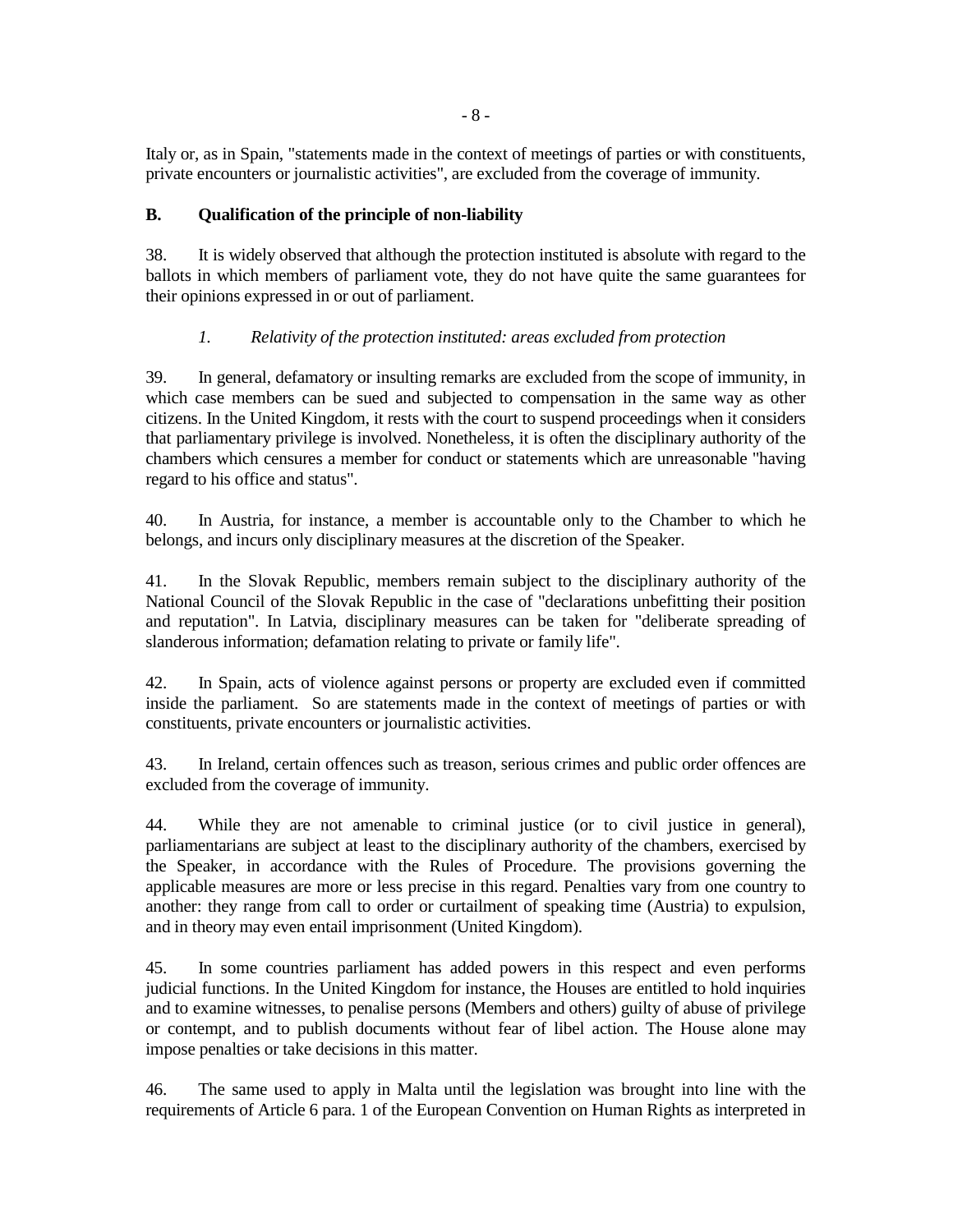- 9 -

the Demicoli case by the European Court of Human Rights in Strasbourg<sup>5</sup>.

47. In Malta, members are subject to the disciplinary authority of the House of Representatives for infringing its Rules or vexatiously interrupting the conduct of its business.

## *2. Lifting of the parliamentary immunity relating to non-liability*

48. The lifting of "non-liability" immunity would normally be precluded by its nature if it were to restrict the freedom of speech of parliamentarians. Yet some countries prescribe a procedure for this purpose. The countries where immunity can be lifted are Denmark, Finland, Czech Republic, Germany, Greece, Hungary, Malta, Netherlands, Switzerland and United Kingdom.

49. In Denmark, the proposal to lift immunity is made by the private individual who considers himself wronged by what the parliamentarian concerned has said outside parliament, in the private sphere, although in practice the Folketing invariably withholds its consent.

50. In Finland the proposal to lift immunity is made by the person competent to do so depending on the circumstances, ie the police officer, the prosecutor or the plaintiff, and the decision to lift immunity is taken by a majority of 5/6 of votes cast in parliament.

51. In Greece the decision to lift immunity is taken by the Chamber, which must decide within 45 days.

52. In Hungary, the proposal to lift immunity is submitted to the President of the National Assembly by the Procurator General, or by the competent court. The request is considered within 30 days by the Committee on Parliamentary Immunities and Incompatibilities. The decision is taken by the National Assembly without debate and requires a two-thirds majority of the votes of members present.

53. In Malta, where, according to the common-law system, there is no lifting of immunity strictly speaking, the Speaker of the House refers to the Committee of Privileges any cases of "breach of privilege" or contempt committed "*prima facie*" against the Parliament. The Committee of Privileges was set up in order to investigate in each case whether a member has committed contempt or acts in excess or breach of his privileges. The Committee then refers the matter to the House, which has competence to either bring the person concerned to justice or impose its own disciplinary measures.

54. In Romania, immunity may be lifted only by the Chamber to which the parliamentarian belongs. The decision is taken by the Senate by a majority of a two-thirds of the votes of members present and by the Chamber of deputies by a majority of a two-thirds of the votes of the members. The proposal to lift immunity is submitted to the President of the Chamber of deputies or Senate by the Minister of Justice.

<sup>-</sup>*5*

*Case of Demicoli v. Malta, judgment of 27 August 1991.*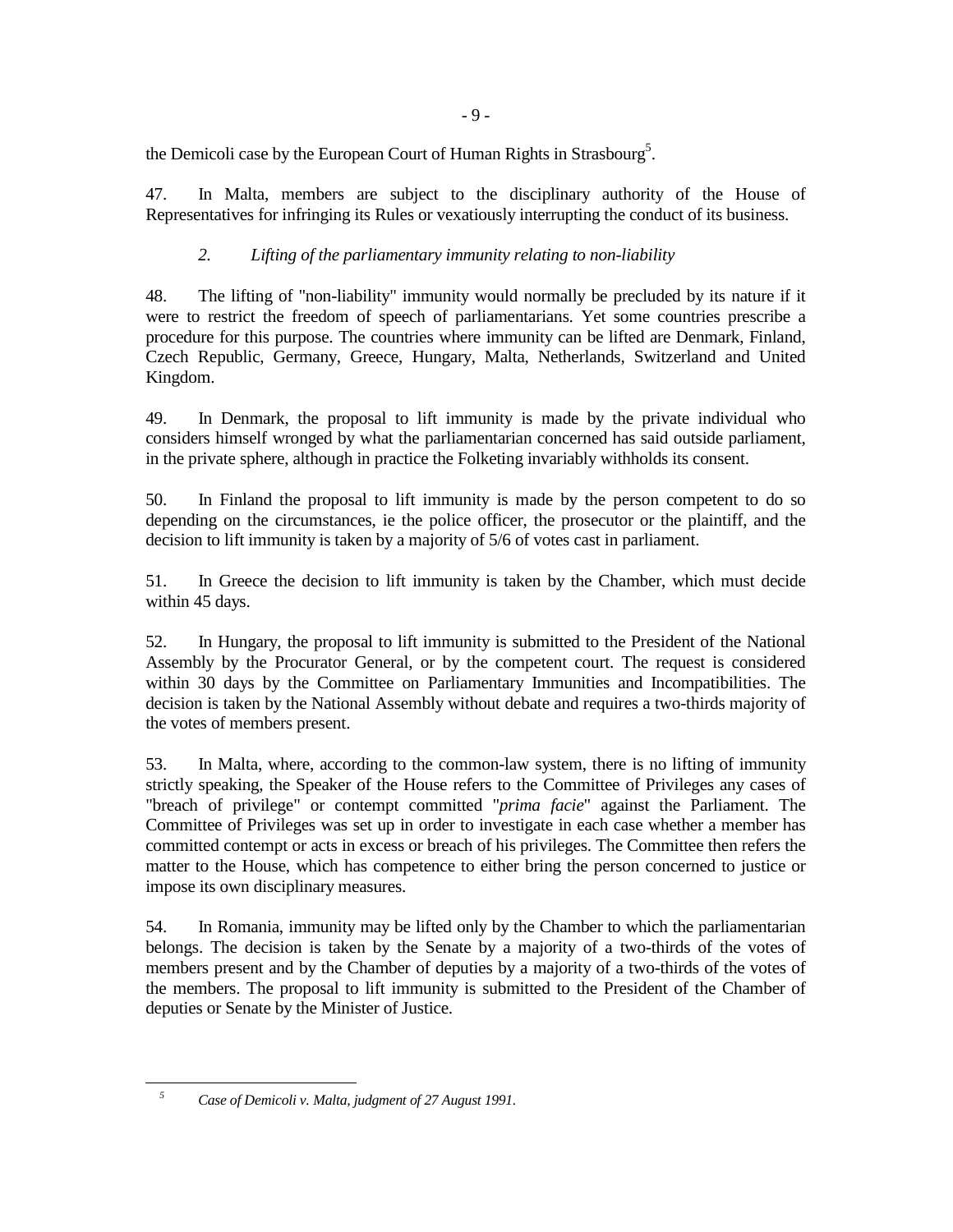55. In Switzerland, only "relative exemption from criminal liability" may be lifted, subject to the consent of both houses, which may bring the member before the Federal Tribunal. This exemption concerns offences committed in connection with the member's official activity or position, so as to exclude acts such as defamation, abuse of authority, dishonest management of public interests, acceptance of bribes, breach of the duty to fulfil the parliamentary mandate, and disclosure of military secrets. Lifting of a parliamentarian's privilege of secrecy regarding correspondence and telephone and telegraph messages also requires the consent of the chambers. In this case, the act or the opinion expressed is held to be unconnected with the member's official activity or position.

56. In Germany, where "anti-constitutional defamation" or "contempt of the Bundestag" are committed the requests of the prosecution are made in accordance with the rules of criminal procedure and administrative fines to the Federal Minister of Justice and submitted by the latter to the Bundestag for a ruling whether to authorise prosecution. By prior decision, the Committee on Electoral Scrutiny, Immunities and the Rules of Procedure may authorise prosecution for "anti-constitutional defamation" or "contempt of the Bundestag".

57. Moreover, a debate has been opened in this country on the question of the influence, whether or not politically admissible, wielded by political leaders and a new law has come into force for the prevention of corruption, buying and selling votes and trading in influence.

58. It must be acknowledged in concluding this section that, on balance, the system of protection instituted to safeguard parliamentarians' freedom of speech is fairly uniform in the countries considered. Except in cases of racist utterances by members, this particular aspect of immunity is not substantially debated or challenged. The same does not apply to the immunity established by way of inviolability.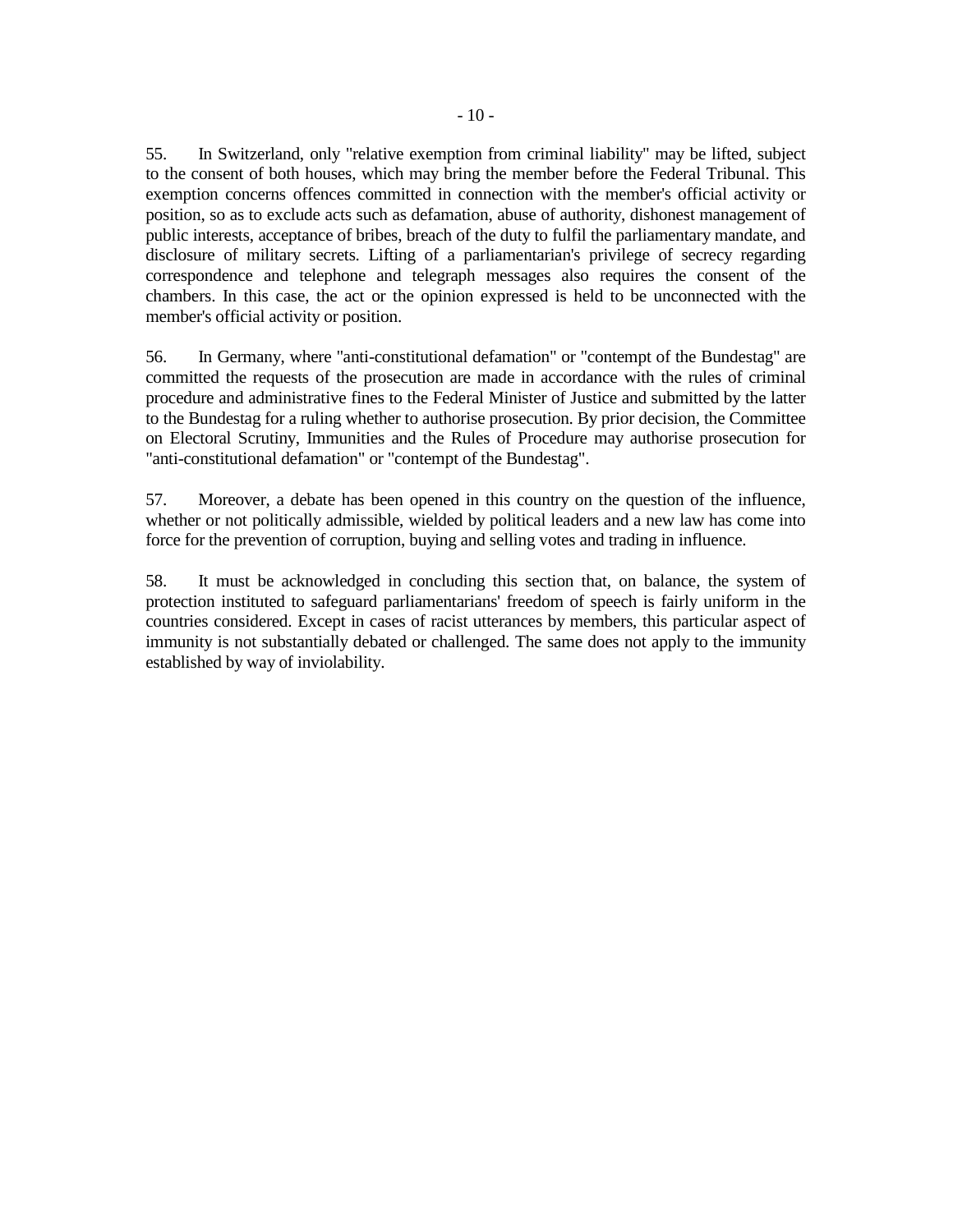## **III. Inviolability**

59. This side of immunity certainly appears more complex in essence and occasions a far wider variety of legal arrangements for its application. Its justification seems more disputed than non-liability, so much so that in several states inviolability has long since vanished or is not contemplated in the system of protection established for parliamentarians.

60. Thus in Canada, Ireland, Malta and the United Kingdom there is question of inviolability only in civil cases, whereas in criminal cases parliamentarians enjoy no special protection and are treated on equal terms with other citizens. Indeed, members in the Netherlands enjoy no inviolability whatsoever.

61. In most other states, inviolability does protect parliamentarians in criminal cases. However, it is not very easy to ascertain any common features or to adopt uniform terminology owing to the dissimilarity of the procedures laid down and the relevant terms.

62. This form of immunity is called, for instance, "ausserberüfliche Immunität" in Austria, "Immunität" in Germany, "freedom from arrest" in Ireland, Malta, Canada and the United Kingdom, "immunidad" in Spain, "Sessionsteilnahmegarantie" in Switzerland.

63. In Italy this form of immunity was called "improcedibilità" until Article 68 of the Constitution was amended by Article 1 of the Constitutional Law 29 October 1993 n° 3. Following this amendment, the requirement of an authorisation to start criminal procedure against a member of the Parliament was repealed. On the other hand, the personal search of a member of the Parliament or the search of his domicile as well as his arrest, his detention in prison or the restriction of his freedom of speech is not allowed without the authorisation of the Chamber to which the member belongs.

## **A. The principle of inviolability**

#### *1. Scope of immunity*

64. Inviolability constitutes another aspect of the effective protection of the parliament's members in order to guarantee its independence and shield them from any risk of arbitrary arrest. In general, it protects members of parliament from all "arrest" or prosecution unless parliament consents.

65. Under the common-law system of protection, as we have seen, inviolability operates only in civil cases.

66. In Austria, Germany, Kyrgyzstan, Latvia, Russia and the Slovak Republic, immunity also extends to "administrative action". In Moldova and Ukraine, it applies to all proceedings except such as are expressly provided for by law. In Romania, immunity extends to administrative proceedings concerning petty offences.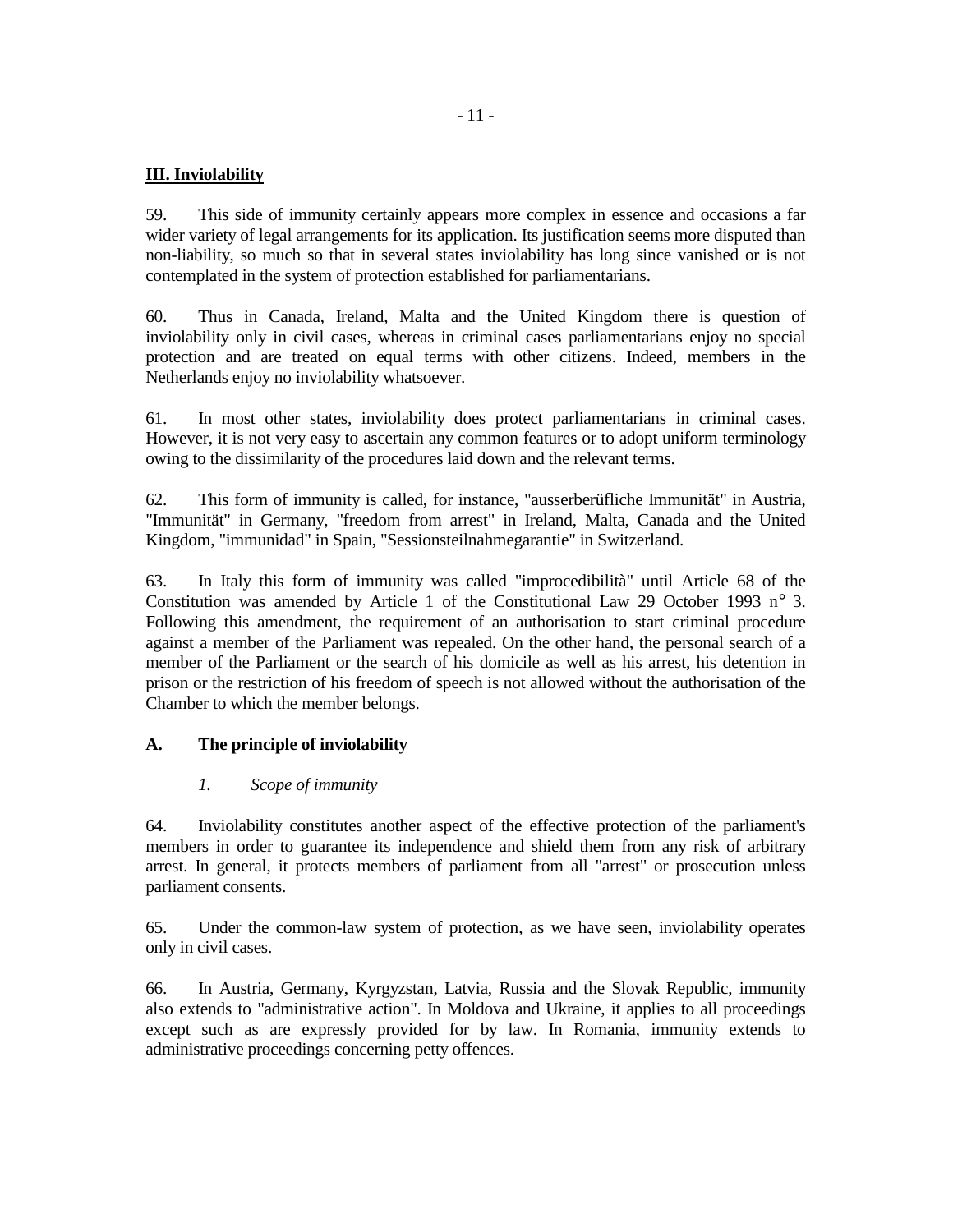67. The effective scope of this immunity varies with the country. In some cases, parliamentarians are also immune from personal searches, house or office searches, preliminary enquiries and other investigations in general. This is the position, for instance, in Albania, Austria, Belarus, Georgia, Russia, Turkey.

68. By contrast, in other countries inviolability does not apply to measures of preliminary investigation or to the bringing of proceedings (France, Portugal, Japan). Often inviolability may take effect only from the time when the member is examined.

69. The duration of immunity likewise varies according to the country; in some it is confined to the parliament's session periods, while in others it applies for the complete term of the legislature. In Greece, the Constitution prescribes measures such as maintenance of immunity between the chamber's dissolution and reconstitution, or where martial law is proclaimed.

70. Be that as it may, inviolability merely serves to suspend legal proceedings during a member's term of office or the parliamentary sessions, not to obstruct the course of justice permanently.

#### *2. Acts covered by immunity*

71. In some countries, where the offence charged is of a certain gravity it is excluded from the scope of immunity and thus no longer calls for the prior consent of the chamber (as in Portugal and Sweden).

72. Likewise, such consent is not required where the member is apprehended *in flagrante delicto* (for most states) or detected while committing a serious offence (Albania, Bulgaria, Croatia, Cyprus, Finland, Norway, Portugal, Slovenia, Turkey) or the day after that of the crime (Germany).

73. In Hungary, Austria or Bulgaria, even if a member is arrested *in flagrante delicto*, the subsequent proceedings nonetheless may require the consent of the chamber concerned.

74. The classification of the act charged as "flagrante delicto" usually rests with the court, as in France and Spain. The Assembly may nevertheless suspend proceedings if it considers that wrongful recourse has been had to the exception of "flagrante delicto".

75. Furthermore, derogations from the rules of inviolability are prescribed for lesser offences (administrative fine offences in France).

76. Thus in Luxembourg inviolability does not prevent action from being taken against a parliamentarian for petty offences in respect of which the law does not prescribe pre-trial detention and which do not constitute dishonourable offences.

77. On the other hand, in such countries as Portugal petty offences are also covered by immunity although they are do not come under criminal procedure.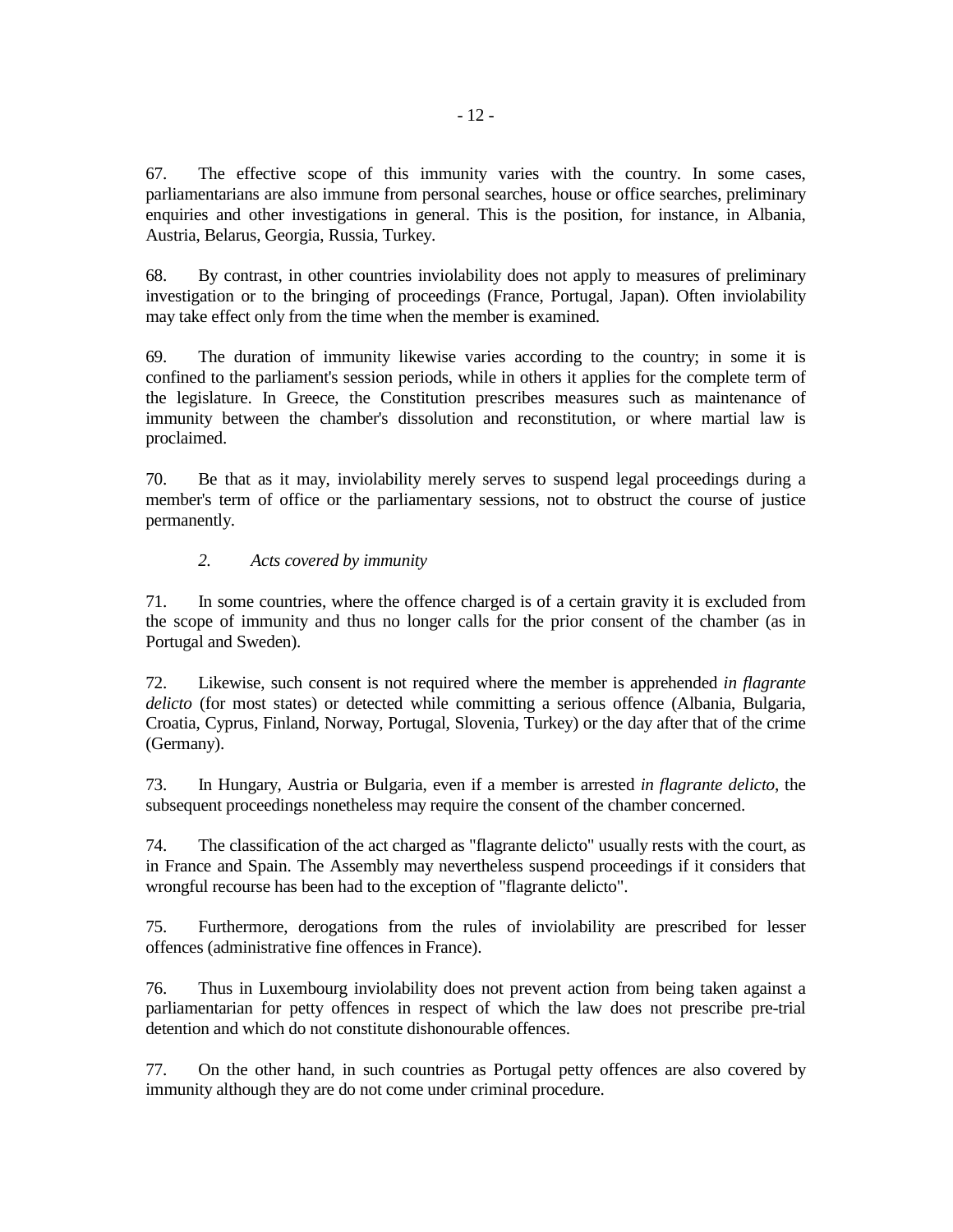## **B. Lifting of parliamentary immunity**

## *1. Procedure for lifting immunity*

78. The lifting of parliamentary immunity with regard to inviolability is constituted by the chamber's permission to institute criminal proceedings or to keep the member under arrest or in detention.

79. The procedure is the same overall except in Germany where there is a procedure of prior consent to prosecution through the passing of a general law when parliament first takes office.

80. Indeed, at the start of its term the Bundestag adopts a general decision authorising investigation of unlawful acts, excepting insults of a political nature. However, criminal proceedings subsequently require the consent of the Bundestag for each set of proceedings and each specific charge.

81. Elsewhere, procedure related to the lifting of immunity is usually contained in the parliamentary Rules of Procedure.

82. The proposal to lift immunity comes from the competent public authority (in most cases the public prosecutor), the injured party or the parliamentarian personally. Often the proposal is passed to the President of the Assembly through the Minister of Justice or even the Prime Minister.

83. It is then considered by an ad hoc or specialised parliamentary committee whose membership may vary in size and composition and whose function is to give an opinion after examining the member concerned.

84. The plenary chamber, after (or without) debate in closed (or public) session followed by a secret (or other) ballot, decides by simple (or qualified) majority whether or not to authorise the lifting of immunity (or to suspend any proceedings already instituted for the reasons discussed above).

85. Sometimes the chambers are required to deliberate within a prescribed time on the request to lift immunity. Parliament's abstention or silence on this score is variously interpreted; it often signifies suspension of proceedings and is therefore akin to a refusal.

## *2. Conditions attached to the lifting of immunity*

86. These conditions are of an extremely varied nature. Most states concur in treating the decision to lift a member's parliamentary immunity as a purely political one.

87. This frequently implies that parliament holds discretionary power in the matter, as the only body capable of ruling on acts contrary to its sovereignty or independence.

88. In practice, a number of criteria have nonetheless been established, to guard against making the decision of the majority appear entirely arbitrary in turn.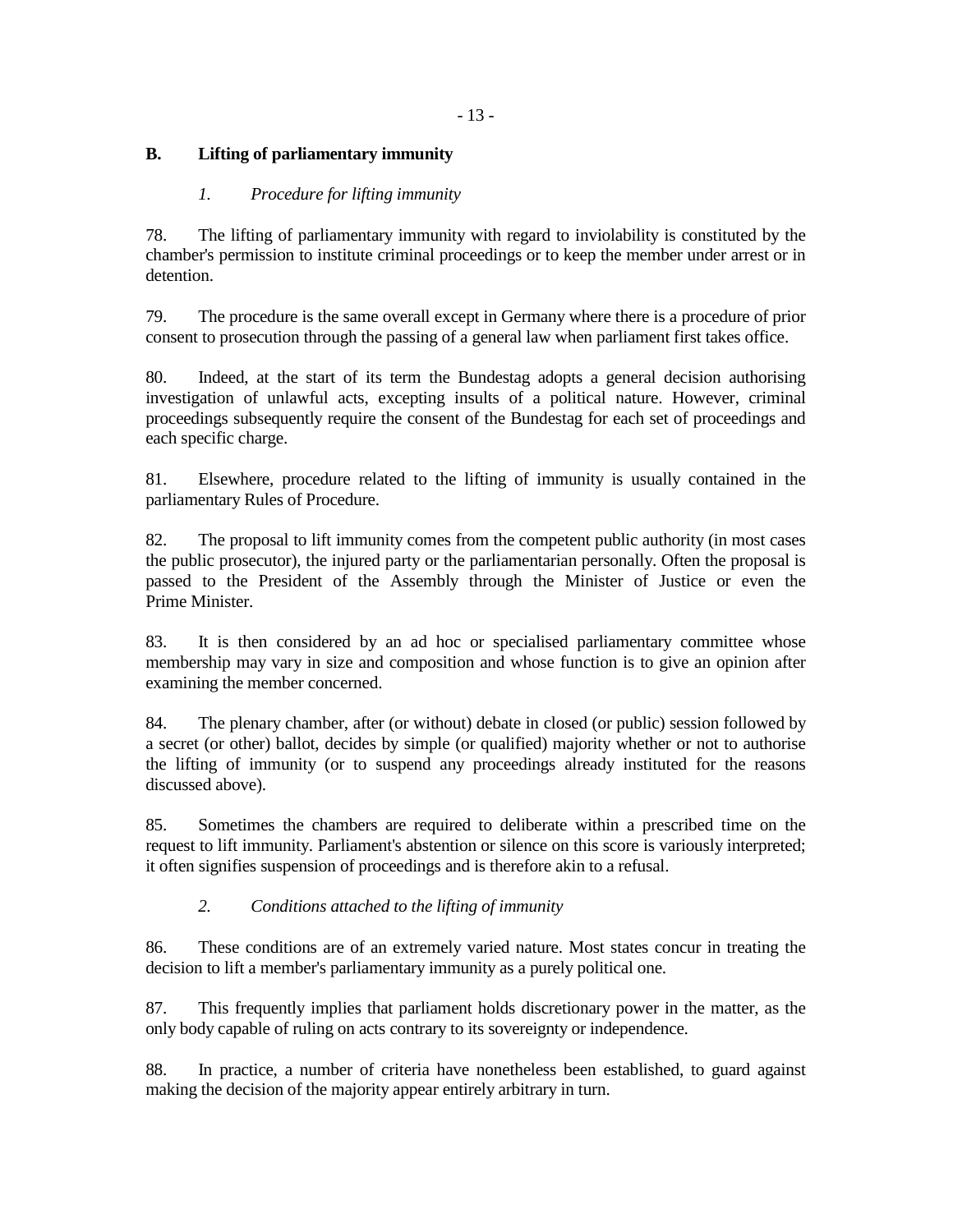89. Immunity must not sanction the impunity of members of parliament for offences committed by them, nor should it intentionally obstruct the course of justice and the proper functioning of democracy.

90. Parliament firstly carries out a strict scrutiny of the request as to its seriousness, sincerity and fairness, as well as timeliness (particularly when the parliament's term of office is drawing to a close) and procedural correctness.

91. Care is also taken to safeguard parliament's reputation, and public opinion is consulted in order to uphold the public order.

92. Requests for immunity to be lifted are nevertheless generally refused where there is cause to suspect the existence of *fumus persecutionis*, ie an intention to prosecute the parliamentarian unjustly and endanger his/her freedom and independence.

93. Likewise, when the reprehensible acts are of only minor gravity, parliament usually prefers not to grant lifting of immunity, deemed burdensome and unduly opprobrious.

94. In Albania and Belgium immunity is in any case not lifted without sufficient evidence that the member is the real culprit of the alleged crime.

95. In Bulgaria immunity is lifted when sufficient evidence of a serious crime has been obtained by the state prosecutor and then by the parliamentary ethics committee.

96. In Austria, immunity is lifted when the offence charged is manifestly unrelated to activities as a representative.

97. In Turkey, parliamentary decisions regarding the lifting of the immunity can be appealed to the Constitutional Court within one week by the member concerned or any other member, in which case the Constitutional Court makes a ruling within 15 days.

98. In all circumstances, at the stage when parliamentary immunity is lifted the presumption of innocence must be consistently respected, in order to avoid that the public believes the parliamentarian guilty, since according to the established case-law of the European Court of Human Rights this principle is binding not only on criminal courts but on all state authorities.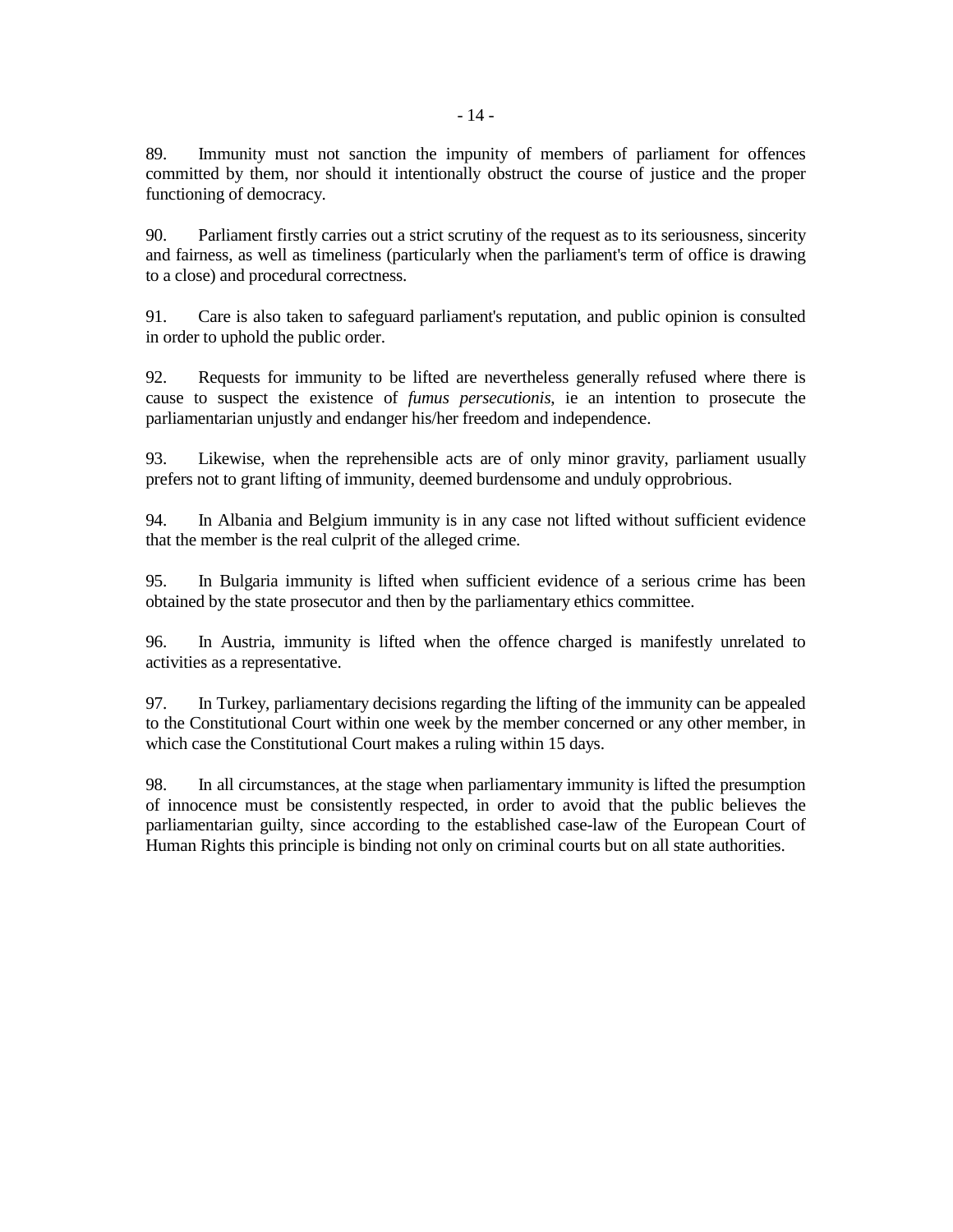#### **IV. Conclusion**

**99. On balance, the system established to protect parliamentarians' freedom of expression is fairly uniform in the various countries considered. Except in cases of racist utterances by members, this particular aspect of immunity is not substantially debated or challenged.** 

**100. Immunity in the form of inviolability, however, appears more complex and generates a wider variety of legal provisions.** 

**101. The institution of immunity as such is not in fact a subject of passionate debate in most countries surveyed. It reappears as a topical issue on the occasion of proceedings against members, particularly for corruption.** 

**102. Parliamentary immunity continues to be an institution which assures members of their independence from other powers and their freedom of action and expression, although the relationship between the characteristics of the various powers has evolved considerably in the parliamentary democracies. It also protects parliamentarians from possible abuses by the majority.** 

**103. But while the necessary compliance with the principle of separation of powers and the expression of the common will render it expedient to lay down specific rules for the protection of parliamentarians, it would be inconsistent with the principles of parliamentary democracy to make members immune from punishment for offences committed. The immunity thus instituted must, of course, not be such as to obstruct the course of justice.** 

**104. In actual fact, the extent of the protection provided largely depends on parliamentary practice but also on the role of public opinion and the development of attitudes. The role of the press, together with a certain ethical sense, accordingly have a decisive effect on the application of the parliamentary immunity system.** 

**105. Finally, in certain countries a tendency to regulate in law the conditions for lifting parliamentary immunity can be observed, or else an effort to define fixed, objective criteria as far as possible. This trend is prompted by concern for stricter application of the principles of rule of law and by the demands of safeguarding fundamental freedoms.**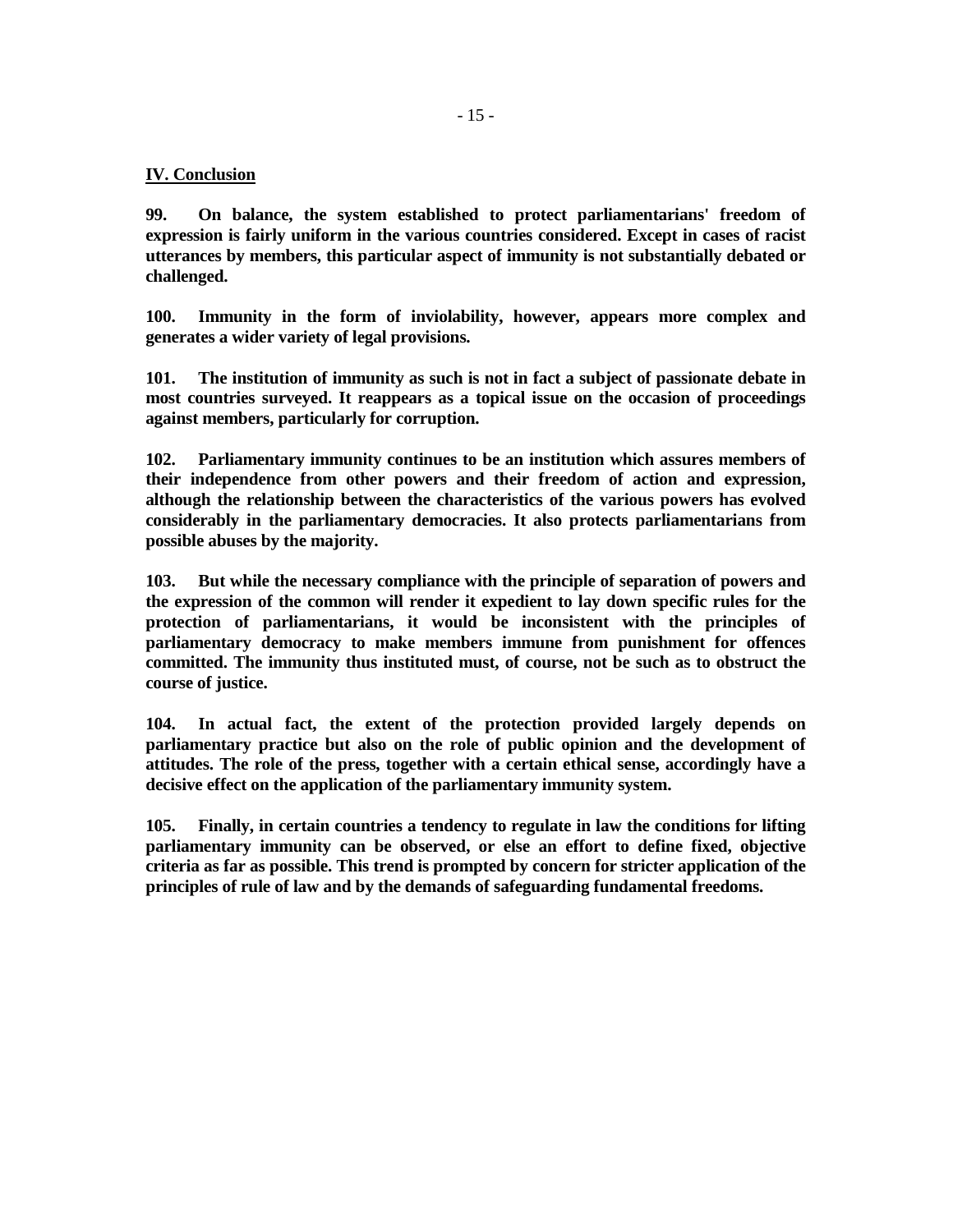## **A P P E N D I X**

## **T A B L E S**

## **SUMMARISING REPLIES TO THE QUESTIONNAIRE ON PARLIAMENTARY IMMUNITY**

| Categories of<br>parliamentary<br>immunity | <b>Albania</b>                                                                                                                                                |                                                                                                                                                                                   |
|--------------------------------------------|---------------------------------------------------------------------------------------------------------------------------------------------------------------|-----------------------------------------------------------------------------------------------------------------------------------------------------------------------------------|
|                                            | Non-liability                                                                                                                                                 | Inviolability                                                                                                                                                                     |
| Legal basis                                | Constitutional laws of the<br>Republic of Albania (Art. 22).                                                                                                  | Constitutional laws of the Republic of<br>Albania (Art. 22).                                                                                                                      |
| Scope of<br>immunity                       | While "performing his<br>parliamentary duties", the<br>deputy is not liable for his<br>activities and cannot be<br>prevented from carrying out<br>his duties. | Extra-parliamentary immunity:<br>- with respect to search, arrest, detention<br>and criminal prosecution;<br>- except where the deputy commits "an<br>obvious and serious crime". |
| Acts covered<br>by immunity                | Activities, opinions expressed<br>and votes cast. But the deputy<br>can be prevented from<br>obtaining information which is<br>a State secret.                | All acts that may lead to search, arrest,<br>detention and criminal proceedings,<br>- except where the deputy had committed<br>"an obvious and serious crime".                    |
| Persons<br>covered                         | Deputies to the People's<br>Assembly.                                                                                                                         | Deputies to the People's Assembly.                                                                                                                                                |
| Duration of                                |                                                                                                                                                               | The parliamentary session.                                                                                                                                                        |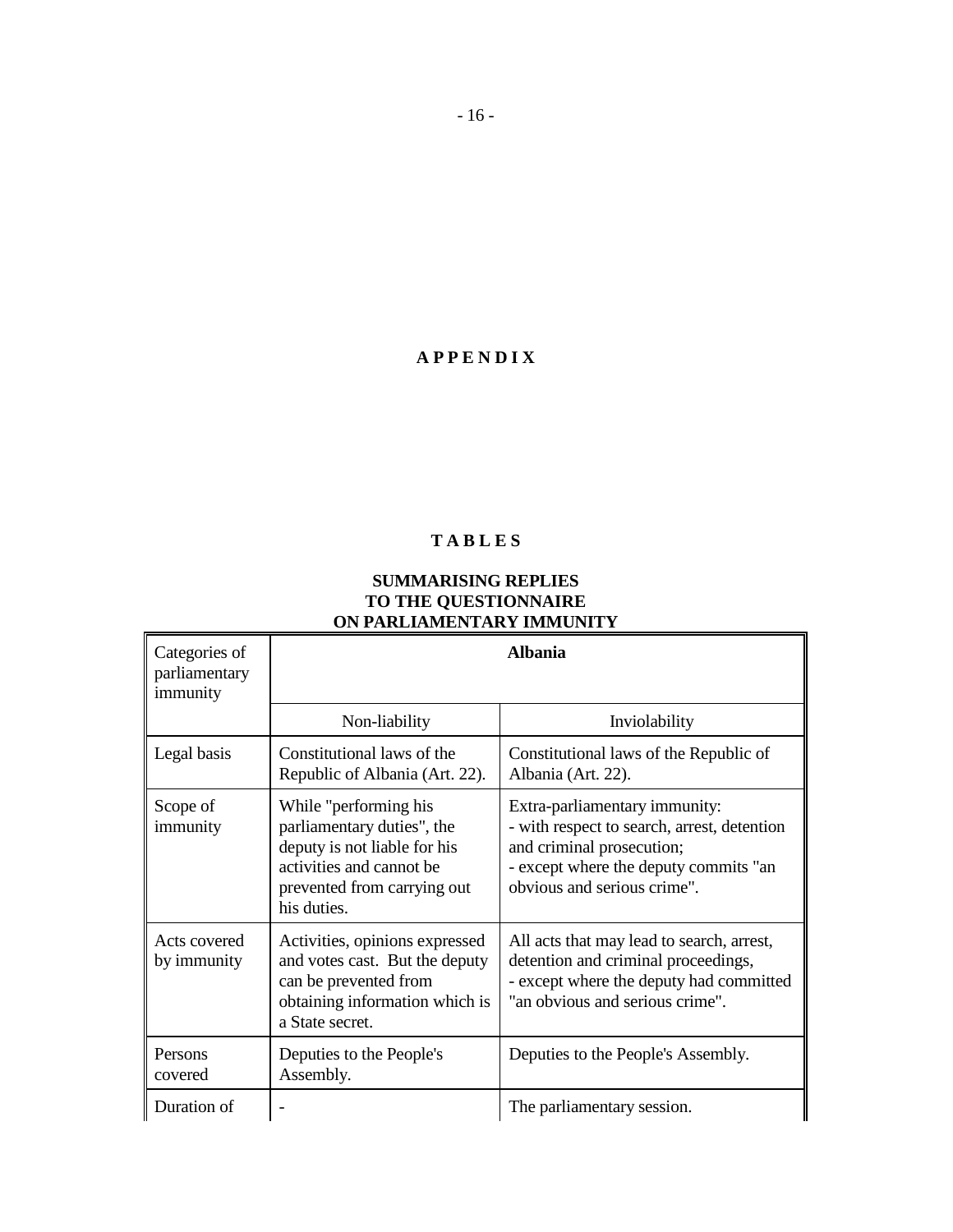| immunity                                         |                                                                                                                                                                                                                                                                                    |                                                                                                                                                                                                                                                                                                                                                  |
|--------------------------------------------------|------------------------------------------------------------------------------------------------------------------------------------------------------------------------------------------------------------------------------------------------------------------------------------|--------------------------------------------------------------------------------------------------------------------------------------------------------------------------------------------------------------------------------------------------------------------------------------------------------------------------------------------------|
| Can immunity<br>be lifted? By<br>whom?           | No.                                                                                                                                                                                                                                                                                | Yes, with the authorization of the<br>People's Assembly.                                                                                                                                                                                                                                                                                         |
| Procedure for<br>lifting<br>immunity             | $\overline{\phantom{0}}$                                                                                                                                                                                                                                                           | - The Public Prosecutor submits a<br>proposal to lift immunity to Parliament<br>according to the conditions laid down in<br>constitutional law<br>- The proposal is examined by a plenary<br>session of the Assembly.<br>- The decision to lift immunity is taken by<br>a majority of the deputies present (not<br>less than one third of them). |
| Conditions<br>attached to<br>lifting<br>immunity |                                                                                                                                                                                                                                                                                    | Immunity is not lifted if there is<br>insufficient evidence that the alleged<br>crime was committed by the deputy.                                                                                                                                                                                                                               |
| Possibility of<br>appeal                         |                                                                                                                                                                                                                                                                                    |                                                                                                                                                                                                                                                                                                                                                  |
| Categories of<br>parliamentary<br>immunity       |                                                                                                                                                                                                                                                                                    | <b>Austria</b>                                                                                                                                                                                                                                                                                                                                   |
|                                                  |                                                                                                                                                                                                                                                                                    |                                                                                                                                                                                                                                                                                                                                                  |
|                                                  | Non-liability                                                                                                                                                                                                                                                                      | Inviolability                                                                                                                                                                                                                                                                                                                                    |
| Legal basis                                      | Constitution (Arts. 57, 58, 96);<br>Rules of Procedure of<br>Chambers and regional Diets.                                                                                                                                                                                          | Constitution (Arts. 57, 58, 96); Rules of<br>Procedure of Chambers and regional<br>Diets.                                                                                                                                                                                                                                                        |
| Scope of<br>immunity                             | Parliamentary immunity.<br>The deputy is liable only to the<br>chamber of which he is a<br>member and can be the subject<br>of disciplinary measures only<br>at the discretion of the Speaker<br>of the Chamber, such as the<br>call to order and curtailment of<br>speaking time. | Extra-parliamentary immunity.<br>- with respect to criminal and<br>administrative, but not civil, proceedings;<br>including not only criminal charges,<br>sentencing and the execution of a<br>sentence, but also any arrest, personal<br>search, search of his resident, etc.<br>- except in case of arrest in <i>flagrante</i><br>delicto.     |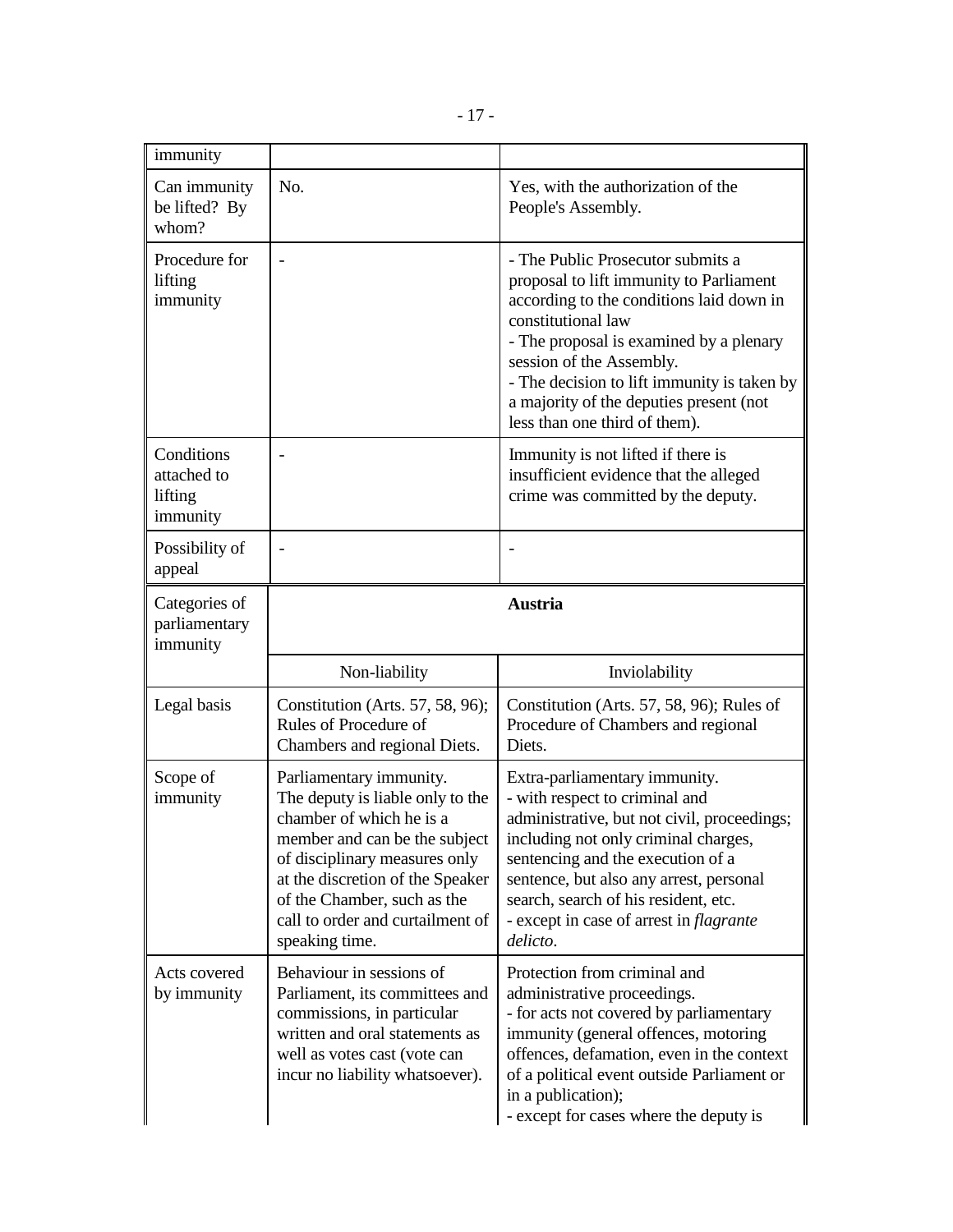|                                                  |                                                                                                                    | apprehended in <i>flagrante delicto</i> and for<br>arrest.                                                                                                                                                                                   |
|--------------------------------------------------|--------------------------------------------------------------------------------------------------------------------|----------------------------------------------------------------------------------------------------------------------------------------------------------------------------------------------------------------------------------------------|
| Persons<br>covered                               | Members of the First Chamber<br>(Natiolalrat), the Second<br>Chamber (Bundesrat) and<br>regional Diets (Landtage). | Members of the First Chamber<br>(Natiolalrat), the Second Chamber<br>(Bundesrat) and regional Diets<br>(Landtage).                                                                                                                           |
| Duration of<br>immunity                          |                                                                                                                    |                                                                                                                                                                                                                                              |
| Can immunity<br>be lifted? By<br>whom?           | N <sub>0</sub>                                                                                                     | Yes, in principle with the final approval<br>of the Chamber after the Standing<br>Committee on Immunities has expressed<br>an opinion.                                                                                                       |
| Procedure for<br>lifting<br>immunity             |                                                                                                                    | The request for consent to criminal or<br>administrative proceedings is submitted to<br>the Chamber concerned on the authority<br>of the competent prosecuting authorities.                                                                  |
| Conditions<br>attached to<br>lifting<br>immunity |                                                                                                                    | The alleged offence must manifestly be.<br>entirely unrelated to his activities as a<br>deputy.                                                                                                                                              |
| Possibility of<br>appeal                         |                                                                                                                    | Suspension of all proceedings if the<br>Chamber declares that the alleged offence<br>is not manifestly outside the deputy's<br>political duties or, at the Speaker's request<br>in the case of a person apprehended in<br>flagrante delicto. |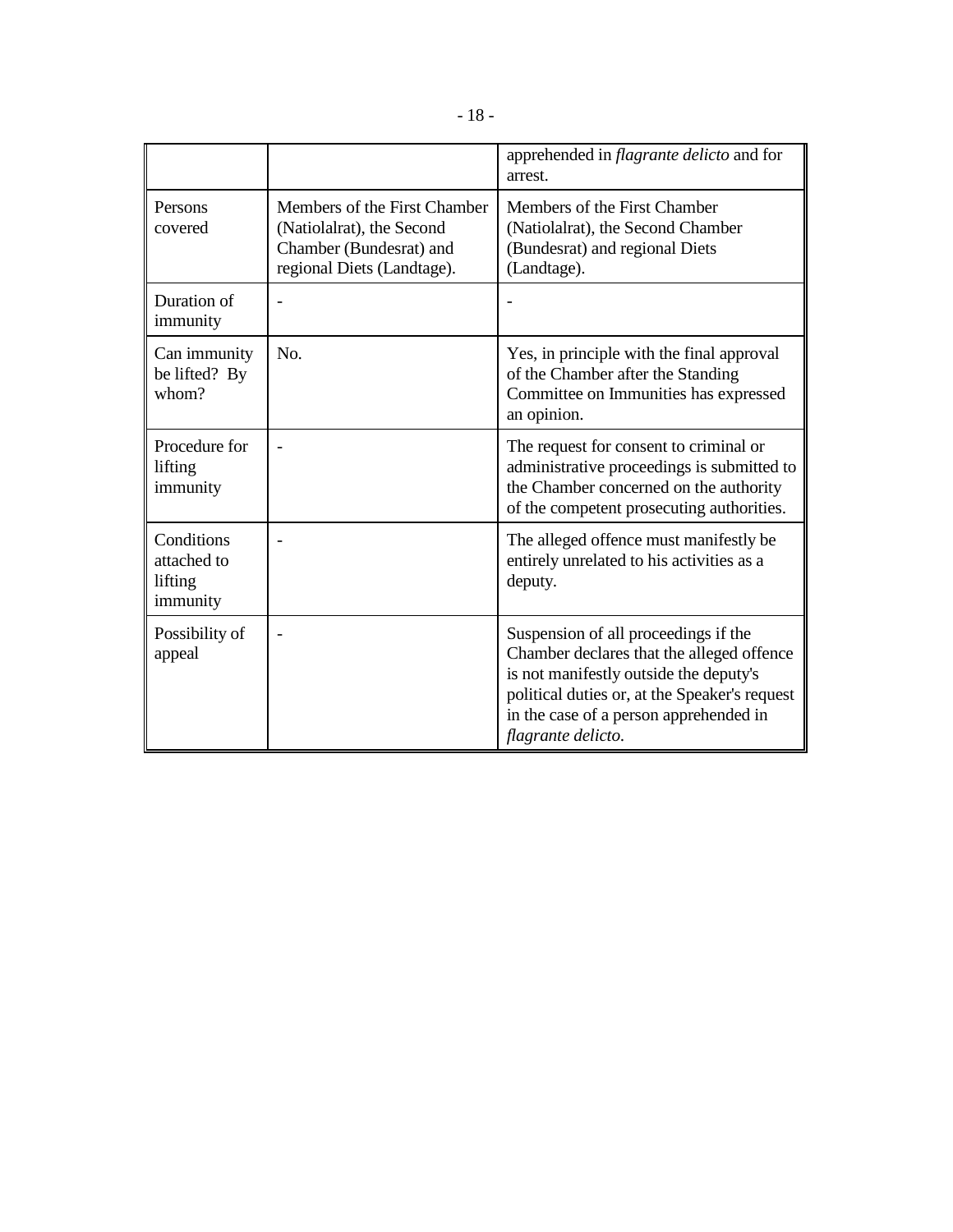| Categories of<br>parliamentary<br>immunity       |                                                                                                                                                                                | <b>Belarus</b>                                                                                                                                                                                              |
|--------------------------------------------------|--------------------------------------------------------------------------------------------------------------------------------------------------------------------------------|-------------------------------------------------------------------------------------------------------------------------------------------------------------------------------------------------------------|
|                                                  | Non-liability                                                                                                                                                                  | Inviolability                                                                                                                                                                                               |
| Legal basis                                      | Constitution (Art. 93); Law of<br>the Republic of Belarus on the<br>Supreme Soviet (Art. 106);<br>Law on the legal status of the<br>deputy to the Supreme Soviet<br>(Art. 37). | Constitution (Art. 93); Law of the<br>Republic of Belarus on the Supreme<br>Soviet (Art. 106); Law on the legal status<br>of the deputy to the Supreme Soviet (Art.<br>37).                                 |
| Scope of<br>immunity                             | In accomplishing his<br>parliamentary duties.                                                                                                                                  | Extra-parliamentary immunity<br>- with respect to any arrest, prosecution or<br>other deprivation of liberty, searches or<br>telephone-tapping,<br>- except for "detention on the scene of the<br>crime".   |
| Acts covered<br>by immunity                      | "Activities" in the Supreme<br>Soviet carried out in<br>accordance with the<br>Constitution.                                                                                   | Any act liable to arrest, prosecution or<br>other kinds of deprivation of liberty,<br>searches,<br>- except in case of flagrante delicto.                                                                   |
| Persons<br>covered                               | Deputies of the Supreme<br>Soviet.                                                                                                                                             | Deputies of the Supreme Soviet.                                                                                                                                                                             |
| Duration of<br>immunity                          | During the period in which the<br>deputy carries out his<br>parliamentary duties and after<br>its expiry.                                                                      | For the duration of the parliament.                                                                                                                                                                         |
| Can immunity<br>be lifted? By<br>whom?           |                                                                                                                                                                                | Yes, with the consent of the Supreme<br>Soviet or of the Speaker of the Supreme<br>Soviet between sessions, in the case of<br>criminal proceedings                                                          |
| Procedure for<br>lifting<br>immunity             |                                                                                                                                                                                | - The Public Prosecutor submits the<br>proposal to lift immunity to the Supreme<br>Soviet.<br>- A decision passed by a majority of the<br>members of the Soviet is transmitted to<br>the Public Prosecutor. |
| Conditions<br>attached to<br>lifting<br>immunity |                                                                                                                                                                                |                                                                                                                                                                                                             |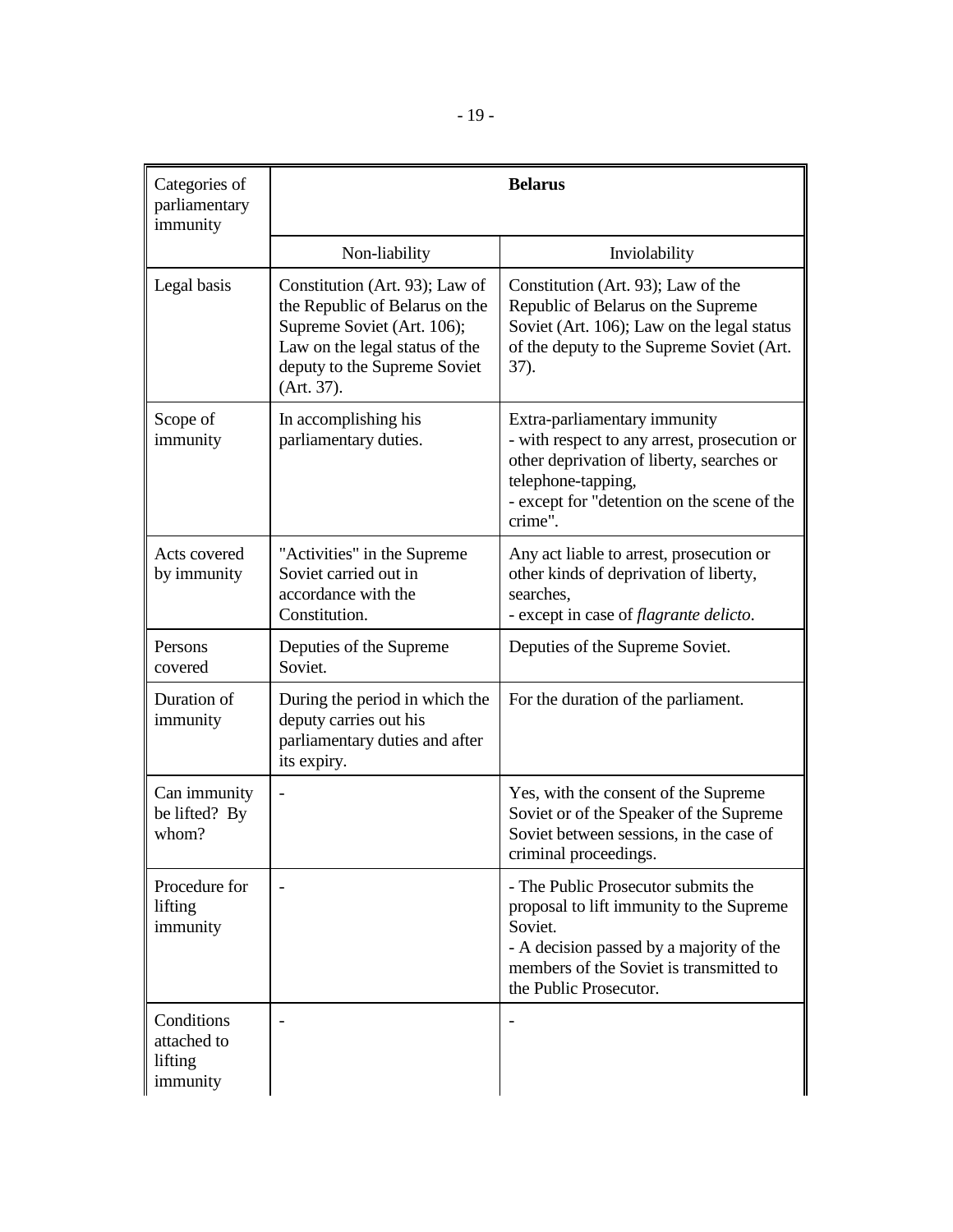| Possibility of | $\overline{\phantom{a}}$ | - |
|----------------|--------------------------|---|
| appeal         |                          |   |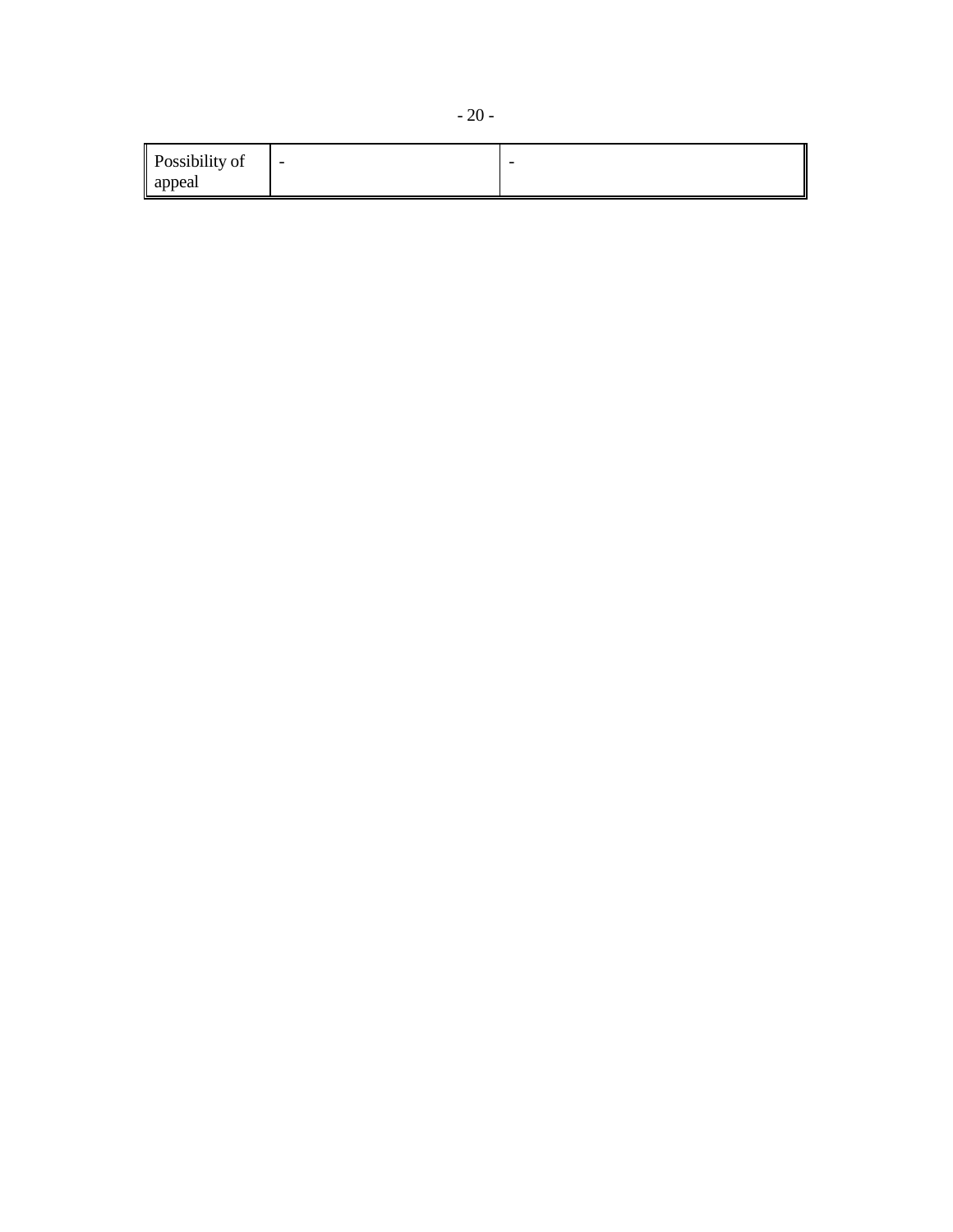| Categories of<br>parliamentary<br>immunity | <b>Belgium</b>                                                                                                                                                                                                                                                                  |                                                                                                                                                                       |
|--------------------------------------------|---------------------------------------------------------------------------------------------------------------------------------------------------------------------------------------------------------------------------------------------------------------------------------|-----------------------------------------------------------------------------------------------------------------------------------------------------------------------|
|                                            | Non-liability                                                                                                                                                                                                                                                                   | Inviolability                                                                                                                                                         |
| Legal basis                                | Constitution (Arts. 44, 45, 59,<br>120, 124); Parliamentary<br>Rules of Procedure (Art. 93).                                                                                                                                                                                    | Constitution (Arts. 44, 45, 59, 120, 124);<br>Parliamentary Rules of Procedure (Art.<br>93).                                                                          |
| Scope of<br>immunity                       | When carrying out his<br>mandate, protection from acts<br>of inquiry (complaints,<br>denunciations, inquiries,<br>preliminary investigation,<br>searches, seizures) and<br>criminal (public prosecution)<br>and civil prosecution.                                              | Extra-parliamentary immunity in criminal<br>law<br>- from prosecution, arrest, detention and<br>civil imprisonment,<br>- except in case of <i>flagrante delicto</i> . |
|                                            | As the provisions relating to<br>immunity are a matter of<br>public policy, deputies may<br>not waive their immunity<br>voluntarily.                                                                                                                                            | As the provisions relating to immunity<br>are a matter of public policy, deputies<br>may not waive their immunity<br>voluntarily.                                     |
| Acts covered<br>by immunity                | Freedom of speech; opinions<br>expressed and votes cast (not<br>insults or physical violence);<br>the reproduction and<br>distribution of speeches<br>outside Parliament must be in<br>accordance with the<br>regulations for legal<br>publication of Parliamentary<br>debates. | All acts liable to arrest or criminal<br>proceedings, such as:<br>- crimes, offences, minor offences,<br>- except where caught in <i>flagrante</i><br>delicto.        |
| Persons<br>covered                         | Members of Parliament,<br>Ministers and all members of<br><b>Community and Regional</b><br>Councils.                                                                                                                                                                            | Members of Parliament, Ministers and all<br>members of Community and Regional<br>Councils.                                                                            |
| Duration of<br>immunity                    | From the announcement of<br>election results, with no time-<br>limit for acts carried out<br>during his mandate.                                                                                                                                                                | During the session of either Chamber; in<br>practice, throughout the life of the<br>Parliament.                                                                       |
| Can immunity<br>be lifted? By              | $\overline{\phantom{a}}$                                                                                                                                                                                                                                                        | Yes, with the Chamber's consent.                                                                                                                                      |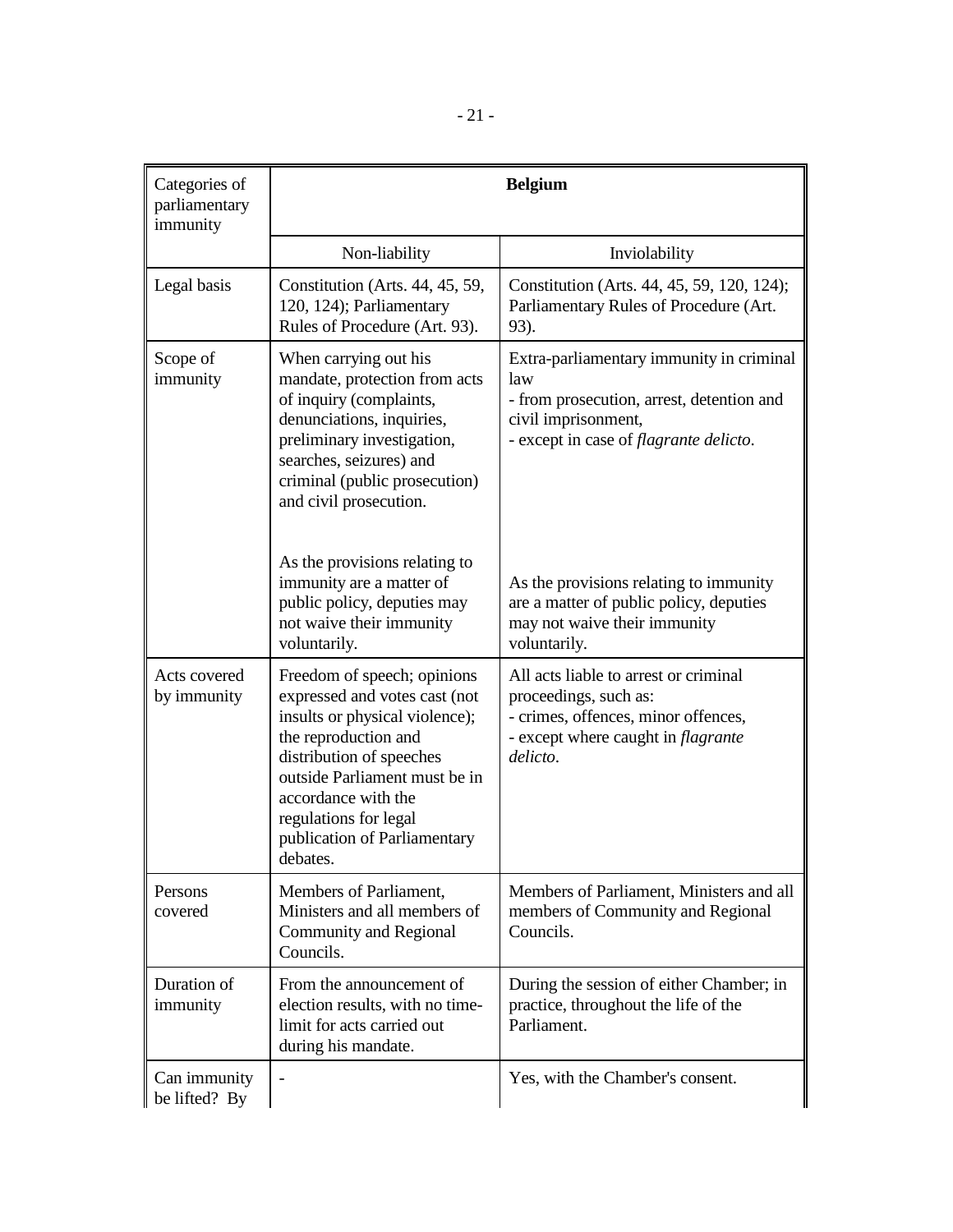| whom?                                            |                                                                                                                                                                                                                                                                                                                                                                                                                                                                                                                                                                                                                                                                                                                                                                                                |
|--------------------------------------------------|------------------------------------------------------------------------------------------------------------------------------------------------------------------------------------------------------------------------------------------------------------------------------------------------------------------------------------------------------------------------------------------------------------------------------------------------------------------------------------------------------------------------------------------------------------------------------------------------------------------------------------------------------------------------------------------------------------------------------------------------------------------------------------------------|
| Procedure for<br>lifting<br>immunity             | - The proposal to lift immunity is<br>submitted to the Speaker of the Chamber<br>concerned either by the Public Prosecutor<br>of the Appeal Court within whose<br>jurisdiction the alleged offences were<br>committed, or by the party claiming<br>damages (partie civile).<br>- The question of lifting immunity is<br>examined by a special committee for each<br>Chamber.<br>- The decision to life immunity is taken<br>by a plenary session, usually by<br>consensus, on the basis of the<br>committee's recommendation, without<br>debate as regards the Senate.                                                                                                                                                                                                                         |
| Conditions<br>attached to<br>lifting<br>immunity | Immunity is not lifted where:<br>- the facts are not serious;<br>- the evidence of guilt is manifestly<br>insufficient:<br>- a political factor comes to light either<br>during the proceedings or in the acts<br>committed;<br>- the proceedings are likely to hinder the<br>exercise of the political mandata;<br>According to the Chamber of Deputies,<br>for proceedings connected with political<br>activity:<br>- the voluntary or involuntary nature of<br>the act is immaterial;<br>- the political nature of the grounds for<br>the offence or its political context is taken<br>into consideration, not the concept of<br>"political offence";<br>- except where the act involved attacks on<br>the person and renders unacceptable any<br>delay in the reparation of damage caused. |
| Possibility of<br>appeal                         | If the prosecution or arrest was made<br>without the Chamber's authorization, the<br>Chamber can request their suspension<br>during the session and throughout its<br>duration.                                                                                                                                                                                                                                                                                                                                                                                                                                                                                                                                                                                                                |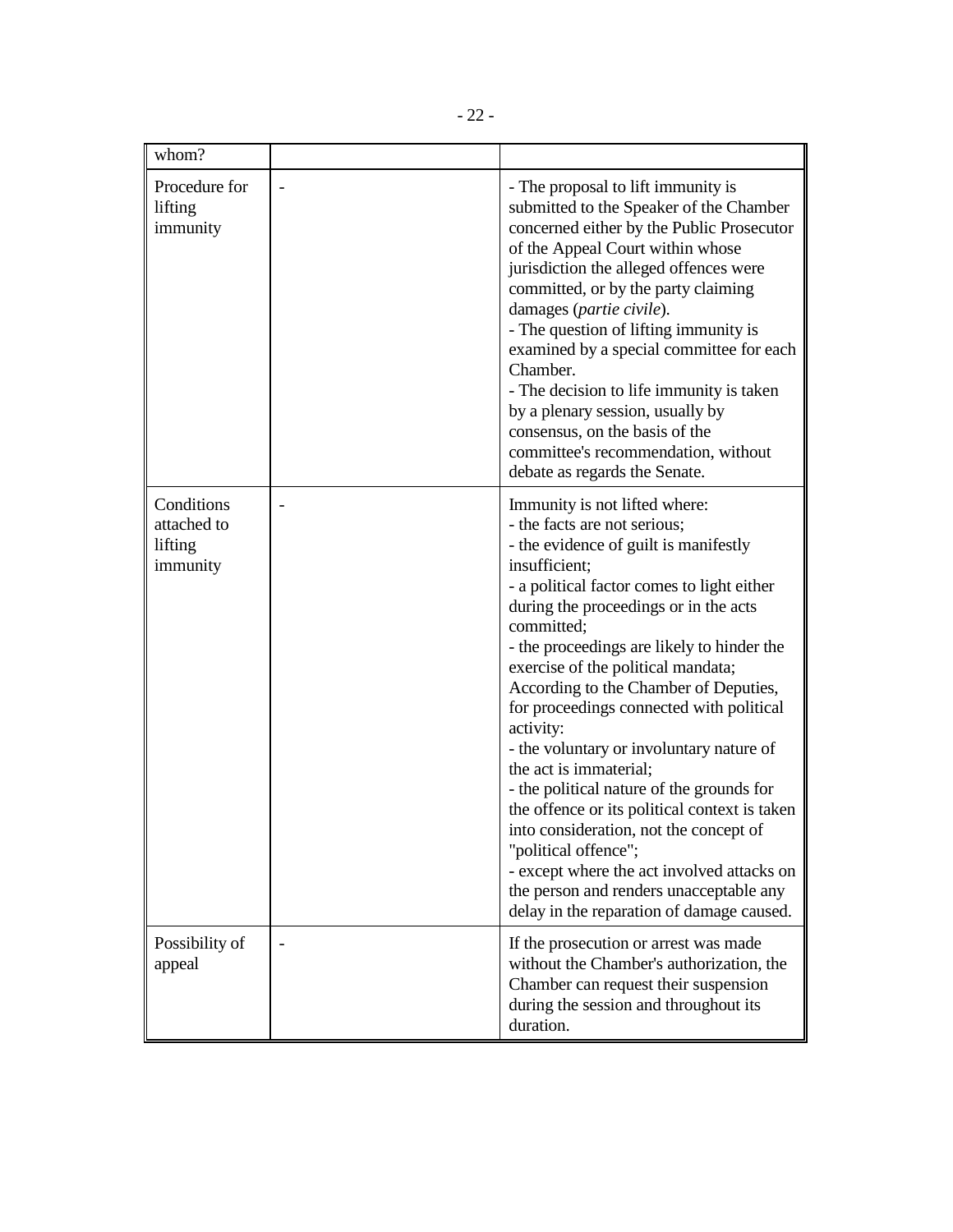| Categories of<br>parliamentary<br>immunity |                                                                              | <b>Bulgaria</b>                                                                                                                                                                                                                                                                                                                                                                                                                                                                     |
|--------------------------------------------|------------------------------------------------------------------------------|-------------------------------------------------------------------------------------------------------------------------------------------------------------------------------------------------------------------------------------------------------------------------------------------------------------------------------------------------------------------------------------------------------------------------------------------------------------------------------------|
|                                            | Non-liability                                                                | Inviolability                                                                                                                                                                                                                                                                                                                                                                                                                                                                       |
| Legal basis                                | Constitution (Art. 69).                                                      | Constitution (Art. 70); Rules of<br>Procedure of the National Assembly (Art.<br>$105$ ).                                                                                                                                                                                                                                                                                                                                                                                            |
| Scope of<br>immunity                       | Immunity in carrying out his<br>parliamentary duties in<br>criminal matters. | Extra-parliamentary immunity<br>- with respect to the initiation of any<br>investigation, arrest, criminal<br>proceedings;<br>- except when arrested in the act of<br>committing a serious crime.                                                                                                                                                                                                                                                                                   |
| Acts covered<br>by immunity                | Opinions expressed and votes<br>case in the National Assembly.               | All acts that may lead to arrest or criminal<br>proceedings,<br>- except serious crimes, with the<br>Assembly's authorization;<br>- except in the case of arrest when<br>committing a serious crime.                                                                                                                                                                                                                                                                                |
| Persons<br>covered                         | Deputies of the National<br>Assembly.                                        | Deputies of the National Assembly.                                                                                                                                                                                                                                                                                                                                                                                                                                                  |
| Duration of<br>immunity                    |                                                                              |                                                                                                                                                                                                                                                                                                                                                                                                                                                                                     |
| Can immunity<br>be lifted? By<br>whom?     |                                                                              | Yes, with the authorization of the<br>National Assembly or, if it is sitting, its<br>Speaker, to institute an investigation.                                                                                                                                                                                                                                                                                                                                                        |
| Procedure for<br>lifting<br>immunity       |                                                                              | Where a deputy is arrested in the act of<br>committing a crime, the Assembly is<br>immediately notified.<br>- The Public Prosecutor submits the<br>proposal to lift immunity, with grounds,<br>to the National Assembly, or to the<br>Speaker if it is not sitting.<br>- It is examined by the Commission for<br>Parliamentary Ethics.<br>- The decision is taken by the Assembly<br>or, if it is not sitting, by the Speaker,<br>whose decision it later confirms or<br>overturns. |
| Conditions                                 |                                                                              | Immunity is lifted where sufficient                                                                                                                                                                                                                                                                                                                                                                                                                                                 |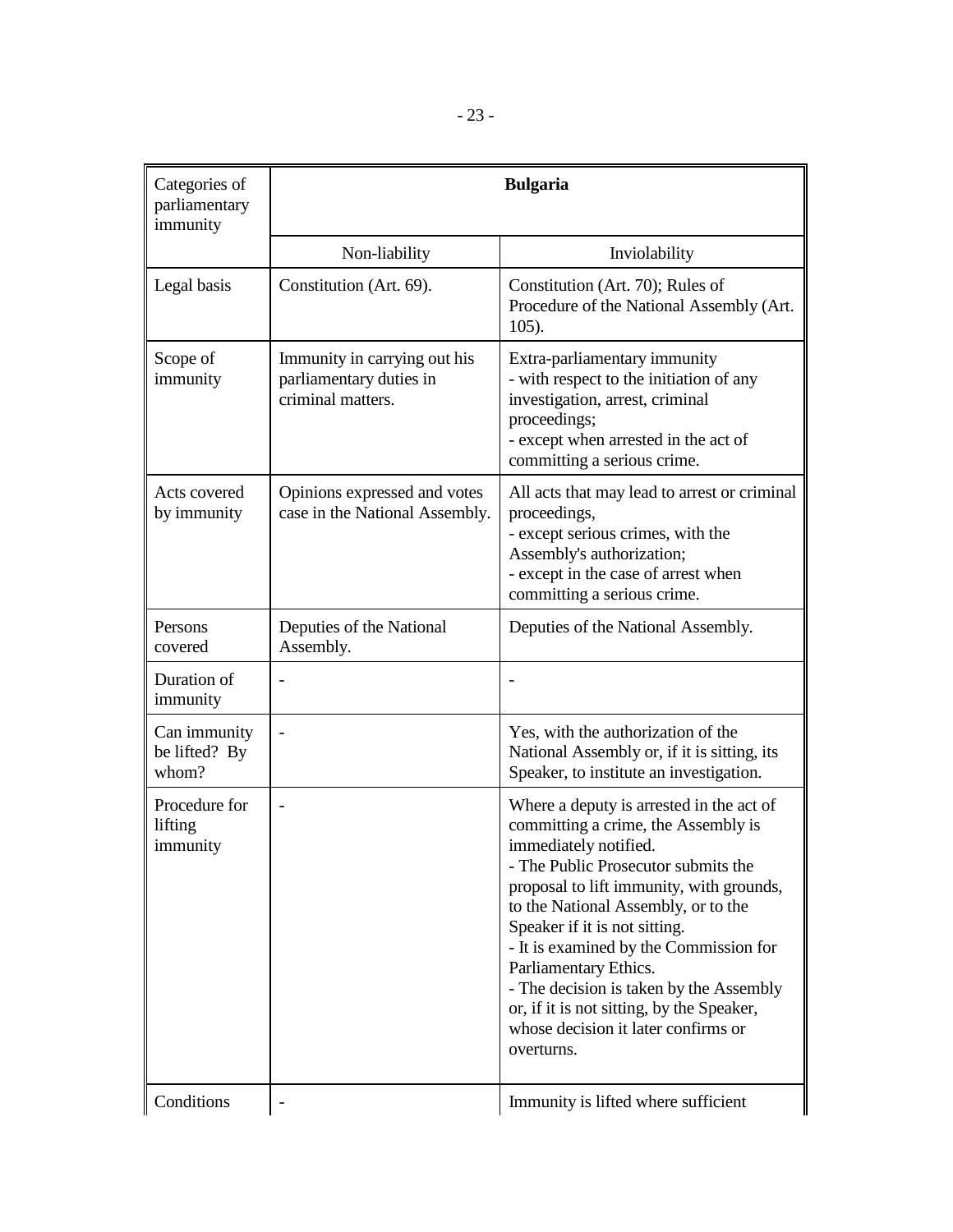| attached to<br>lifting<br>immunity | evidence that a serious crime has been<br>committed has been gathered by the<br>Public Prosecutor and then by the<br><b>Commission for Parliamentary Ethics.</b>                                                          |
|------------------------------------|---------------------------------------------------------------------------------------------------------------------------------------------------------------------------------------------------------------------------|
| Possibility of<br>appeal           | In the case of criminal proceedings, arrest<br>committing a crime or authorization for<br>instituting a preliminary investigation, the<br>Assembly, or the Speaker when it is not<br>sitting, may request its suspension. |

Lifting Parliamentary immunity involves the deputy being barred from taking part in Parliamentary sittings, in the case of being forbidden to leave the country, arrest under arms, or house arrest.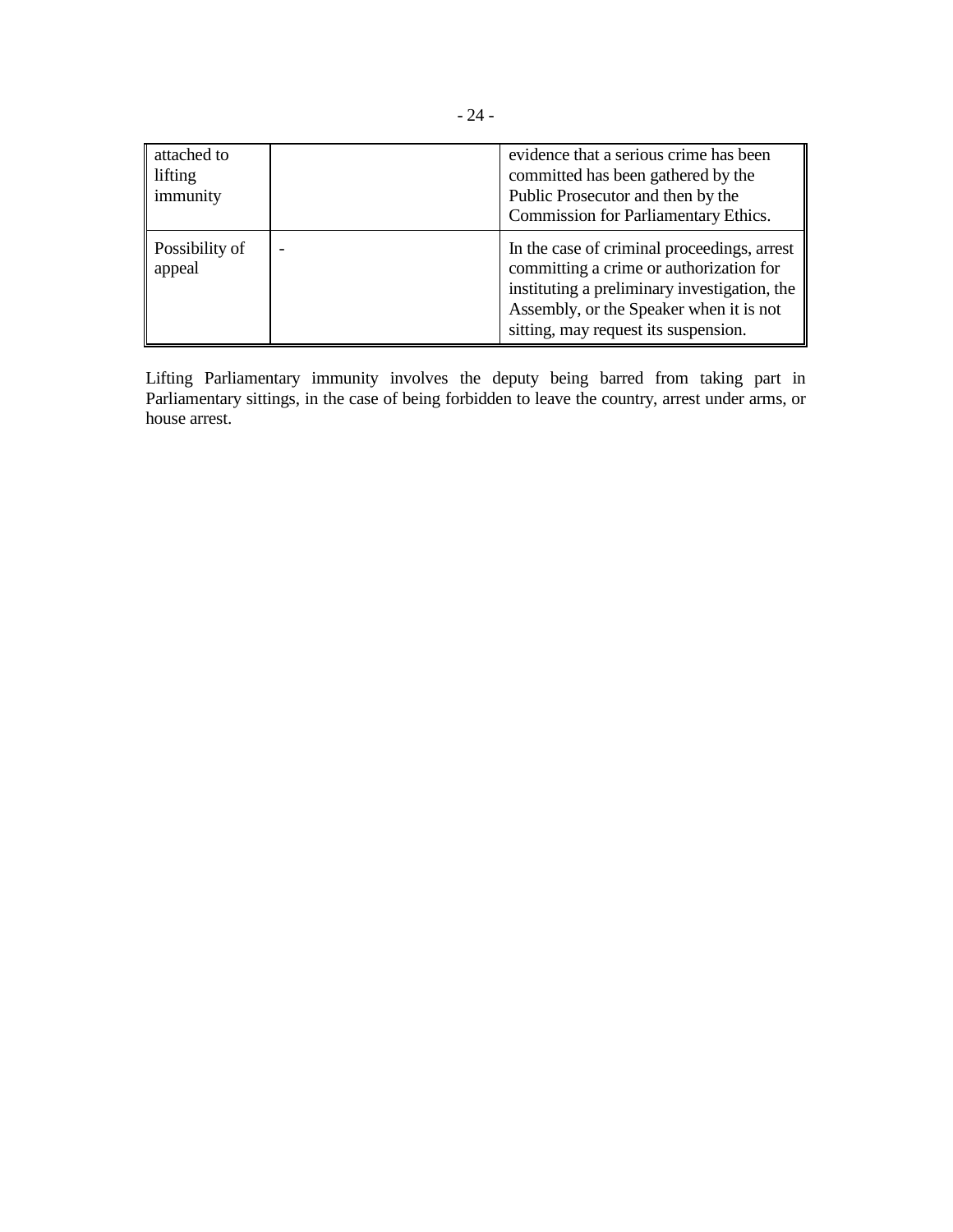| Categories of<br>parliamentary<br>immunity       |                                                                                                                   | Canada                                                                                      |
|--------------------------------------------------|-------------------------------------------------------------------------------------------------------------------|---------------------------------------------------------------------------------------------|
|                                                  | Non-liability                                                                                                     | Inviolability                                                                               |
| Legal basis                                      | Constitution of 1867<br>(Preamble and Article 18);<br>Parliament Act (Articles 4 and<br>5).                       | Constitution of 1867 (Preamble and<br>Article 18); Parliament Act (Articles 4<br>and $5$ ). |
| Scope of<br>immunity                             | Immunity with regard to<br>prosecution before the courts<br>for what is said during<br>Parliamentary proceedings. | Does not apply to civil or criminal<br>matters.                                             |
| Acts covered<br>by immunity                      | Immunity with respect to<br>legislative work, and what is<br>said during debates.                                 | All acts liable to civil proceedings.                                                       |
| Persons<br>covered                               | Parliamentarians at every level<br>of Government (central and<br>provincial).                                     | Parliamentarians at every level of<br>Government (central and provincial).                  |
| Duration of<br>immunity                          | Perpetual.                                                                                                        | From 40 days before, to 40 days after, the<br>parliamentary session.                        |
| Can immunity<br>be lifted? By<br>whom?           | N <sub>0</sub>                                                                                                    | No.                                                                                         |
| Procedure for<br>lifting<br>immunity             |                                                                                                                   |                                                                                             |
| Conditions<br>attached to<br>lifting<br>immunity | $\overline{a}$                                                                                                    |                                                                                             |
| Possibility of<br>appeal                         |                                                                                                                   |                                                                                             |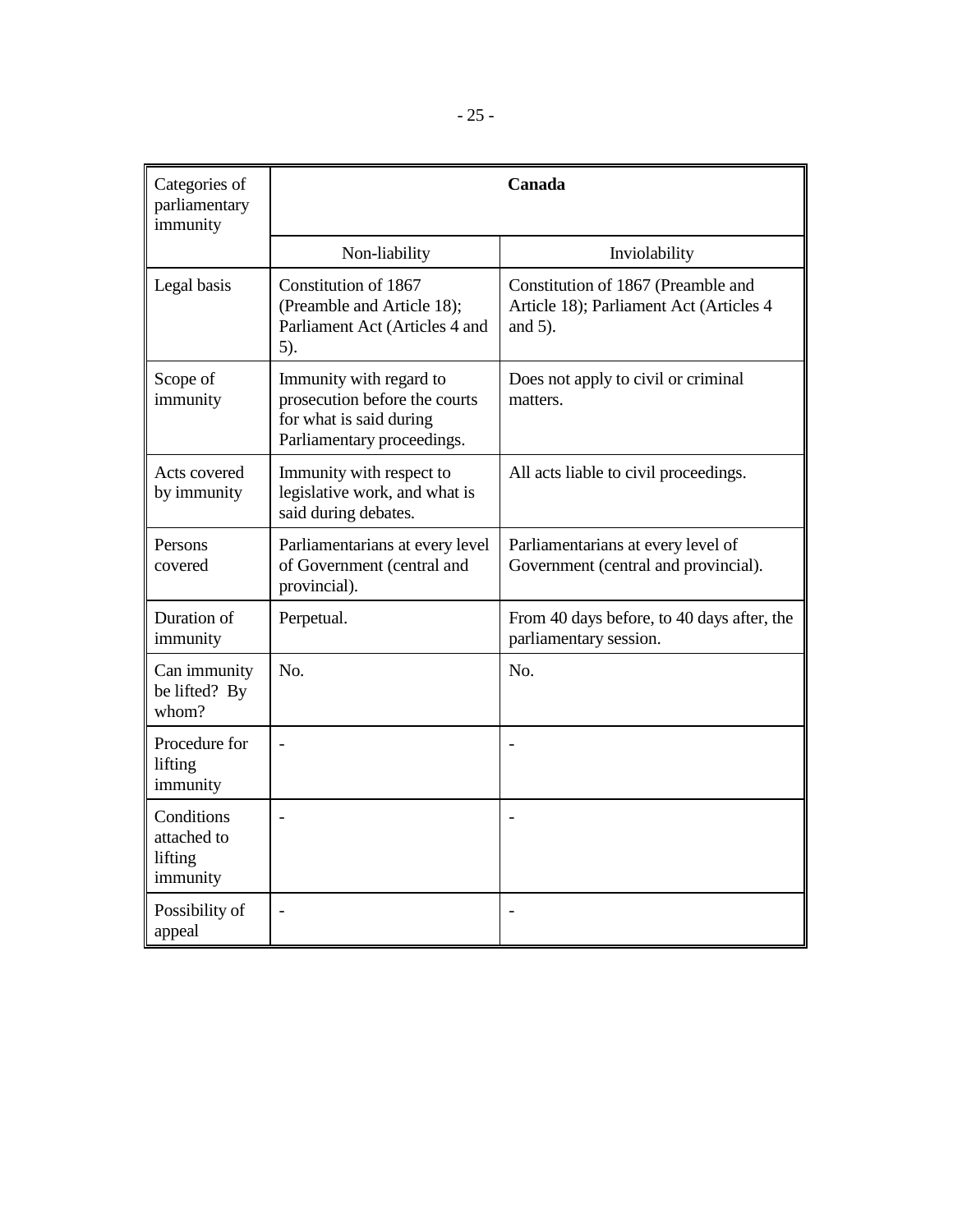| Categories of<br>parliamentary<br>immunity |                                                                                                                                                                                           | <b>Croatia</b>                                                                                                                                                                                                                                                                                             |
|--------------------------------------------|-------------------------------------------------------------------------------------------------------------------------------------------------------------------------------------------|------------------------------------------------------------------------------------------------------------------------------------------------------------------------------------------------------------------------------------------------------------------------------------------------------------|
|                                            | Non-liability                                                                                                                                                                             | Inviolability                                                                                                                                                                                                                                                                                              |
| Legal basis                                | Constitution (Art. 75); Rules<br>of Procedure of the Chamber<br>of Deputies, "Narodne<br>novine", 99/95; Rules of<br>Procedure of the Chamber of<br>Counties, "Narodne novine",<br>55/95. | Constitution (Art. 75); Rules of<br>Procedure of the Chamber of Deputies,<br>"Narodne novine", 99/95; Rules of<br>Procedure of the Chamber of Counties,<br>"Narodne novine", 55/95.                                                                                                                        |
| Scope of<br>immunity                       | Immunity with respect to any<br>criminal proceedings or<br>detention.                                                                                                                     | Detention and opening of criminal<br>proceedings against a deputy only with<br>the consent of the Chamber of which<br>he/she is a member.                                                                                                                                                                  |
| Acts covered<br>by immunity                | No criminal liability for<br>opinions expressed or votes<br>cast in Parliament (Croatian<br>Sabor).                                                                                       | A deputy may be detained without<br>consent of the Chamber only if caught in<br>the act of committing a criminal offence<br>which carries penalty of imprisonment of<br>more than five years; in such a case the<br>president of the Chamber is to be<br>notified.                                         |
| Persons<br>covered                         | Members of both Chambers of<br>the Croatian Sabor.                                                                                                                                        | Members of both Chambers of the<br>Croatian Sabor.                                                                                                                                                                                                                                                         |
| Duration of<br>immunity                    |                                                                                                                                                                                           | From the day of constitution of the<br>Chamber to the day of expiry of the MP's<br>mandate; between two sessions, the<br>Parliamentary Committee on Mandates<br>and Immunities decides on approval of<br>detention or opening of criminal<br>proceedings, later confirmed or<br>overturned by the Chamber. |
| Can immunity<br>be lifted? By<br>whom?     | No.                                                                                                                                                                                       | Yes, by the Chamber of which the deputy<br>is a member.                                                                                                                                                                                                                                                    |
| Procedure for<br>lifting<br>immunity       |                                                                                                                                                                                           | - The proposal to lift immunity is<br>submitted to the president of the Chamber<br>by the competent state authority. The<br>president shall forward it to the<br>Parliamentary Committee on Mandates                                                                                                       |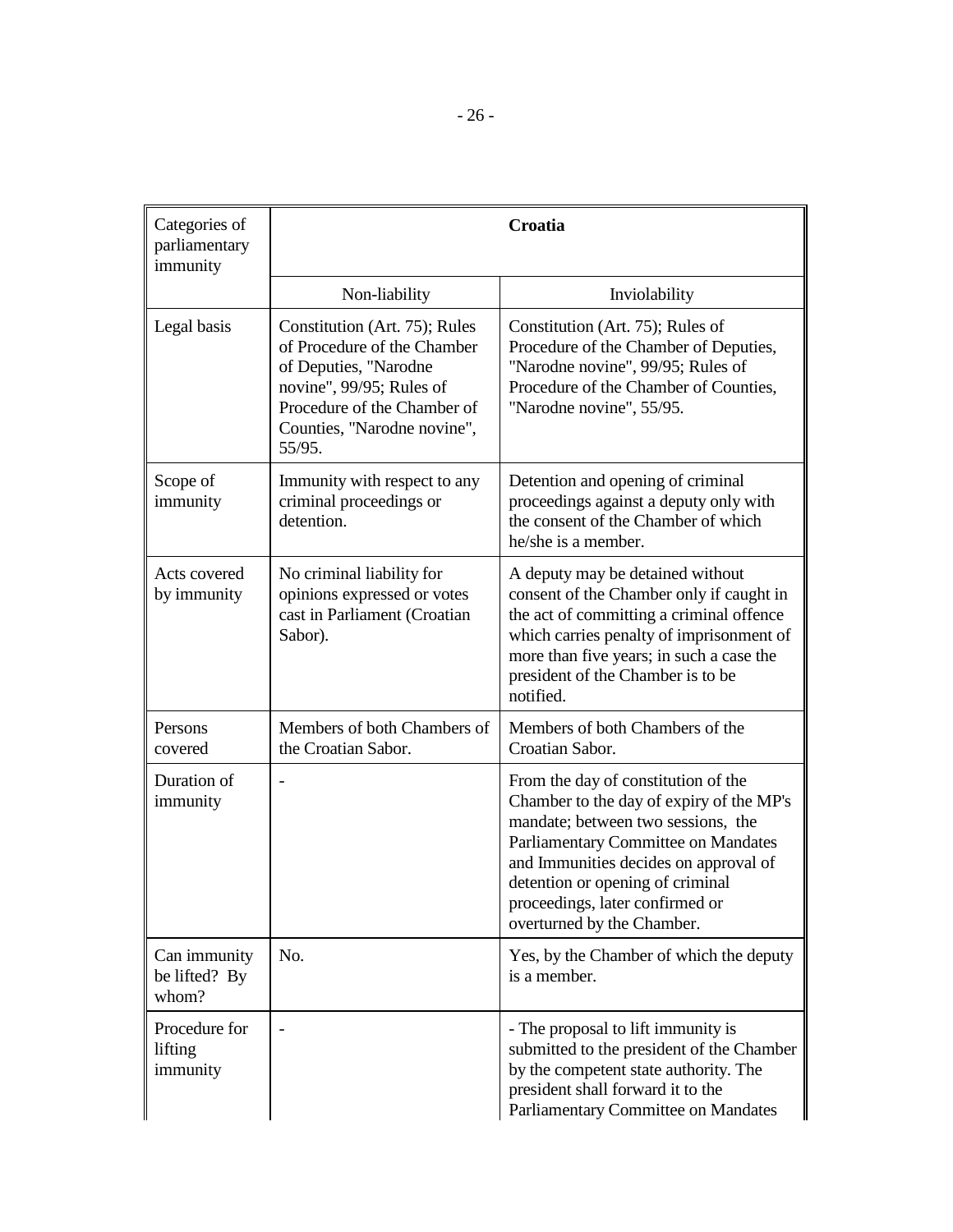|                                                  | and Immunities.<br>- The question is examined without any<br>delay by the Parliamentary Committee on<br>Mandates and Immunities. The<br>Committee submits its report to the<br>Chamber at the next session.<br>- The decision to lift immunity is taken by<br>the Chamber and concerns the only areas<br>for which it has explicitly been lifted. |
|--------------------------------------------------|---------------------------------------------------------------------------------------------------------------------------------------------------------------------------------------------------------------------------------------------------------------------------------------------------------------------------------------------------|
| Conditions<br>attached to<br>lifting<br>immunity | Where the deputy has been apprehended<br>committing a crime for which the<br>sentence exceeds five years'<br>imprisonment.                                                                                                                                                                                                                        |
| Possibility of<br>appeal                         |                                                                                                                                                                                                                                                                                                                                                   |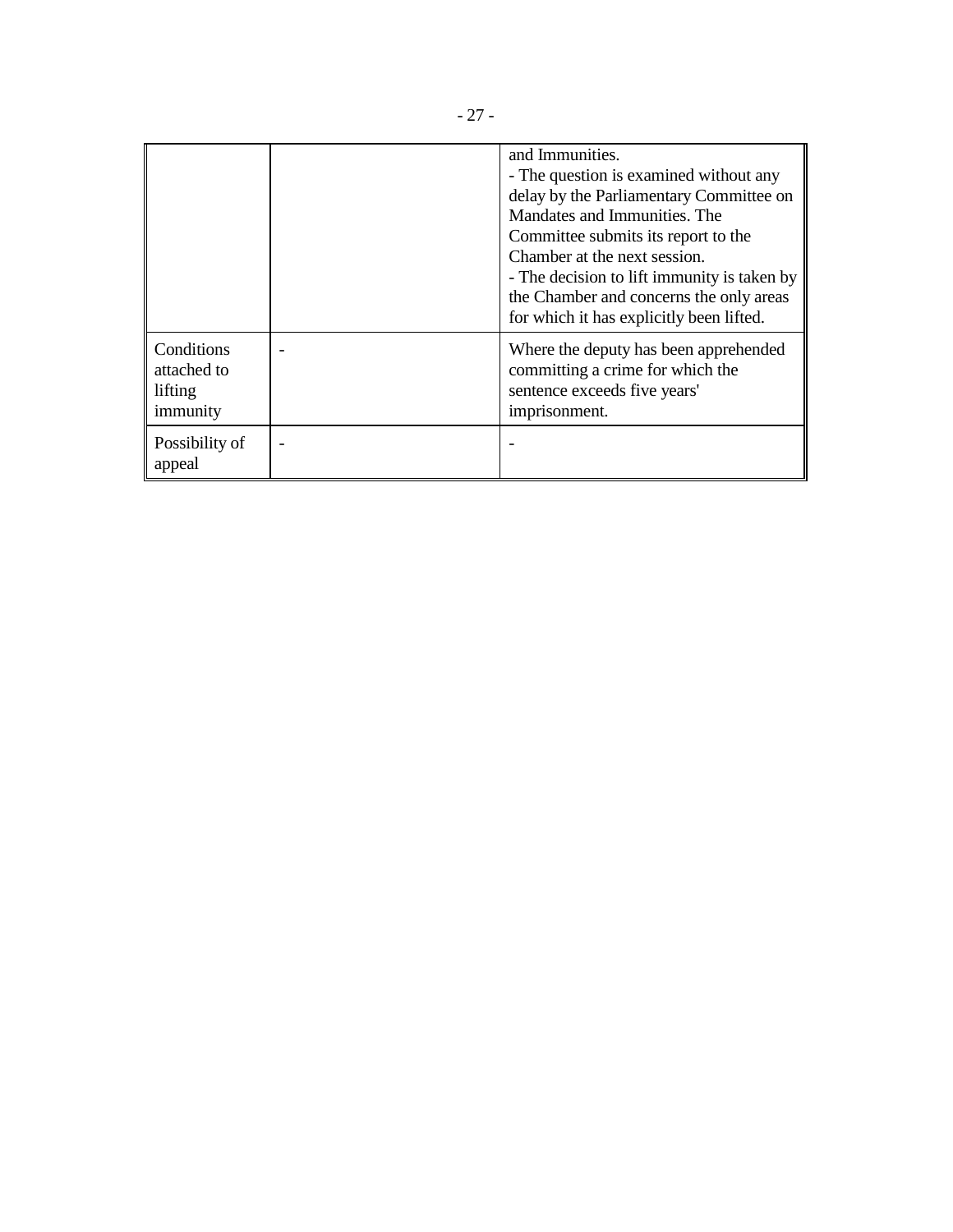| Categories of<br>parliamentary<br>immunity       |                                                                                                                                                                             | <b>Cyprus</b>                                                                                                                                                                                                                                                                                                                                                                                                                                                                   |
|--------------------------------------------------|-----------------------------------------------------------------------------------------------------------------------------------------------------------------------------|---------------------------------------------------------------------------------------------------------------------------------------------------------------------------------------------------------------------------------------------------------------------------------------------------------------------------------------------------------------------------------------------------------------------------------------------------------------------------------|
|                                                  | Non-liability                                                                                                                                                               | Inviolability                                                                                                                                                                                                                                                                                                                                                                                                                                                                   |
| Legal basis                                      | Constitution (Art. 83).                                                                                                                                                     | Constitution (Art. 83).                                                                                                                                                                                                                                                                                                                                                                                                                                                         |
| Scope of<br>immunity                             | Representatives shall not be<br>liable to civil or criminal<br>proceedings in respect of any<br>statement made or vote given<br>by them in the House of<br>Representatives. | Extra-parliamentary immunity,<br>- with respect to proceedings or<br>imprisonment of any kind,<br>- except in the case of an offence<br>punishable with imprisonment for five<br>years or more in the case of flagrante<br>delicto.                                                                                                                                                                                                                                             |
| Acts covered<br>by immunity                      | Activities, opinions, votes<br>cast.                                                                                                                                        | Acts liable to prosecution and<br>imprisonment.                                                                                                                                                                                                                                                                                                                                                                                                                                 |
| Persons<br>covered                               | Members of the House of<br>Representatives.                                                                                                                                 | Members of the House of<br>Representatives.                                                                                                                                                                                                                                                                                                                                                                                                                                     |
| Duration of<br>immunity                          | For the duration of the<br>mandate.                                                                                                                                         | For the duration of the mandate.                                                                                                                                                                                                                                                                                                                                                                                                                                                |
| Can immunity<br>be lifted? By<br>whom?           | No.                                                                                                                                                                         | Yes, by the Supreme Court.                                                                                                                                                                                                                                                                                                                                                                                                                                                      |
| Procedure for<br>lifting<br>immunity             |                                                                                                                                                                             | - The proposal to lift immunity is made<br>by the Attorney-General of the Republic.<br>The leave of the Supreme Court is not<br>required in the case of an offence<br>punishable with imprisonment for five<br>years or more in the case of <i>flagrante</i><br>delicto.<br>In such a case the High Court being<br>notified forthwith by the competent<br>authority decides whether it should grant<br>or refuse leave for the continuation of the<br>prosecution or detention. |
| Conditions<br>attached to<br>lifting<br>immunity |                                                                                                                                                                             |                                                                                                                                                                                                                                                                                                                                                                                                                                                                                 |
| Possibility of<br>appeal                         | $\overline{\phantom{a}}$                                                                                                                                                    |                                                                                                                                                                                                                                                                                                                                                                                                                                                                                 |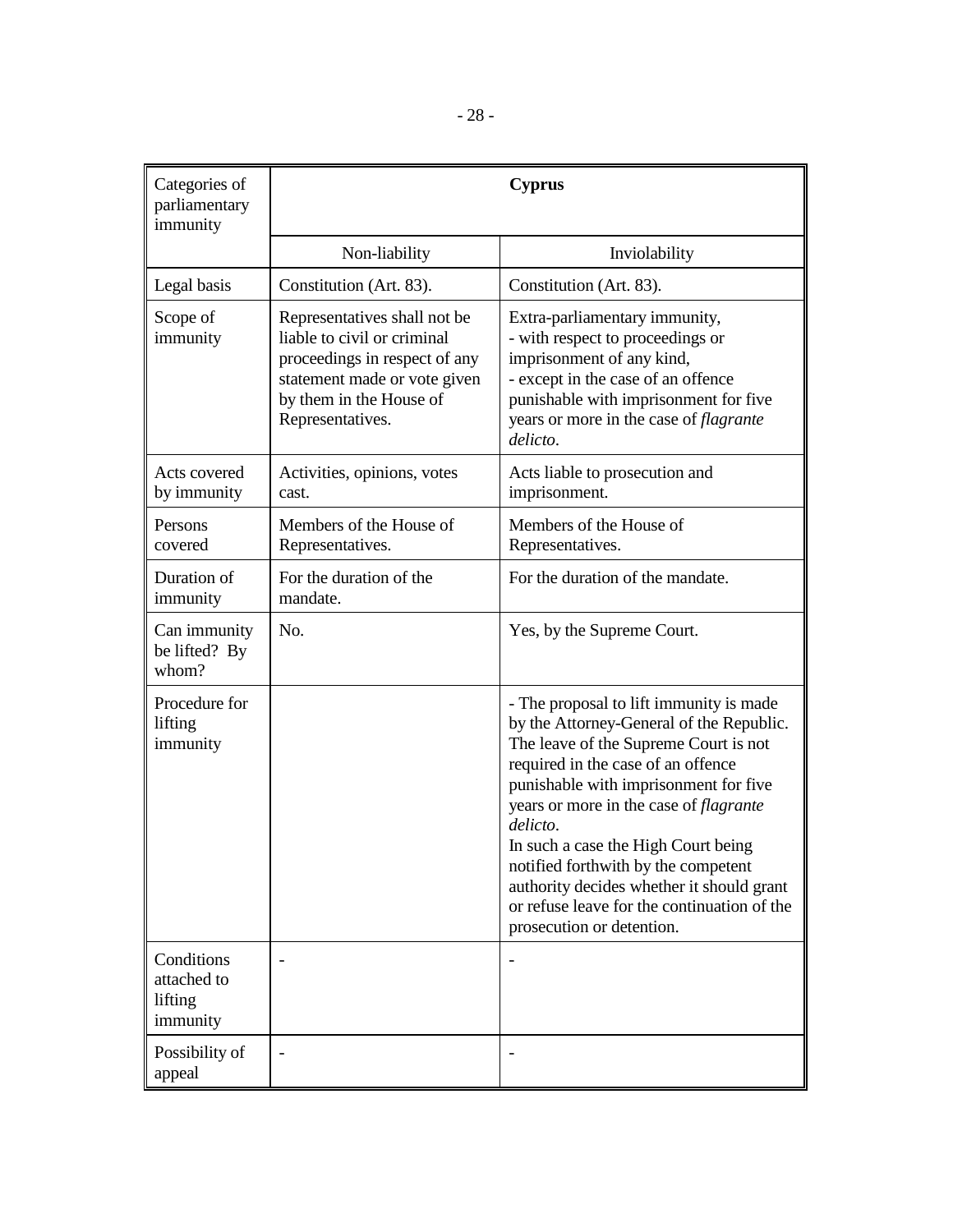| Categories of<br>parliamentary<br>immunity       | <b>Czech Republic</b>                                        |                                                                                                                                                                                               |
|--------------------------------------------------|--------------------------------------------------------------|-----------------------------------------------------------------------------------------------------------------------------------------------------------------------------------------------|
|                                                  | Non-liability                                                | Inviolability                                                                                                                                                                                 |
| Legal basis                                      | Constitution (Art. 27).                                      | Constitution (Art. 27).                                                                                                                                                                       |
| Scope of<br>immunity                             | Freedom of speech, carrying<br>out his parliamentary duties. | Extra-parliamentary immunity,<br>- with respect to any criminal<br>proceedings.                                                                                                               |
| Acts covered<br>by immunity                      |                                                              |                                                                                                                                                                                               |
| Persons<br>covered                               | - Members of the Parliament<br>- Senators.                   | - Members of the Parliament.<br>- Senators.                                                                                                                                                   |
| Duration of<br>immunity                          | - Life-time period.                                          | - Life-time period.                                                                                                                                                                           |
| Can immunity<br>be lifted? By<br>whom?           | $-$ No.                                                      | Yes, with the authorization of the<br>Chamber.                                                                                                                                                |
| Procedure for<br>lifting<br>immunity             | $\overline{a}$                                               | - The proposal to lift immunity is<br>submitted by the Parliamentary<br>Committee on Immunities.<br>- The Chamber takes the decision in<br>accordance with Article 27 of the<br>Constitution. |
| Conditions<br>attached to<br>lifting<br>immunity | ÷                                                            |                                                                                                                                                                                               |
| Possibility of<br>appeal                         |                                                              |                                                                                                                                                                                               |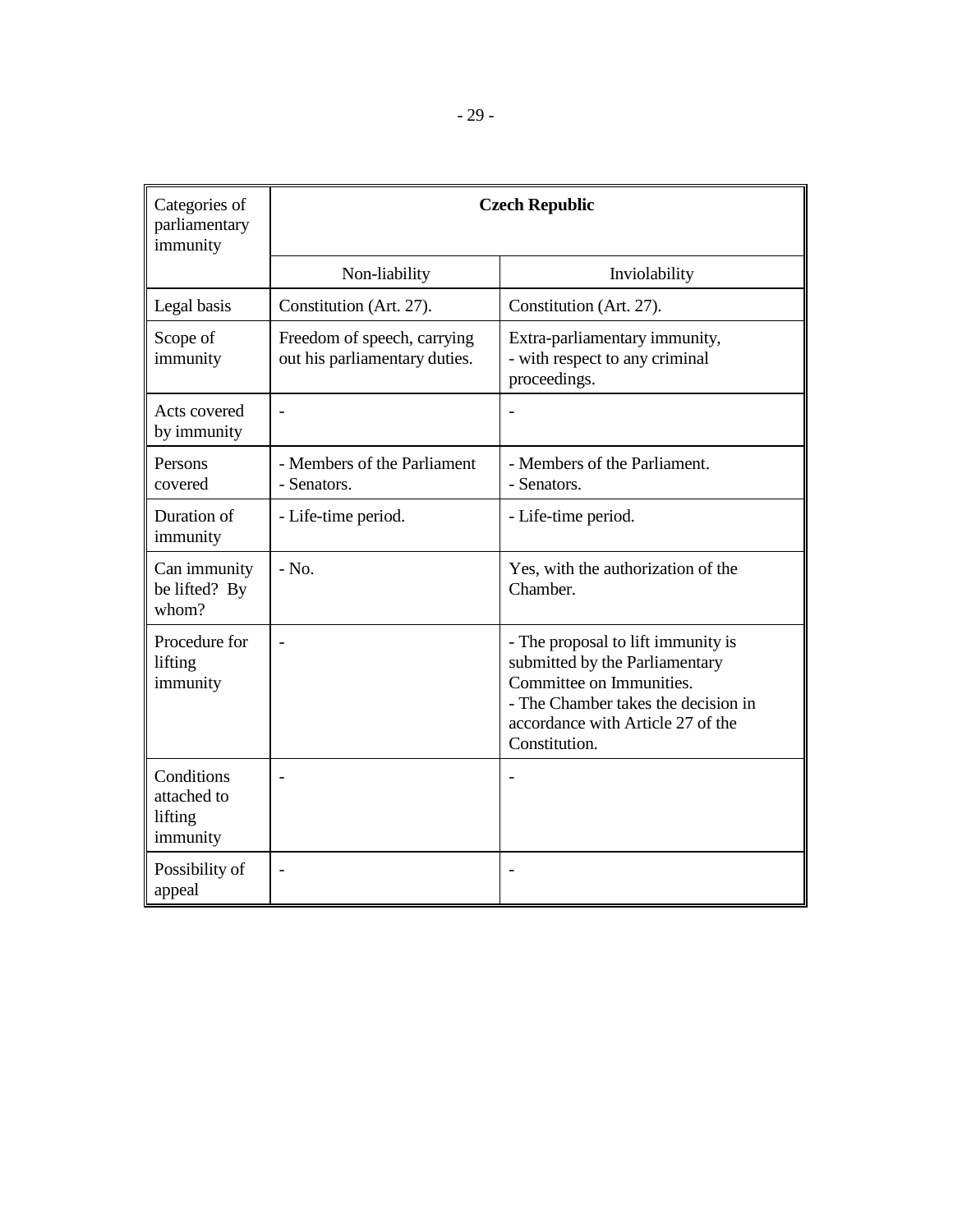| Categories of<br>parliamentary<br>immunity       | <b>Denmark</b>                                                                                                                                               |                                                                                                                                                                                                                                                                                                                                                    |
|--------------------------------------------------|--------------------------------------------------------------------------------------------------------------------------------------------------------------|----------------------------------------------------------------------------------------------------------------------------------------------------------------------------------------------------------------------------------------------------------------------------------------------------------------------------------------------------|
|                                                  | Non-liability                                                                                                                                                | Inviolability                                                                                                                                                                                                                                                                                                                                      |
| Legal basis                                      | Constitution (Act. 57).                                                                                                                                      | Constitution (Act. 57).                                                                                                                                                                                                                                                                                                                            |
| Scope of<br>immunity                             | Immunity with respect to all<br>liability within Parliament (the<br>Folketing).                                                                              | Extra-parliamentary immunity,<br>- with respect to proceedings or<br>imprisonment of any kind,<br>- except in the case of <i>flagrante delicto</i> .                                                                                                                                                                                               |
| Acts covered<br>by immunity                      | Opinions, votes cast.                                                                                                                                        | Acts liable to prosecution and<br>imprisonment.                                                                                                                                                                                                                                                                                                    |
| Persons<br>covered                               | Members of the Danish<br>Parliament.                                                                                                                         | Members of the Danish Parliament.                                                                                                                                                                                                                                                                                                                  |
| Duration of<br>immunity                          | Unlimited.                                                                                                                                                   | For the duration of mandate.                                                                                                                                                                                                                                                                                                                       |
| Can immunity<br>be lifted? By<br>whom?           | Yes, with the consent of the<br>Chamber.                                                                                                                     | Yes, with the consent of the Chamber.                                                                                                                                                                                                                                                                                                              |
| Procedure for<br>lifting<br>immunity             | - The proposal to lift immunity<br>is made by the private<br>individual who considers he<br>has been harmed by the<br>Member concerned within<br>Parliament. | - The proposal to lift immunity is made<br>by the Public Prosecutor to the Chief<br>Public Prosecutor who transmits it to the<br>Ministry of Justice, which then transmits<br>it to the Chamber.<br>- The Committee on the Rules of<br>Procedure examines the request.<br>- The decision is taken by simple majority<br>of members of the Chamber. |
| Conditions<br>attached to<br>lifting<br>immunity | The Constitution contains no<br>special requirements regarding<br>the nature of statements. In<br>practice, authorization is never<br>given.                 | The Constitution contains no special<br>requirements as to the gravity of the<br>crime committed (traffic offences), but<br>immunity is always lifted in the case of<br>criminal proceedings.                                                                                                                                                      |
| Possibility of<br>appeal                         | No.                                                                                                                                                          | No.                                                                                                                                                                                                                                                                                                                                                |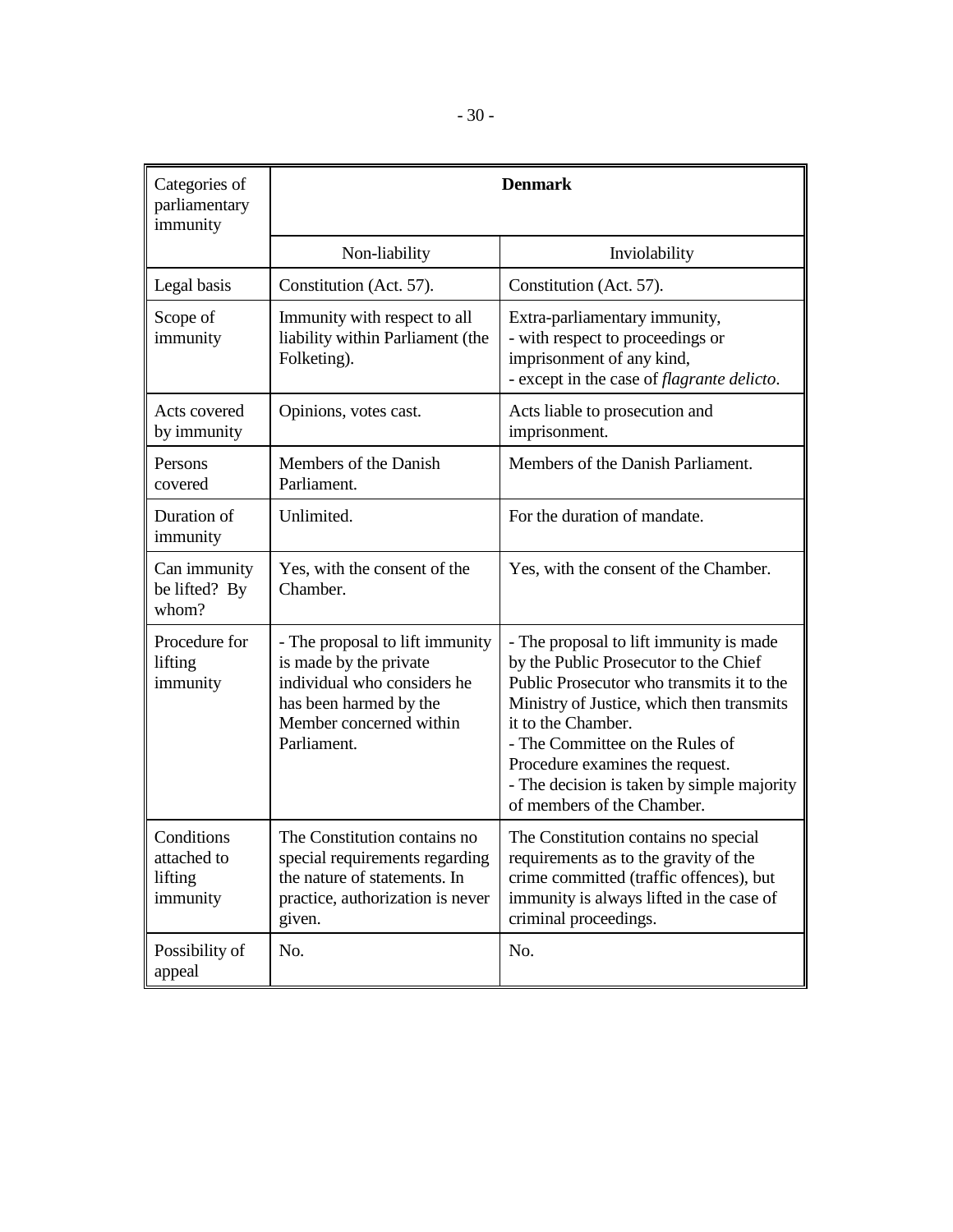| Categories of<br>parliamentary<br>immunity       |                                                                                                                                                                                                                                              | <b>Finland</b>                                                                                                                                                                                                                                                              |
|--------------------------------------------------|----------------------------------------------------------------------------------------------------------------------------------------------------------------------------------------------------------------------------------------------|-----------------------------------------------------------------------------------------------------------------------------------------------------------------------------------------------------------------------------------------------------------------------------|
|                                                  | Non-liability                                                                                                                                                                                                                                | Inviolability                                                                                                                                                                                                                                                               |
| Legal basis                                      | Parliament Act, 1928, section<br>13 (integral part of the<br>Constitution).                                                                                                                                                                  | Parliament Act, 1928, section 14 (integral<br>part of the Constitution).                                                                                                                                                                                                    |
| Scope of<br>immunity                             | Immunity with respect to any<br>prosecution or deprivation of<br>liberty, relating to freedom of<br>speech in Parliament and<br>activities, behaviour and votes<br>cast in Parliament.                                                       | Extra-parliamentary immunity,<br>- with respect to detention, imprisonment<br>or prohibition to travel,<br>- but not against any court order,<br>- or if apprehended in <i>flagrante delicto</i><br>for an offence punishable by a sentence of<br>six months' imprisonment. |
| Acts covered<br>by immunity                      | Activities, opinions expressed,<br>behaviour and votes cast in<br>Parliament.                                                                                                                                                                | Acts which can lead to arrest, detention<br>and prohibition to travel,<br>- unless he was apprehended when<br>committing a crime which carries a<br>sentence of six months' imprisonment.                                                                                   |
| Persons<br>covered                               | Members of Parliament.                                                                                                                                                                                                                       | Members of Parliament.                                                                                                                                                                                                                                                      |
| Duration of<br>immunity                          |                                                                                                                                                                                                                                              | Duration of the Parliament, in practice for<br>the period between elections.                                                                                                                                                                                                |
| Can immunity<br>be lifted? By<br>whom?           | Yes, with Parliament's<br>consent.                                                                                                                                                                                                           | Yes, with Parliament's consent.                                                                                                                                                                                                                                             |
| Procedure for<br>lifting<br>immunity             | - The proposal to lift immunity<br>may be made by the<br>competent individual, ie the<br>police officer, the Prosecutor<br>or the private complainant.<br>- The decision to lift immunity<br>is taken by a majority of 5/6 of<br>votes cast. | - The proposal to lift immunity may be<br>made by the competent individual, ie the<br>police officer, the Prosecutor or the<br>private complainant.<br>- The decision to lift immunity is taken by<br>a simple majority of Parliament.                                      |
| Conditions<br>attached to<br>lifting<br>immunity | No special conditions.                                                                                                                                                                                                                       | No special conditions, except that the<br>request must concern a specific offence<br>and specific proceedings.                                                                                                                                                              |
| Possibility of<br>appeal                         |                                                                                                                                                                                                                                              |                                                                                                                                                                                                                                                                             |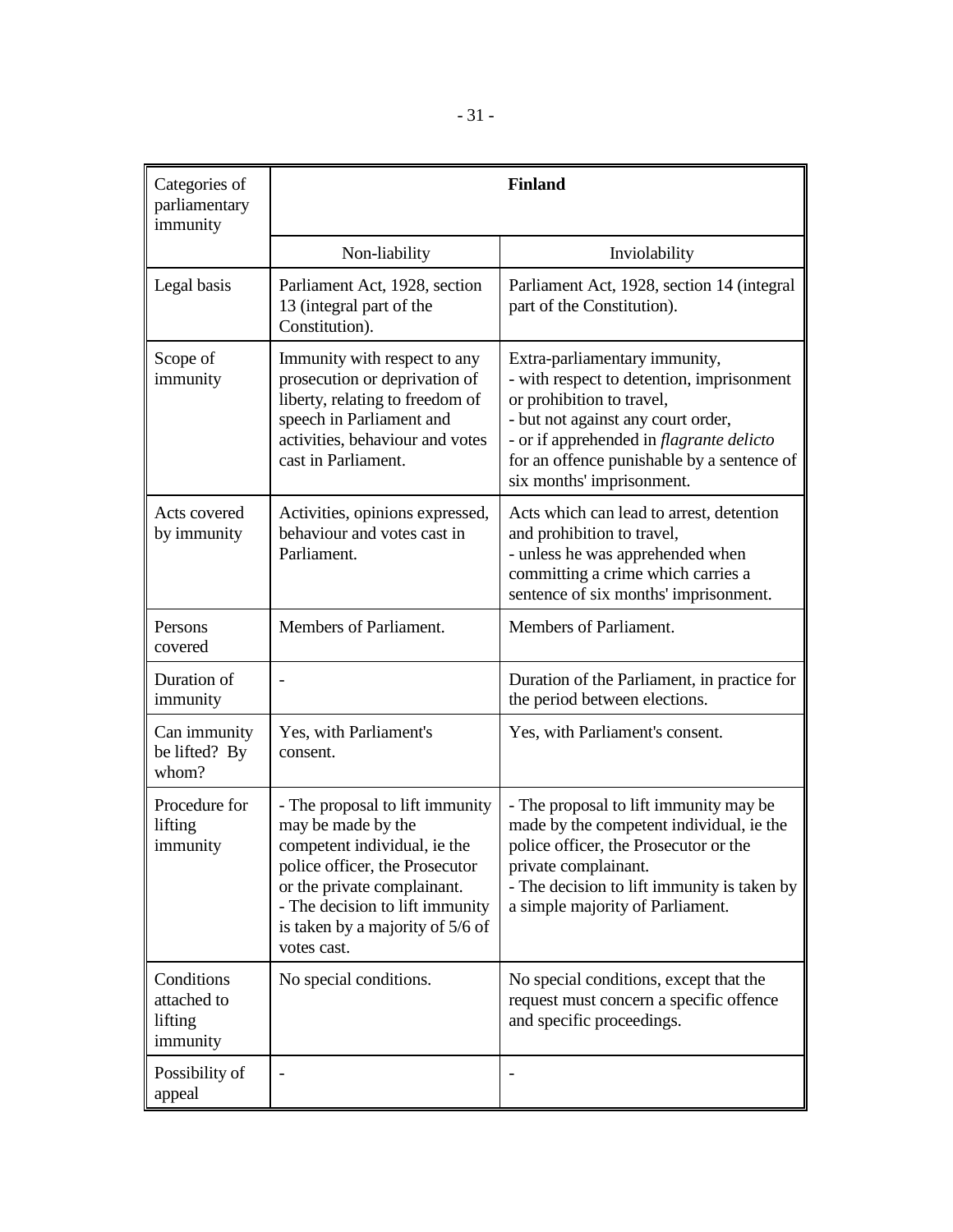| Categories of<br>parliamentary<br>immunity | <b>France</b>                                                                                                                                                                                                                                                                                                                                                                                                                                               |                                                                                                                                                                                                                                                                                                                                                                                                                                                                                                                                                                                                                                                 |
|--------------------------------------------|-------------------------------------------------------------------------------------------------------------------------------------------------------------------------------------------------------------------------------------------------------------------------------------------------------------------------------------------------------------------------------------------------------------------------------------------------------------|-------------------------------------------------------------------------------------------------------------------------------------------------------------------------------------------------------------------------------------------------------------------------------------------------------------------------------------------------------------------------------------------------------------------------------------------------------------------------------------------------------------------------------------------------------------------------------------------------------------------------------------------------|
|                                            | Non-liability                                                                                                                                                                                                                                                                                                                                                                                                                                               | Inviolability                                                                                                                                                                                                                                                                                                                                                                                                                                                                                                                                                                                                                                   |
| Legal basis                                | Constitution (Art. 26, para. 1);<br>29 July 19881 law on freedom<br>of the press (Art. 41),<br>amended by order 58-1100, of<br>17 November 1958: "speeches<br>made within the National<br>Assembly or the Senate, and<br>reports or any other documents<br>printed by order of one of<br>these two assemblies, shall not<br>give rise to any action".                                                                                                       | Constitution (Art. 26, paras. $2, 3, 4$ );<br>Rules of Procedure of the National<br>Assembly (Art. 80); General Directive of<br>the Bureau of the National Assembly;<br>Senate Rules of Procedure.                                                                                                                                                                                                                                                                                                                                                                                                                                              |
| Scope of<br>immunity                       | Absolute prohibition on<br>"prosecution, investigation,<br>arrest, detention, judging" in<br>the carrying out of his<br>parliamentary duties, in civil<br>and criminal matters, subject<br>to disciplinary measures by the<br>Speakers of the Chambers<br>(call to order, censure,<br>temporary exclusion).<br>Parliamentary immunity is a<br>matter of public policy and<br>cannot be waived; acts<br>accomplished in breach of this<br>are null and void. | Inviolability provides relative protection<br>in criminal or minor matters,<br>- with respect to proceedings (except<br>preliminary investigation, searches,<br>summons to appear as a witness, acts<br>prior to prosecution) and arrest (remand<br>in custody, police custody),<br>- except if caught in <i>flagrante delicto</i> ,<br>when it is for the courts to determine<br>whether or not this was the case.<br>Therefore civil actions and penalties<br>relating to taxation are excluded.<br>Parliamentary immunity is a matter of<br>public policy and cannot be waived; acts<br>accomplished in breach of this are null<br>and void. |
| Acts covered<br>by immunity                | Opinions expressed and votes<br>cast (speeches, initiatives,<br>reports, written and oral<br>questions, acts performed on<br>parliamentary missions), as<br>part of his parliamentary<br>duties, even where they<br>constitute an offence or cause<br>harm.<br>Remarks made during a<br>broadcast or in a report<br>assigned by the government,                                                                                                             | Acts liable to prosecution or arrest<br>except:<br>- minor offences,<br>- penalties relating to taxation and civil<br>matters,<br>- acts committed in <i>flagrante delicto</i> .                                                                                                                                                                                                                                                                                                                                                                                                                                                                |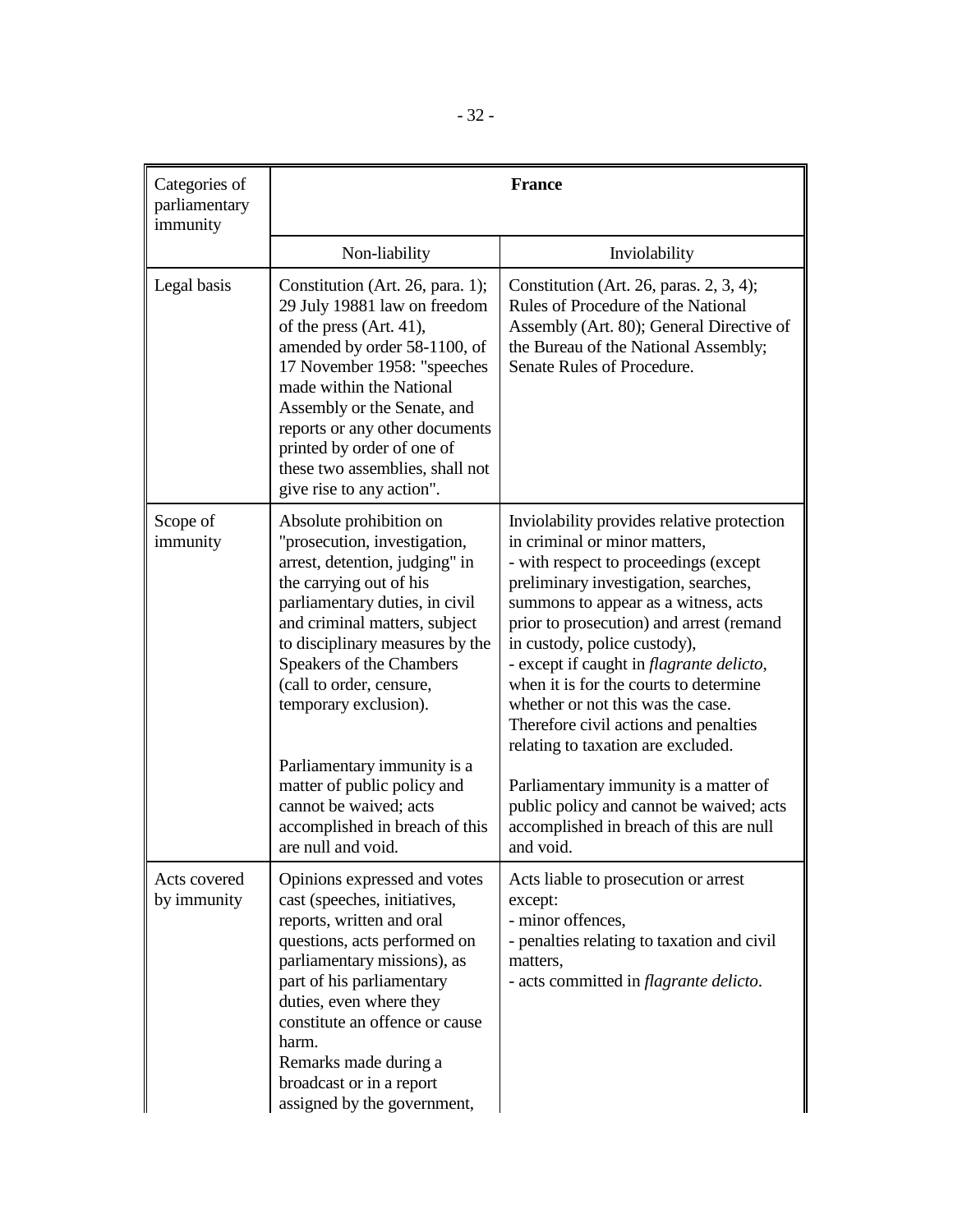|                                                  | for example, are excluded.                         |                                                                                                                                                                                                                                                                                                                                                                                                                                                                      |
|--------------------------------------------------|----------------------------------------------------|----------------------------------------------------------------------------------------------------------------------------------------------------------------------------------------------------------------------------------------------------------------------------------------------------------------------------------------------------------------------------------------------------------------------------------------------------------------------|
| Persons<br>covered                               | Deputies of the National<br>Assembly and Senators. | Deputies of the National Assembly and<br>Senators.                                                                                                                                                                                                                                                                                                                                                                                                                   |
| Duration of<br>immunity                          | Permanent and perpetual.                           | Duration of mandate, except for<br>prosecutions instituted before the<br>beginning of the mandate;<br>Between sessions, only arrest is<br>prohibited, unless authorised by the<br>Bureau of the Chamber,<br>Such authorization is not necessary:<br>- in the case of <i>flagrante delicto</i> ;<br>- where arrest is the result of<br>investigations authorised during a<br>session;<br>- where arrest is the result of final<br>sentencing to a custodial sentence. |
| Can immunity<br>be lifted? By<br>whom?           | No.                                                | Yes, with the consent of the Chamber, or<br>the Bureau of the Chamber for arrest<br>between sessions.                                                                                                                                                                                                                                                                                                                                                                |
| Procedure for<br>lifting<br>immunity             |                                                    | - The question of immunity, which is a<br>matter of public policy, must be raised by<br>the judge of his own motion, or by the<br>member himself or any party. The<br>Minister of Justice transmits it to the<br>Bureau of the Assembly.<br>- The request is examined by a special<br>committee of thirty members, formed for<br>the purpose.<br>- The Chamber discussed the committee's<br>conclusions in open session, and then<br>votes publicly.                 |
| Conditions<br>attached to<br>lifting<br>immunity |                                                    | The Chamber has power of discretionary<br>assessment. In principle, it examines, not<br>the facts, but whether the request is<br>"serious, fair and sincere".                                                                                                                                                                                                                                                                                                        |
| Possibility of<br>appeal                         |                                                    | The Chamber can, if it considers that the<br><i>flagrante delicto</i> exception has been used<br>unreasonably, request suspension of<br>proceedings against, or detention of, one<br>of its members until the end of his<br>mandate.                                                                                                                                                                                                                                 |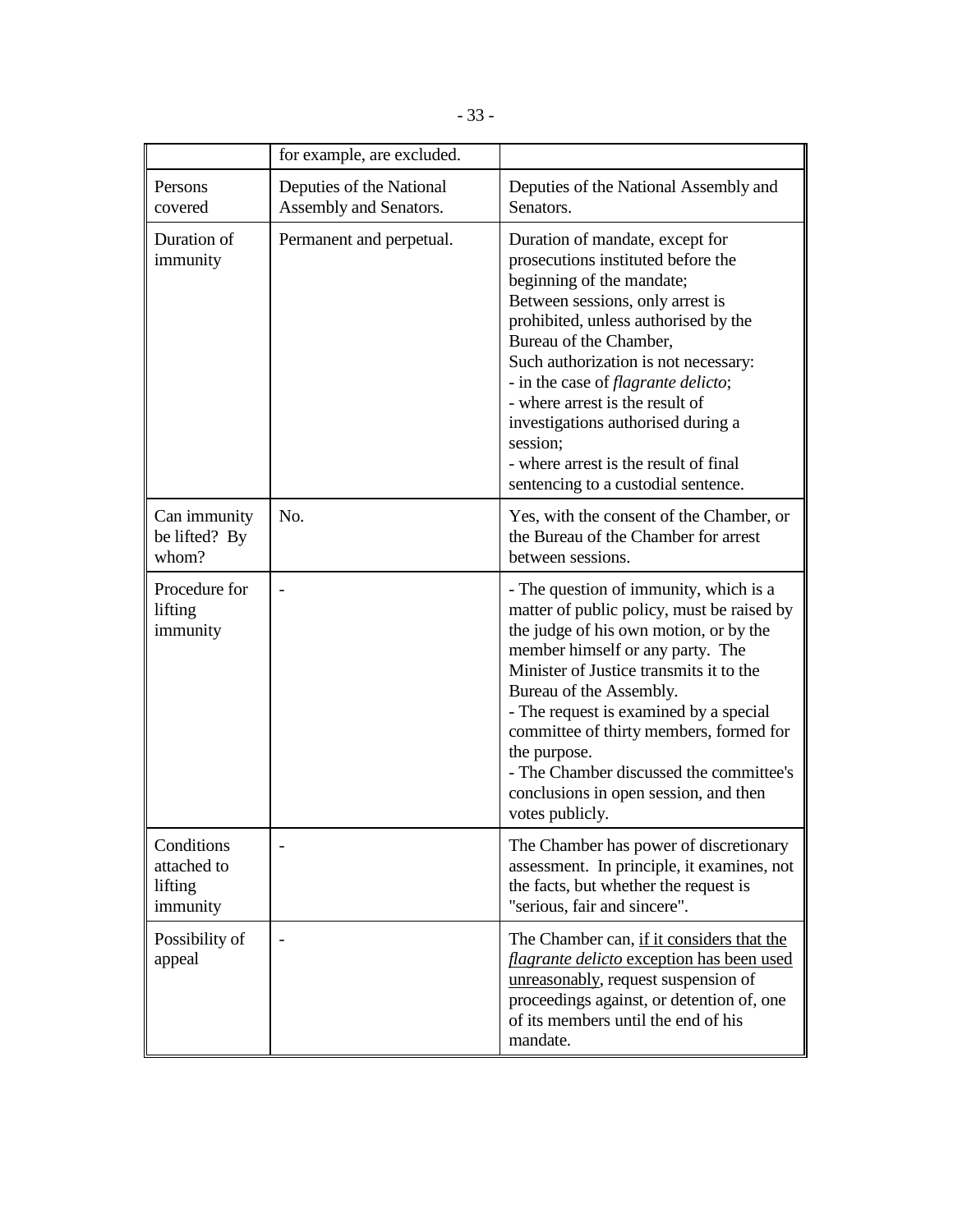| Categories of<br>parliamentary<br>immunity       |                                                                                                                                                                              | Georgia                                                                                                                                                                                                                                                                                                                                                                                                                                                           |
|--------------------------------------------------|------------------------------------------------------------------------------------------------------------------------------------------------------------------------------|-------------------------------------------------------------------------------------------------------------------------------------------------------------------------------------------------------------------------------------------------------------------------------------------------------------------------------------------------------------------------------------------------------------------------------------------------------------------|
|                                                  | Non-liability                                                                                                                                                                | Inviolability                                                                                                                                                                                                                                                                                                                                                                                                                                                     |
| Legal basis                                      | Constitution; Law on the<br>statute of Deputies; Criminal<br>law; Rules of procedure of the<br>Parliament.                                                                   | Constitution; Law on the statute of<br>Deputies; Criminal law; Rules of<br>procedure of the Parliament.                                                                                                                                                                                                                                                                                                                                                           |
| Scope of<br>immunity                             | Immunity with respect to any<br>prosecution or deprivation of<br>liberty, relating to freedom of<br>speech and thought in the<br>performance of the<br>parliamentary duties. | Extra-parliamentary immunity,<br>- with respect to detention, imprisonment<br>or personal search, search of the property,<br>home or office, without the prior consent<br>of the Chamber to lift immunity,<br>- except in the case where the deputy is<br>apprehended in <i>flagrante delicto</i> .                                                                                                                                                               |
| Acts covered<br>by immunity                      | Opinions and ideas expressed,<br>behaviour and votes cast.                                                                                                                   | Acts which can lead to arrest, detention,<br>- unless the deputy is apprehended when<br>committing a crime.                                                                                                                                                                                                                                                                                                                                                       |
| Persons<br>covered                               | Members of Parliament.                                                                                                                                                       | Members of Parliament.                                                                                                                                                                                                                                                                                                                                                                                                                                            |
| Duration of<br>immunity                          | For the duration of the<br>mandate.                                                                                                                                          | For the duration of the mandate.                                                                                                                                                                                                                                                                                                                                                                                                                                  |
| Can immunity<br>be lifted? By<br>whom?           | No.                                                                                                                                                                          | Yes, with Parliament's consent.                                                                                                                                                                                                                                                                                                                                                                                                                                   |
| Procedure for<br>lifting<br>immunity             |                                                                                                                                                                              | The decision to lift immunity is taken by<br>the Parliament.                                                                                                                                                                                                                                                                                                                                                                                                      |
| Conditions<br>attached to<br>lifting<br>immunity |                                                                                                                                                                              | Parliament immunity will be lifted in the<br>following cases:<br>a) recognition of the validity of charges<br>by a court conviction;<br>b) inability to work as recognised by a<br>court; bankruptcy or death;<br>c) having a profession or carrying out<br>activities incompatible with the status of<br>deputy;<br>d) loss of Georgian citizenship;<br>e) non-participation in the Parliament'<br>work for a period of four months without<br>any valid reason. |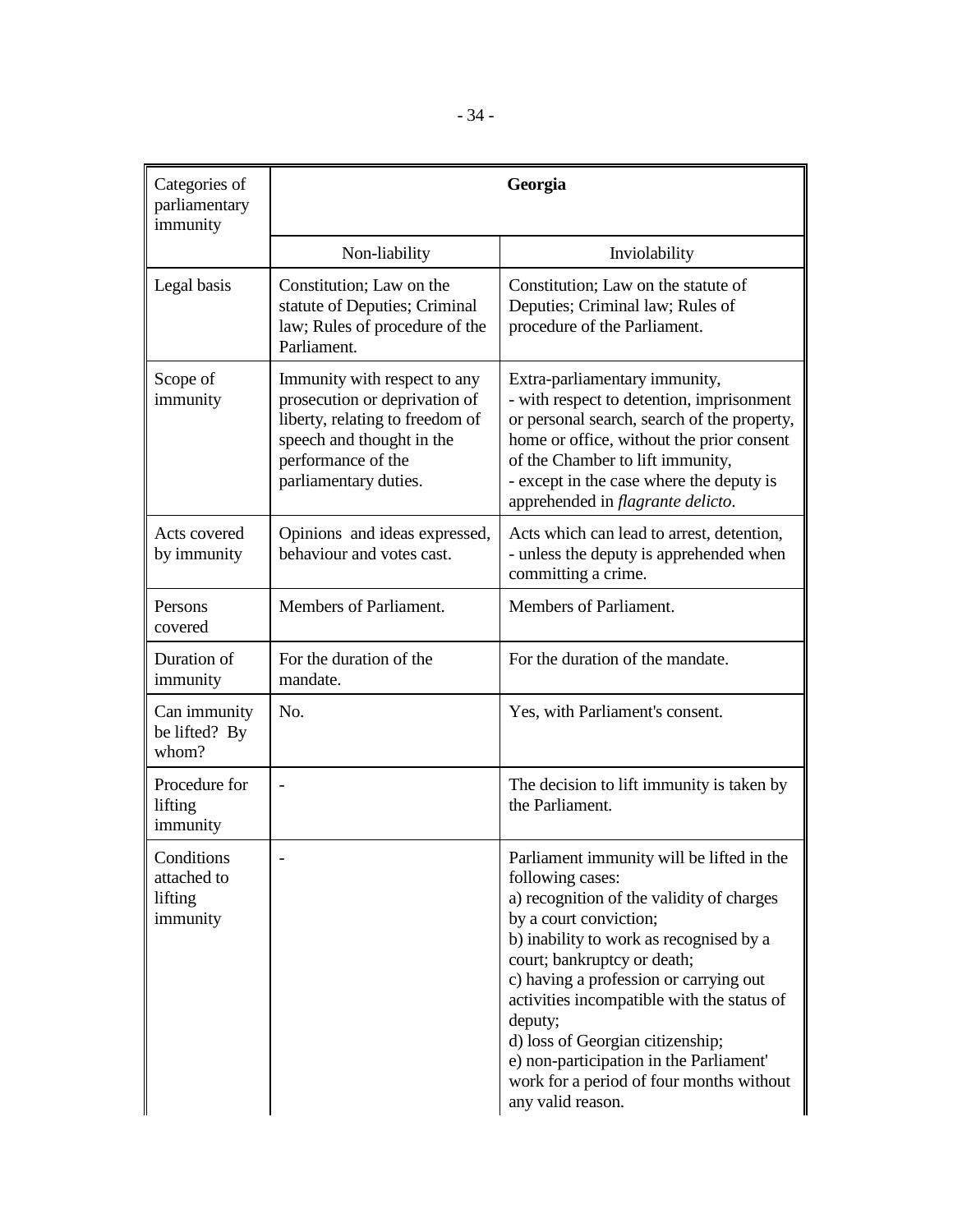| Possibility of | $\sim$ | $\overline{\phantom{a}}$ |
|----------------|--------|--------------------------|
| appeal         |        |                          |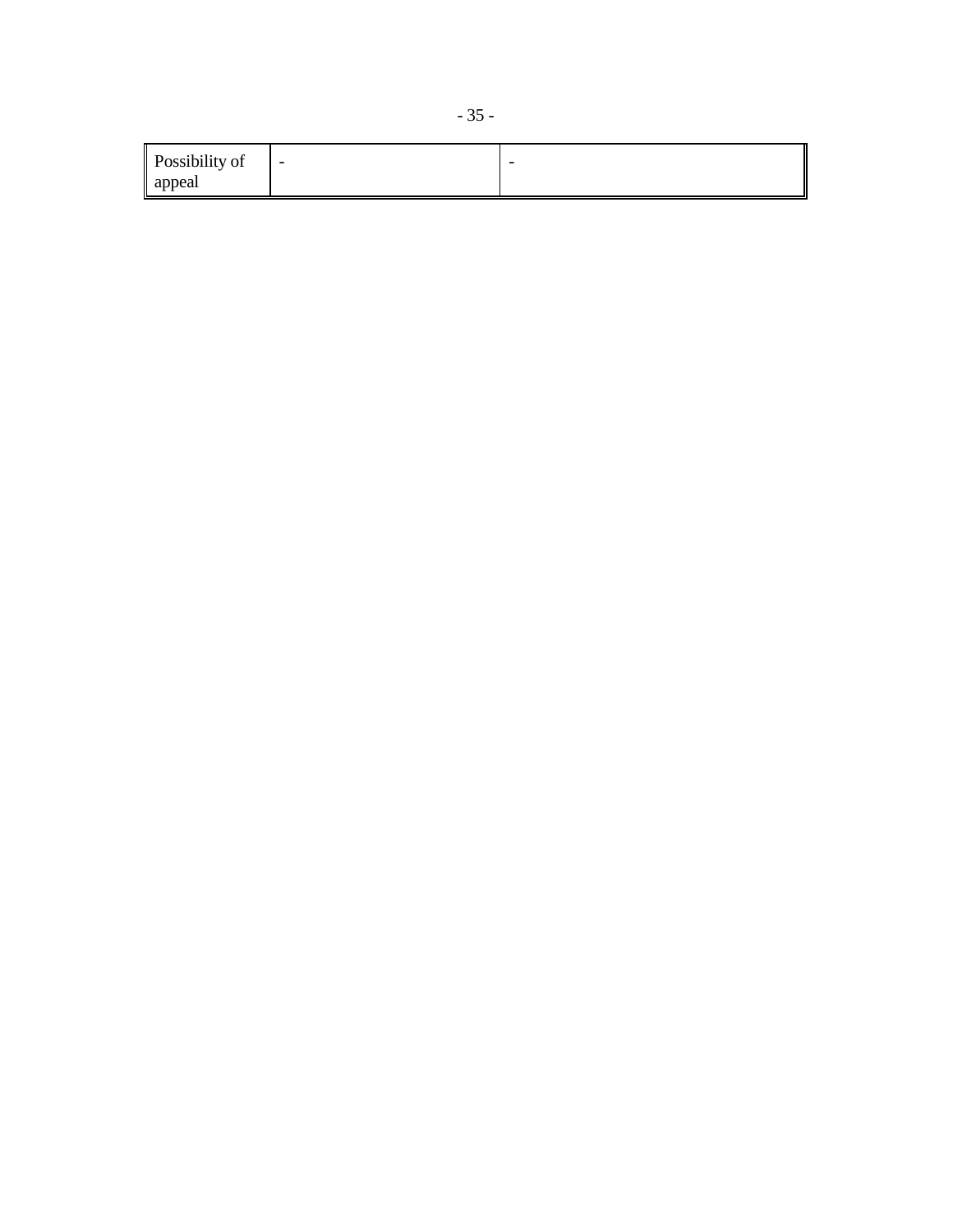| Categories of<br>parliamentary<br>immunity | <b>Germany</b>                                                                                                                                                                                                                                                                                                                                                                                                                                                                                                                                         |                                                                                                                                                                                                                                                                                                                                                                                                                                                                                                             |
|--------------------------------------------|--------------------------------------------------------------------------------------------------------------------------------------------------------------------------------------------------------------------------------------------------------------------------------------------------------------------------------------------------------------------------------------------------------------------------------------------------------------------------------------------------------------------------------------------------------|-------------------------------------------------------------------------------------------------------------------------------------------------------------------------------------------------------------------------------------------------------------------------------------------------------------------------------------------------------------------------------------------------------------------------------------------------------------------------------------------------------------|
|                                            | Non-liability                                                                                                                                                                                                                                                                                                                                                                                                                                                                                                                                          | Inviolability                                                                                                                                                                                                                                                                                                                                                                                                                                                                                               |
| Legal basis                                | Basic Law (Art. 46); Rules of<br>Procedure of the Bundestag<br>(Art. 107 and Annex 6).                                                                                                                                                                                                                                                                                                                                                                                                                                                                 | Basic Law (Art. 46); Rules of Procedure<br>of the Bundestag (Art. 107 and Annex 6).                                                                                                                                                                                                                                                                                                                                                                                                                         |
| Scope of<br>immunity                       | Indemnity properly so called<br>protecting the Member from<br>State-imposed sanctions<br>(criminal and disciplinary<br>measures, measures concerned<br>with civil rights and actions in<br>civil law) when carrying out<br>his parliamentary duties.                                                                                                                                                                                                                                                                                                   | Immunity in the strict sense,<br>- from any limitation of individual<br>freedom, arrest, criminal and disciplinary<br>prosecution, in principle including<br>inquire, investigatory proceedings and<br>civil imprisonment,<br>- unless he is arrested in <i>flagrante delicto</i><br>or the following day.<br>Civil actions, actions for breach of<br>contract and preparatory acts for civil<br>imprisonment are excluded.                                                                                 |
| Acts covered<br>by immunity                | Statements made and votes<br>cast in the Bundestag and its<br>committees.<br>Remarks made outside,<br>written remarks other than<br>those printed by the<br>Bundestag, and defamatory<br>remarks are excluded.<br>Influencing a member and<br>"buying and selling" votes at<br>an election or a parliamentary<br>vote are also offences.<br>By a preliminary decision, the<br>Electoral Committee on<br>Immunities and the Rules of<br>Procedure may approve<br>prosecution for<br>"unconstitutional defamation"<br>or "contempt of the<br>Bundestag". | Inviolability extends to all the acts for<br>which the law provides a sentence,<br>except:<br>- acts punishable under contract law,<br>- those committed in <i>flagrante delicto</i> .<br>At the beginning of each legislative<br>session, the Bundestag passes a resolution<br>containing general approval of criminal<br>investigations, excluding insults of a<br>political nature. But criminal proceedings<br>then require the Bundestag's consent for a<br>single prosecution and a specific offence. |
| Persons<br>covered                         | Members of the Bundestag<br>(not the Bundesrat).                                                                                                                                                                                                                                                                                                                                                                                                                                                                                                       | Members of the Bundestag (not the<br>Bundesrat).                                                                                                                                                                                                                                                                                                                                                                                                                                                            |
| Duration of<br>immunity                    | Perpetual.                                                                                                                                                                                                                                                                                                                                                                                                                                                                                                                                             | For the duration of the mandate, starting<br>from acceptance of the election.                                                                                                                                                                                                                                                                                                                                                                                                                               |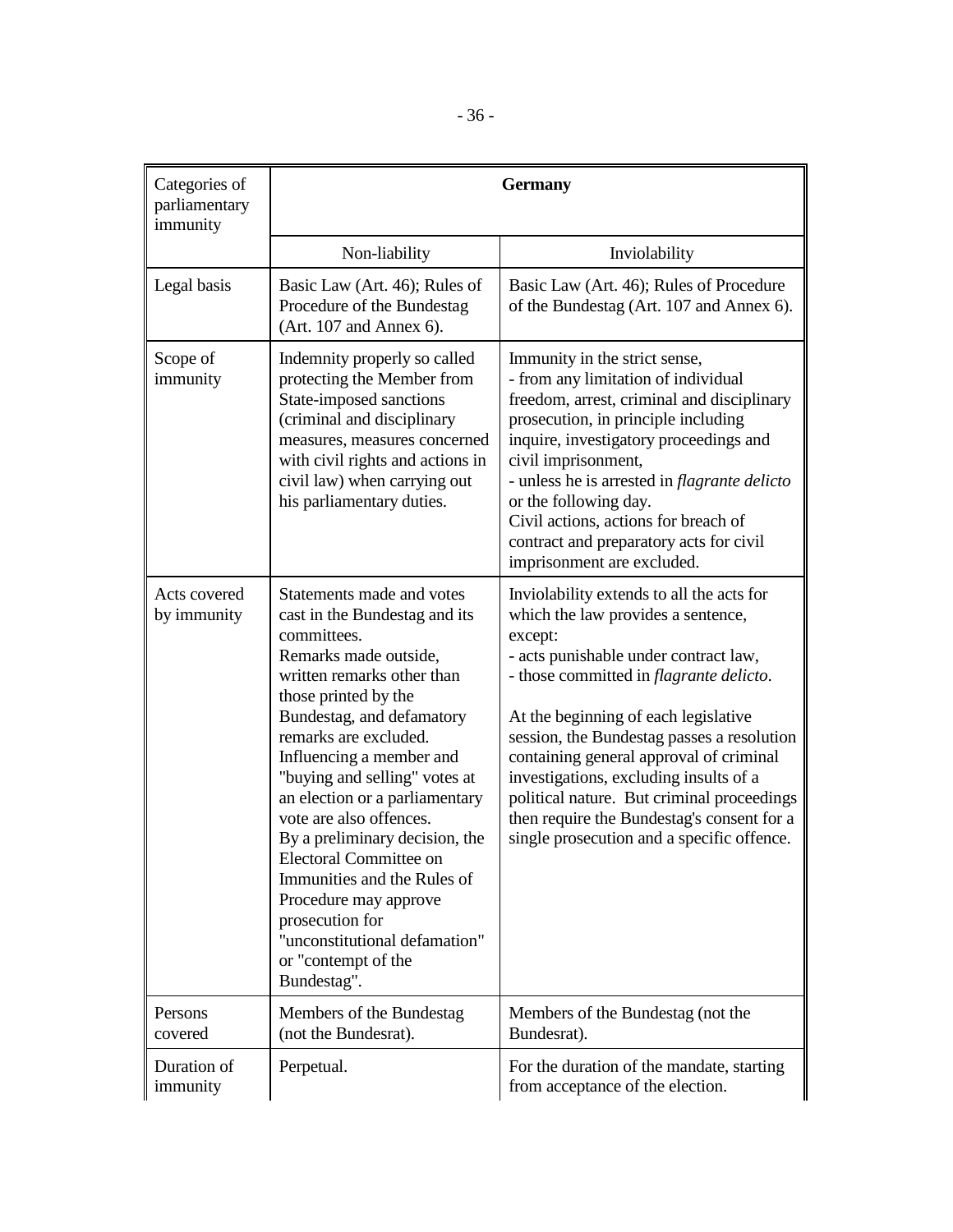| Can immunity<br>be lifted? By<br>whom?           | Yes, with the approval of the<br>Bundestag, even for instituting<br>investigatory proceedings; or<br>by preliminary decision of the<br>Electoral Committee in the<br>case of "unconstitutional<br>defamation" or "contempt of<br>the Bundestag".                                                                                                                                                                                                                                                                                                                                      | Yes, with the consent of the Bundestag<br>(general at the beginning of the session<br>and particular for criminal proceedings).<br>The Speaker of the Bundestag must be<br>notified in advance of the beginning of<br>investigatory proceedings, as must the<br>member if this will not impede the<br>process of ascertaining the facts.                                                                                                                                                                                                                                                                                                                                                                                                                                                                                                                                                                                                                                                                                                                                                                                                                                              |
|--------------------------------------------------|---------------------------------------------------------------------------------------------------------------------------------------------------------------------------------------------------------------------------------------------------------------------------------------------------------------------------------------------------------------------------------------------------------------------------------------------------------------------------------------------------------------------------------------------------------------------------------------|---------------------------------------------------------------------------------------------------------------------------------------------------------------------------------------------------------------------------------------------------------------------------------------------------------------------------------------------------------------------------------------------------------------------------------------------------------------------------------------------------------------------------------------------------------------------------------------------------------------------------------------------------------------------------------------------------------------------------------------------------------------------------------------------------------------------------------------------------------------------------------------------------------------------------------------------------------------------------------------------------------------------------------------------------------------------------------------------------------------------------------------------------------------------------------------|
| Procedure for<br>lifting<br>immunity             | - In the case of<br>"unconstitutional defamation"<br>or "contempt of the<br>Bundestag", the Public<br>Prosecutor submits his<br>request, in accordance with<br>directives on criminal<br>procedure and administrative<br>fines, to the Federal Minister<br>of Justice who submits them<br>to the Bundestag which then<br>makes its decision as to<br>whether to allow prosecution.<br>- By preliminary decision, the<br>Electoral Committee on<br>Immunities and Rules of<br>Procedure can all prosecution<br>for "unconstitutional<br>defamation" or "contempt of<br>the Bundestag". | The request to lift immunity is made:<br>a) by the Public Prosecutor, the courts,<br>civil rights and professional courts under<br>public law and trade and professional<br>associations exercising supervision by<br>virtue of the law,<br>b) by the court before the opening of the<br>main proceedings in the case of criminal<br>proceedings brought by the victim<br>without the help of the prosecuting<br>authorities,<br>c) the creditor in executory proceedings,<br>d) the Committee on Electoral Scrutiny,<br>Immunities and Rules of Procedure.<br>The Ministry of Justice transmits it to the<br>Speaker of the Bundestag who announces<br>it in a plenary session and immediately<br>refers it to the Electoral Committee on<br>Immunities and Rules of Procedure.<br>- It is examined by the Committee which<br>lays down principles for examining<br>requests and uses them to formulate<br>recommendations to the Bundestag on<br>each individual case.<br>- The decision is taken by the Bundestag;<br>for simplified proceedings and matters of<br>lesser importance, by the Committee,<br>unless the Bundestag opposes its<br>preliminary decision within 7 days. |
| Conditions<br>attached to<br>lifting<br>immunity | In the case of influence, it is<br>difficult to distinguish<br>between politically lawful and<br>immoral influence.                                                                                                                                                                                                                                                                                                                                                                                                                                                                   | The Bundestag does not assess the<br>evidence. The purpose of immunity is to<br>ensure the smooth running and reputation<br>of the Bundestag as a whole. The<br>decision to lift immunity is a political<br>decision and must not amount to<br>interference in proceedings in progress<br>where it is a matter of establishing a right<br>or a tort, guilt or innocence. The political                                                                                                                                                                                                                                                                                                                                                                                                                                                                                                                                                                                                                                                                                                                                                                                                |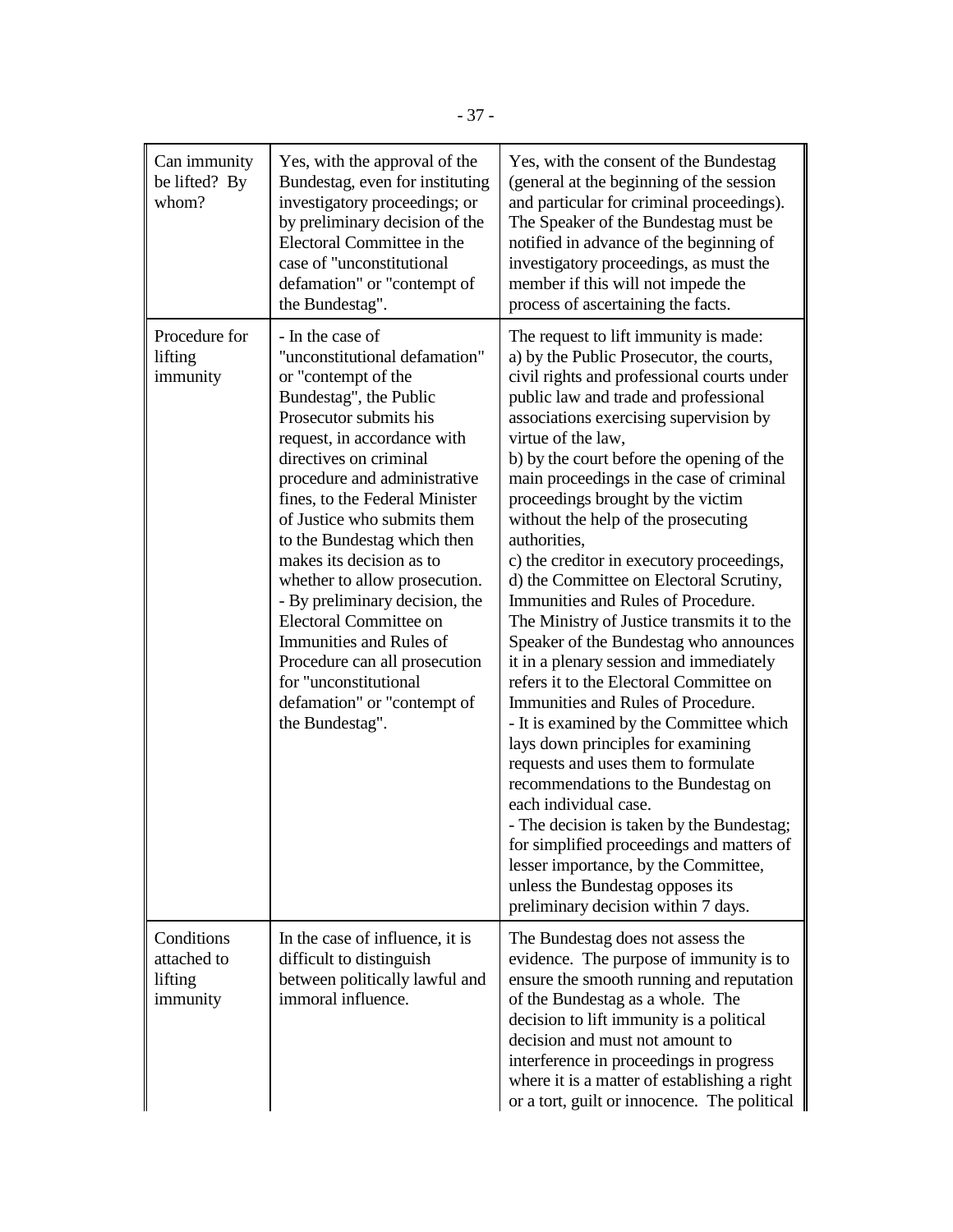|                          | decision is essentially based on<br>comparing the interests of Parliament and<br>those of the other authorities. |
|--------------------------|------------------------------------------------------------------------------------------------------------------|
| Possibility of<br>appeal | Suspension of detention or any<br>deprivation of liberty at the Bundestag's<br>request.                          |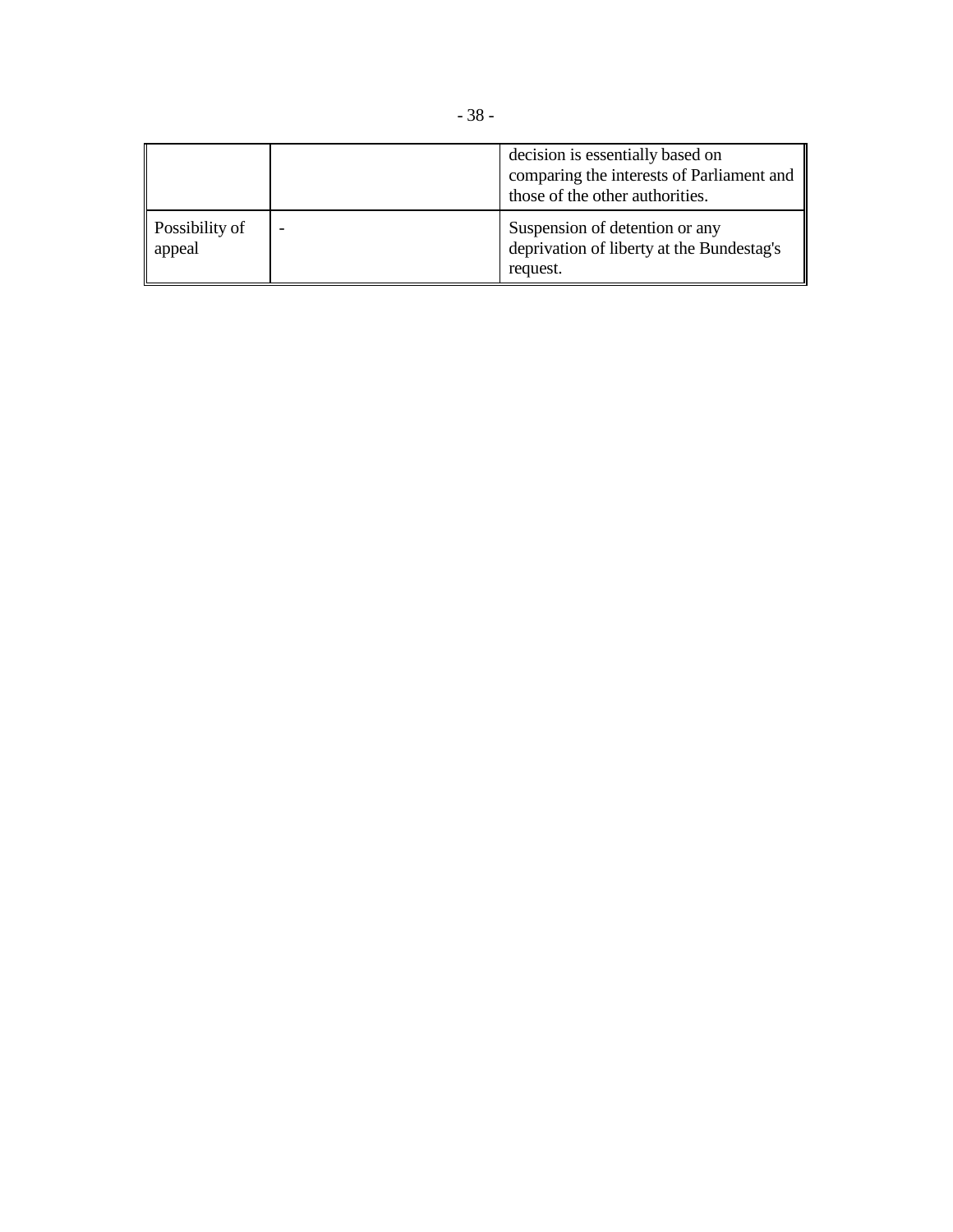| Categories of<br>parliamentary<br>immunity |                                                                                                                                                                                                                                                                                                                                                                                                                                                                         | <b>Greece</b>                                                                                                                                                                                                                                                                                                                                                                                                                                                                                                                                   |
|--------------------------------------------|-------------------------------------------------------------------------------------------------------------------------------------------------------------------------------------------------------------------------------------------------------------------------------------------------------------------------------------------------------------------------------------------------------------------------------------------------------------------------|-------------------------------------------------------------------------------------------------------------------------------------------------------------------------------------------------------------------------------------------------------------------------------------------------------------------------------------------------------------------------------------------------------------------------------------------------------------------------------------------------------------------------------------------------|
|                                            | Non-liability and special<br>jurisdiction of the<br>Court of Appeal                                                                                                                                                                                                                                                                                                                                                                                                     | Inviolability                                                                                                                                                                                                                                                                                                                                                                                                                                                                                                                                   |
| Legal basis                                | Constitution (Art. 22); Rules<br>of Procedure of the Chamber<br>of Deputies (Art. 83).                                                                                                                                                                                                                                                                                                                                                                                  | Constitution (Art. 22); Rules of<br>Procedure of the Chamber of Deputies<br>(Art. 83).                                                                                                                                                                                                                                                                                                                                                                                                                                                          |
| Scope of<br>immunity                       | Immunity "in the carrying out<br>of parliamentary duties", with<br>respect to legal proceedings<br>and examination of any kind.<br>Special jurisdiction of the<br>Greek Court of Appeal for<br>crimes of defamation<br>committed by deputies.                                                                                                                                                                                                                           | - The deputy cannot be arrested, detained,<br>prosecuted or otherwise deprived of his<br>personal freedom without the prior<br>consent of the Chamber to lift immunity,<br>but this protection does not exclude<br>conducting an investigation or opening an<br>inquiry (so long as it does not affect the<br>deputy's person), or searching his Home<br>(intuitu personae immunity),<br>- Except in the case of <i>flagrante delicto</i> .<br>However, he may be brought before the<br>civil courts and detained for the recovery<br>of debts. |
| Acts covered<br>by immunity                | A deputy cannot be subjected<br>to legal proceedings by any<br>judicial or other body or be<br>subject to any inspection by<br>private persons for the<br>opinions he expresses or the<br>votes he casts (strictly<br>defined).<br>Proceedings may, however, be<br>brought for slanderous<br>defamation committed within<br>the framework of an opinion<br>expressed or a vote case where<br>they are "unrelated to the<br>performance of his<br>parliamentary duties". | This protection also covers crimes and<br>offences and infringements. If he wishes,<br>the deputy may testify before the courts.                                                                                                                                                                                                                                                                                                                                                                                                                |
| Persons<br>covered                         | Members of the Chamber of<br>Deputies. A person who is<br>both a Minister and a deputy is<br>covered only for opinions<br>expressed in his role as a                                                                                                                                                                                                                                                                                                                    | Members of the Chamber of Deputies.                                                                                                                                                                                                                                                                                                                                                                                                                                                                                                             |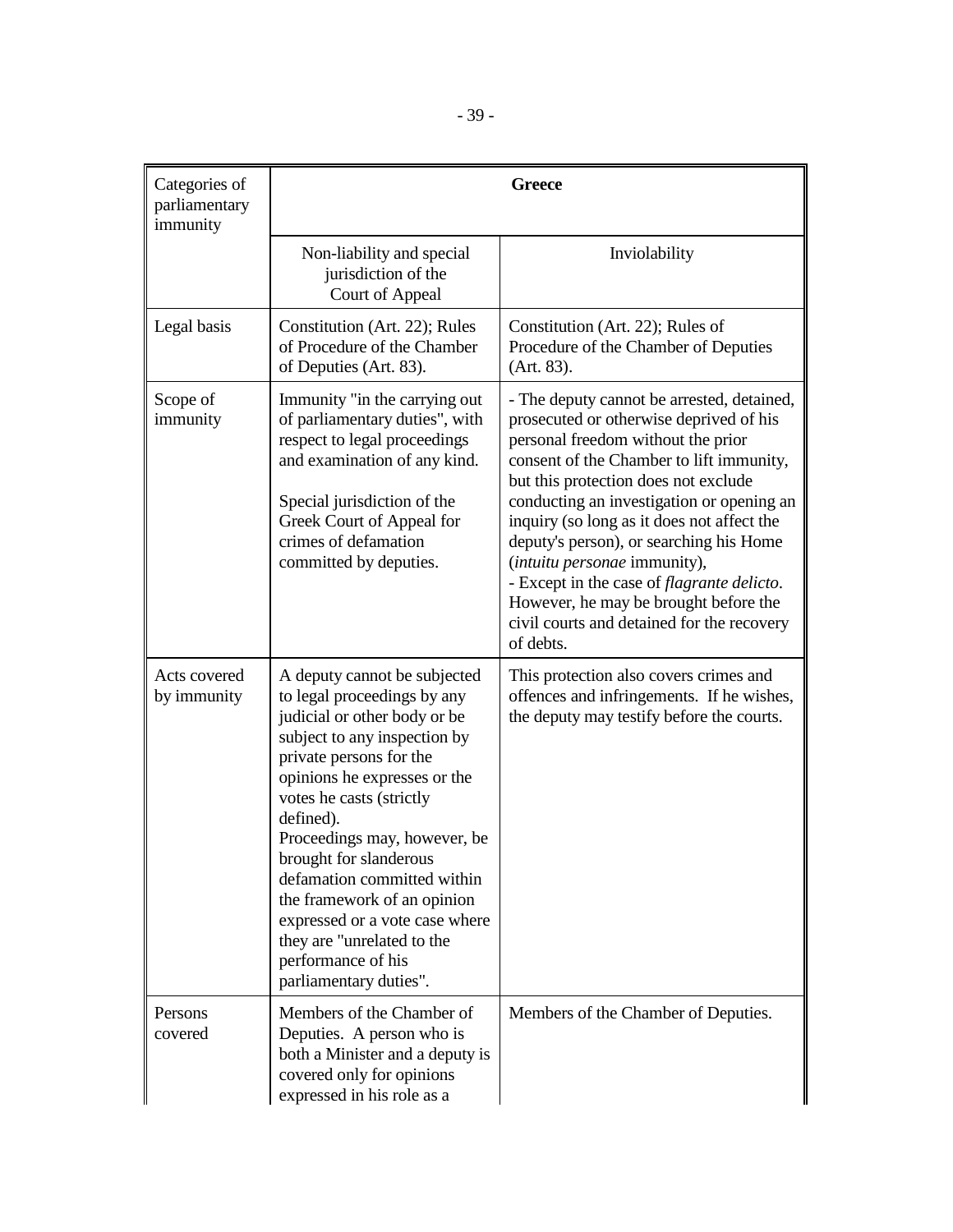|                                                  | deputy, not as a Minister.                                                                                                                                                                                                                        |                                                                                                                                                                                                                                                                                                                                                                                                                                                                                                                                                                                          |
|--------------------------------------------------|---------------------------------------------------------------------------------------------------------------------------------------------------------------------------------------------------------------------------------------------------|------------------------------------------------------------------------------------------------------------------------------------------------------------------------------------------------------------------------------------------------------------------------------------------------------------------------------------------------------------------------------------------------------------------------------------------------------------------------------------------------------------------------------------------------------------------------------------------|
| Duration of<br>immunity                          | After taking the oath, then<br>with no time-limit; this also<br>applies to the right to refuse to<br>testify.<br>No Member of the dissolved<br>Chamber may be prosecuted<br>for a political offence before<br>the election of the new<br>Chamber. | From the day of investiture and<br>throughout the life of the Parliament,<br>even for crimes committed before the<br>beginning of the mandate.<br>Inviolability is suspended when the<br>Chamber is dissolved for any reason<br>whatsoever, unless the deputy stands for<br>election to the new Chamber. A deputy<br>who has committed a "political offence"<br>is covered.<br>In the event of a state of emergency being<br>declared, the deputy is covered<br>throughout the application of the decree,<br>even if the Chamber is dissolved or after<br>the expiry of the legislature. |
| Can immunity<br>be lifted? By<br>whom?           | Yes, with the consent of the<br>Chamber, which must make a<br>decision within 45 days.                                                                                                                                                            | Yes, with the consent of the Chamber<br>which must make a decision within three<br>months from the transmission of the<br>request by the Prosecutor to the Speaker.                                                                                                                                                                                                                                                                                                                                                                                                                      |
| Procedure for<br>lifting<br>immunity             | Idem.                                                                                                                                                                                                                                             | - The proposal to life immunity comes<br>from the Prosecutor who raises the<br>question of his own motion, or on the<br>request of the injured party; it is then<br>submitted to the Speaker.<br>- It is examined by the Parliamentary<br>Committee on Public Administration,<br>Law and Order and Justice.<br>- The Chamber decides in plenary<br>session, after a debate, followed by a<br>secret vote, whether to allow immunity to<br>be lifted.                                                                                                                                     |
| Conditions<br>attached to<br>lifting<br>immunity | An opinion or vote cast which<br>are "unrelated to the<br>performance of parliamentary<br>duties".                                                                                                                                                | Many requests are not examined because<br>the time-limit has run out, the request is<br>inadmissible, the Chamber is not<br>competent in the matter, or because the<br>process has not been completed.<br>The Committee gives an opinion as to<br>whether or not the request should be<br>granted.<br>The Chamber does not consider whether<br>the charge is justified. Its principal<br>objective is to protect the functioning of<br>Parliament and therefore it examines the<br>case only if the future proceedings have                                                              |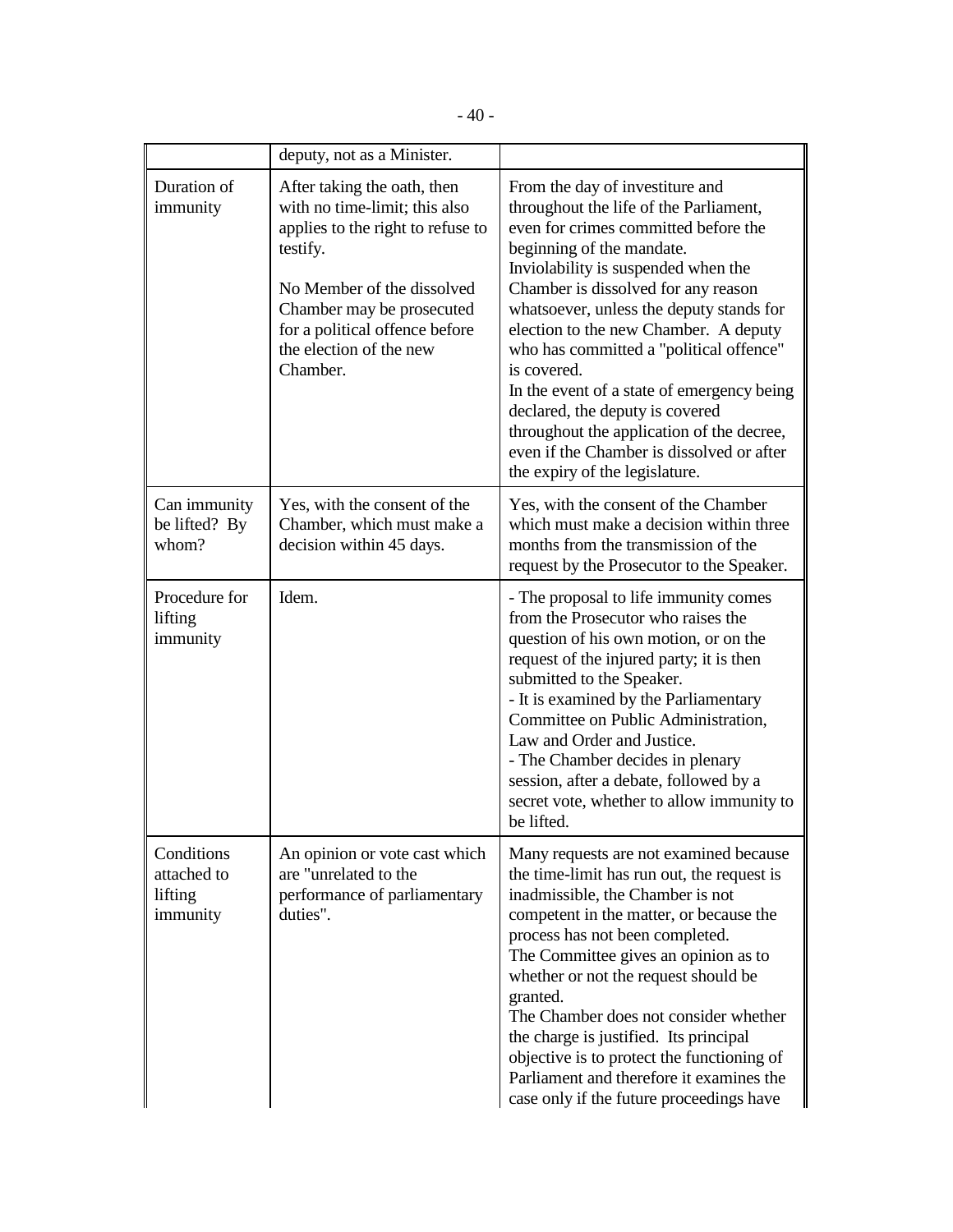|                          |   | political ends. |
|--------------------------|---|-----------------|
| Possibility of<br>appeal | - | -               |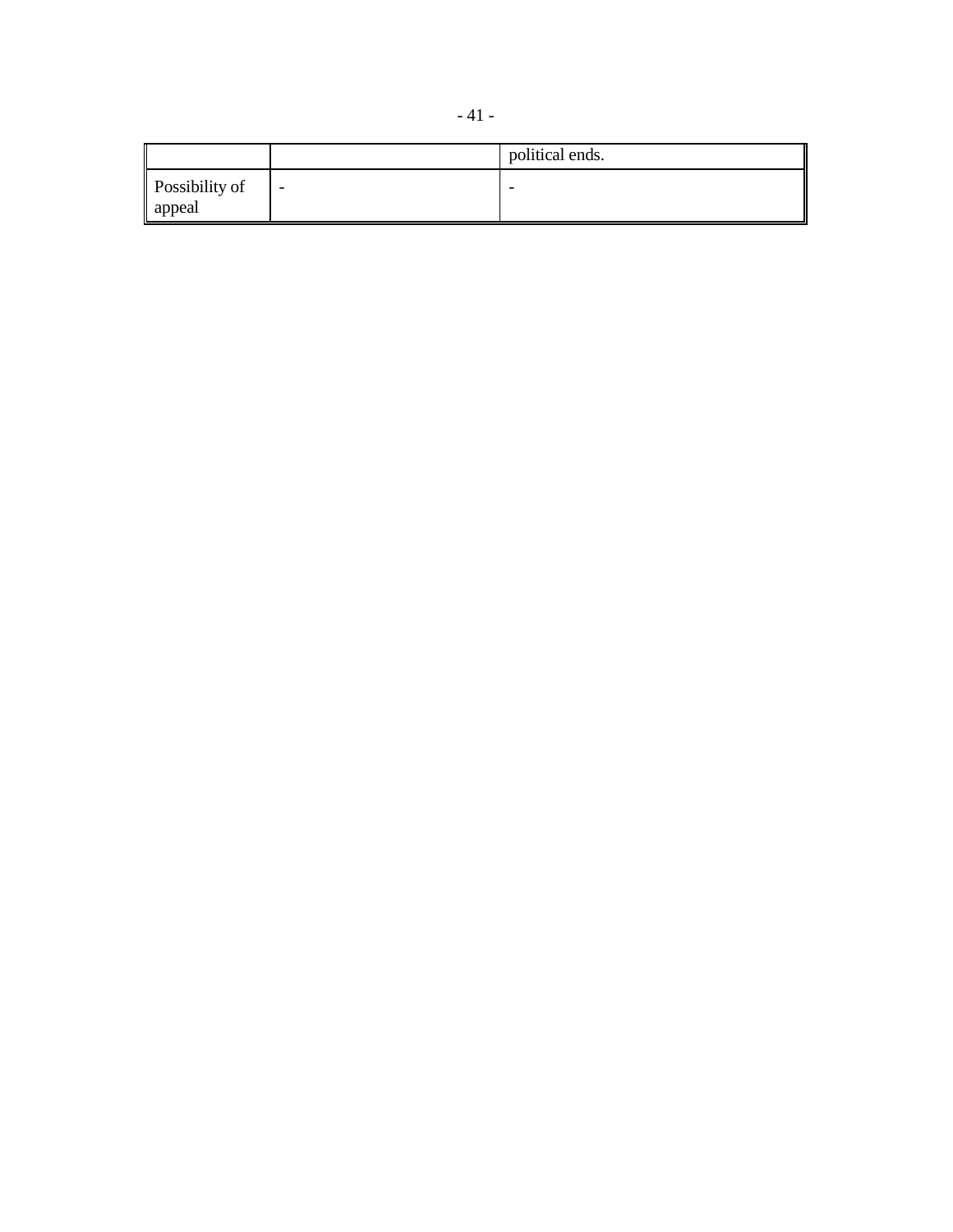| Categories of<br>parliamentary<br>immunity |                                                                                                                                                                                                                                                                                                                                                          | <b>Hungary</b>                                                                                                                                                                                                                                                                                                                                                                                                           |
|--------------------------------------------|----------------------------------------------------------------------------------------------------------------------------------------------------------------------------------------------------------------------------------------------------------------------------------------------------------------------------------------------------------|--------------------------------------------------------------------------------------------------------------------------------------------------------------------------------------------------------------------------------------------------------------------------------------------------------------------------------------------------------------------------------------------------------------------------|
|                                            | Non-liability                                                                                                                                                                                                                                                                                                                                            | Inviolability                                                                                                                                                                                                                                                                                                                                                                                                            |
| Legal basis                                | Constitution (Art. 20); Law on<br>the legal statute of deputies of<br>the National Assembly.                                                                                                                                                                                                                                                             | Constitution (Art. 20); Law on the legal<br>statute of deputies of the National<br>Assembly.                                                                                                                                                                                                                                                                                                                             |
| Scope of<br>immunity                       | Immunity in the performance<br>of his duties, with respect to<br>any liability before the courts<br>or other authorities. This does<br>not extend to civil liability.                                                                                                                                                                                    | Extra-parliamentary liability;<br>- with respect to any "arrest", "criminal<br>proceedings or contraventions" and<br>coercive measures,<br>- Without the Assembly's consent to lift<br>immunity.<br>- In case of <i>flagrante delicto</i> , the deputy<br>may be arrested but application for his<br>immunity to be lifted must be made as<br>soon as possible.                                                          |
| Acts covered<br>by immunity                | Members of Parliament cannot<br>be held liable for their votes or<br>statements concerning facts or<br>opinions expressed "in the<br>performance of their duties".<br>This does not extend to<br>defamation or slander.                                                                                                                                  | Acts which may lead to criminal<br>proceedings of coercive measures.<br>- including minor offences,<br>- but not in case of <i>flagrante delicto</i> .                                                                                                                                                                                                                                                                   |
| Persons<br>covered                         | Deputies of the National<br>Assembly.                                                                                                                                                                                                                                                                                                                    | Deputies of the National Assembly.                                                                                                                                                                                                                                                                                                                                                                                       |
| Duration of<br>immunity                    |                                                                                                                                                                                                                                                                                                                                                          |                                                                                                                                                                                                                                                                                                                                                                                                                          |
| Can immunity<br>be lifted? By<br>whom?     | Yes, with the consent of the<br>National Assembly.                                                                                                                                                                                                                                                                                                       | Yes, with the consent of the National<br>Assembly.                                                                                                                                                                                                                                                                                                                                                                       |
| Procedure for<br>lifting<br>immunity       | - The proposal to lift immunity<br>is submitted to the Speaker of<br>the Assembly by the Chief<br>Prosecutor, but after the<br>deposition or the formal<br>request or the presentation of<br>the private accusation, it is the<br>court that is competent to<br>propose lifting immunity.<br>- The request is examined by<br>the Parliamentary Committee | - The proposal to lift immunity is<br>submitted to the Speaker of the Assembly<br>by the Chief Prosecutor, but after the<br>deposition or the formal request or the<br>presentation of the private accusation, it<br>is the court that is competent to propose<br>lifting immunity.<br>In the case of <i>flagrante delicto</i> , the<br>proposal must be submitted without<br>delay.<br>- The request is examined by the |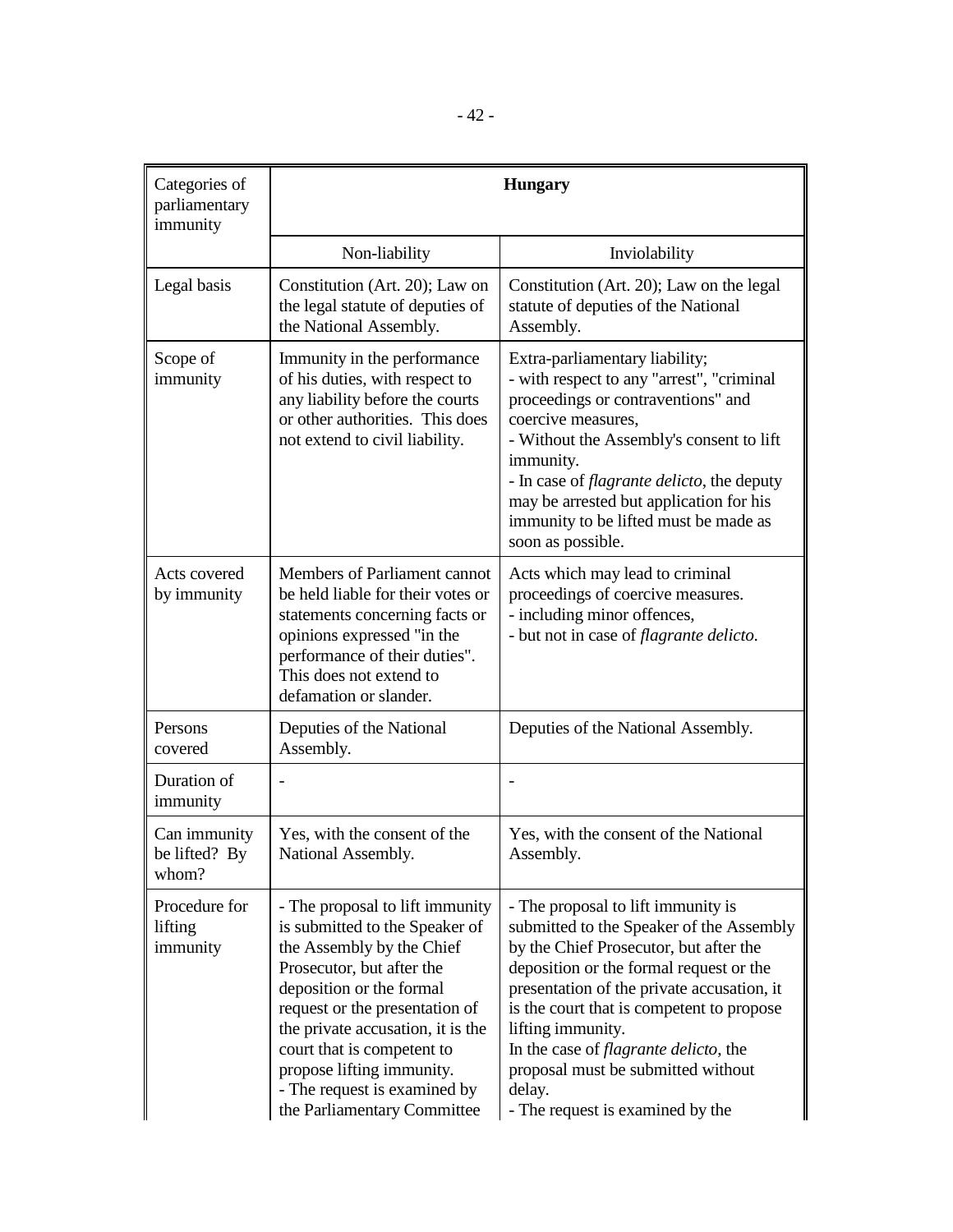|                                                  | on Immunities within thirty<br>days.<br>- The decision is taken by the<br>Assembly, without debate, and<br>requires a two-thirds majority<br>of deputies present. | Parliamentary Committee on Immunities<br>and Incompatibilities within thirty days.<br>- The decision is taken by the Assembly,<br>without debate, and requires a two-thirds<br>majority of deputies present. |
|--------------------------------------------------|-------------------------------------------------------------------------------------------------------------------------------------------------------------------|--------------------------------------------------------------------------------------------------------------------------------------------------------------------------------------------------------------|
| Conditions<br>attached to<br>lifting<br>immunity |                                                                                                                                                                   | Cases of <i>flagrante delicto</i> .                                                                                                                                                                          |
| Possibility of<br>appeal                         |                                                                                                                                                                   |                                                                                                                                                                                                              |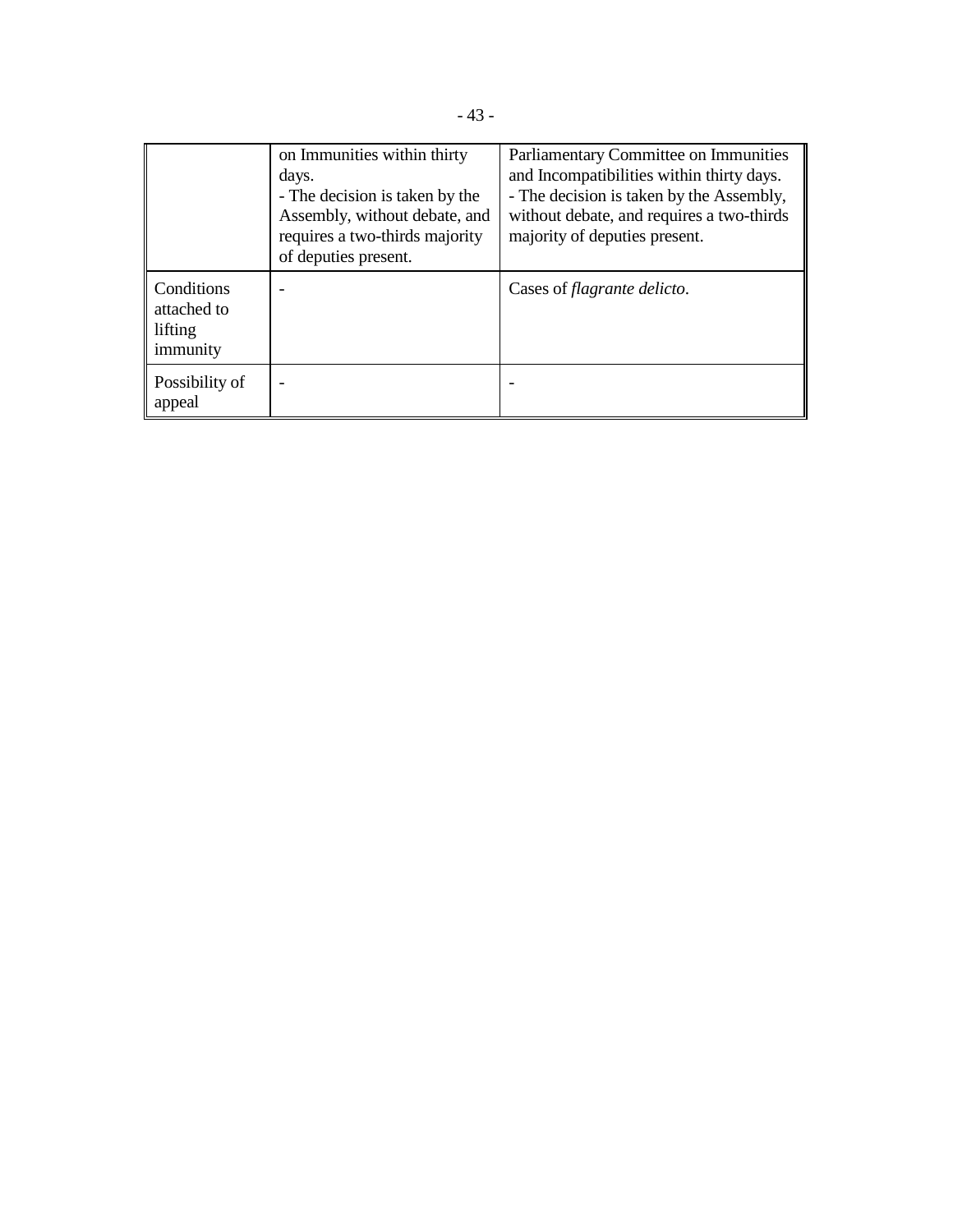| Categories of<br>parliamentary<br>immunity |                                                                                                                                                                                                                                                                                                                                                                                                                                                                              | <b>Ireland</b>                                                                                                                                                                      |
|--------------------------------------------|------------------------------------------------------------------------------------------------------------------------------------------------------------------------------------------------------------------------------------------------------------------------------------------------------------------------------------------------------------------------------------------------------------------------------------------------------------------------------|-------------------------------------------------------------------------------------------------------------------------------------------------------------------------------------|
|                                            | Non-liability                                                                                                                                                                                                                                                                                                                                                                                                                                                                | Inviolability                                                                                                                                                                       |
| Legal basis                                | Constitution (Art. 15); the<br>Committees of Houses of the<br>Oireachtas (Privilege and<br>Procedure) Act 1976 (Art. 2).                                                                                                                                                                                                                                                                                                                                                     | Constitution (Art. 15); the Committees of<br>Houses of the Oireachtas (Privilege and<br>Procedure) Act 1976 (Art. 2).                                                               |
| Scope of<br>immunity                       | Freedom of speech and<br>activity in the performance of<br>the mandate.                                                                                                                                                                                                                                                                                                                                                                                                      | Immunity within the framework of the<br>mandate.                                                                                                                                    |
| Acts covered<br>by immunity                | Immunity covers Acts of<br>Parliament ("Oireachtas"), its<br>official documents and<br>Members' private documents.<br>It also protects Members of<br>both Houses from any legal<br>action that might limit their<br>freedom of speech and<br>activities carried out in<br>performance of their duties<br>and from any person<br>attempting to corrupt them.<br>Certain offences, such as<br>treason, serious crimes and<br>public order offences, are<br>excluded from this. | Prohibition on applying to Members<br>measures restricting their personal<br>freedom when they go to Parliament, are<br>sitting, or returning from there.                           |
| Persons<br>covered                         | Members of Parliament,<br>parliamentary committees and<br>officials and experts taking<br>part in their work.                                                                                                                                                                                                                                                                                                                                                                | Members of Parliament.                                                                                                                                                              |
| Duration of<br>immunity                    | Unlimited.                                                                                                                                                                                                                                                                                                                                                                                                                                                                   | For the duration of the mandate.                                                                                                                                                    |
| Can immunity<br>be lifted? By<br>whom?     | No.                                                                                                                                                                                                                                                                                                                                                                                                                                                                          | No.                                                                                                                                                                                 |
| Procedure for<br>lifting<br>immunity       | No such procedure is provided<br>for. A Member may submit<br>voluntarily to judicial<br>proceedings for defamation by<br>repeating remarks outside the<br>House or the committee room.                                                                                                                                                                                                                                                                                       | No such procedure is provided for. A<br>Member may submit voluntarily to<br>judicial proceedings for defamation by<br>repeating remarks outside the House or<br>the committee room. |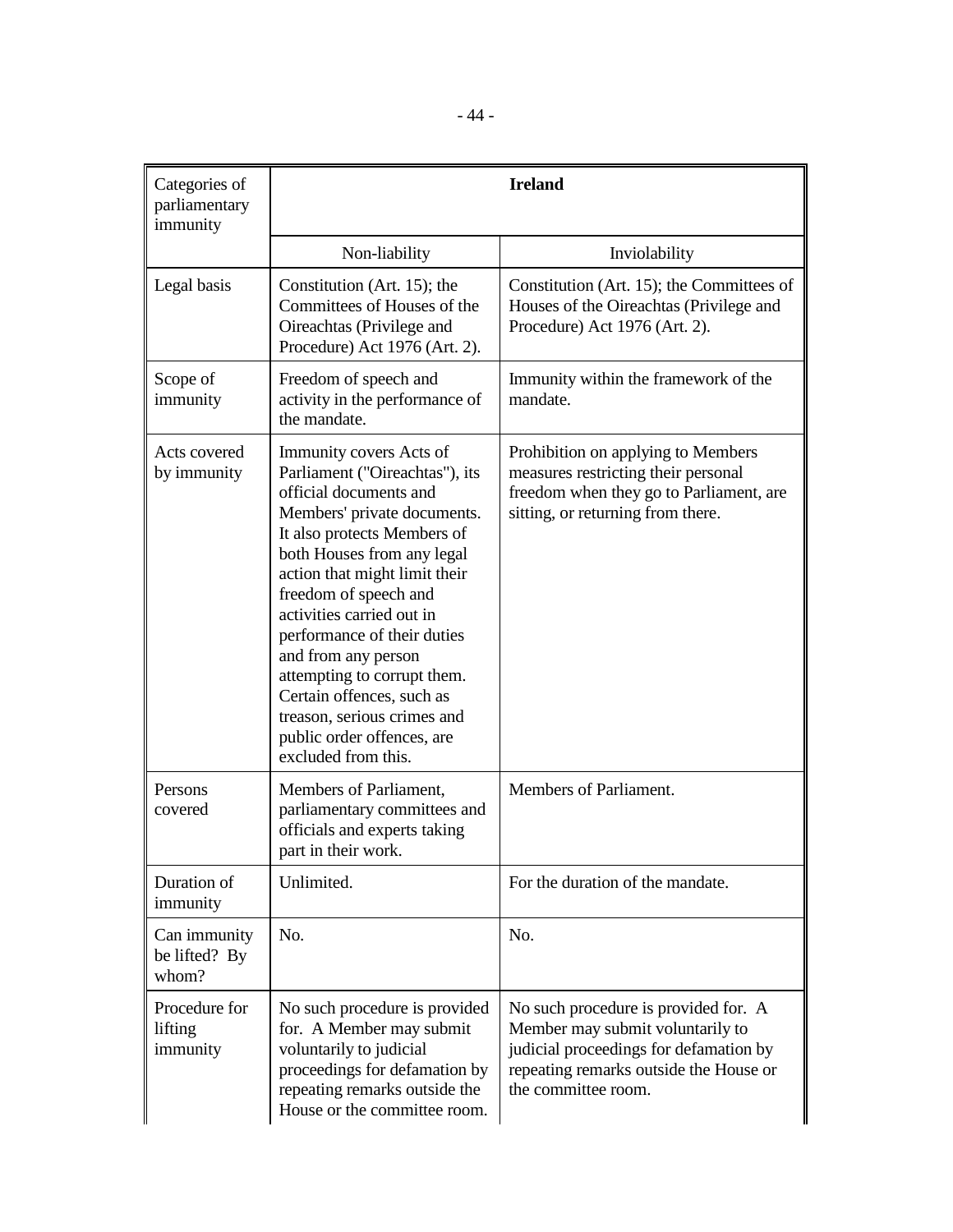| Conditions<br>attached to<br>lifting<br>immunity | - |  |
|--------------------------------------------------|---|--|
| Possibility of<br>appeal                         | - |  |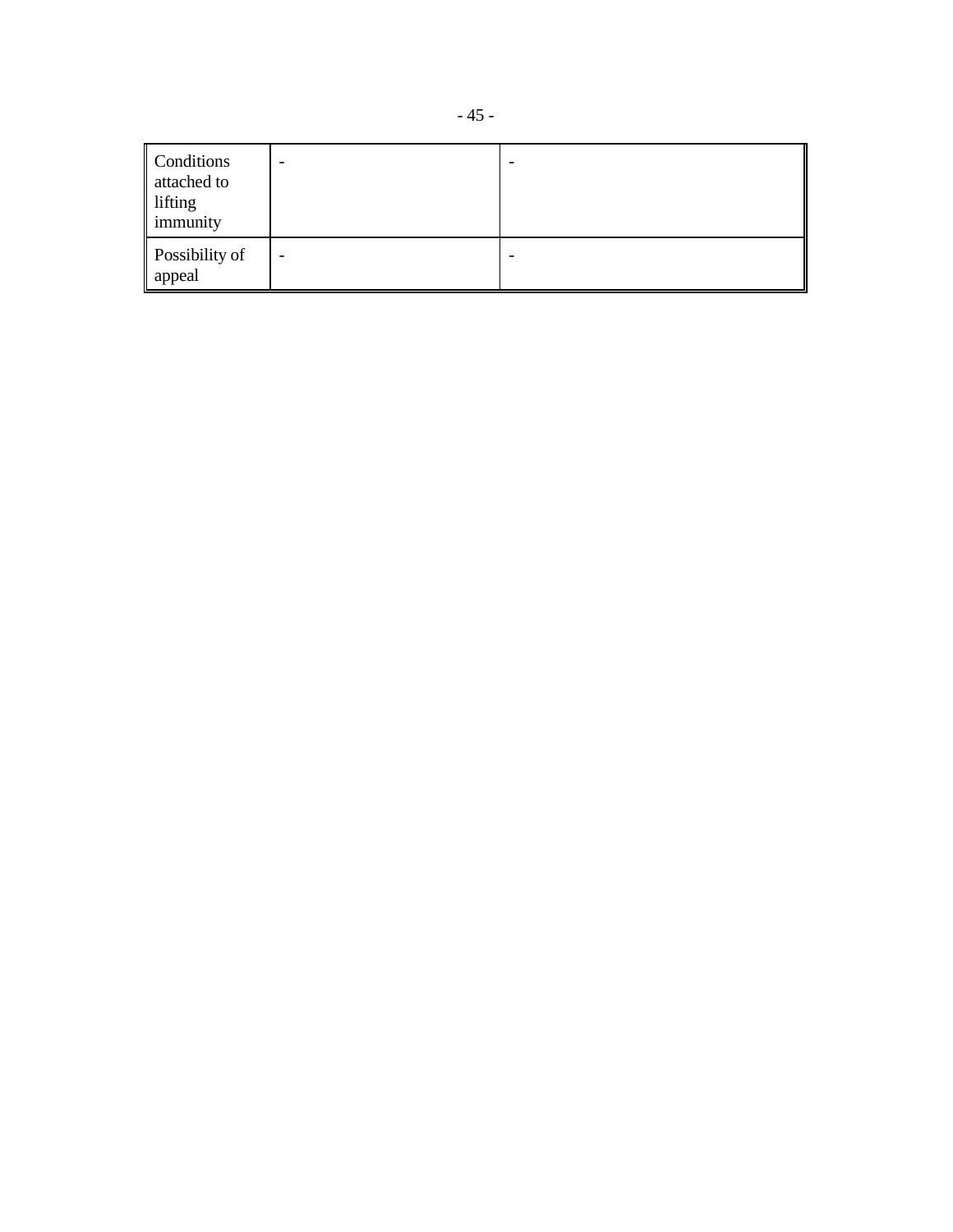| Categories of<br>parliamentary<br>immunity | <b>Italy</b>                                                                                                                                                                                                                                                                                                                                                                 |                                                                                                                                                                                                                                                                                                                                                                                                                |
|--------------------------------------------|------------------------------------------------------------------------------------------------------------------------------------------------------------------------------------------------------------------------------------------------------------------------------------------------------------------------------------------------------------------------------|----------------------------------------------------------------------------------------------------------------------------------------------------------------------------------------------------------------------------------------------------------------------------------------------------------------------------------------------------------------------------------------------------------------|
|                                            | Non-liability<br>(Insidacabilità)                                                                                                                                                                                                                                                                                                                                            | Inviolability                                                                                                                                                                                                                                                                                                                                                                                                  |
| Legal basis                                | Constitution (Art. 68); Rules<br>of Procedure of the Chamber<br>of Deputies (Art. 18); Rules of<br>Procedure of the Senate (Art.<br>$135$ ).                                                                                                                                                                                                                                 | Constitution (Art. 68); Rules of<br>Procedure of the Chamber of Deputies<br>(Art. 18); Rules of Procedure of the<br>Senate (Art. 135).                                                                                                                                                                                                                                                                         |
| Scope of<br>immunity                       | (Absolute) immunity protects<br>the deputy from any civil,<br>administrative or criminal<br>proceedings arising from the<br>opinions he expresses and the<br>votes he casts in the course of<br>his duties.                                                                                                                                                                  | (Relative) extra-parliamentary immunity,<br>- with respect to any search of the person<br>or premises, measures to preserve<br>evidence, surveillance, investigation,<br>identification, confrontation, interception<br>of conversations and mail, arrest,<br>detention,<br>- except in the case of <i>flagrante delicto</i><br>for which an arrest warrant is<br>compulsory, and executing final<br>judgment. |
| Acts covered<br>by immunity                | Opinions expressed and votes<br>cast in connection with their<br>duties, excluding acts, political<br>or not, which are not directly<br>connected with parliamentary<br>work in the strict sense of the<br>term.<br>In accordance with established<br>practice, consent is not<br>generally given for immunity<br>to be lifted for offences such<br>as insult or defamation. | Acts which may lead to the proceedings<br>or actions mentioned,<br>- unless committed in <i>flagrante delicto</i> .                                                                                                                                                                                                                                                                                            |
| Persons<br>covered                         | Members of the Chamber of<br>Deputies and the Senate.                                                                                                                                                                                                                                                                                                                        | Members of the Chamber of Deputies and<br>the Senate.                                                                                                                                                                                                                                                                                                                                                          |
| Duration of<br>immunity                    | Unlimited.                                                                                                                                                                                                                                                                                                                                                                   | For the life of the Parliament, from the<br>proclamation of results.                                                                                                                                                                                                                                                                                                                                           |
| Can immunity<br>be lifted? By<br>whom?     | No, where it is obvious that<br>criminal proceedings have<br>been instituted because of<br>opinions expressed or votes<br>cast by a member, the judge                                                                                                                                                                                                                        | Yes, with the consent of the Chamber to<br>which he belongs.                                                                                                                                                                                                                                                                                                                                                   |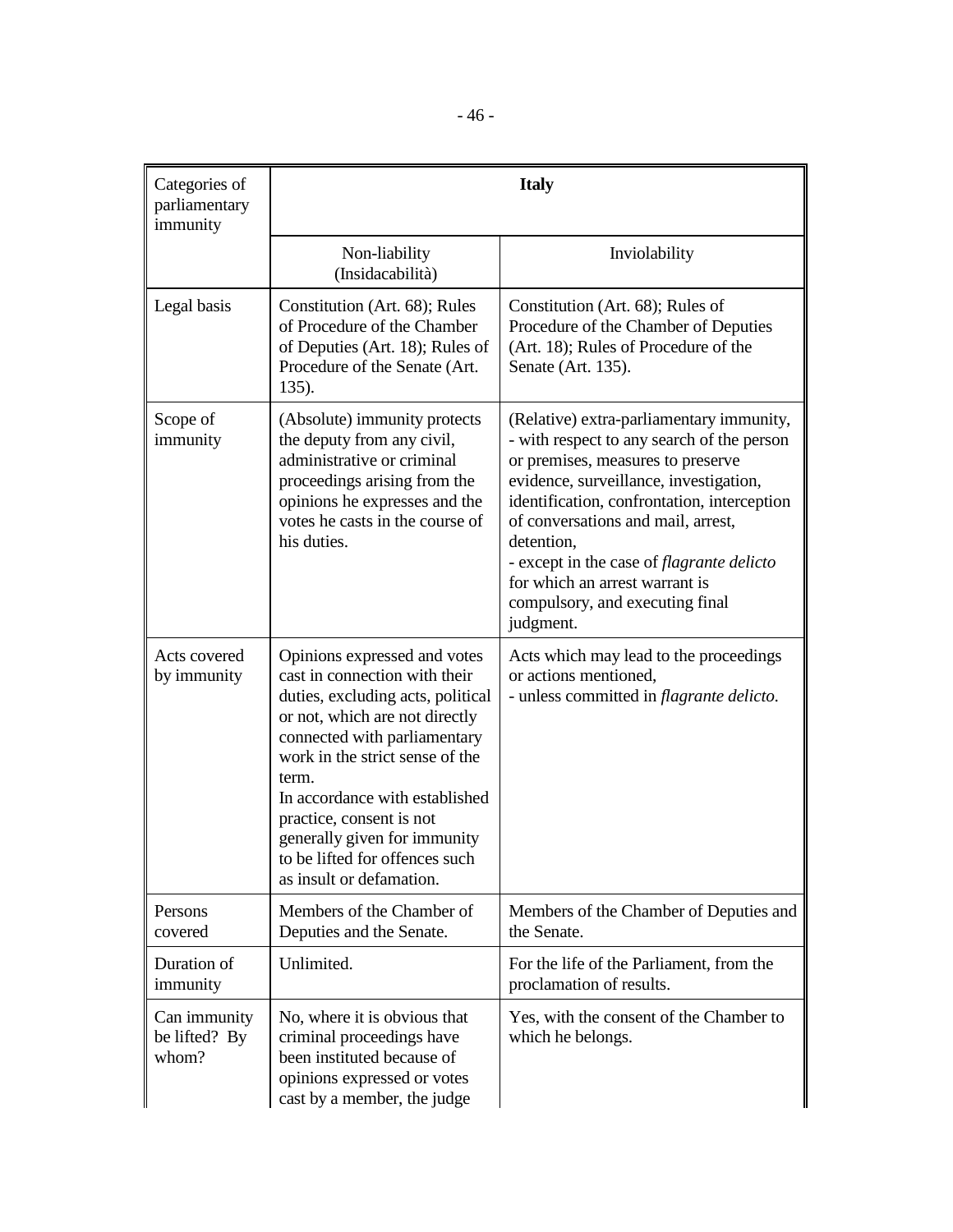|                                                  | has a duty to end them.                                                                                                     |                                                                                                                                                                                                                                                                                                                                                                                                                                                                                                                                                                                                                                                                                                                                                                                                                                                                                                        |
|--------------------------------------------------|-----------------------------------------------------------------------------------------------------------------------------|--------------------------------------------------------------------------------------------------------------------------------------------------------------------------------------------------------------------------------------------------------------------------------------------------------------------------------------------------------------------------------------------------------------------------------------------------------------------------------------------------------------------------------------------------------------------------------------------------------------------------------------------------------------------------------------------------------------------------------------------------------------------------------------------------------------------------------------------------------------------------------------------------------|
| Procedure for<br>lifting<br>immunity             |                                                                                                                             | - The Public Prosecutor (or the competent<br>judicial body) submits a "request for<br>authorization to take action" to the<br>Minister of Justice who transmits it to the<br>Speaker of the Assembly.<br>- In criminal proceedings the judge<br>informs the Chamber of his decision to<br>proceed, which suspends proceedings for<br>90 days, and invites the Chamber to<br>decide whether or not to suspend<br>proceedings until the end of the mandate.<br>- Requests are examined by the<br>"committee for authorizations to take<br>action" in the Chamber (21 deputies) and<br>the Committee on Electoral Matters and<br>Parliamentary Immunities in the Senate<br>(23 senators), within 30 days, after which<br>time the request is automatically entered<br>on the Assembly's agenda.<br>- The Chamber takes a majority decision<br>by secret ballot and gives the grounds for<br>its decision. |
| Conditions<br>attached to<br>lifting<br>immunity | In accordance with established<br>practice, consent is generally<br>not given for offences such as<br>insult or defamation. | To refuse or allow immunity to be lifted,<br>both Chambers formerly used the<br>following criteria:<br>- Whether or not there was a <i>fumus</i><br><i>persecutionis</i> on the part of the judge in<br>charge of the Member's case (tortious<br>intent, negligence, etc.).<br>- Manifestly unjustified charge.<br>- The intrinsic nature of the offence and<br>the political nature of the opinion or facts<br>at issue.<br>These conditions are no longer<br>cumulative in all cases, the first criteria<br>being sufficient. The criteria are flexibly<br>assessed on a case-by-case basis, the<br>decision to lift immunity being political<br>rather than legal.                                                                                                                                                                                                                                  |
| Possibility of<br>appeal                         |                                                                                                                             |                                                                                                                                                                                                                                                                                                                                                                                                                                                                                                                                                                                                                                                                                                                                                                                                                                                                                                        |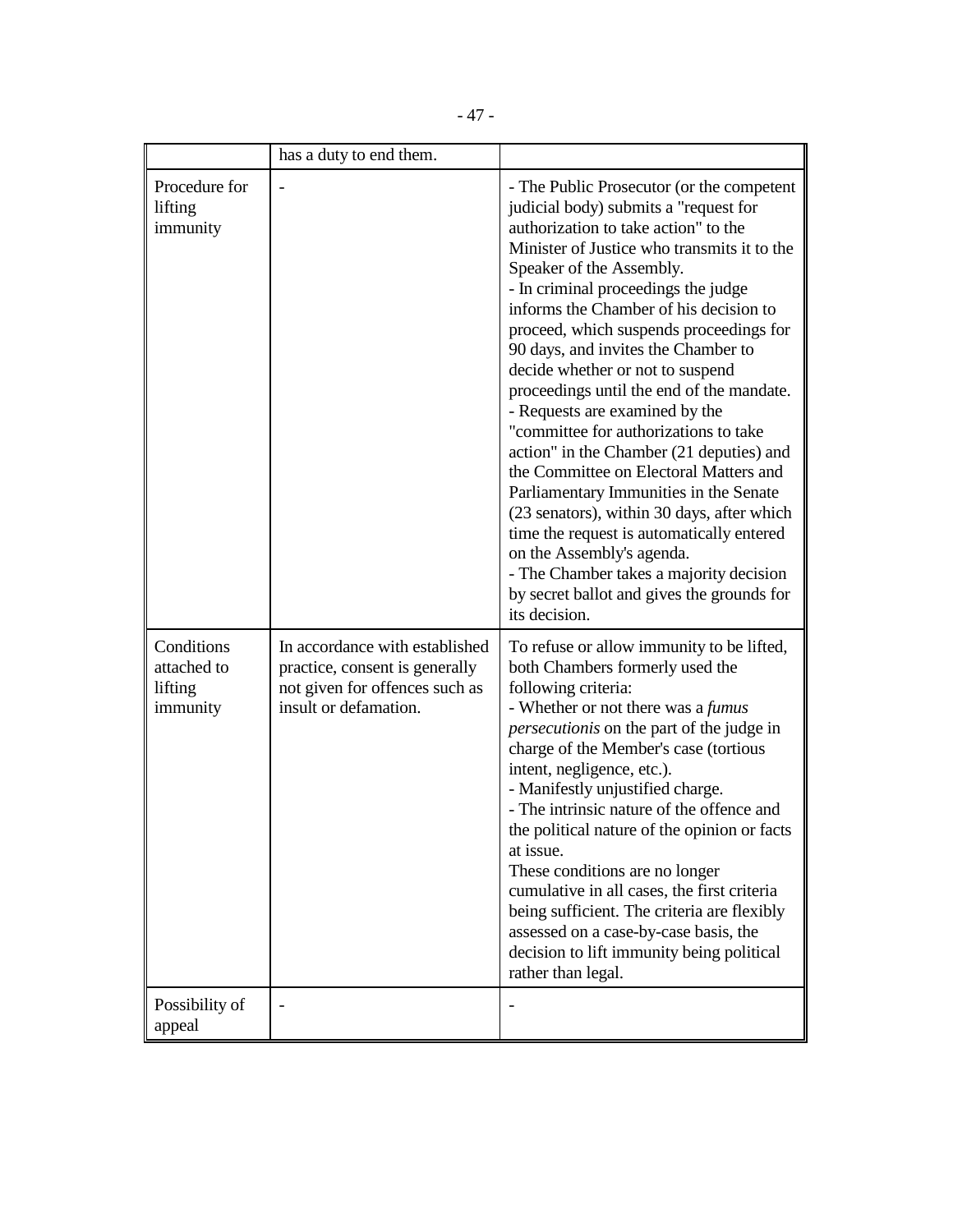| Categories of<br>parliamentary<br>immunity       | <b>Japan</b>                                    |                                                                                                                                                                                                                                                                                                                                                                                   |
|--------------------------------------------------|-------------------------------------------------|-----------------------------------------------------------------------------------------------------------------------------------------------------------------------------------------------------------------------------------------------------------------------------------------------------------------------------------------------------------------------------------|
|                                                  | Non-liability                                   | Inviolability                                                                                                                                                                                                                                                                                                                                                                     |
| Legal basis                                      | Constitution (Art. 51).                         | Constitution (Art. 50). Diet law (Arts; 33,<br>34, 34-II, 34 III).                                                                                                                                                                                                                                                                                                                |
| Scope of<br>immunity                             | Legal non-liability.                            | Prohibition of arrest and detention only.<br>Other investigative measures, such as<br>search or seizure, are not covered.<br>Prosecution is not covered.                                                                                                                                                                                                                          |
| Acts covered<br>by immunity                      | Statements, debates and votes<br>in Parliament. | Acts liable to arrest except those<br>committed in flagrante delicto outside the<br>Chamber.                                                                                                                                                                                                                                                                                      |
| Persons<br>covered                               | Members of Parliament.                          | Members of Parliament.                                                                                                                                                                                                                                                                                                                                                            |
| Duration of<br>immunity                          | Unlimited.                                      | For the duration of sessions.                                                                                                                                                                                                                                                                                                                                                     |
| Can immunity<br>be lifted? By<br>whom?           | No.                                             | Yes, by the Chamber of which he is a<br>member.                                                                                                                                                                                                                                                                                                                                   |
| Procedure for<br>lifting<br>immunity             |                                                 | The competent court or judge sends the<br>Cabinet a written request to seek for the<br>consent of a Chamber to arrest one of its<br>members after examining the request<br>made by the public prosecutor or the<br>police.<br>The Cabinet asks for the consent of the<br>Chamber producing a copy of the request<br>made by the Court.<br>The Chamber discusses and takes a vote. |
| Conditions<br>attached to<br>lifting<br>immunity |                                                 |                                                                                                                                                                                                                                                                                                                                                                                   |
| Possibility of<br>appeal                         |                                                 |                                                                                                                                                                                                                                                                                                                                                                                   |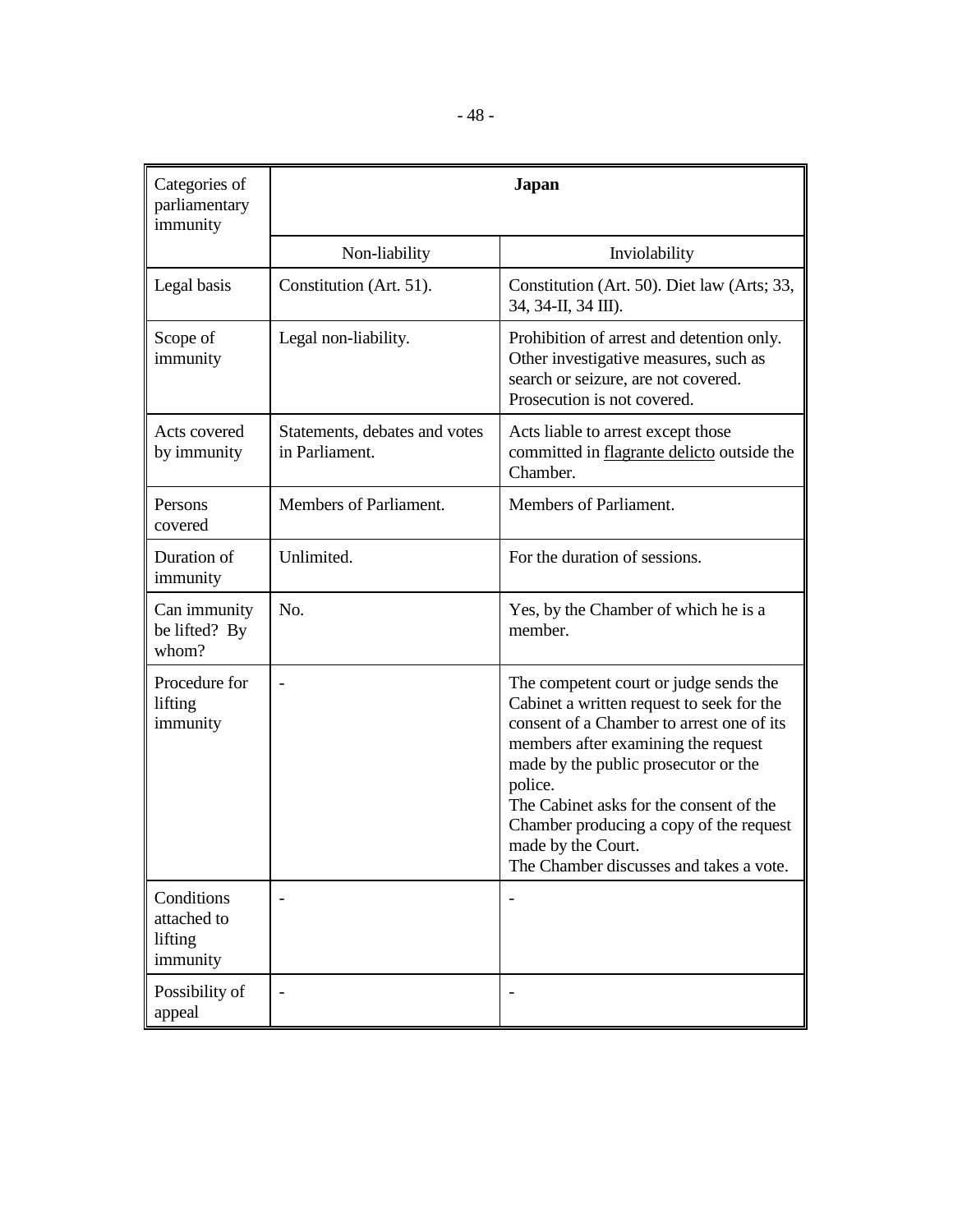| Categories of<br>parliamentary<br>immunity       | Kyrgyzstan                                                                                                                                                                                                                                                           |                                                                                                                                                                                                                               |
|--------------------------------------------------|----------------------------------------------------------------------------------------------------------------------------------------------------------------------------------------------------------------------------------------------------------------------|-------------------------------------------------------------------------------------------------------------------------------------------------------------------------------------------------------------------------------|
|                                                  | Non-liability                                                                                                                                                                                                                                                        | Inviolability                                                                                                                                                                                                                 |
| Legal basis                                      | Constitution (Art. 56); Law on<br>"the status of deputies of the<br>Republic of Kyrgyzstan"<br>(Arts. 11, 33, 34, 35).                                                                                                                                               | Constitution (Art. 56); Law on "the status<br>of deputies of the Republic of<br>Kyrgyzstan" (Arts. 11, 33, 34, 35).                                                                                                           |
| Scope of<br>immunity                             | A deputy cannot be prosecuted<br>for the opinions he expresses<br>or the votes he casts in the<br>course of his parliamentary<br>duties.                                                                                                                             | Extra-parliamentary immunity,<br>- against personal search, search of his<br>property, home or office, arrest,<br>detention, criminal or administrative<br>proceedings,<br>- except in the case of <i>flagrante delicto</i> . |
| Acts covered<br>by immunity                      | Statements, debates and votes<br>in Parliament.<br>Protection of the deputy's<br>personal dignity. Public<br>insults, affronts and slander of<br>a deputy and pressure of any<br>kind on him or his family to<br>prevent him carrying our his<br>duties are illegal. | Acts which may lead to arrest, detention,<br>criminal or administrative proceedings,<br>- except in the case of <i>flagrante delicto</i> .                                                                                    |
| Persons<br>covered                               | <b>Members of Parliament</b><br>(Gogorku Kenesh).                                                                                                                                                                                                                    | Members of Parliament.                                                                                                                                                                                                        |
| Duration of<br>immunity                          | Unlimited.                                                                                                                                                                                                                                                           | For the duration of his mandate.                                                                                                                                                                                              |
| Can immunity<br>be lifted? By<br>whom?           | No.                                                                                                                                                                                                                                                                  | Yes, by Parliament.                                                                                                                                                                                                           |
| Procedure for<br>lifting<br>immunity             |                                                                                                                                                                                                                                                                      | - The proposal is submitted to the<br>Chamber by the Public Prosecutor of the<br>Republic of Kyrgyzstan.<br>- The question is examined and debated<br>by Parliament within a month.                                           |
| Conditions<br>attached to<br>lifting<br>immunity |                                                                                                                                                                                                                                                                      | Commission of a crime.                                                                                                                                                                                                        |
| Possibility of                                   |                                                                                                                                                                                                                                                                      |                                                                                                                                                                                                                               |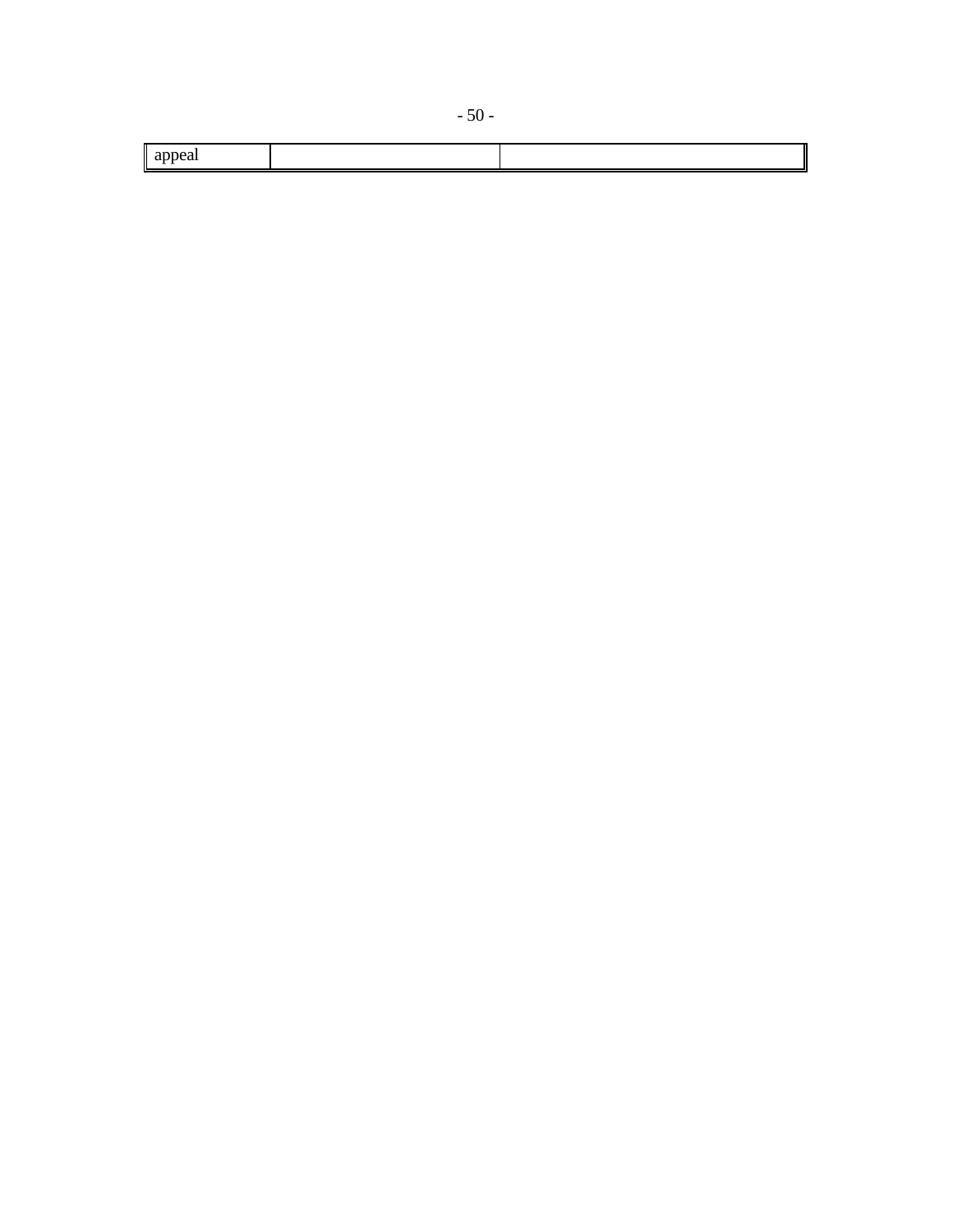| Categories of<br>parliamentary<br>immunity       |                                                                                                                                                                                                                | Latvia                                                                                                                                                                                                                                                                                                                |
|--------------------------------------------------|----------------------------------------------------------------------------------------------------------------------------------------------------------------------------------------------------------------|-----------------------------------------------------------------------------------------------------------------------------------------------------------------------------------------------------------------------------------------------------------------------------------------------------------------------|
|                                                  | Non-liability                                                                                                                                                                                                  | Inviolability                                                                                                                                                                                                                                                                                                         |
| Legal basis                                      | Constitution (Arts. 28 & 34);<br>Law on the Rules of Procedure<br>of the Saeima (Parliaments)<br>(Arts. 17, 18, 19).                                                                                           | Constitution (Arts. 28 & 34); Law on the<br>Rules of Procedure of the Saeima<br>(Parliaments) (Arts. 17, 18, 19).                                                                                                                                                                                                     |
| Scope of<br>immunity                             | Immunity from any judicial,<br>administrative or disciplinary<br>proceedings for opinions<br>expressed and votes cast in the<br>performance of his duties.                                                     | Extra-parliamentary immunity,<br>- from any arrest, investigation, limitation<br>of personal freedom, criminal or<br>administrative proceedings,<br>- except in the case of <i>flagrante delicto</i> .                                                                                                                |
| Acts covered<br>by immunity                      | Opinions expressed and votes<br>cast in the course of his duties,<br>except in the case of:<br>- intentional dissemination of<br>defamatory information;<br>- defamation regarding private<br>and family life. | Acts which may lead to arrest, detention,<br>criminal or administrative proceedings,<br>- except in the case of <i>flagrante delicto</i> .                                                                                                                                                                            |
| Persons<br>covered                               | Members of Parliament.                                                                                                                                                                                         | Members of Parliament.                                                                                                                                                                                                                                                                                                |
| Duration of<br>immunity                          | Unlimited.                                                                                                                                                                                                     | For the duration of sessions.                                                                                                                                                                                                                                                                                         |
| Can immunity<br>be lifted? By<br>whom?           | No.                                                                                                                                                                                                            | Yes, by Parliament.                                                                                                                                                                                                                                                                                                   |
| Procedure for<br>lifting<br>immunity             | $\overline{a}$                                                                                                                                                                                                 | - In the case of <i>flagrante delicto</i> , the<br>Bureau of Parliament must be informed<br>of the deputy's arrest within 24 hours. At<br>the next session Parliament decides<br>whether to keep the deputy under arrest or<br>release him. Between sessions the<br>decision is taken by the Bureau of<br>Parliament. |
| Conditions<br>attached to<br>lifting<br>immunity |                                                                                                                                                                                                                |                                                                                                                                                                                                                                                                                                                       |
| Possibility of                                   |                                                                                                                                                                                                                | In the case of a crime committed in                                                                                                                                                                                                                                                                                   |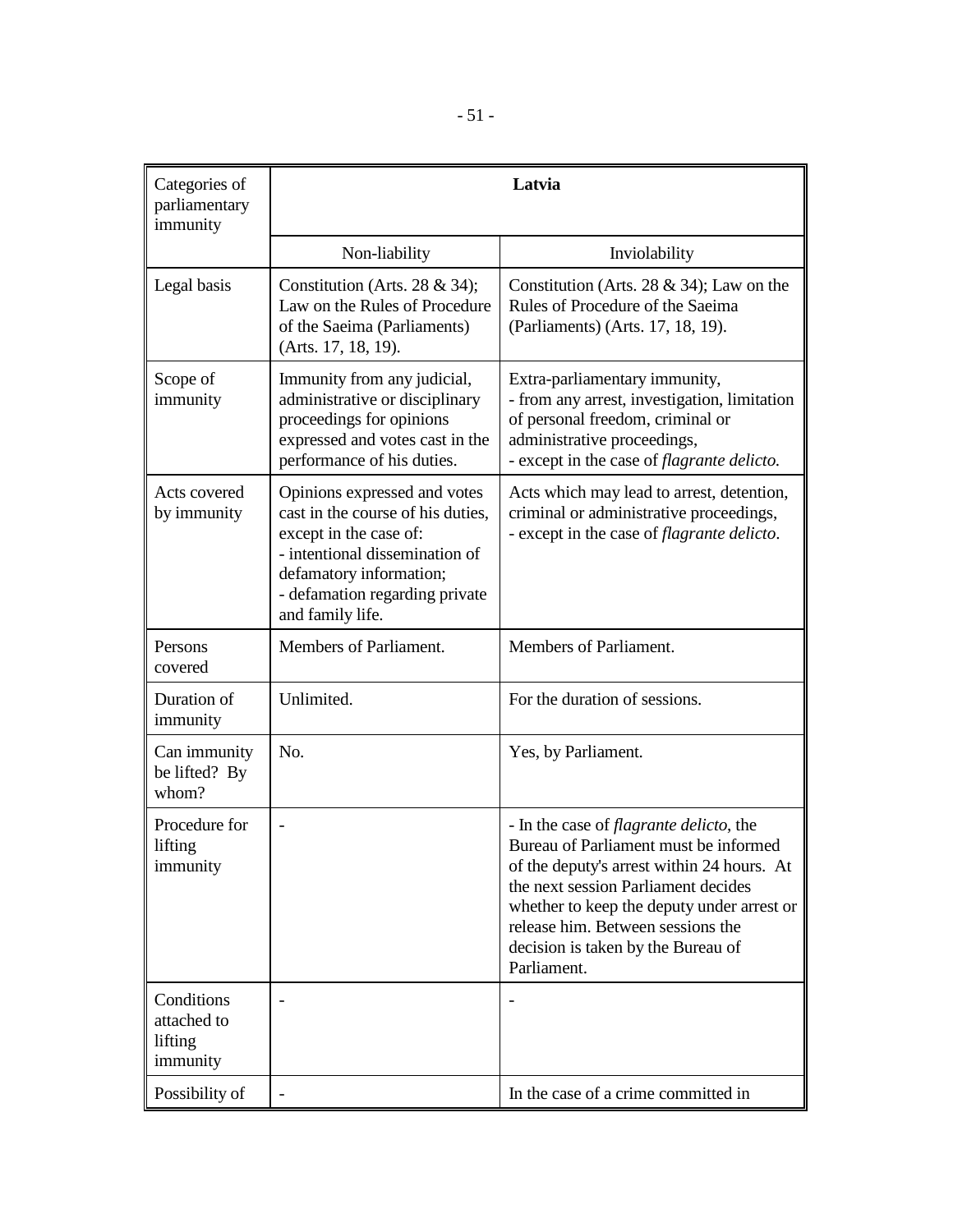| appeal | <i>flagrante delicto</i> , Parliament can request |
|--------|---------------------------------------------------|
|        | the suspension of proceedings or the              |
|        | deputy's arrest.                                  |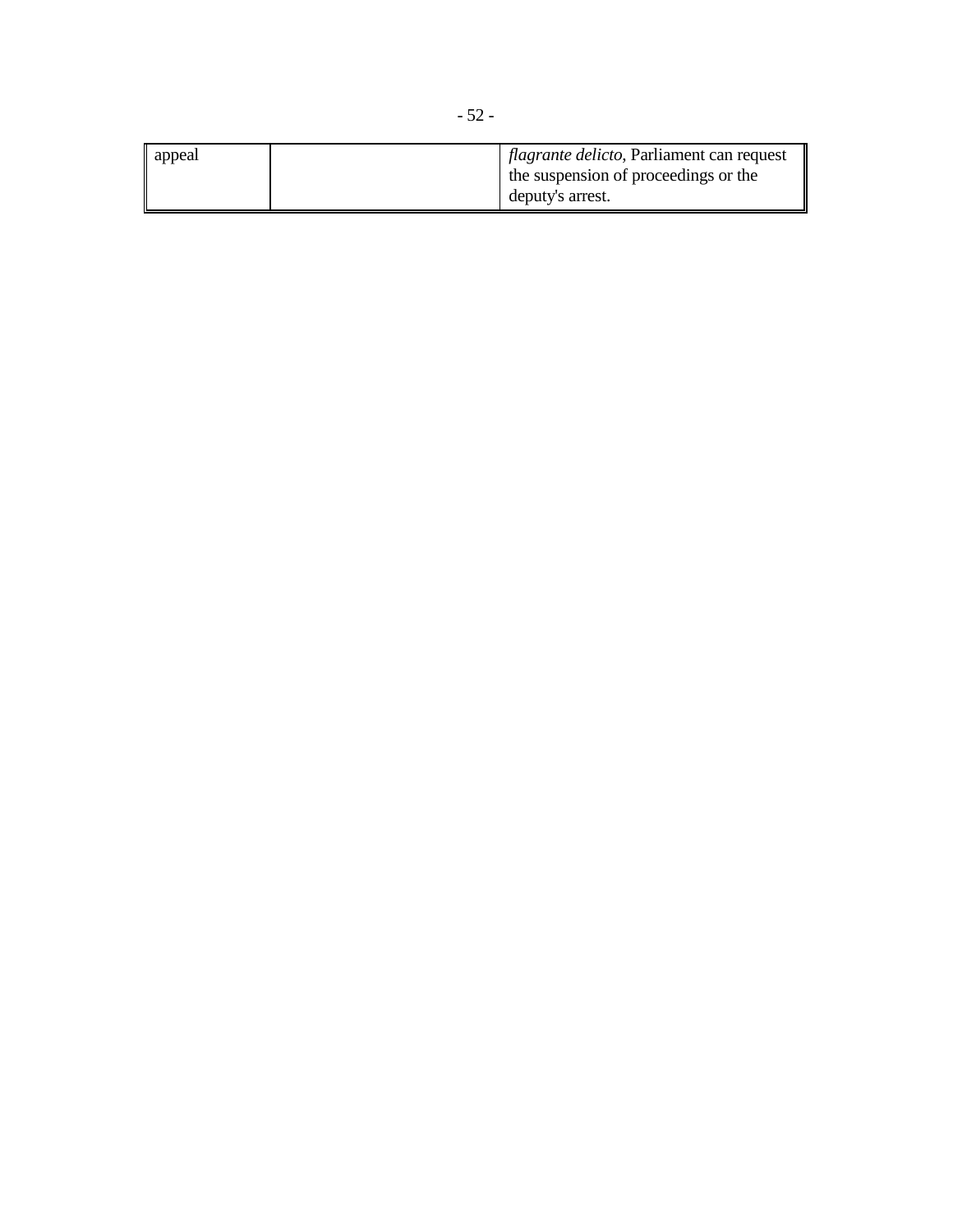| Categories of<br>parliamentary<br>immunity       | Liechtenstein                                                                                                                                                                                                                                                                          |                                                                                                                                                                                                                                                                                                                                                                |
|--------------------------------------------------|----------------------------------------------------------------------------------------------------------------------------------------------------------------------------------------------------------------------------------------------------------------------------------------|----------------------------------------------------------------------------------------------------------------------------------------------------------------------------------------------------------------------------------------------------------------------------------------------------------------------------------------------------------------|
|                                                  | Non-liability                                                                                                                                                                                                                                                                          | Inviolability                                                                                                                                                                                                                                                                                                                                                  |
| Legal basis                                      | Constitution (Art. 57); Rules<br>of Procedure of the Diet<br>(Parliament).                                                                                                                                                                                                             | Constitution (Art. 57); Rules of<br>Procedure of the Diet (Parliament).                                                                                                                                                                                                                                                                                        |
| Scope of<br>immunity                             | Absolute non-liability for<br>votes cast. Members are<br>responsible only to the Diet<br>for what they say during<br>sessions of the Diet and its<br>committees, in accordance<br>with the Rules of Procedure.<br>They can never be brought<br>before the courts for this,<br>however. | Immunity from any kind of arrest,<br>- except in the case of <i>flagrante delicto</i> .                                                                                                                                                                                                                                                                        |
| Acts covered<br>by immunity                      | Votes cast and opinions<br>expressed in the Diet and its<br>committees.                                                                                                                                                                                                                | Acts which can lead to arrest, detention,<br>criminal or administrative proceedings,<br>- except in the case of <i>flagrante delicto</i> .                                                                                                                                                                                                                     |
| Persons<br>covered                               | Members of the Diet.                                                                                                                                                                                                                                                                   | Members of the Diet.                                                                                                                                                                                                                                                                                                                                           |
| Duration of<br>immunity                          | Unlimited.                                                                                                                                                                                                                                                                             | For the duration of sessions.                                                                                                                                                                                                                                                                                                                                  |
| Can immunity<br>be lifted? By<br>whom?           | No.                                                                                                                                                                                                                                                                                    | Yes, by the Diet.                                                                                                                                                                                                                                                                                                                                              |
| Procedure for<br>lifting<br>immunity             |                                                                                                                                                                                                                                                                                        | - In the case of <i>flagrante delicto</i> , the Diet<br>must be informed of the Member's arrest<br>as soon as possible. It then decides<br>whether to uphold the arrest or release<br>him. Between sessions, the National<br>Committee is informed.<br>- The proposal is submitted to the Diet by<br>the Government, a parliamentary<br>committee or a deputy. |
| Conditions<br>attached to<br>lifting<br>immunity |                                                                                                                                                                                                                                                                                        |                                                                                                                                                                                                                                                                                                                                                                |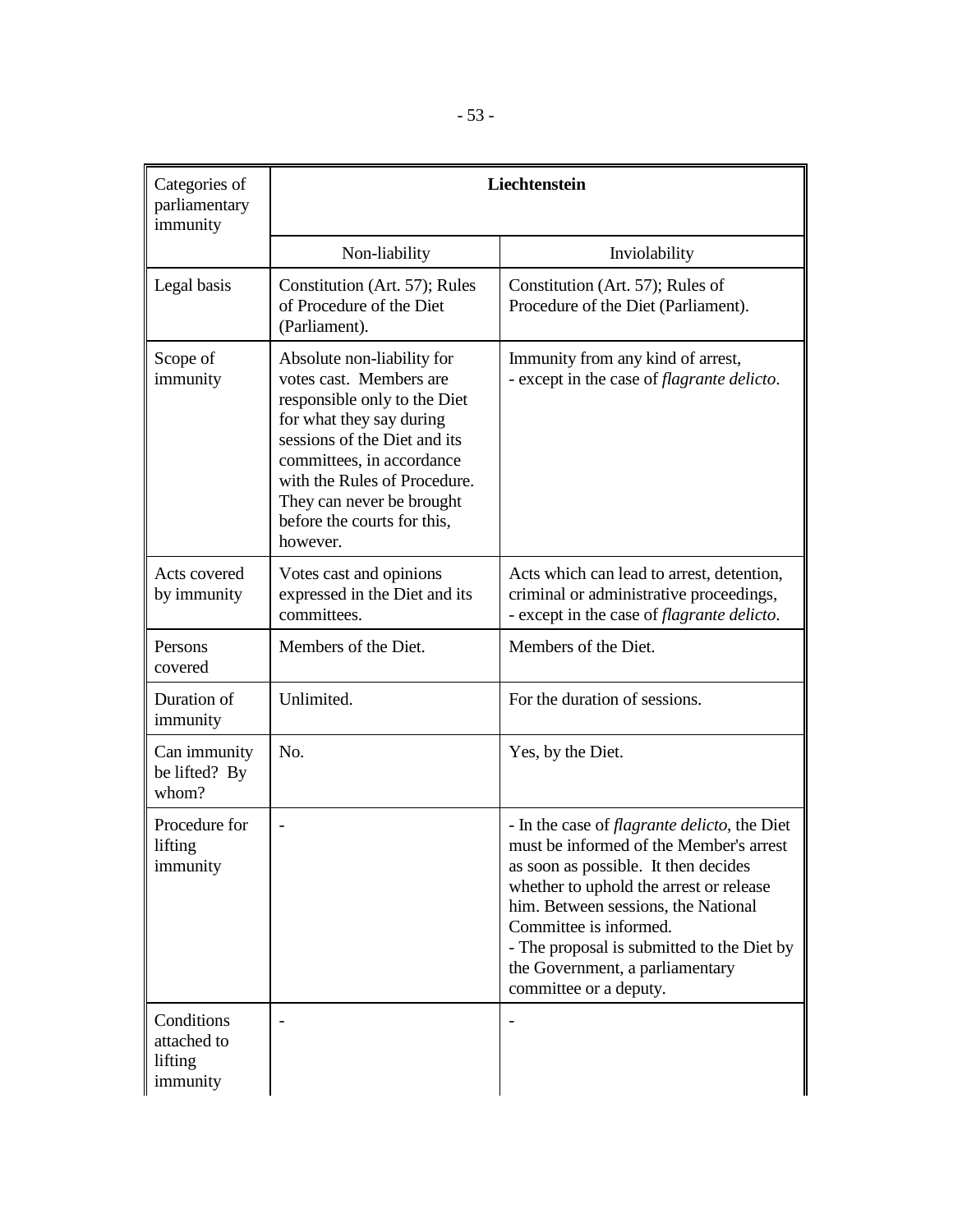| <b>Possibility of</b><br>appeal | If the Member is apprehended in<br><i>flagrante delicto</i> , the Chamber can<br>request suspension of proceedings or of |
|---------------------------------|--------------------------------------------------------------------------------------------------------------------------|
|                                 | his arrest.                                                                                                              |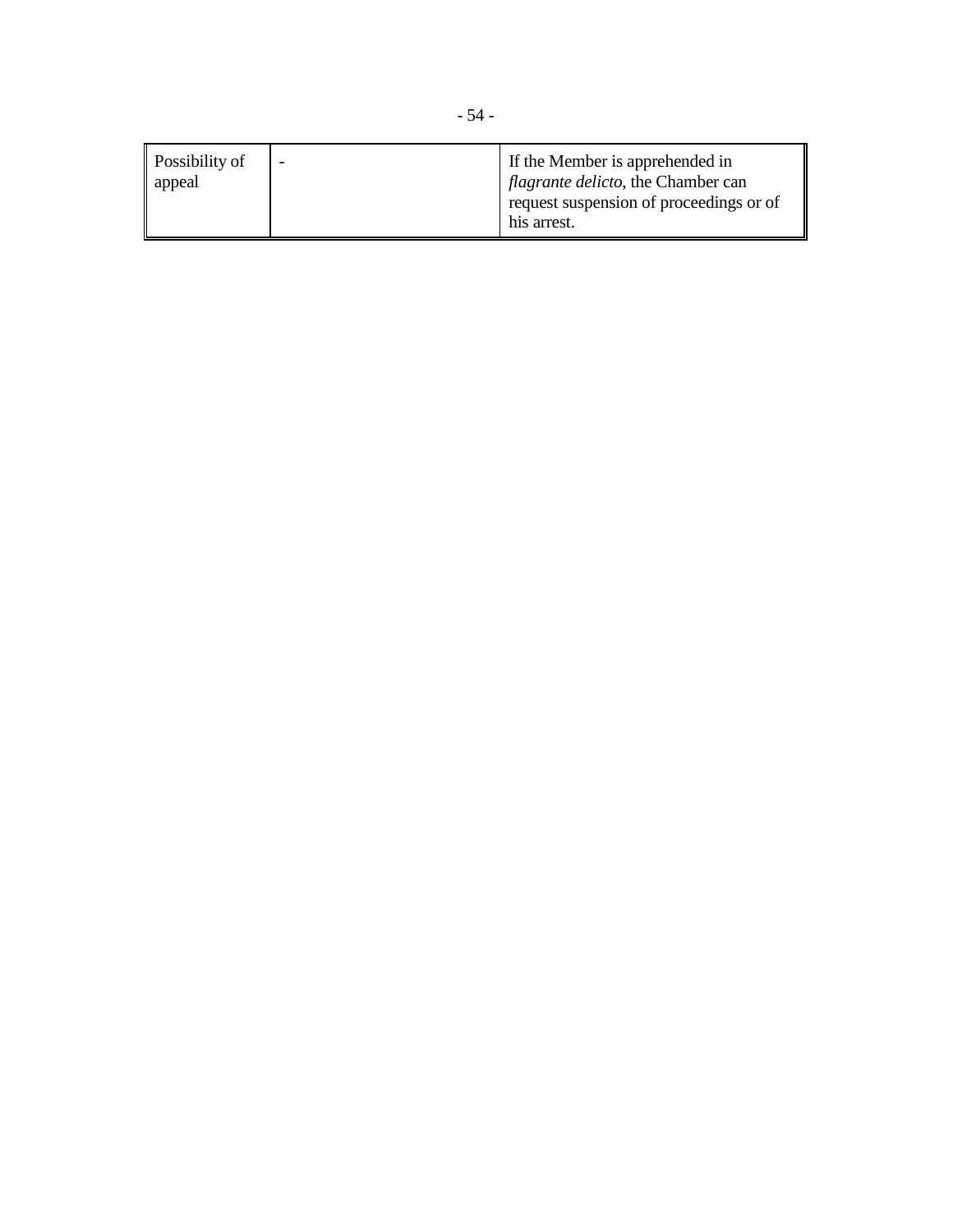| Categories of<br>parliamentary<br>immunity       | Lithuania                                                                                           |                                                                                                                                                                                                                                                                                                                                                                                                                                                                                                                                                                                                                                                                                     |
|--------------------------------------------------|-----------------------------------------------------------------------------------------------------|-------------------------------------------------------------------------------------------------------------------------------------------------------------------------------------------------------------------------------------------------------------------------------------------------------------------------------------------------------------------------------------------------------------------------------------------------------------------------------------------------------------------------------------------------------------------------------------------------------------------------------------------------------------------------------------|
|                                                  | Non-liability                                                                                       | Inviolability                                                                                                                                                                                                                                                                                                                                                                                                                                                                                                                                                                                                                                                                       |
| Legal basis                                      | Constitution (Art. 62); law on<br>the Status of the Seimas<br>(Parliament) (Arts. 23 & 24).         | Constitution (Art. 62); law on the Status<br>of the Seimas (Parliament) (Arts. 23 $\&$<br>24).                                                                                                                                                                                                                                                                                                                                                                                                                                                                                                                                                                                      |
| Scope of<br>immunity                             | Members of Parliament may<br>not be prosecuted for speeches<br>or votes cast in Parliament.         | Extra-parliamentary immunity,<br>- from any criminal liability, arrest or any<br>other restriction of personal freedom,<br>- except in the case of <i>flagrante delicto</i> .                                                                                                                                                                                                                                                                                                                                                                                                                                                                                                       |
| Acts covered<br>by immunity                      | Speeches and votes cast in<br>Parliament,<br>- except in the case of personal<br>insult or slander. | Acts which can lead to arrest, detention,<br>criminal or administrative proceedings,<br>- except in the case of flagrante delicto.                                                                                                                                                                                                                                                                                                                                                                                                                                                                                                                                                  |
| Persons<br>covered                               | Members of Parliament.                                                                              | Members of Parliament.                                                                                                                                                                                                                                                                                                                                                                                                                                                                                                                                                                                                                                                              |
| Duration of<br>immunity                          | Unlimited.                                                                                          | For the length of sessions.                                                                                                                                                                                                                                                                                                                                                                                                                                                                                                                                                                                                                                                         |
| Can immunity<br>be lifted? By<br>whom?           | No.                                                                                                 | Yes, by Parliament.                                                                                                                                                                                                                                                                                                                                                                                                                                                                                                                                                                                                                                                                 |
| Procedure for<br>lifting<br>immunity             |                                                                                                     | - In the case of <i>flagrante delicto</i> , the<br><b>Public Prosecutor must notify Parliament</b><br>of the Member's arrest as soon as<br>possible. Parliament decides whether to<br>uphold the arrest or release the Member.<br>Between sessions, the National<br>Committee is notified.<br>- The proposal is submitted to Parliament<br>by the Public Prosecutor.<br>- A committee of investigation is set up to<br>examine the request for lifting of<br>immunity and to hear the person<br>concerned.<br>- The decision is taken at the next session<br>of Parliament, after the committee has<br>submitted its conclusions and draft<br>resolution, by a majority of Members. |
| Conditions<br>attached to<br>lifting<br>immunity |                                                                                                     |                                                                                                                                                                                                                                                                                                                                                                                                                                                                                                                                                                                                                                                                                     |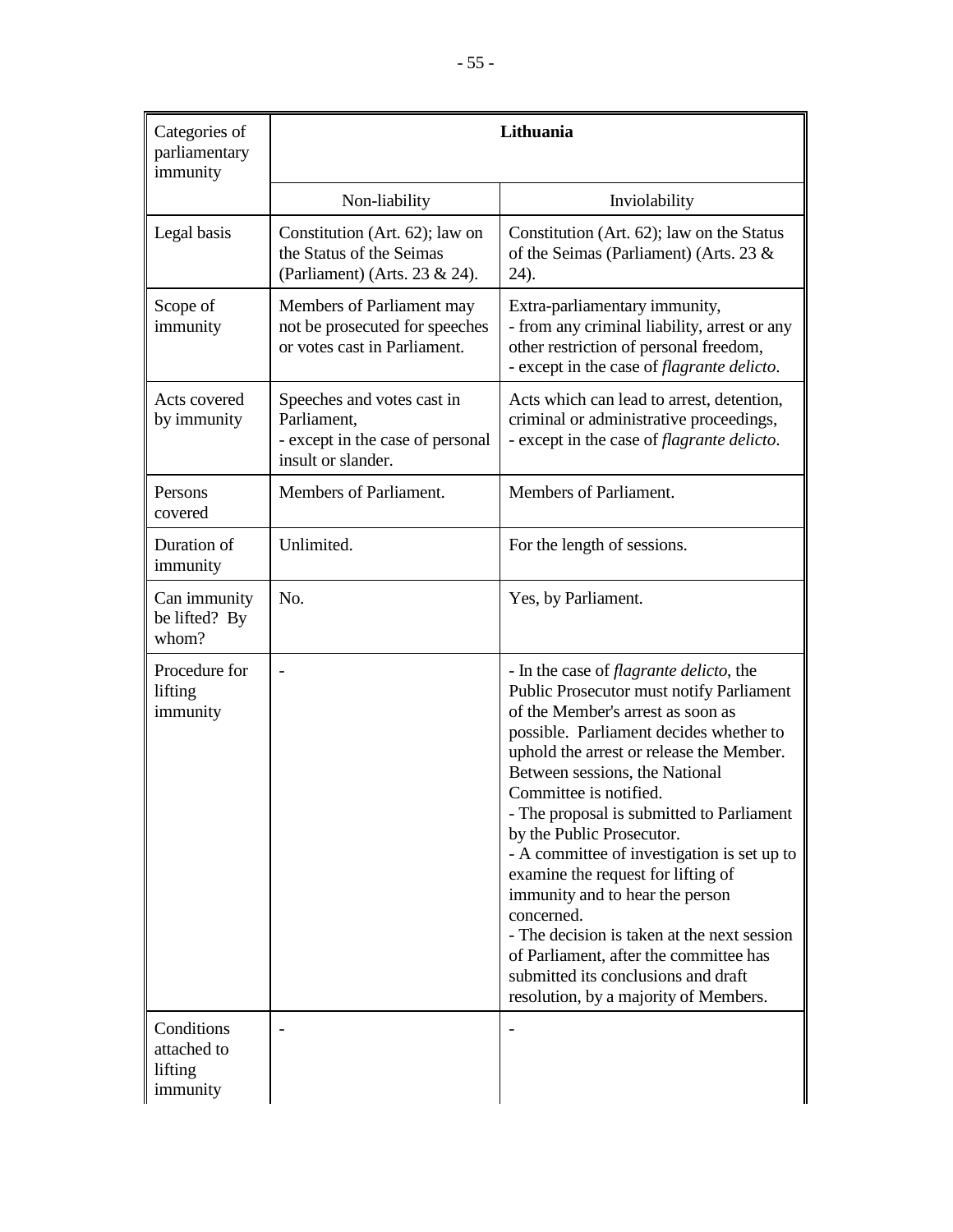| Possibility of | $\sim$ | - |
|----------------|--------|---|
| appeal         |        |   |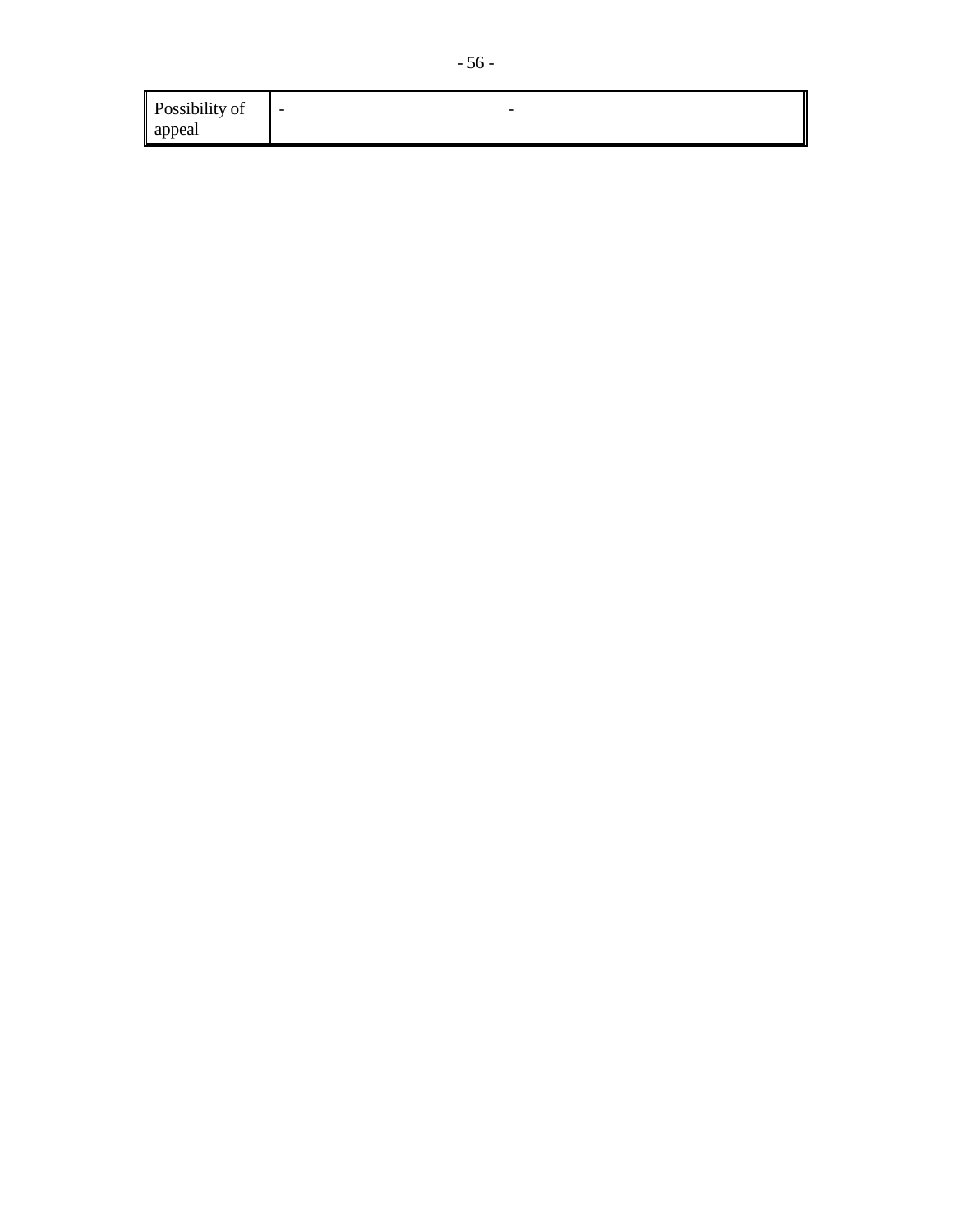| Categories of<br>parliamentary<br>immunity | Luxembourg                                                                                                                                                                                                                                                                    |                                                                                                                                                                                                                                                                                                                                                                       |
|--------------------------------------------|-------------------------------------------------------------------------------------------------------------------------------------------------------------------------------------------------------------------------------------------------------------------------------|-----------------------------------------------------------------------------------------------------------------------------------------------------------------------------------------------------------------------------------------------------------------------------------------------------------------------------------------------------------------------|
|                                            | Non-liability                                                                                                                                                                                                                                                                 | Inviolability                                                                                                                                                                                                                                                                                                                                                         |
| Legal basis                                | Constitution (Art. 68); Rules<br>of Procedure of the Chamber<br>of Deputies (Arts. 159-166).                                                                                                                                                                                  | Constitution (Art. 68); Rules of<br>Procedure of the Chamber of Deputies<br>(Arts. 159-166).                                                                                                                                                                                                                                                                          |
| Scope of<br>immunity                       | Immunity from prosecution<br>and investigation.                                                                                                                                                                                                                               | Extra-parliamentary immunity,<br>- from all acts liable to prosecution under<br>criminal law, any form of restriction of<br>personal freedom, judicial proceedings<br>and civil imprisonment,<br>- except in the case of flagrante delicto.<br>- Inviolability does not prevent action<br>being taken against a deputy in civil law.                                  |
| Acts covered<br>by immunity                | Speeches and votes cast in the<br>course of his duties, but not<br>political and party activities.<br>Personal statements made<br>outside the Chamber at public<br>meetings or in the press are<br>not covered, even where they<br>reflect those expressed in the<br>Chamber. | Acts liable to arrest, detention, criminal<br>or administrative proceedings, except:<br>- minor offences for which the law does<br>not provide remand in custody and which<br>are not defamatory.<br>- in cases of <i>flagrante delicto</i> .                                                                                                                         |
| Persons<br>covered                         | Members of the Chamber of<br>Deputies.                                                                                                                                                                                                                                        | Members of the Chamber of Deputies.                                                                                                                                                                                                                                                                                                                                   |
| Duration of<br>immunity                    | Unlimited.                                                                                                                                                                                                                                                                    | For the duration of sessions.                                                                                                                                                                                                                                                                                                                                         |
| Can immunity<br>be lifted? By<br>whom?     | No.                                                                                                                                                                                                                                                                           | Yes, by the Chamber of Deputies.                                                                                                                                                                                                                                                                                                                                      |
| Procedure for<br>lifting<br>immunity       |                                                                                                                                                                                                                                                                               | - The proposal is submitted to the<br>Chamber by the Minister of Justice or the<br>prosecuting authorities through the Prime<br>Minister, the injured party or the deputy<br>himself.<br>- A special committee is formed to<br>examine each request, and hears the<br>deputy, even if he is in custody.<br>- The Chamber votes by secret ballot in<br>closed session. |
| Conditions<br>attached to<br>lifting       |                                                                                                                                                                                                                                                                               | If a request to prosecute or detain is<br>rejected, a further request for immunity to<br>be lifted with regard to the same facts                                                                                                                                                                                                                                      |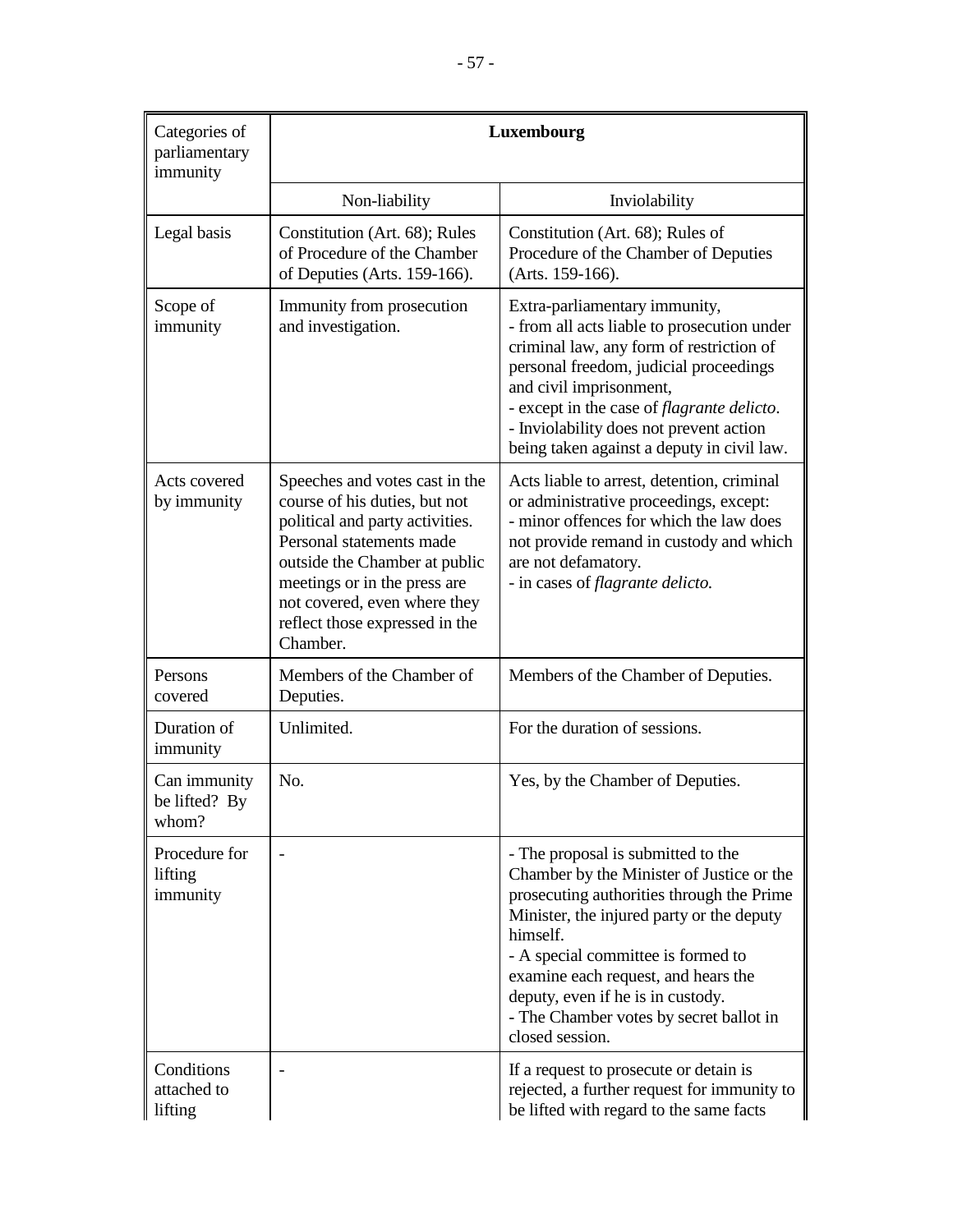| immunity       | may not be submitted during the same         |
|----------------|----------------------------------------------|
|                | session.                                     |
|                | - A number of criteria have been laid        |
|                | down for assessing the question of lifting   |
|                | immunity:                                    |
|                | - if the offences constitute a threat to     |
|                | public order or the public interest (private |
|                | interests can be protected under civil       |
|                | law);                                        |
|                | - if the facts, once established, can be     |
|                | regarded as constituting an offence;         |
|                | - if the deputy concerned is really the      |
|                | author of the offence;                       |
|                | - whether or not the prosecution is          |
|                | malicious or motivated by a desire to        |
|                | harass a political opponent;                 |
|                | - whether the request is based only on the   |
|                | desire to prevent a deputy performing his    |
|                | duties normally or the desire to damage      |
|                | him in the eyes of public opinion;           |
|                | - if the offences, once established, are     |
|                | sufficiently serious to justify the lifting. |
|                |                                              |
| Possibility of |                                              |
| appeal         |                                              |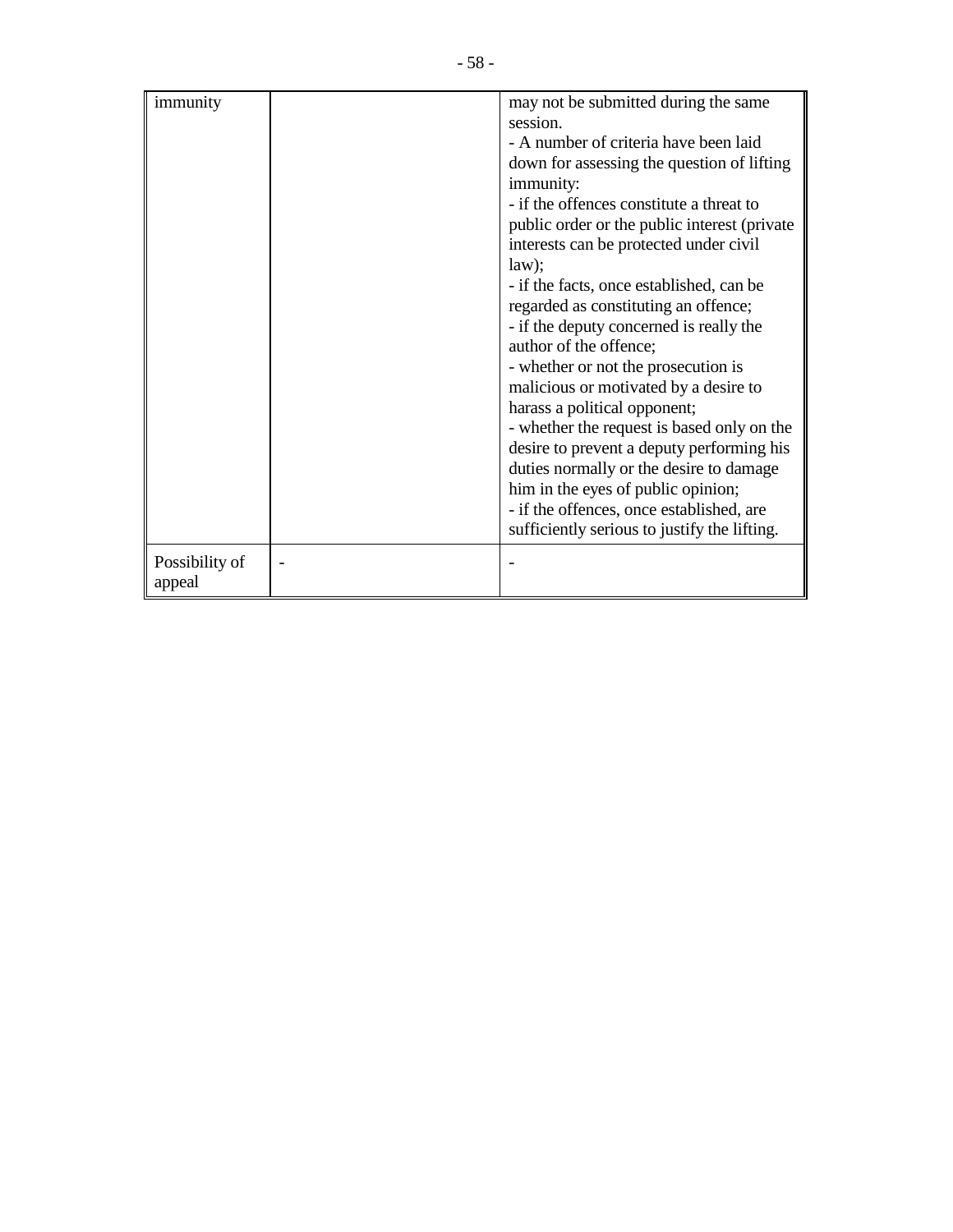| Categories of<br>parliamentary<br>immunity | <b>Malta</b>                                                                                                                                                                                                                                                                                                                              |                                                                                                                                                                                                                                         |
|--------------------------------------------|-------------------------------------------------------------------------------------------------------------------------------------------------------------------------------------------------------------------------------------------------------------------------------------------------------------------------------------------|-----------------------------------------------------------------------------------------------------------------------------------------------------------------------------------------------------------------------------------------|
|                                            | Non-liability                                                                                                                                                                                                                                                                                                                             | Inviolability                                                                                                                                                                                                                           |
| Legal basis                                | Constitution (Art. 65, 3);<br>House of Representatives<br>(Privileges and Powers)<br>Ordinance (Chapter 113 of the<br>Laws of Malta); Act No. XI of<br>1995 introducing a Code of<br>Ethics for Members of the<br>House of Representatives.                                                                                               | Constitution (Art. 65, 3); House of<br>Representatives (Privileges and Powers)<br>Ordinance (Chapter 113 of the Laws of<br>Malta).                                                                                                      |
| Scope of<br>immunity                       | Immunity from all civil and<br>criminal proceedings.                                                                                                                                                                                                                                                                                      | Immunity from arrest for a civil debt,<br>provided it is not fraudulent or otherwise<br>in contravention of the Criminal Code.<br>Imprisonment for debt is no longer in<br>force.<br>Except in this case, there is no<br>inviolability. |
| Acts covered<br>by immunity                | Words spoken before the<br>House or written in a report to<br>the House or one of its<br>committees.                                                                                                                                                                                                                                      | When a Member of Parliament commits a<br>crime, he is arrested like any other<br>citizen.                                                                                                                                               |
| Persons<br>covered                         | Members of Parliament.                                                                                                                                                                                                                                                                                                                    | Members of Parliament.                                                                                                                                                                                                                  |
| Duration of<br>immunity                    | Unlimited.                                                                                                                                                                                                                                                                                                                                | Duration of sessions.                                                                                                                                                                                                                   |
| Can immunity<br>be lifted? By<br>whom?     | Yes, Members are subject to<br>the House's internal rules of<br>conduct if they breach them or<br>vexatiously interrupt the<br>conduct of the business of the<br>House.                                                                                                                                                                   | No.                                                                                                                                                                                                                                     |
| Procedure for<br>lifting<br>immunity       | - The Speaker of the House<br>refers breaches of privilege or<br>prima facie contempt to the<br>Committee of Privileges.<br>- The Committee of Privileges<br>was set up to investigate<br>whether a Member has<br>committed any breach of<br>privilege or contempt. It refers<br>the matter to the House,<br>recommending that the person |                                                                                                                                                                                                                                         |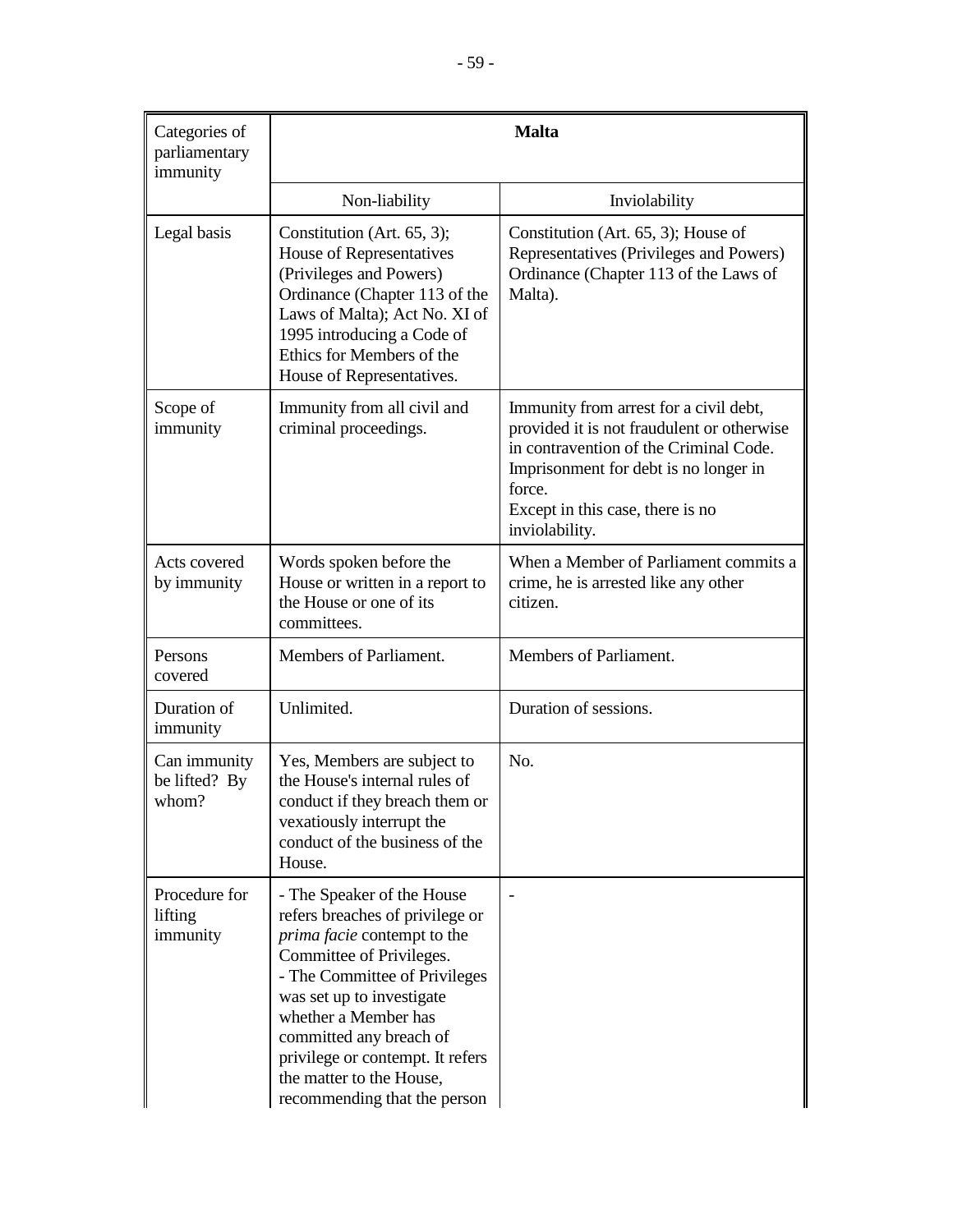|                                                  | concerned be brought before<br>the Court of Magistrates<br>(Malta), or that the House<br>punish him itself.<br>- The House authorises the<br>Speaker to order the police to<br>bring him before the Court of<br>Magistrates or resolves that he<br>would be adequately punished<br>by an admonition by the<br>Speaker. |  |
|--------------------------------------------------|------------------------------------------------------------------------------------------------------------------------------------------------------------------------------------------------------------------------------------------------------------------------------------------------------------------------|--|
| Conditions<br>attached to<br>lifting<br>immunity |                                                                                                                                                                                                                                                                                                                        |  |
| Possibility of<br>appeal                         |                                                                                                                                                                                                                                                                                                                        |  |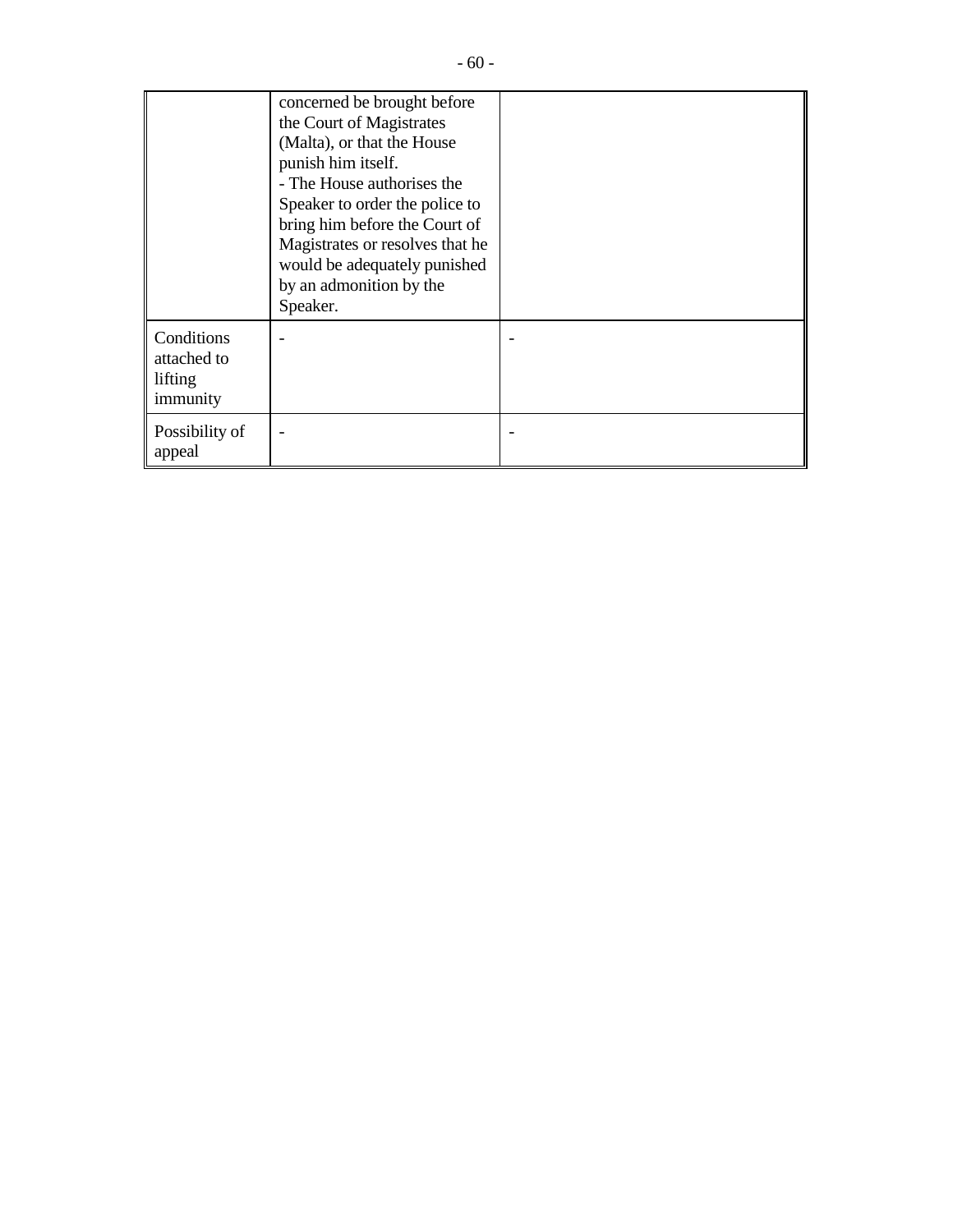| Categories of<br>parliamentary<br>immunity | <b>Moldova</b>                                                                                                                                                                                                                                                          |                                                                                                                                                                                                                                                                                                                                                                                                                                                                                                                                                                                                              |
|--------------------------------------------|-------------------------------------------------------------------------------------------------------------------------------------------------------------------------------------------------------------------------------------------------------------------------|--------------------------------------------------------------------------------------------------------------------------------------------------------------------------------------------------------------------------------------------------------------------------------------------------------------------------------------------------------------------------------------------------------------------------------------------------------------------------------------------------------------------------------------------------------------------------------------------------------------|
|                                            | Non-liability                                                                                                                                                                                                                                                           | Inviolability                                                                                                                                                                                                                                                                                                                                                                                                                                                                                                                                                                                                |
| Legal basis                                | Constitution (Art. 71); Status<br>Law (Art. $9$ ).                                                                                                                                                                                                                      | Constitution (Art. 70); Status Law (Art.<br>$10$ ).                                                                                                                                                                                                                                                                                                                                                                                                                                                                                                                                                          |
| Scope of<br>immunity                       | Members of Parliament cannot<br>be subject to any criminal or<br>civil action or be brought<br>before the courts. Absolute<br>immunity.                                                                                                                                 | Extra-parliamentary immunity,<br>- from any prosecution, search or arrest,<br>- except in the case of <i>flagrante delicto</i> .                                                                                                                                                                                                                                                                                                                                                                                                                                                                             |
| Acts covered<br>by immunity                | Votes cast and opinions<br>expressed in the exercise of<br>their mandate. Such immunity<br>concerns acts which only a<br>Member of Parliament can<br>accomplish in Parliament.<br>However, it also covers the<br>political opinions he expresses<br>outside Parliament. | Acts liable to search, arrest, detention,<br>criminal proceedings, except:<br>- cases of flagrante delicto.                                                                                                                                                                                                                                                                                                                                                                                                                                                                                                  |
| Persons<br>covered                         | Members of Parliament.                                                                                                                                                                                                                                                  | Members of Parliament.                                                                                                                                                                                                                                                                                                                                                                                                                                                                                                                                                                                       |
| Duration of<br>immunity                    | Permanent.                                                                                                                                                                                                                                                              | For the duration of sessions.                                                                                                                                                                                                                                                                                                                                                                                                                                                                                                                                                                                |
| Can immunity<br>be lifted? By<br>whom?     | No.                                                                                                                                                                                                                                                                     | Yes, by the Chamber to which he<br>belongs.                                                                                                                                                                                                                                                                                                                                                                                                                                                                                                                                                                  |
| Procedure for<br>lifting<br>immunity       |                                                                                                                                                                                                                                                                         | In the case of <i>flagrante delicto</i> , a member<br>may be detained in his home for 24 hours<br>on the authority of the Public Prosecutor.<br>The Speaker must be informed<br>immediately; he informs Parliament<br>which may then suspend detention.<br>As a general rule, the procedure for<br>obtaining lifting of immunity is as<br>follows:<br>- The proposal is made by the Public<br>Prosecutor.<br>- It is examined by the Permanent<br>Committee on Legal Affairs,<br>Appointments and Immunities which<br>submits a report.<br>- Parliament votes by secret ballot on the<br>Committee's report. |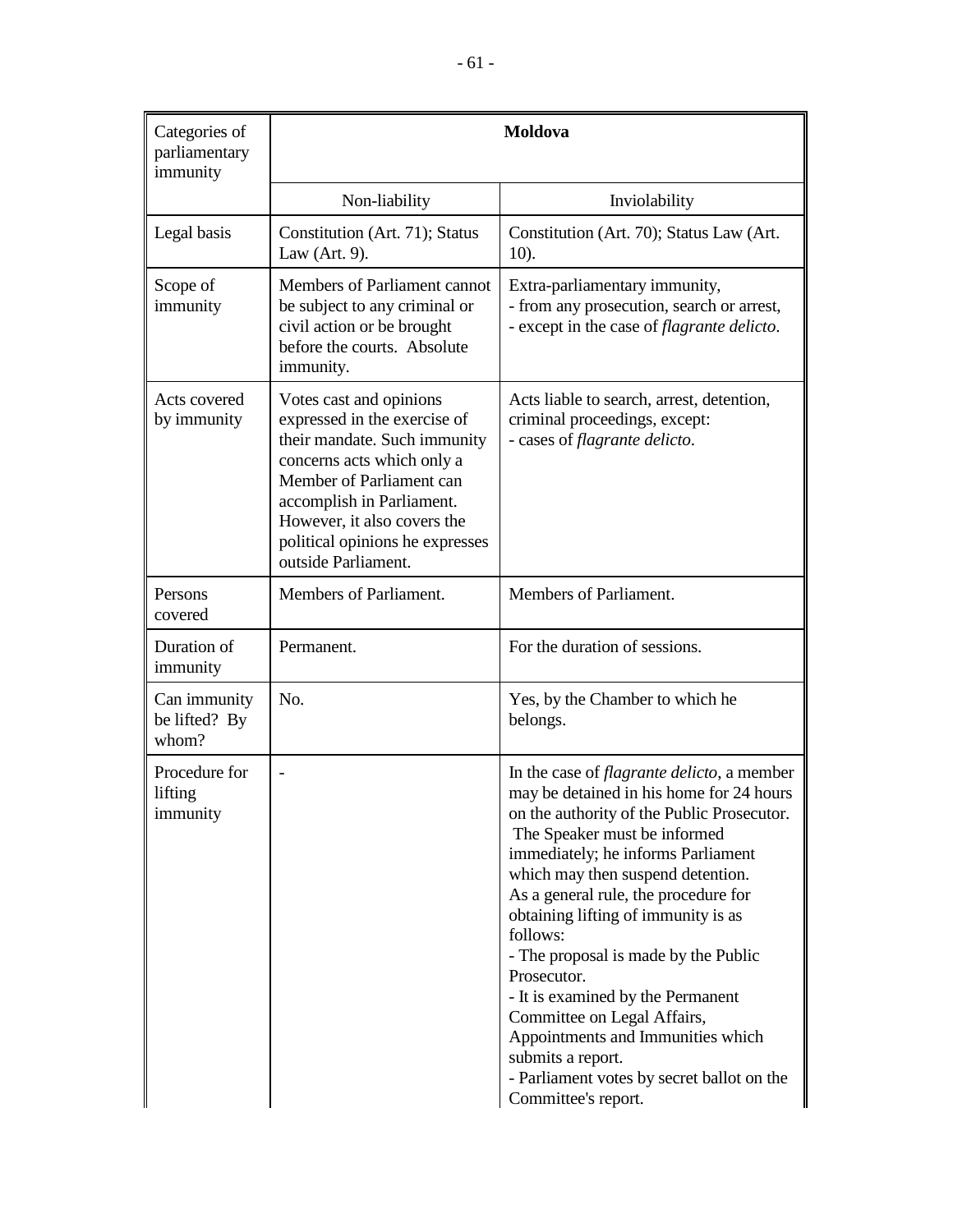|                                                  | - The Public Prosecutor, and he alone,<br>may prosecute a Member of Parliament. |
|--------------------------------------------------|---------------------------------------------------------------------------------|
| Conditions<br>attached to<br>lifting<br>immunity |                                                                                 |
| Possibility of<br>appeal                         |                                                                                 |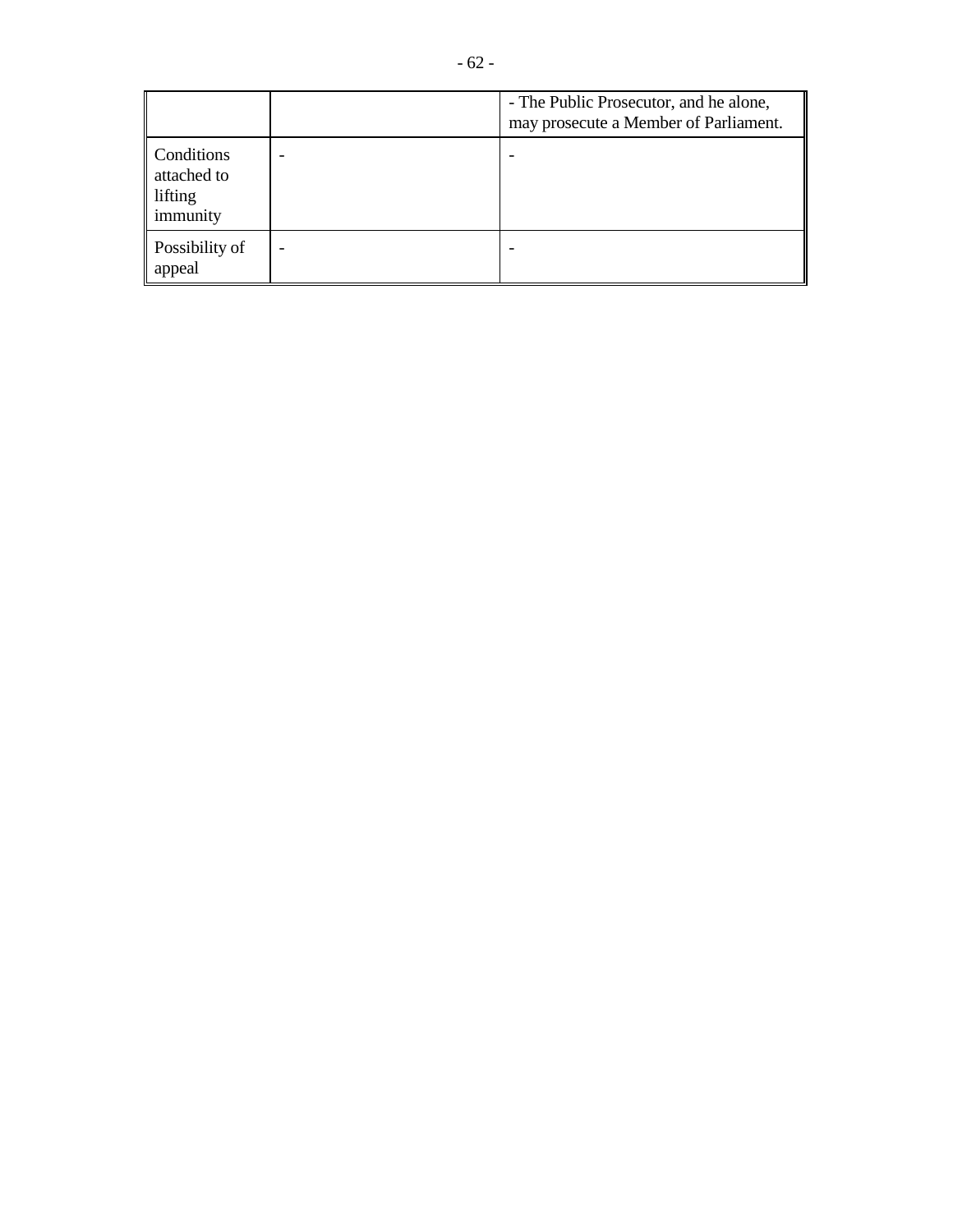| Categories of<br>parliamentary<br>immunity | <b>Netherlands</b>                                                                                                                                                                                                                                                                                                                                                                                   |                                                                                                                                                                                  |
|--------------------------------------------|------------------------------------------------------------------------------------------------------------------------------------------------------------------------------------------------------------------------------------------------------------------------------------------------------------------------------------------------------------------------------------------------------|----------------------------------------------------------------------------------------------------------------------------------------------------------------------------------|
|                                            | Non-liability<br>and special jurisdiction<br>before the Supreme Court                                                                                                                                                                                                                                                                                                                                | Inviolability                                                                                                                                                                    |
| Legal basis                                | Constitution (Grondwet) (Art.<br>71).                                                                                                                                                                                                                                                                                                                                                                |                                                                                                                                                                                  |
| Scope of<br>immunity                       | The people concerned are<br>protected from legal<br>proceedings, both civil and<br>criminal, and cannot otherwise<br>be held liable for their<br>freedom of speech while<br>carrying our their mandate.<br>Offences committed by<br>Members of Parliament in the<br>exercise of their mandate are<br>adjudicated by the Supreme<br>Court (Hoge Raad).                                                | Since 1884 Members of Parliament have<br>had the same status as ordinary citizens<br>as regards proceedings and enforcement<br>of a sentence for offences under ordinary<br>law. |
| Acts covered<br>by immunity                | Any opinion stated during<br>meetings of the States General<br>or of its committees or any<br>opinion submitted to them in<br>writing, even where they<br>concern facts not directly<br>connected with the subjects<br>under discussion. Thus all acts<br>accomplished while carrying<br>out the mandate within or<br>outside Parliament are<br>covered. Insults uttered by<br>members are excluded. |                                                                                                                                                                                  |
| Persons<br>covered                         | Members of the States<br>General, Ministers, Secretaries<br>of State and other people who<br>take part in debates.                                                                                                                                                                                                                                                                                   |                                                                                                                                                                                  |
| Duration of<br>immunity                    | Unlimited.                                                                                                                                                                                                                                                                                                                                                                                           |                                                                                                                                                                                  |
| Can immunity<br>be lifted? By<br>whom?     | Yes (without Parliament's<br>consent since 1848).                                                                                                                                                                                                                                                                                                                                                    |                                                                                                                                                                                  |
| Procedure for<br>lifting                   |                                                                                                                                                                                                                                                                                                                                                                                                      |                                                                                                                                                                                  |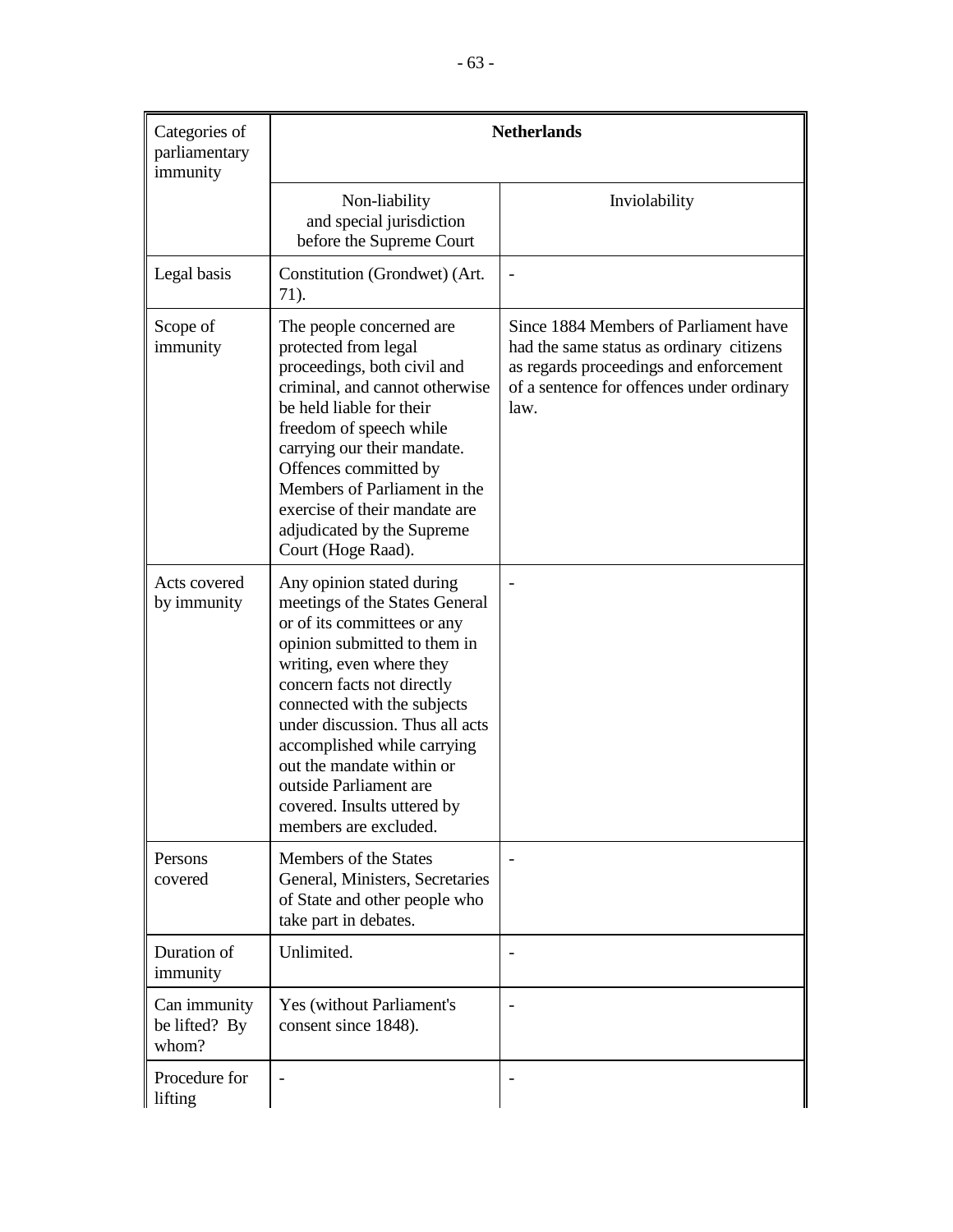| $\mathbb I$ immunity                                    |                                                                                |  |
|---------------------------------------------------------|--------------------------------------------------------------------------------|--|
| Conditions<br>attached to<br>lifting<br><i>immunity</i> | Abuse of immunity, such as<br>uttering insults when speaking<br>in Parliament. |  |
| $\parallel$ Possibility of<br>appeal                    |                                                                                |  |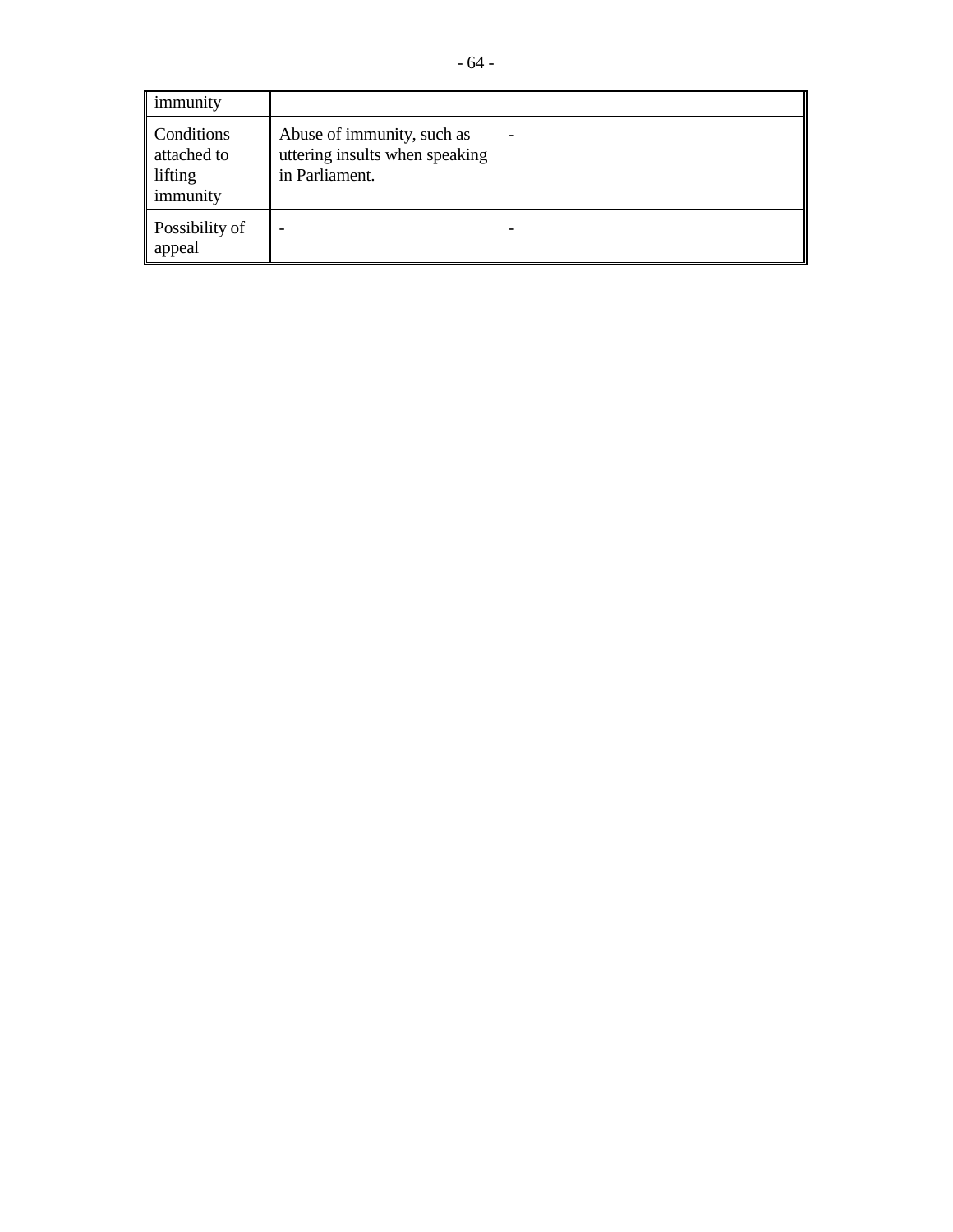| Categories of<br>parliamentary<br>immunity       |                                                                                                                                                                                                             | <b>Norway</b>                                                                                                                                                                                                                                                                                    |
|--------------------------------------------------|-------------------------------------------------------------------------------------------------------------------------------------------------------------------------------------------------------------|--------------------------------------------------------------------------------------------------------------------------------------------------------------------------------------------------------------------------------------------------------------------------------------------------|
|                                                  | Non-liability                                                                                                                                                                                               | Inviolability                                                                                                                                                                                                                                                                                    |
| Legal basis                                      | Constitution (Art. 66).                                                                                                                                                                                     | Constitution (Art. 66).                                                                                                                                                                                                                                                                          |
| Scope of<br>immunity                             | <b>Members of Parliament</b><br>(Storting) cannot be held<br>liable for their freedom of<br>speech.                                                                                                         | - Members of Parliament are protected<br>from arrest by the police during<br>Parliamentary sessions and on their way<br>to and from home,<br>- except where they are apprehended<br>committing a serious crime.<br>They are not protected from indictment or<br>being sentenced to imprisonment. |
| Acts covered<br>by immunity                      | Immunity covers both<br>expressions uttered during<br>debates and written in<br>documents in and outside<br>Parliament.<br>Insults are covered, if they are<br>connected with the subject of<br>the debate. | Acts that can lead to the measures<br>mentioned under "scope of immunity";<br>- except where the Member is caught in<br>the act of committing a serious crime.                                                                                                                                   |
| Persons<br>covered                               | Members of Parliament.                                                                                                                                                                                      | Members of Parliament.                                                                                                                                                                                                                                                                           |
| Duration of<br>immunity                          |                                                                                                                                                                                                             | During sessions.                                                                                                                                                                                                                                                                                 |
| Can immunity<br>be lifted? By<br>whom?           | No.                                                                                                                                                                                                         | N <sub>o</sub>                                                                                                                                                                                                                                                                                   |
| Procedure for<br>lifting<br>immunity             |                                                                                                                                                                                                             |                                                                                                                                                                                                                                                                                                  |
| Conditions<br>attached to<br>lifting<br>immunity |                                                                                                                                                                                                             |                                                                                                                                                                                                                                                                                                  |
| Possibility of<br>appeal                         |                                                                                                                                                                                                             |                                                                                                                                                                                                                                                                                                  |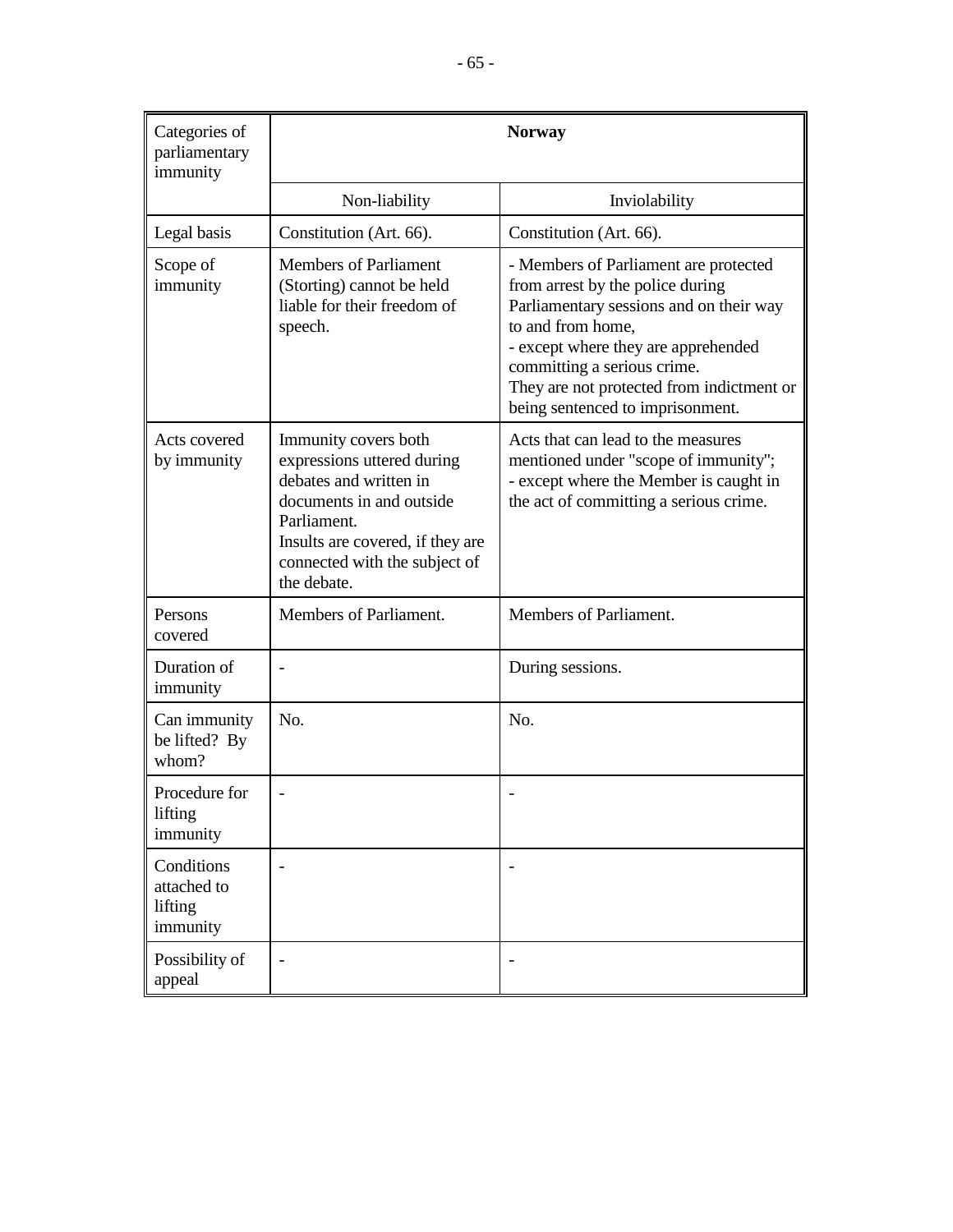| Categories of                          | Portugal                                                                                                                                                                                                                                          |                                                                                                                                                                                                                                                                                                                                                                                                                                                                                                                |
|----------------------------------------|---------------------------------------------------------------------------------------------------------------------------------------------------------------------------------------------------------------------------------------------------|----------------------------------------------------------------------------------------------------------------------------------------------------------------------------------------------------------------------------------------------------------------------------------------------------------------------------------------------------------------------------------------------------------------------------------------------------------------------------------------------------------------|
| parliamentary<br>immunity              |                                                                                                                                                                                                                                                   |                                                                                                                                                                                                                                                                                                                                                                                                                                                                                                                |
|                                        | Non-liability                                                                                                                                                                                                                                     | Inviolability                                                                                                                                                                                                                                                                                                                                                                                                                                                                                                  |
| Legal basis                            | Constitution (Art. 160); Rules<br>for Deputies (Rule 10); Rules<br>of Procedure of the Assembly<br>of the Republic (Rule 38).                                                                                                                     | Constitution (Art. 160); Rules for<br>Deputies (Rule 10); Rules of Procedure<br>of the Assembly of the Republic (Rule<br>38).                                                                                                                                                                                                                                                                                                                                                                                  |
| Scope of<br>immunity                   | Immunity from civil, criminal<br>and disciplinary proceedings<br>for opinions expressed and<br>votes cast in the exercise of<br>their duties.                                                                                                     | Extra-parliamentary immunity<br>- from detention and arrest; this does not<br>extend to initiation of criminal<br>proceedings or the procedural acts of the<br>investigation stage.<br>Once the deputy has been formally<br>charged with an offence punishable by<br>less than three years' imprisonment,<br>immunity must be lifted for the<br>proceedings to continue.<br>- except in the case of flagrante delicto<br>and if the alleged offences are punishable<br>by more than three years' imprisonment. |
| Acts covered<br>by immunity            | Immunity, even for "offences<br>of defamation", for<br>"declarations, statements,<br>opinions, requests, judgments<br>and, in general, spoken or<br>written manifestations of<br>thought produced in the<br>exercise of parliamentary<br>duties". | All acts that may lead to proceedings,<br>except:<br>- contraventions, although they are not<br>part of criminal procedure,<br>- in the case of <i>flagrante delicto</i> , offences<br>punishable by more than three years'<br>imprisonment.                                                                                                                                                                                                                                                                   |
| Persons<br>covered                     | Members of the Assembly of<br>the Republic.                                                                                                                                                                                                       | Members of the Assembly of the<br>Republic.                                                                                                                                                                                                                                                                                                                                                                                                                                                                    |
| Duration of<br>immunity                | Unlimited.                                                                                                                                                                                                                                        | For the duration of the legislature, from<br>the first meeting of the Assembly and<br>during the period it is dissolved.                                                                                                                                                                                                                                                                                                                                                                                       |
| Can immunity<br>be lifted? By<br>whom? | No.                                                                                                                                                                                                                                               | Yes, by the Assembly of the Republic.                                                                                                                                                                                                                                                                                                                                                                                                                                                                          |
| Procedure for<br>lifting<br>immunity   |                                                                                                                                                                                                                                                   | - The competent authorities submit the<br>proposal to the Speaker of the Assembly.<br>The judge then requests the suspension<br>of the deputy's mandate.<br>- The request is examined by the<br>Committee on the Rules of Procedure and                                                                                                                                                                                                                                                                        |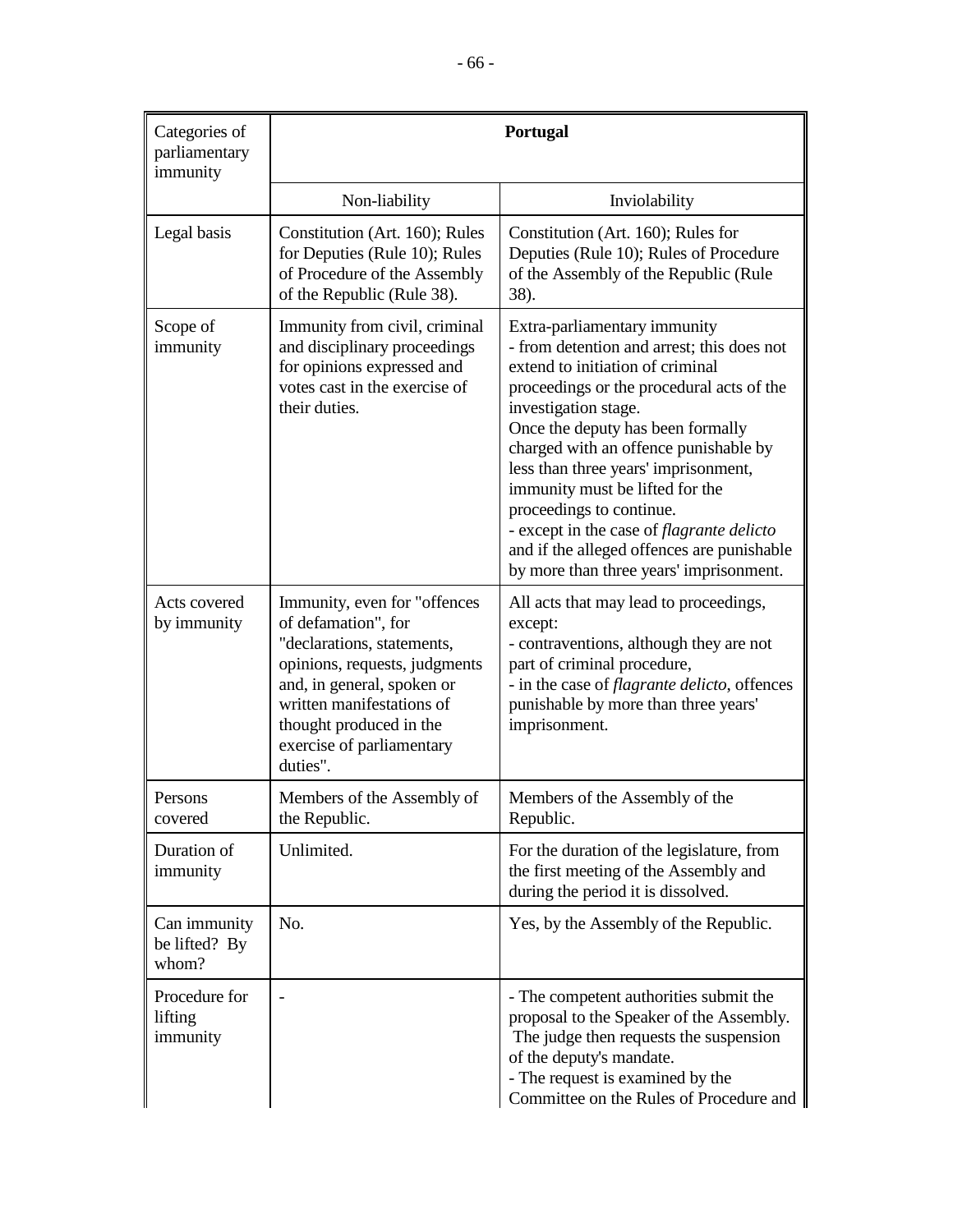|                                                  | Parliamentary Mandates which hears the<br>deputy and then gives an opinion.<br>- The decision to consent to the<br>imprisonment of a deputy or to suspend<br>proceedings is taken by secret ballot. An<br>absolute majority of deputies present is<br>required.                                                                                                                                                                                                                                                                                                                                                                                                                                                                                                                                                                                                                                                                                                                                                                                        |
|--------------------------------------------------|--------------------------------------------------------------------------------------------------------------------------------------------------------------------------------------------------------------------------------------------------------------------------------------------------------------------------------------------------------------------------------------------------------------------------------------------------------------------------------------------------------------------------------------------------------------------------------------------------------------------------------------------------------------------------------------------------------------------------------------------------------------------------------------------------------------------------------------------------------------------------------------------------------------------------------------------------------------------------------------------------------------------------------------------------------|
| Conditions<br>attached to<br>lifting<br>immunity | According to legal opinion and well-<br>established parliamentary practice, the<br>Assembly's decision must not be based on<br>any opinion (or debate) on the merits of<br>the case, which falls within the<br>competence of the courts, but should be<br>limited to the assessment of the "public,<br>political and moral suitability of the<br>proceedings". The decision of the<br>Assembly on the deputy's suspension<br>does not imply recognition of the deputy's<br>guilt or innocence.<br>According to these criteria, immunity<br>must be lifted:<br>- "in serious cases, by which shall be<br>understood those involving an element of<br>ostensible public scandal, which affects<br>the Assembly (calling its reputation into<br>question) rather than the deputy himself";<br>- "in cases which, owing to their nature<br>and circumstances, require urgent<br>evaluation in court".<br>A criterion based solely on the<br>verification of the existence of "fumus"<br><i>persecutionis</i> is considered insufficient<br>and dangerous". |
| Possibility of<br>appeal                         |                                                                                                                                                                                                                                                                                                                                                                                                                                                                                                                                                                                                                                                                                                                                                                                                                                                                                                                                                                                                                                                        |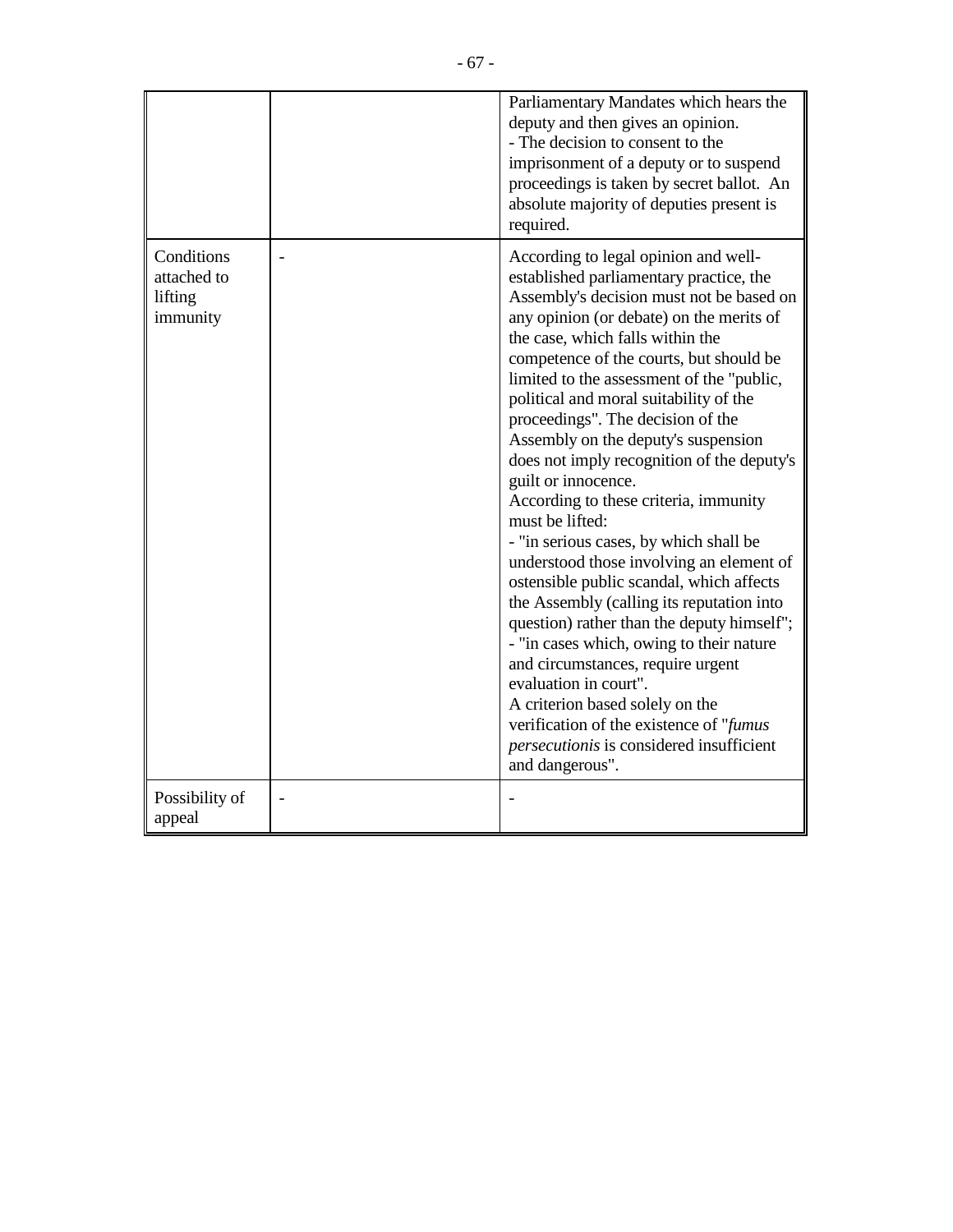| Categories of<br>parliamentary<br>immunity       |                                                                                                                                                        | Romania                                                                                                                                                                                                                                                                                                                                                                                                                                                                                                                                                                                                        |
|--------------------------------------------------|--------------------------------------------------------------------------------------------------------------------------------------------------------|----------------------------------------------------------------------------------------------------------------------------------------------------------------------------------------------------------------------------------------------------------------------------------------------------------------------------------------------------------------------------------------------------------------------------------------------------------------------------------------------------------------------------------------------------------------------------------------------------------------|
|                                                  | Non-liability                                                                                                                                          | Inviolability                                                                                                                                                                                                                                                                                                                                                                                                                                                                                                                                                                                                  |
| Legal basis                                      | Constitution (Art. 69, 70);<br>Rules of Procedure of the<br>Chamber of Deputies (art.<br>168-172); Rules of procedure<br>of the Senate (art. 149-152). | Constitution (Art. 69, 70); Rules of<br>Procedure of the Chamber of Deputies<br>(art. 168-172); Rules of procedure of the<br>Senate (art. 149-152).                                                                                                                                                                                                                                                                                                                                                                                                                                                            |
| Scope of<br>immunity                             | A deputy cannot be prosecuted<br>for the political opinions he<br>expresses or the votes he casts<br>in the course of his<br>parliamentary duties.     | Extra-parliamentary immunity,<br>- against personal search, search of his<br>property, arrest, detention, criminal or<br>administrative proceedings,<br>- except in the case of <i>flagrante delicto</i> .                                                                                                                                                                                                                                                                                                                                                                                                     |
| Acts covered<br>by immunity                      | Opinions expressed and votes<br>casted in the course of<br>parliamentary duties.                                                                       | Acts which may lead to arrest, detention,<br>criminal or administrative proceedings.<br>- except in the case of <i>flagrante delicto</i> .                                                                                                                                                                                                                                                                                                                                                                                                                                                                     |
| Persons<br>covered                               | Deputies and Senators.                                                                                                                                 | Deputies and Senators.                                                                                                                                                                                                                                                                                                                                                                                                                                                                                                                                                                                         |
| Duration of<br>immunity                          |                                                                                                                                                        |                                                                                                                                                                                                                                                                                                                                                                                                                                                                                                                                                                                                                |
| Can immunity<br>be lifted? By<br>whom?           | Yes, by the Chamber to which<br>the parliamentarian belongs.                                                                                           | Yes, by the Chamber to which the<br>parliamentarian belongs.                                                                                                                                                                                                                                                                                                                                                                                                                                                                                                                                                   |
| Procedure for<br>lifting<br>immunity             |                                                                                                                                                        | - The proposal to lift immunity is<br>submitted to the Chamber to which the<br>parliamentarian belongs by the Minister<br>of Justice. The President of the Chamber<br>informs the deputies and the senators.<br>The proposal is transmitted then to the<br>Legal Committee on the Immunities<br>which gives an opinion by majority. This<br>advice is transmitted to the Chamber to<br>which the parliamentarian belongs which<br>decides (by a two-thirds majority of the<br>Senators presents ; and by a two-thirds<br>majority of the total number of Deputies)<br>whether it should grant or refuse leave. |
| Conditions<br>attached to<br>lifting<br>immunity |                                                                                                                                                        | Case of <i>flagrante delicto</i> ; preliminary<br>consent of the Chamber to which the<br>parliamentarian belongs; the<br>parliamentarian must be heard.                                                                                                                                                                                                                                                                                                                                                                                                                                                        |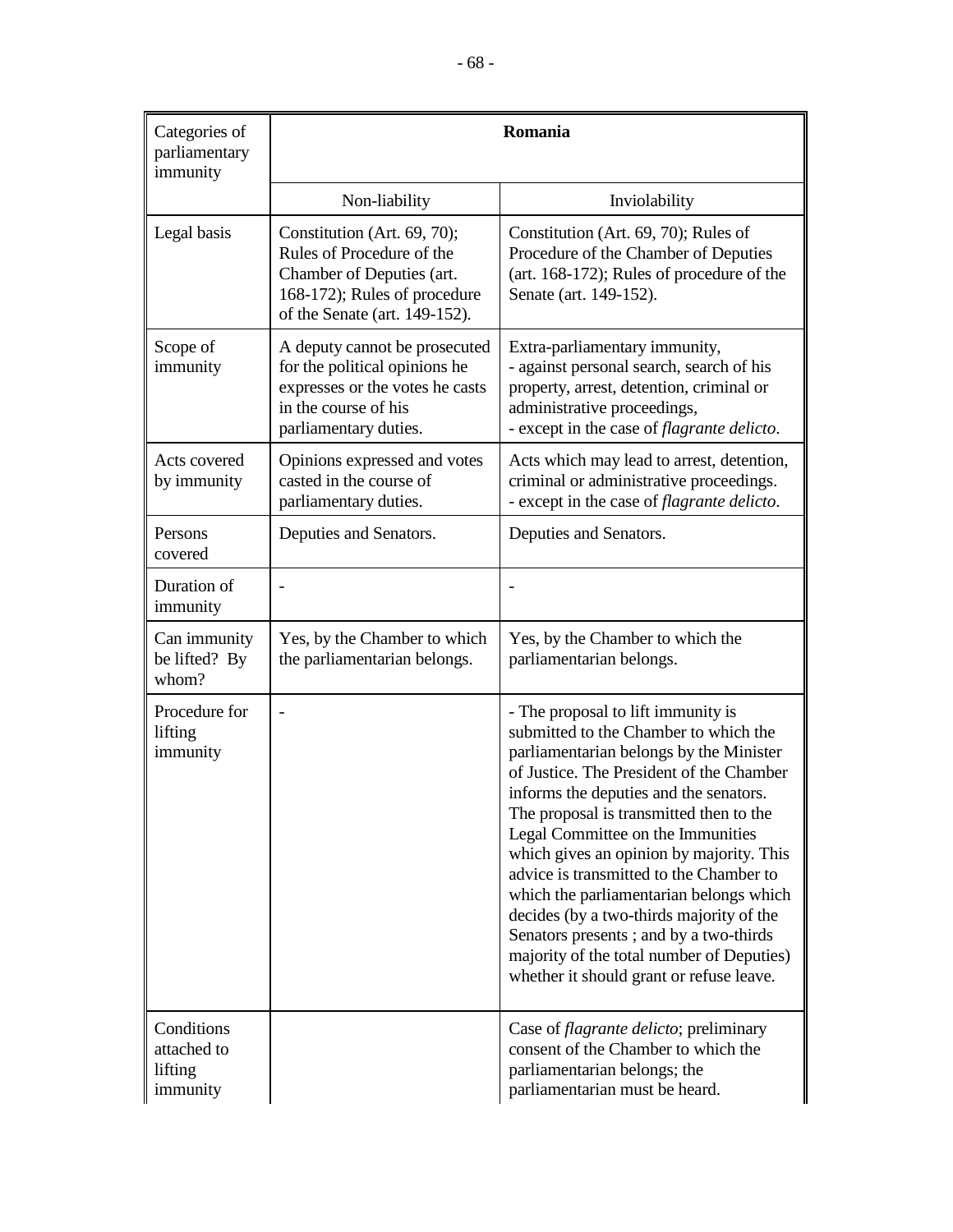| Possibility of | $\sim$ | $\overline{\phantom{a}}$ |
|----------------|--------|--------------------------|
| appeal         |        |                          |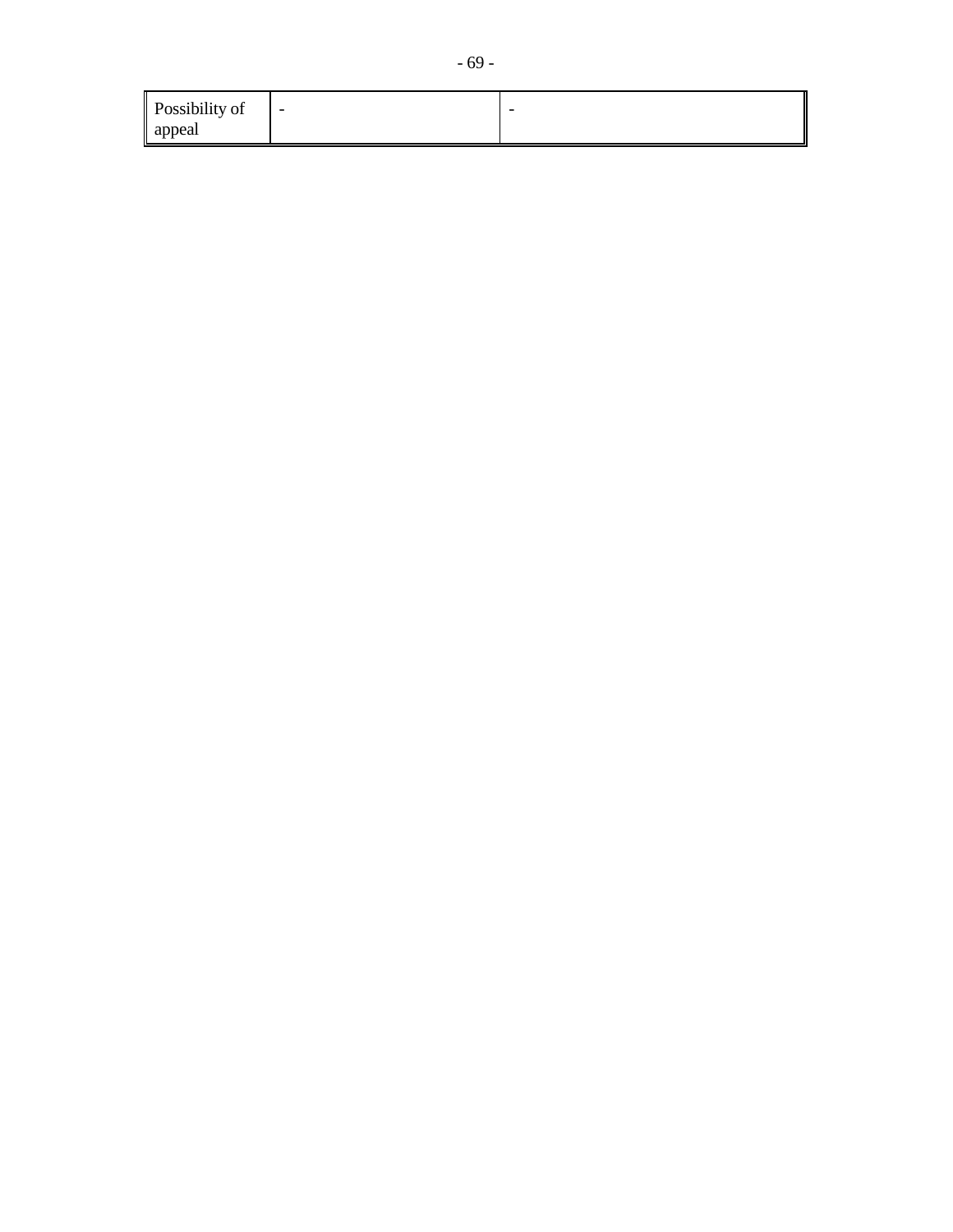| Categories of<br>parliamentary<br>immunity | <b>Russia</b>                                                                                                                                                                                                          |                                                                                                                                                                                                                                                                                                                                                                                                                                                                                           |
|--------------------------------------------|------------------------------------------------------------------------------------------------------------------------------------------------------------------------------------------------------------------------|-------------------------------------------------------------------------------------------------------------------------------------------------------------------------------------------------------------------------------------------------------------------------------------------------------------------------------------------------------------------------------------------------------------------------------------------------------------------------------------------|
|                                            | Non-liability                                                                                                                                                                                                          | Inviolability                                                                                                                                                                                                                                                                                                                                                                                                                                                                             |
| Legal basis                                | Law on the Status of Deputies<br>to the Council of the<br>Federation and the State Duma<br>(Arts. 18, 19 & 20); Rules of<br>Procedure of the State Duma<br>and Rules of Procedure of the<br>Council of the Federation. | Law on the Status of Deputies to the<br>Council of the Federation and the State<br>Duma (Arts. 18, 19 & 20); Rules of<br>Procedure of the State Duma and Rules<br>of Procedure of the Council of the<br>Federation.                                                                                                                                                                                                                                                                       |
| Scope of<br>immunity                       | Members are not liable to<br>criminal or administrative<br>proceedings except in cases<br>provided for by law.<br>(Provisions with legislative<br>force).                                                              | - Prohibition of criminal or administrative<br>proceedings by the courts, personal and<br>other searches, detention and arrest;<br>interrogation and personal visits (except<br>in cases provided for by law to ensure the<br>safety of third parties) without the<br>consent of the Chamber concerned,<br>- except in cases of <i>flagrante delicto</i> .<br>The deputy's inviolability extends to his<br>home, office, luggage, means of transport<br>and communication, and documents. |
| Acts covered<br>by immunity                | Opinions expressed and votes<br>cast in Parliament in the<br>exercise of their duties, except<br>insults and slander and cases<br>provided for by law.                                                                 | All acts which may lead to the above-<br>mentioned measures except,<br>- offences committed in <i>flagrante delicto</i> .                                                                                                                                                                                                                                                                                                                                                                 |
| Persons<br>covered                         | Members of the Federal<br>Assembly (Council of the<br>Federation and State Duma).                                                                                                                                      | Members of the Federal Assembly<br>(Council of the Federation and State<br>Duma).                                                                                                                                                                                                                                                                                                                                                                                                         |
| Duration of<br>immunity                    | Unlimited.                                                                                                                                                                                                             | For the duration of the mandate.                                                                                                                                                                                                                                                                                                                                                                                                                                                          |
| Can immunity<br>be lifted? By<br>whom?     | $\theta$                                                                                                                                                                                                               | Yes, by the Chamber to which the<br>Member belongs.                                                                                                                                                                                                                                                                                                                                                                                                                                       |
| Procedure for<br>lifting<br>immunity       |                                                                                                                                                                                                                        | - The proposal is submitted to the<br>Chamber by the Public Prosecutor of the<br>Russian Federation.<br>- The request is examined by a special<br>committee in each Chamber which<br>produces an opinion, with grounds,<br>within five days.<br>- The decision is taken by the Chamber<br>concerned (a two-thirds majority of                                                                                                                                                             |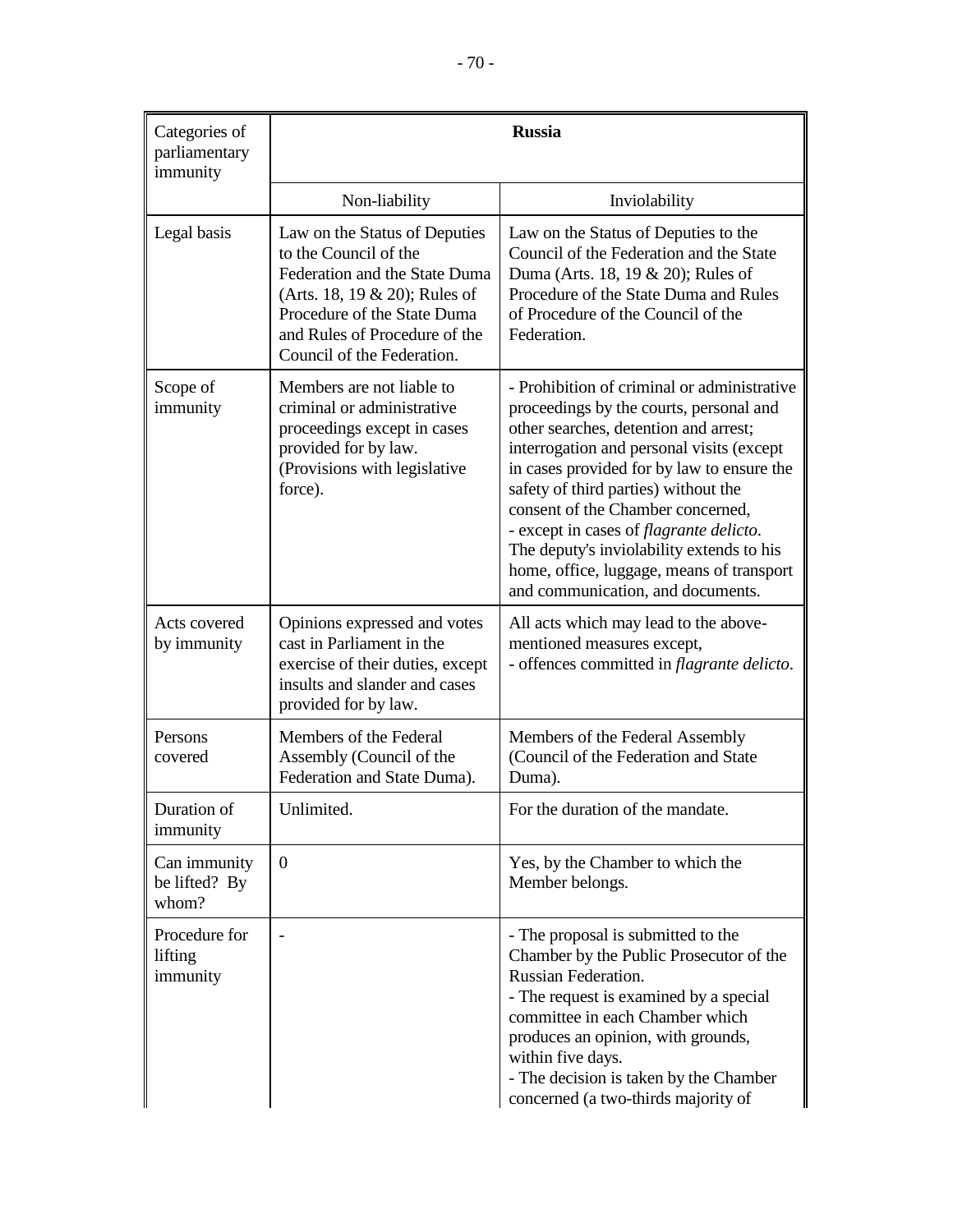|                                                  | Members within seven days of the date of<br>the proposal is required for the Council of<br>the Federation; a majority of the total<br>number of deputies is required in the<br>State Duma, within seven days). |
|--------------------------------------------------|----------------------------------------------------------------------------------------------------------------------------------------------------------------------------------------------------------------|
| Conditions<br>attached to<br>lifting<br>immunity |                                                                                                                                                                                                                |
| Possibility of<br>appeal                         |                                                                                                                                                                                                                |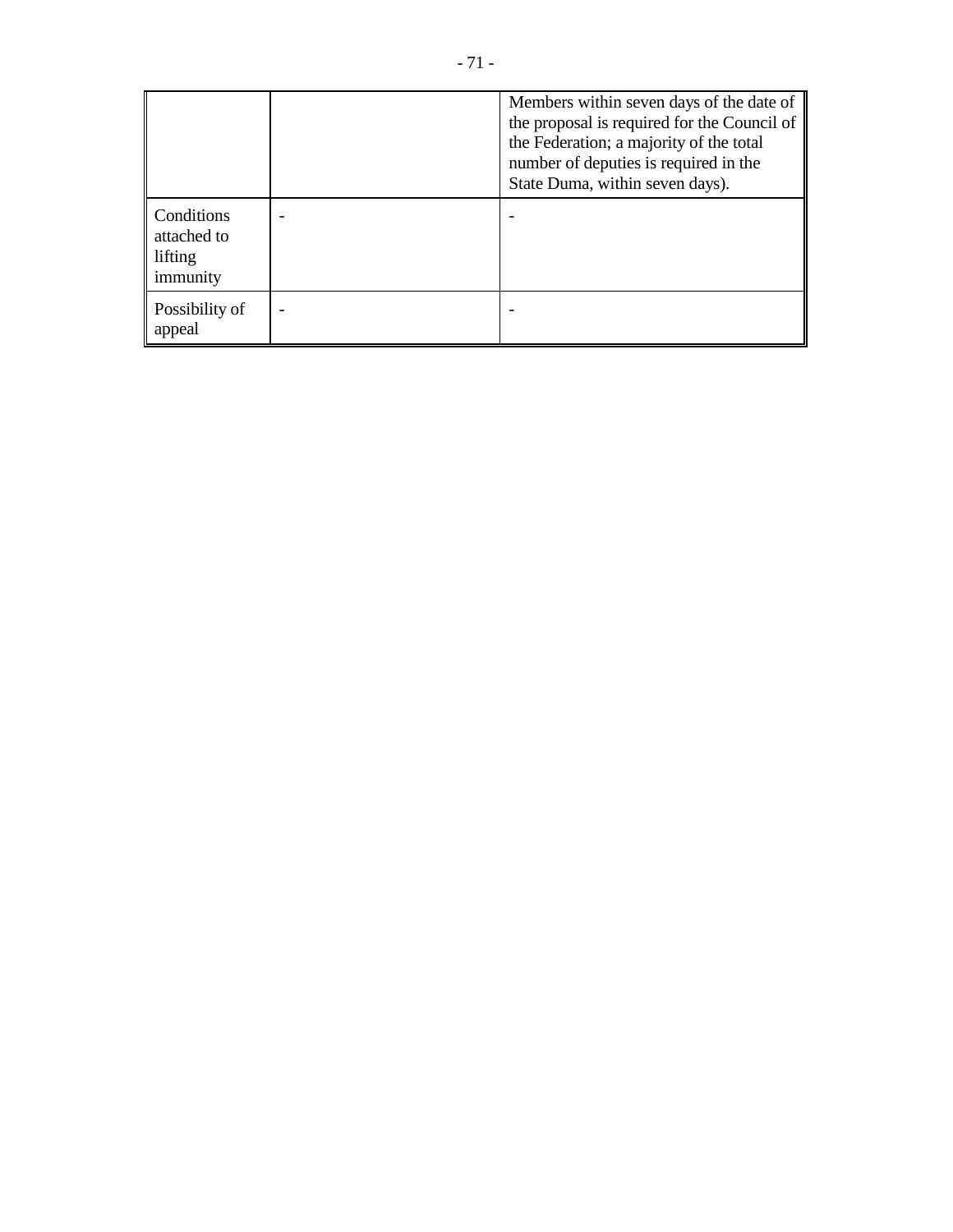| Categories of<br>parliamentary<br>immunity | <b>Slovakia</b>                                                                                                                                                                                                                      |                                                                                                                                                                                                                                                                                                                                                                                                                                           |
|--------------------------------------------|--------------------------------------------------------------------------------------------------------------------------------------------------------------------------------------------------------------------------------------|-------------------------------------------------------------------------------------------------------------------------------------------------------------------------------------------------------------------------------------------------------------------------------------------------------------------------------------------------------------------------------------------------------------------------------------------|
|                                            | Non-liability                                                                                                                                                                                                                        | Inviolability                                                                                                                                                                                                                                                                                                                                                                                                                             |
| Legal basis                                | Constitution (Art. 78);<br>Law No. 45/1989 on Members<br>of the Slovak National<br>Council (SNC) (Art. 28); Law<br>No. 44/1989 on Rules of<br>Procedure of the SNC (Art.<br>93).                                                     | Constitution (Art. 78); Law No. 45/1989<br>on Members of the Slovak National<br>Council (SNC) (Art. 28); Law No.<br>44/1989 on Rules of Procedure of the<br>SNC (Art. 93).                                                                                                                                                                                                                                                                |
| Scope of<br>immunity                       | Members cannot be held liable<br>for their speeches or the votes<br>they cast in the SNC.<br>They are, however, subject to<br>the disciplinary powers of the<br>SNC for statements<br>conflicting with their position<br>and honour. | Immunity in criminal matters,<br>- from all prosecution, disciplinary<br>measures, pre-trial detention;<br>- in the case of <i>flagrante delicto</i> , the<br>prosecuting authority must inform the<br>SNC of the Member's arrest or detention<br>and obtain its consent.                                                                                                                                                                 |
| Acts covered<br>by immunity                | Statements made and votes<br>cast in the SNC, except those<br>conflicting with their position<br>and honour.                                                                                                                         | All acts that may lead to prosecution,<br>disciplinary measures, pre-trial detention,<br>- except where the member is<br>apprehended in <i>flagrante delicto</i> and the<br>SNC gives its consent.                                                                                                                                                                                                                                        |
| Persons<br>covered                         | Members of the Slovak<br>National Council.                                                                                                                                                                                           | Members of the Slovak National Council.                                                                                                                                                                                                                                                                                                                                                                                                   |
| Duration of<br>immunity                    | Unlimited.                                                                                                                                                                                                                           | For the duration of the mandate.                                                                                                                                                                                                                                                                                                                                                                                                          |
| Can immunity<br>be lifted? By<br>whom?     | No.                                                                                                                                                                                                                                  | Yes, by the SNC or the Mandate and<br><b>Immunity Committee.</b>                                                                                                                                                                                                                                                                                                                                                                          |
| Procedure for<br>lifting<br>immunity       |                                                                                                                                                                                                                                      | In the case of <i>flagrante delicto</i> , the<br>prosecuting authority immediately<br>informs the Speaker of the SNC of the<br>deputy's arrest or detention and must<br>obtain consent from the Mandate and<br>Immunity Committee.<br>- The proposal is submitted to the<br>Speaker of the SNC by the competent<br>public body.<br>- It is then examined by the Mandate and<br>Immunity Committee.<br>- The decision is taken by the SNC. |
| Conditions                                 |                                                                                                                                                                                                                                      | Cases of flagrante delicto.                                                                                                                                                                                                                                                                                                                                                                                                               |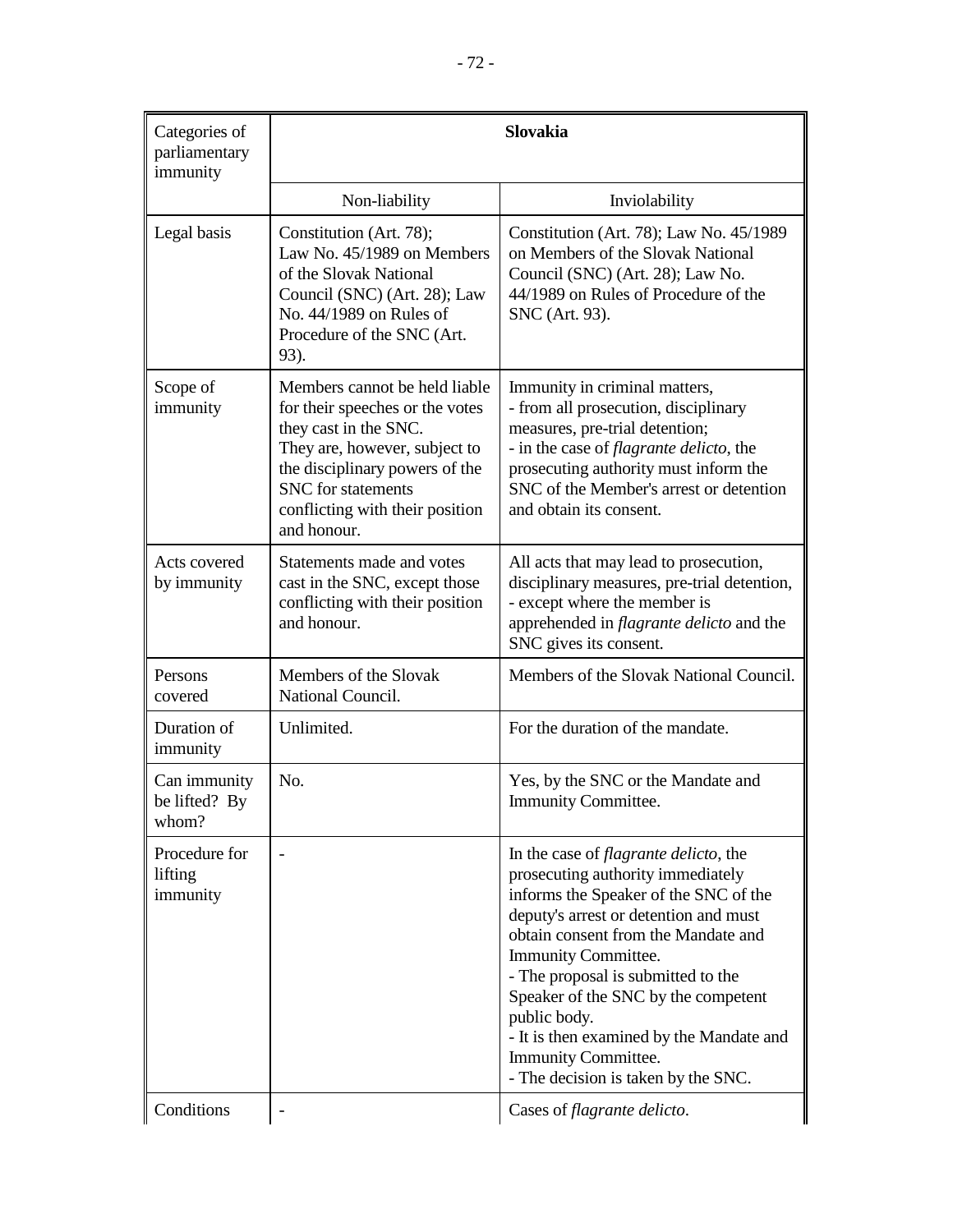| attached to<br>lifting<br>immunity |                                                                                                                                       |
|------------------------------------|---------------------------------------------------------------------------------------------------------------------------------------|
| Possibility of<br>appeal           | Refusal to lift immunity amounts to final<br>prohibition on continuing proceedings,<br>even after the end of the deputy's<br>mandate. |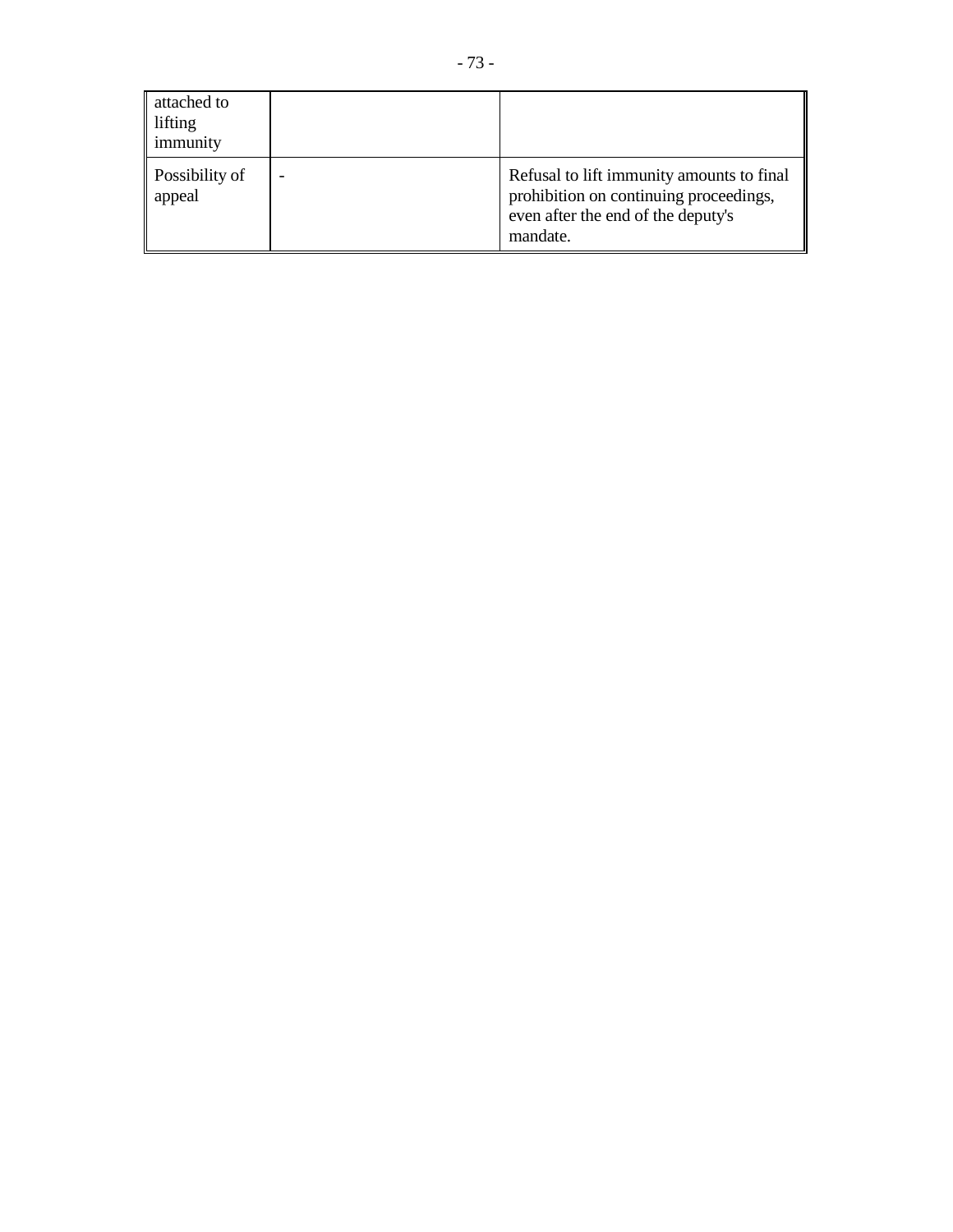| Categories of<br>parliamentary<br>immunity | <b>Slovenia</b>                                                                                                                                                                                                                                                                                                                                                                             |                                                                                                                                                                                                                                                                                      |
|--------------------------------------------|---------------------------------------------------------------------------------------------------------------------------------------------------------------------------------------------------------------------------------------------------------------------------------------------------------------------------------------------------------------------------------------------|--------------------------------------------------------------------------------------------------------------------------------------------------------------------------------------------------------------------------------------------------------------------------------------|
|                                            | Non-liability                                                                                                                                                                                                                                                                                                                                                                               | Inviolability                                                                                                                                                                                                                                                                        |
| Legal basis                                | Constitution (Arts. 83 $& 100$ );<br>Deputies Act (Art. 21)l<br>Standing Orders of the<br>National Assembly (Arts. 33-<br>42).                                                                                                                                                                                                                                                              | Constitution (Arts. 83 $& 100$ ); Deputies<br>Act (Art. 21) Standing Orders of the<br>National Assembly (Arts. 33-42).                                                                                                                                                               |
| Scope of<br>immunity                       | Deputies cannot be held liable<br>under criminal law for any<br>opinion they express or any<br>vote cast in the Assembly, its<br>committees or any other of its<br>organs. He is, however,<br>subject to the disciplinary<br>measures laid down in<br>Standing Orders and is not<br>exempt from civil liability.                                                                            | Extra-parliamentary immunity<br>- from arrest and detention, and criminal<br>proceedings,<br>- except if<br>. the deputy is apprehended in <i>flagrante</i><br>delicto for an offence which carries<br>penalty of more than five years;<br>the member pleads guilty.                 |
| Acts covered<br>by immunity                | Opinions expressed or votes<br>cast in the Assembly, its<br>committees or any other of its<br>organs. If, however, a deputy,<br>should at a session of the<br>National Assembly commit an<br>act of the nature of criminal<br>offence and not covered by the<br>non-liability - for example<br>bodily injury, damaging of<br>property -, he would be held<br>liable under the criminal law. | All acts that may lead to arrest, detention<br>or criminal proceedings.                                                                                                                                                                                                              |
| Persons<br>covered                         | Members of the National<br><b>Assembly and National</b><br>Council.                                                                                                                                                                                                                                                                                                                         | Members of the National Assembly and<br>National Council.                                                                                                                                                                                                                            |
| Duration of<br>immunity                    | Unlimited.                                                                                                                                                                                                                                                                                                                                                                                  | For the duration of the mandate.                                                                                                                                                                                                                                                     |
| Can immunity<br>be lifted? By<br>whom?     | No.                                                                                                                                                                                                                                                                                                                                                                                         | Yes, by the Chamber to which the deputy<br>belongs during sessions, or by the<br><b>Committee on Mandates and Immunities</b><br>between sessions, with the subsequent<br>consent of the Assembly in session;<br>immunity is lifted only for the offence<br>mentioned in the request. |
| Procedure for                              |                                                                                                                                                                                                                                                                                                                                                                                             | Where a deputy is apprehended in the act                                                                                                                                                                                                                                             |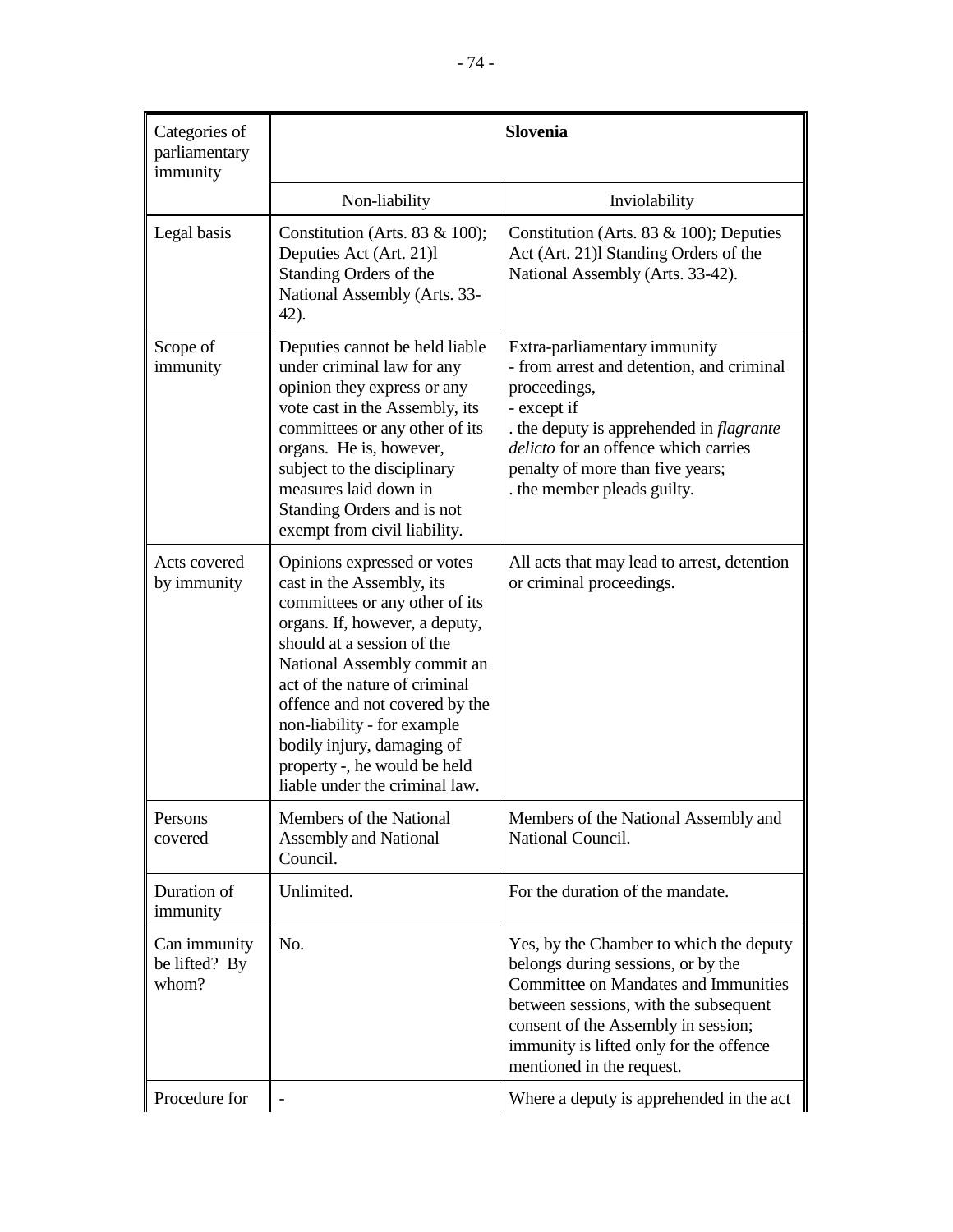| lifting<br>immunity                              | of committing an offence punishable by<br>five years' imprisonment, the competent<br>public authority immediately informs the<br>Speaker of the Assembly of the arrest,<br>detention or beginning of criminal                                                                                                                                                                                                                                                                                                                                                                                                   |
|--------------------------------------------------|-----------------------------------------------------------------------------------------------------------------------------------------------------------------------------------------------------------------------------------------------------------------------------------------------------------------------------------------------------------------------------------------------------------------------------------------------------------------------------------------------------------------------------------------------------------------------------------------------------------------|
|                                                  | proceedings and must obtain the consent<br>of the Committee on Mandates and<br>Immunities.<br>- The proposal is submitted to the<br>Speaker of the Assembly by the<br>competent public authority.                                                                                                                                                                                                                                                                                                                                                                                                               |
|                                                  | - The request is examined by the<br>Committee on Mandates and Immunities<br>which gives an opinion with reasons<br>adopted by a majority of Members<br>present.<br>- The decision to authorise or suspend<br>arrest, detention or proceedings is taken<br>by the Assembly within 30 days of<br>receiving the application or notification.                                                                                                                                                                                                                                                                       |
| Conditions<br>attached to<br>lifting<br>immunity | The National Assembly does not make<br>any decision as to the relevance of<br>evidence or establishment of the alleged<br>crime, but decides only whether or not to<br>grant immunity.<br>According to the criteria adopted,<br>immunity is refused:<br>- where the deputy has been arrested or<br>criminal proceedings have been initiated<br>against him prior to the confirmation of<br>his mandate;<br>- where the deputy is apprehended<br>committing a criminal offence for which<br>a penalty of more than five years'<br>imprisonment is prescribed;<br>- where the deputy has not claimed<br>immunity. |
| Possibility of<br>appeal                         |                                                                                                                                                                                                                                                                                                                                                                                                                                                                                                                                                                                                                 |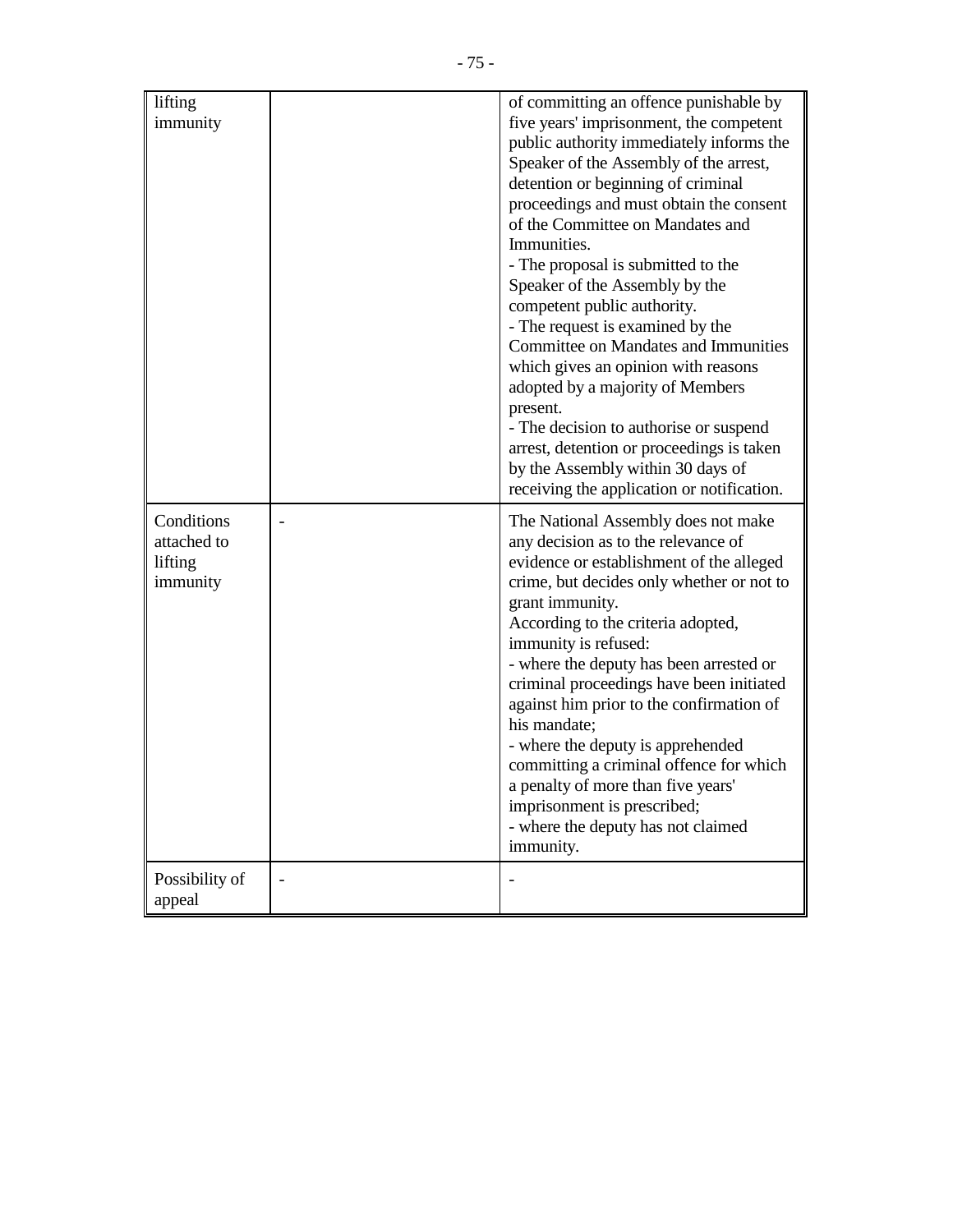| Categories of<br>parliamentary<br>immunity | <b>Spain</b>                                                                                                                                                                                                                                                                                                                                                      |                                                                                                                                                                                                                                                                                                                  |
|--------------------------------------------|-------------------------------------------------------------------------------------------------------------------------------------------------------------------------------------------------------------------------------------------------------------------------------------------------------------------------------------------------------------------|------------------------------------------------------------------------------------------------------------------------------------------------------------------------------------------------------------------------------------------------------------------------------------------------------------------|
|                                            | Non-liability<br>(Inviolabilidad)                                                                                                                                                                                                                                                                                                                                 | Inviolability (Immunidad)<br>and special jurisdiction                                                                                                                                                                                                                                                            |
| Legal basis                                | Constitution (Art. 71); Rules<br>of Procedure of the Congress<br>of Deputies (Art. 10); Rules of<br>Procedure of the Senate (Art.<br>21).                                                                                                                                                                                                                         | Constitution (Art. 71); Rules of<br>Procedure of the Congress of Deputies<br>(Arts. 11 to 14); Rules of Procedure of<br>the Senate (Art. 22); Code of Criminal<br>Procedure.                                                                                                                                     |
| Scope of<br>immunity                       | Non-liability of a Member of<br>Parliament (criminal, civil and<br>disciplinary); freedom of<br>speech and free formulation of<br>the wishes of the legislative<br>body.                                                                                                                                                                                          | Extra-parliamentary immunity,<br>- from detention, charge, bringing of legal<br>proceedings, but not civil proceedings<br>that do not affect the deputy's personal<br>freedom:<br>- except in case of <i>flagrante delicto</i> , the<br>examining magistrate being responsible<br>for determining its existence. |
| Acts covered<br>by immunity                | Opinions expressed and votes<br>cast in Parliament and in order<br>to determine the wishes of<br>Parliament, including minority<br>opinions. Violence to persons<br>or things, even in a meeting,<br>are of course excluded.<br>Remarks made at meetings<br>with the electorate, party and<br>private meetings and<br>journalistic activity are also<br>excluded. | All acts which may lead to arrest,<br>detention or criminal proceedings,<br>- except in case of <i>flagrante delicto</i> , the<br>examining magistrate being responsible<br>for determining its existence.                                                                                                       |
| Persons<br>covered                         | Members of Parliament.                                                                                                                                                                                                                                                                                                                                            | Members of Parliament.                                                                                                                                                                                                                                                                                           |
| Duration of<br>immunity                    | Unlimited.                                                                                                                                                                                                                                                                                                                                                        | For the duration of the mandate.                                                                                                                                                                                                                                                                                 |
| Can immunity<br>be lifted? By<br>whom?     | No.                                                                                                                                                                                                                                                                                                                                                               | Yes, by the Chamber to which the<br>Member belongs.                                                                                                                                                                                                                                                              |
| Procedure for<br>lifting<br>immunity       |                                                                                                                                                                                                                                                                                                                                                                   | - The proposal is submitted to the<br>Speaker of the Chamber by the President<br>of the Supreme Court competent in<br>criminal matters, in the case of<br>proceedings against a deputy or senator.<br>- The request is examined by a special<br>committee in each Chamber which gives                            |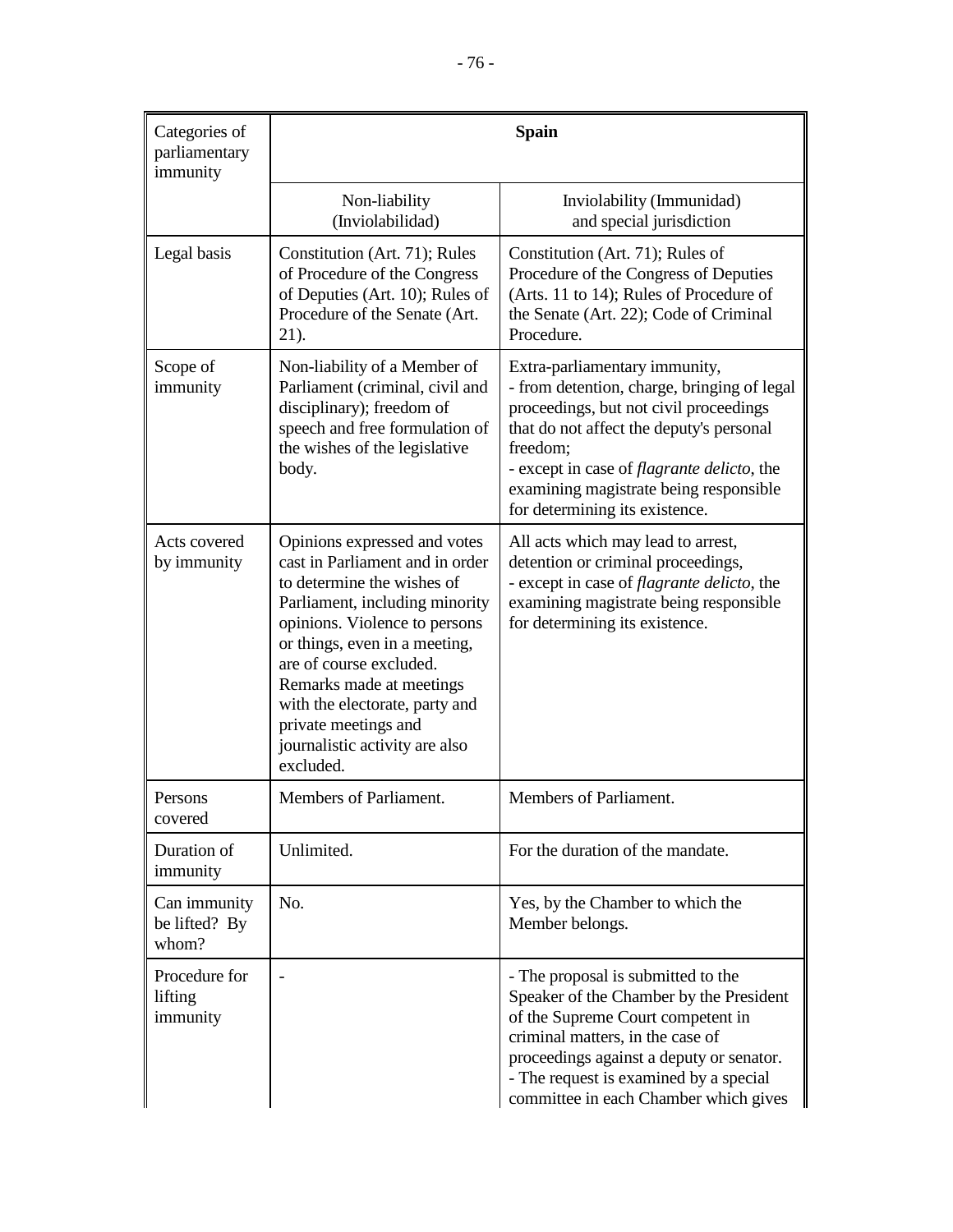|                                                  | an opinion, with its reasons, within 30<br>days of receiving the request, after<br>hearing the member concerned.<br>- The decision is taken by the Chamber<br>by secret ballot in closed session. If the<br>Chamber fails to make a decision within<br>60 days, the request is deemed to have<br>been rejected.                                                                                                                                                                                                                                                                                                                                              |
|--------------------------------------------------|--------------------------------------------------------------------------------------------------------------------------------------------------------------------------------------------------------------------------------------------------------------------------------------------------------------------------------------------------------------------------------------------------------------------------------------------------------------------------------------------------------------------------------------------------------------------------------------------------------------------------------------------------------------|
| Conditions<br>attached to<br>lifting<br>immunity | Prior consent of the Chamber is not a<br>judicial, but a political, act. The<br>Chamber assesses the political<br>significance of the deputy's alleged<br>conduct.<br>However, immunity has already been<br>lifted for "serious resistance to the agents"<br>of authority, contempt of the government,<br>contempt of the Head of State and illegal<br>detention or crimes of violence". But the<br>decision to lift immunity is not a<br>discretionary power; furthermore, reasons<br>have to be given.<br>Criteria have been laid down to this<br>effect:<br>- protecting the fundamental rights of<br>third parties,<br>- it is not a personal privilege. |
| Possibility of<br>appeal                         |                                                                                                                                                                                                                                                                                                                                                                                                                                                                                                                                                                                                                                                              |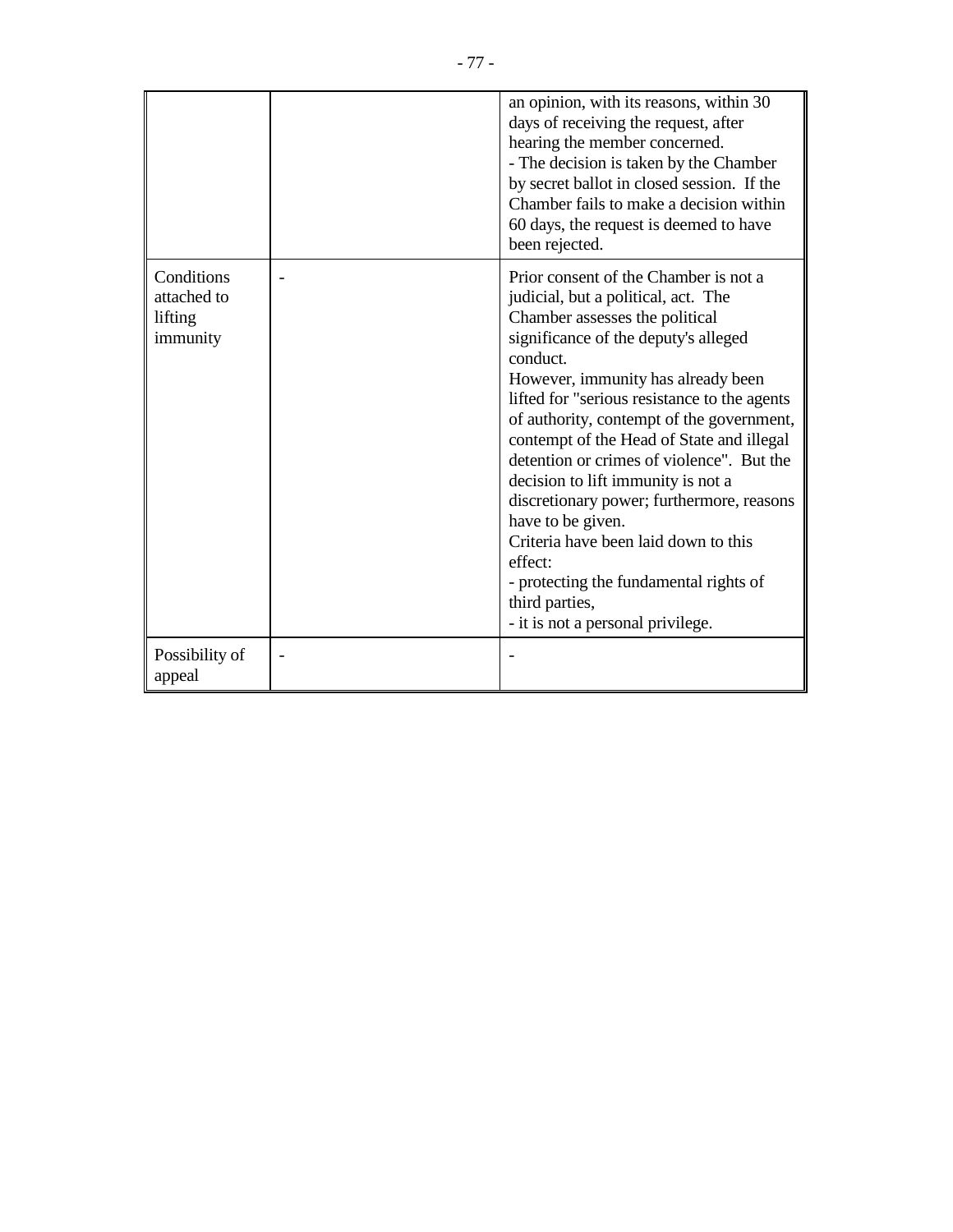| Categories of<br>parliamentary<br>immunity       |                                                                                                                                                               | <b>Sweden</b>                                                                                                                                                                                                                                            |
|--------------------------------------------------|---------------------------------------------------------------------------------------------------------------------------------------------------------------|----------------------------------------------------------------------------------------------------------------------------------------------------------------------------------------------------------------------------------------------------------|
|                                                  | Non-liability                                                                                                                                                 | Inviolability                                                                                                                                                                                                                                            |
| Legal basis                                      | Constitution (Art. 8, chap. 4).                                                                                                                               | Constitution (Art. 8, chap. 4).                                                                                                                                                                                                                          |
| Scope of<br>immunity                             | Immunity for acts carried out<br>in exercising their duties from<br>any judicial proceedings (such<br>as prosecution, arrest,<br>detention, civil liability). | Extra-parliamentary immunity from arrest<br>and detention, except if<br>- the member pleads guilty:<br>- he is apprehended in <i>flagrante delicto</i> ;<br>- the minimum sentence for the alleged<br>offence is two years imprisonment or<br>more.      |
| Acts covered<br>by immunity                      | Statements made and acts<br>committed when exercising<br>the parliamentary mandate.                                                                           | All offences which may lead to the<br>above-mentioned measures, except:<br>- offences punishable by 2 years'<br>imprisonment;<br>- offences committed in flagrante delicto.                                                                              |
| Persons<br>covered                               | Members of Parliament.                                                                                                                                        | Members of Parliament.                                                                                                                                                                                                                                   |
| Duration of<br>immunity                          | Unlimited.                                                                                                                                                    | For the duration of sessions.                                                                                                                                                                                                                            |
| Can immunity<br>be lifted? By<br>whom?           | N <sub>o</sub>                                                                                                                                                | Yes, by Parliament.                                                                                                                                                                                                                                      |
| Procedure for<br>lifting<br>immunity             | $\overline{\phantom{0}}$                                                                                                                                      | - The proposal is submitted to the<br>Speaker of Parliament by the Public<br>Prosecutor or any person wishing to<br>institute proceedings against a Member of<br>Parliament.<br>- The decision is taken by a majority of<br>five-sixths of those voting. |
| Conditions<br>attached to<br>lifting<br>immunity |                                                                                                                                                               |                                                                                                                                                                                                                                                          |
| Possibility of<br>appeal                         |                                                                                                                                                               |                                                                                                                                                                                                                                                          |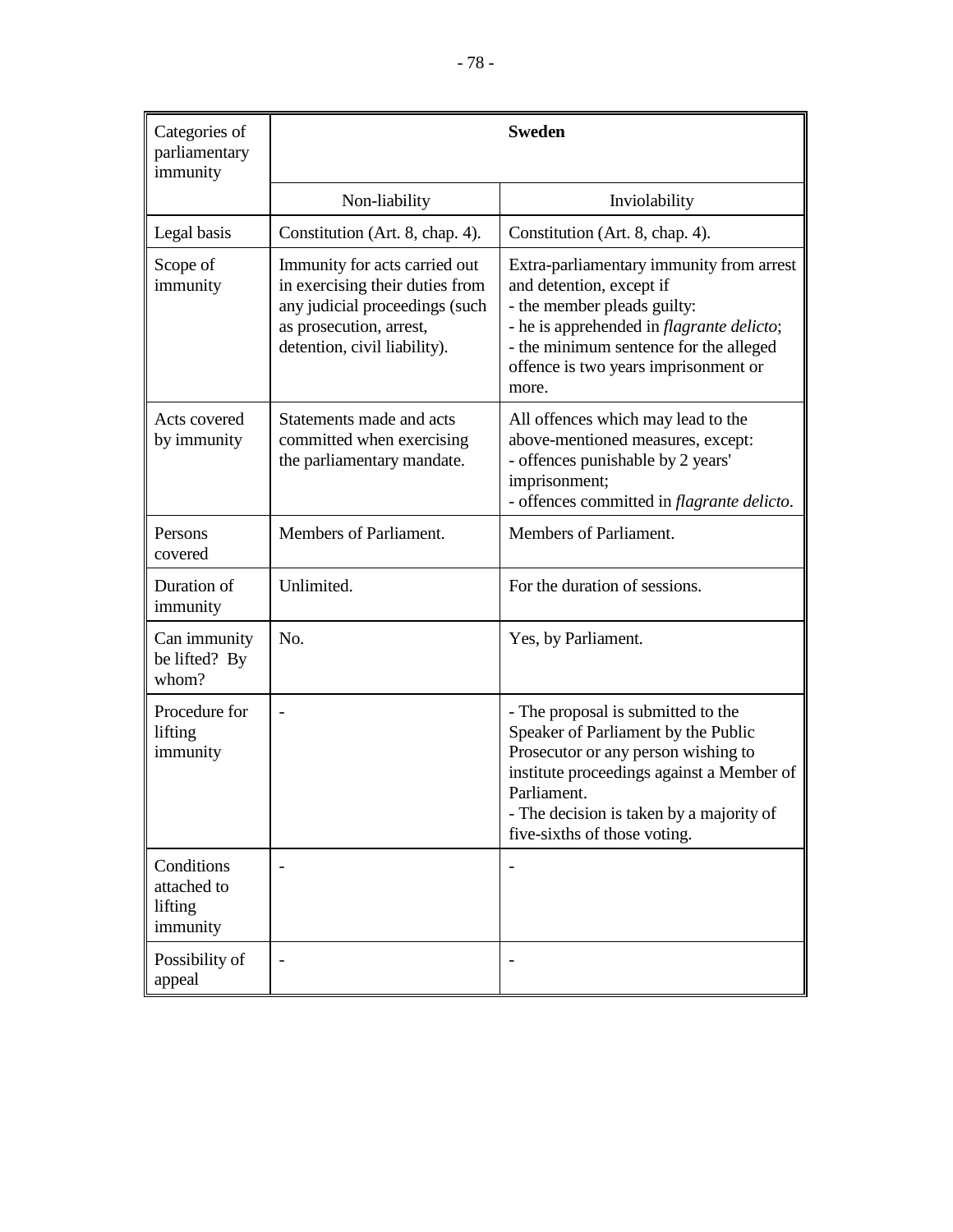| Categories of<br>parliamentary<br>immunity | <b>Switzerland</b>                                                                                                                                                                                                                                                                                                                                                                                                                                                                                                                                   |                                                                                                                                                                                                                                                                                                                                                                                                                                                       |
|--------------------------------------------|------------------------------------------------------------------------------------------------------------------------------------------------------------------------------------------------------------------------------------------------------------------------------------------------------------------------------------------------------------------------------------------------------------------------------------------------------------------------------------------------------------------------------------------------------|-------------------------------------------------------------------------------------------------------------------------------------------------------------------------------------------------------------------------------------------------------------------------------------------------------------------------------------------------------------------------------------------------------------------------------------------------------|
|                                            | Non-liability<br>(Immunität)                                                                                                                                                                                                                                                                                                                                                                                                                                                                                                                         | Inviolability<br>(Sessionsteilnahmegarantie)                                                                                                                                                                                                                                                                                                                                                                                                          |
| Legal basis                                | Federal law on the liability of<br>the Confederation, members,<br>the authorities and officials<br>(Art. 51).                                                                                                                                                                                                                                                                                                                                                                                                                                        | Federal law on political safeguards and<br>police for the Federation (Art. 50).                                                                                                                                                                                                                                                                                                                                                                       |
| Scope of<br>immunity                       | Distinction between absolute<br>and relative non-liability<br>(absolute/relative Immunität).                                                                                                                                                                                                                                                                                                                                                                                                                                                         | Extra-parliamentary immunity.<br>The deputy cannot be prosecuted for<br>offences unrelated to his official activities<br>and situation without the consent of the<br>Chamber to which he belongs, except<br>with his own agreement or if<br>apprehended in <i>flagrante delicto</i> .<br>Crimes and offences committed on the<br>person of a deputy during the session<br>come within the jurisdiction of the<br>Federal Court (Swiss Supreme Court). |
| Acts covered<br>by immunity                | Absolute non-liability for<br>opinions expressed in sessions<br>or committees.<br>Relative criminal non-liability<br>for offences committed in<br>relation with the deputy's<br>official activity or situation.<br>Thus, for example,<br>defamation, abuse of power,<br>fraudulent management of<br>public interests, passive<br>corruption, violation of<br>parliamentary duties,<br>divulging military secrets are<br>excluded. Intercepting a<br>deputy's mail, telephone calls<br>or other communications also<br>require the Chambers' consent. | The deputy is no longer protected:<br>- if he gives his agreement;<br>- if the Chamber consents;<br>- in case of detention on remand for<br>presumed absconding;<br>- if apprehended committing a crime;<br>- where a prison sentence has been passed<br>in final judgment, enforcement of which<br>was ordered between sessions.                                                                                                                     |
| Persons<br>covered                         | Members of Parliament (the<br><b>States Council and the</b><br>National Council).                                                                                                                                                                                                                                                                                                                                                                                                                                                                    | Members of Parliament (the States<br>Council and the National Council).                                                                                                                                                                                                                                                                                                                                                                               |
| Duration of<br>immunity                    | Unlimited.                                                                                                                                                                                                                                                                                                                                                                                                                                                                                                                                           | For the duration of sessions.                                                                                                                                                                                                                                                                                                                                                                                                                         |
| Can immunity<br>be lifted? By              | Only relative non-liability can<br>be lifted, with the agreement                                                                                                                                                                                                                                                                                                                                                                                                                                                                                     | Yes, by the Chamber to which the<br>Member belongs.                                                                                                                                                                                                                                                                                                                                                                                                   |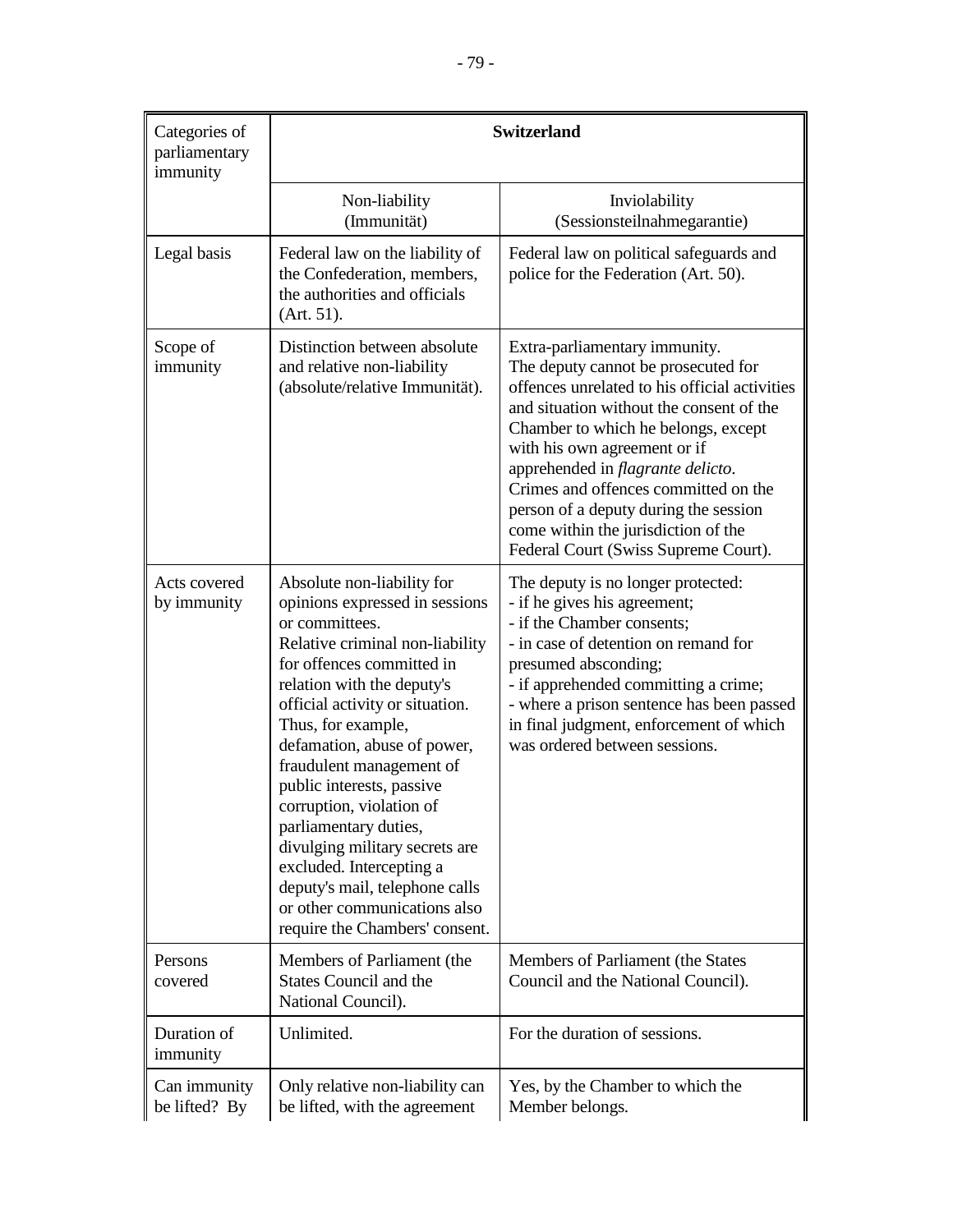| whom?                                | of both Chambers which may<br>send the deputy before the<br>Federal Court. |                                                          |
|--------------------------------------|----------------------------------------------------------------------------|----------------------------------------------------------|
| Procedure for<br>lifting<br>immunity | - The decision is taken by both<br>Chambers.                               | - The proposal is submitted to the<br>Chamber concerned. |
| Conditions                           | The act or opinion expressed                                               |                                                          |

| Conditions<br>attached to<br>lifting<br>immunity | The act or opinion expressed<br>is unrelated to the deputy's<br>official activities or situation. |  |
|--------------------------------------------------|---------------------------------------------------------------------------------------------------|--|
| Possibility of<br>appeal                         |                                                                                                   |  |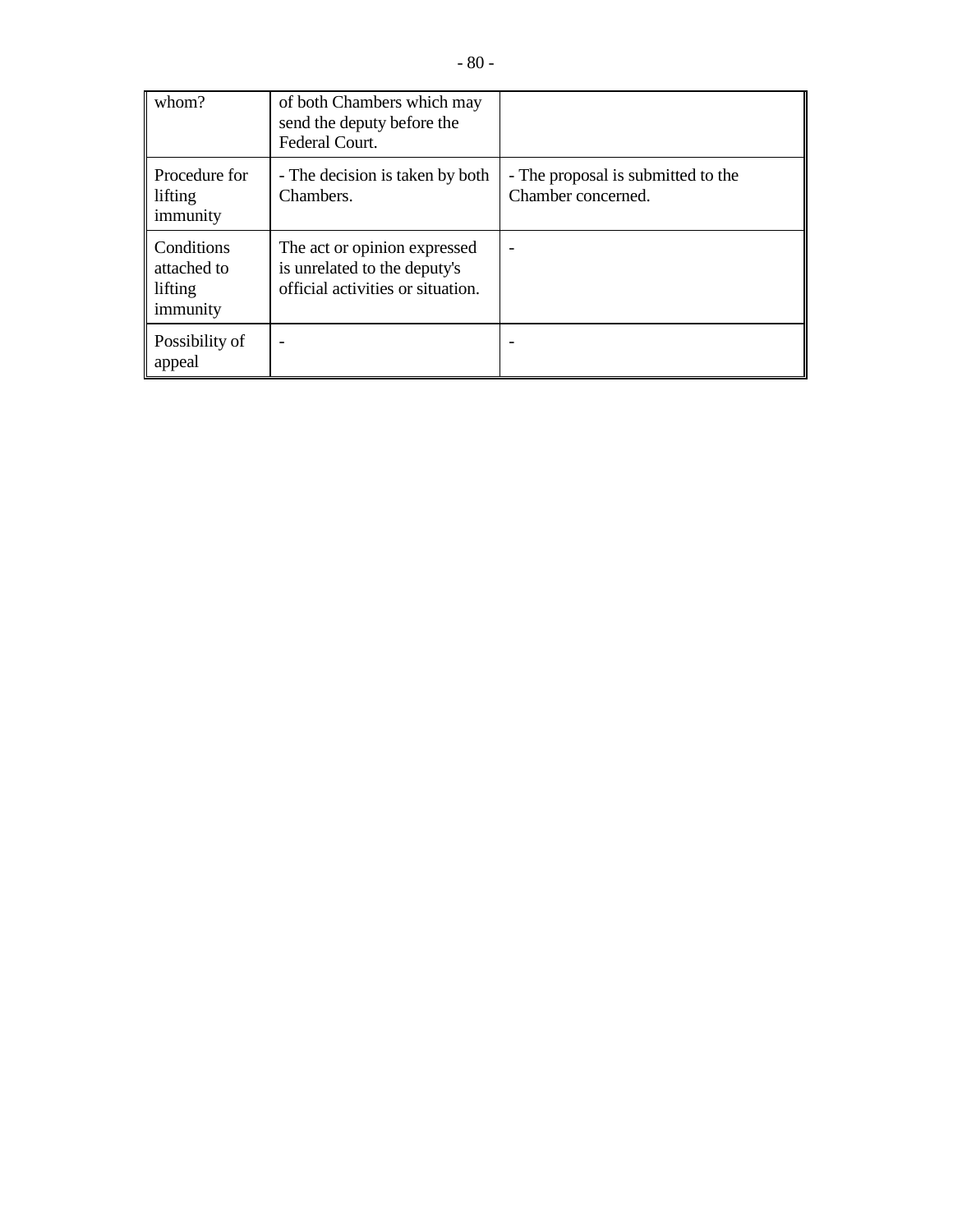| Categories of<br>parliamentary<br>immunity |                                                                                                                                                                                                                                                                                           | <b>Turkey</b>                                                                                                                                                                                                                                                                                                                                                                                                                                                                                                                                                                                                                                                                                                                                                                                         |
|--------------------------------------------|-------------------------------------------------------------------------------------------------------------------------------------------------------------------------------------------------------------------------------------------------------------------------------------------|-------------------------------------------------------------------------------------------------------------------------------------------------------------------------------------------------------------------------------------------------------------------------------------------------------------------------------------------------------------------------------------------------------------------------------------------------------------------------------------------------------------------------------------------------------------------------------------------------------------------------------------------------------------------------------------------------------------------------------------------------------------------------------------------------------|
|                                            | Non-liability                                                                                                                                                                                                                                                                             | Inviolability                                                                                                                                                                                                                                                                                                                                                                                                                                                                                                                                                                                                                                                                                                                                                                                         |
| Legal basis                                | Constitution (Arts. $83 & 84$ ).                                                                                                                                                                                                                                                          | Constitution (Arts. $83 & 84$ ).                                                                                                                                                                                                                                                                                                                                                                                                                                                                                                                                                                                                                                                                                                                                                                      |
| Scope of<br>immunity                       | Absolute non-liability.                                                                                                                                                                                                                                                                   | Relative extra-functional immunity:<br>- with respect to questioning, arrest,<br>detention, legal proceedings.                                                                                                                                                                                                                                                                                                                                                                                                                                                                                                                                                                                                                                                                                        |
| Acts covered<br>by immunity                | Immunity with respect to<br>statements made and votes<br>cast in the exercise of the<br>deputies' duties, for opinions<br>expressed in the Assembly or<br>repeated outside (unless, in the<br>latter case, the Bureau decides<br>otherwise), even if they are<br>insulting or defamatory. | All acts committed before and after<br>election.<br>- except where a deputy is apprehended<br>committing a crime punishable by a<br>heavy sentence and,<br>- except in cases provided for by Article<br>14 of the Constitution, provided<br>investigations began before the elections.                                                                                                                                                                                                                                                                                                                                                                                                                                                                                                                |
| Persons<br>covered                         | Members of the Turkish<br>Grand National Assembly.                                                                                                                                                                                                                                        | Members of the Turkish Grand National<br>Assembly.                                                                                                                                                                                                                                                                                                                                                                                                                                                                                                                                                                                                                                                                                                                                                    |
| Duration of<br>immunity                    | Permanent.                                                                                                                                                                                                                                                                                | For the duration of the mandate.                                                                                                                                                                                                                                                                                                                                                                                                                                                                                                                                                                                                                                                                                                                                                                      |
| Can immunity<br>be lifted? By<br>whom?     | No.                                                                                                                                                                                                                                                                                       | Yes, by the Turkish Grand National<br>Assembly.                                                                                                                                                                                                                                                                                                                                                                                                                                                                                                                                                                                                                                                                                                                                                       |
| Procedure for<br>lifting<br>immunity       | Idem.                                                                                                                                                                                                                                                                                     | In case of <i>flagrante delicto</i> involving<br>offences punishable by a heavy prison<br>sentence, or offences subject to Article 14<br>of the Constitution provided that the<br>investigations began before the elections,<br>the competent authority informs the<br>Assembly of any proceedings. But the<br>deputy only serves his sentence at the end<br>of his mandate. However, if he is re-<br>elected, the Assembly must be asked to<br>renew its consent.<br>- The proposal is submitted to the<br>Speaker of the Assembly by the Public<br>Prosecutor through the Minister of<br>Justice.<br>- The request is examined by a<br>"preparatory committee" composed of<br>five members, then by the Constitution<br>and Justice Committee which reads its<br>report to a plenary session of the |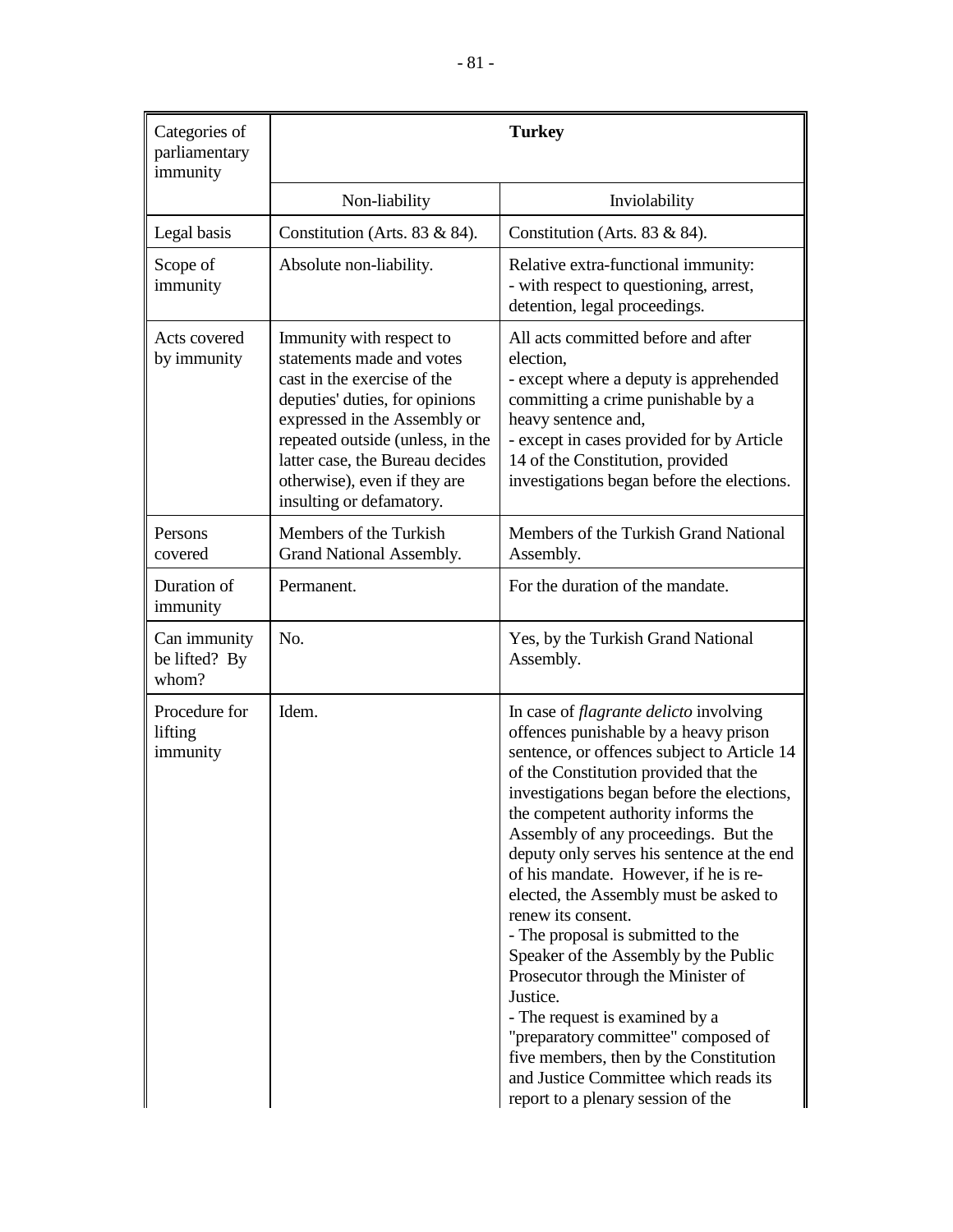|                                                  | Assembly.<br>- If the Committee decides in favour of<br>lifting immunity, the matter is decided by<br>the plenary session of the Assembly.                                                           |
|--------------------------------------------------|------------------------------------------------------------------------------------------------------------------------------------------------------------------------------------------------------|
| Conditions<br>attached to<br>lifting<br>immunity | - Lifting immunity must not be.<br>unconstitutional or contrary to the<br>Assembly's Rules of Procedure. The<br>decision to lift immunity is therefore<br>reviewed by the Constitutional Court.      |
| Possibility of<br>appeal                         | Where the Assembly has lifted a deputy's<br>parliamentary immunity, he or any other<br>member has one week in which to appeal<br>to the Constitutional Court which makes<br>a ruling within 15 days. |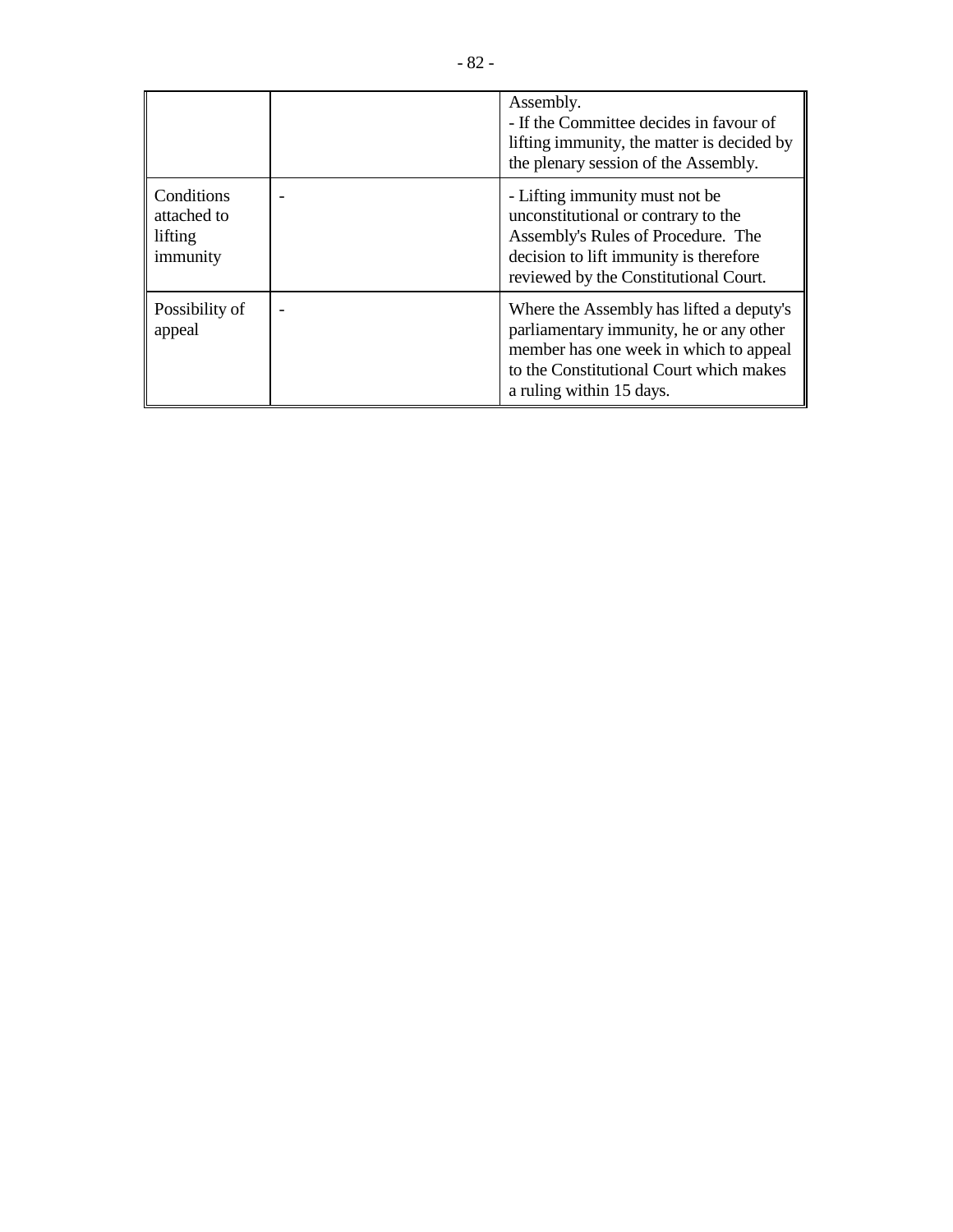| Categories of<br>parliamentary<br>immunity       |                          | <b>Ukraine</b>                                                                                                                                                                                                                                                                                                                                                                                                                                                          |
|--------------------------------------------------|--------------------------|-------------------------------------------------------------------------------------------------------------------------------------------------------------------------------------------------------------------------------------------------------------------------------------------------------------------------------------------------------------------------------------------------------------------------------------------------------------------------|
|                                                  | Non-liability            | Inviolability and special<br>jurisdiction of the<br>Supreme Court of Ukraine                                                                                                                                                                                                                                                                                                                                                                                            |
| Legal basis                                      |                          | Constitutional Accord between the<br>President and Parliament (Verkhovna<br>Rada) (Art. 14); Law on the Status of<br>people's Deputies of Ukraine (Art. 27).                                                                                                                                                                                                                                                                                                            |
| Scope of<br>immunity                             |                          | Extra-parliamentary immunity:<br>- from criminal responsibility, arrest,<br>administrative measures, court<br>proceedings.                                                                                                                                                                                                                                                                                                                                              |
| Acts covered<br>by immunity                      | $\overline{\phantom{0}}$ | All acts which may lead to criminal<br>liability, arrest.                                                                                                                                                                                                                                                                                                                                                                                                               |
| Persons<br>covered                               |                          | Members of Parliament.                                                                                                                                                                                                                                                                                                                                                                                                                                                  |
| Duration of<br>immunity                          |                          | For the duration of the mandate.                                                                                                                                                                                                                                                                                                                                                                                                                                        |
| Can immunity<br>be lifted? By<br>whom?           | $\bar{\phantom{a}}$      | Yes, by Parliament during sessions;<br>between sessions, by the Speaker in the<br>case of a serious offence, confirmed by<br>Parliament.                                                                                                                                                                                                                                                                                                                                |
| Procedure for<br>lifting<br>immunity             | $\overline{\phantom{0}}$ | - The proposal is submitted to Parliament<br>by the Public Prosecutor or the President<br>of the Supreme Court. Parliament must<br>reply within a month.<br>- The Committee of Parliamentary Ethics<br>draws up a report, after hearing the<br>deputy in the presence of the Public<br>Prosecutor or the President of the<br>Supreme Court.<br>- The decision is taken and grounds given<br>for it by Parliament by a two-thirds<br>majority of members of the Chamber. |
| Conditions<br>attached to<br>lifting<br>immunity |                          | A public order offence punishable by the<br>courts.                                                                                                                                                                                                                                                                                                                                                                                                                     |
| Possibility of<br>appeal                         |                          | The Public Prosecutor and the President<br>of the Supreme Court have a duty to keep<br>Parliament informed at every stage of                                                                                                                                                                                                                                                                                                                                            |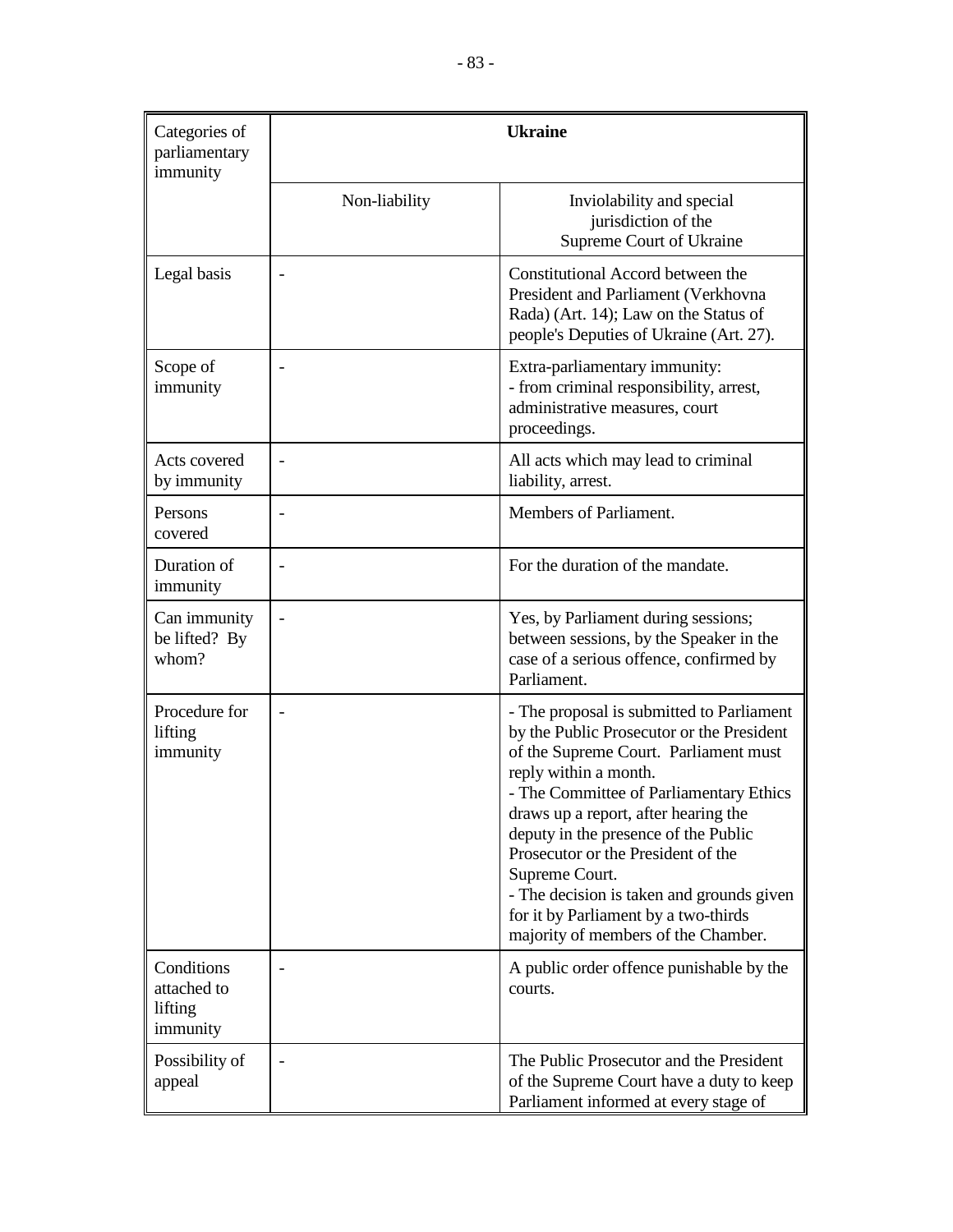|  | $\sim$ $\sim$<br>., |
|--|---------------------|

 $\begin{array}{c} \hline \end{array}$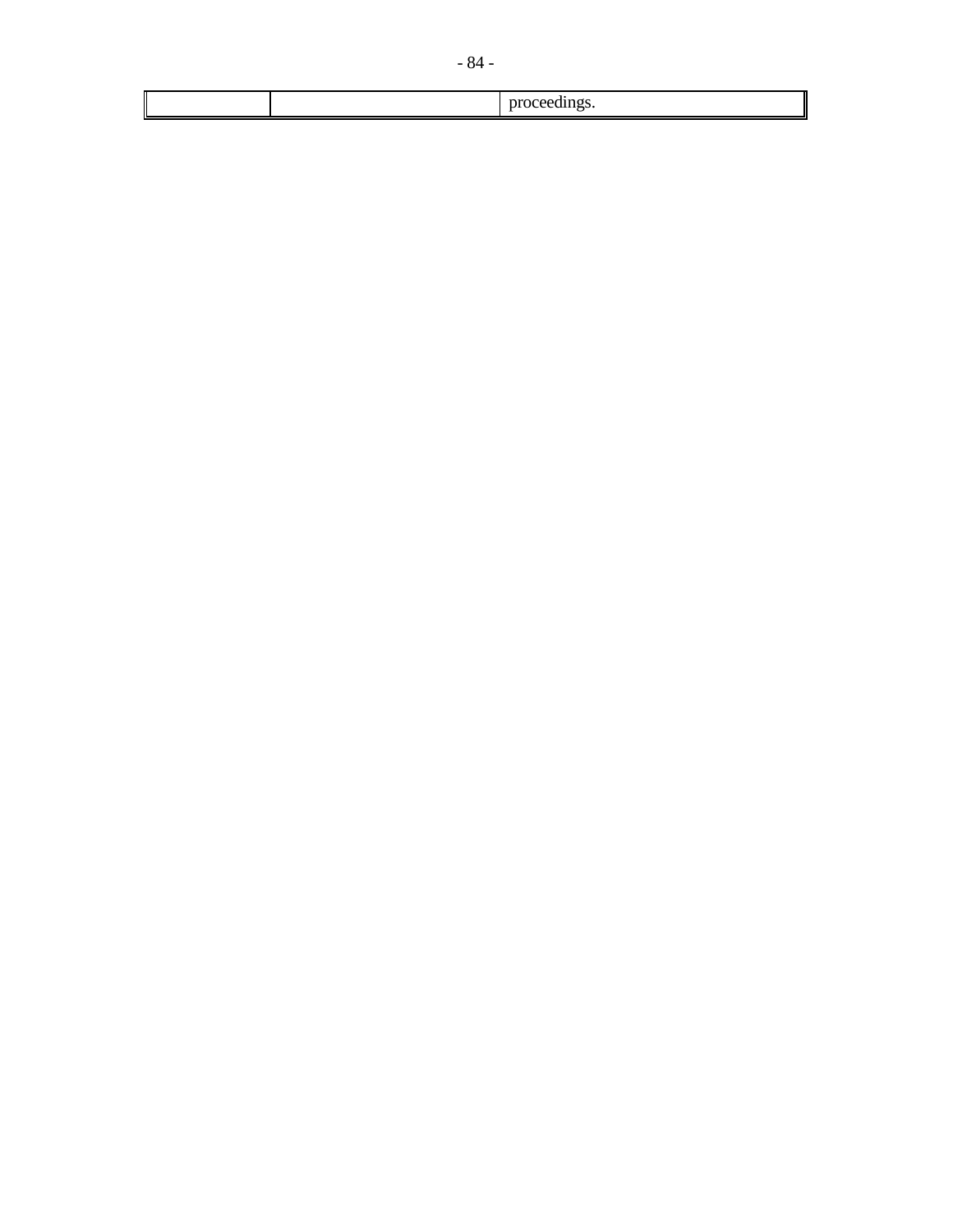| Categories of<br>parliamentary<br>immunity | <b>United Kingdom</b>                                                                                                                                                                                                                                                                                                                                                                                                                                                                                                                                 |                                                                                                                                              |  |
|--------------------------------------------|-------------------------------------------------------------------------------------------------------------------------------------------------------------------------------------------------------------------------------------------------------------------------------------------------------------------------------------------------------------------------------------------------------------------------------------------------------------------------------------------------------------------------------------------------------|----------------------------------------------------------------------------------------------------------------------------------------------|--|
|                                            | Non-liability                                                                                                                                                                                                                                                                                                                                                                                                                                                                                                                                         | Inviolability                                                                                                                                |  |
| Legal basis                                | The Bill of Rights, 1689; law<br>and custom of the High Court<br>of Parliament; Privilege of<br>Parliament Act; Parliamentary<br>Privilege Act.                                                                                                                                                                                                                                                                                                                                                                                                       | The Bill of Rights, 1689; law and custom<br>of the High Court of Parliament;<br>Privilege of Parliament Act;<br>Parliamentary Privilege Act. |  |
| Scope of<br>immunity                       | Freedom of speech in<br>"proceedings in Parliament"<br>and immunity from private<br>actions to this end.                                                                                                                                                                                                                                                                                                                                                                                                                                              | Immunity from arrest and detention for<br>all civil actions, although for civil<br>offences the practice has fallen into<br>disuse.          |  |
| Acts covered<br>by immunity                | "Proceedings in Parliament".<br>Both Houses have the right to<br>institute inquiries and summon<br>witnesses, punish those guilty<br>of breaches of privilege and<br>contempt and publish papers<br>without fear of an action for<br>defamation.<br>As well as the protection of<br>Parliamentary privilege, Lords<br>also benefit from the privilege<br>of peerage.<br>Members remain responsible<br>for everything they do and say<br>outside proceedings in<br>Parliament, outside the House<br>and in the course of their<br>constituency duties. | A writ or subpoena may not be served on<br>a Member in the precincts of the House<br>without leave of the House.                             |  |
| Persons<br>covered                         | The House of Commons and<br>the House of Lords<br>collectively and their members<br>individually.<br>Legal privilege also extends to<br>witnesses, counsel, petitioners<br>and other persons called upon<br>to attend and participate in<br>proceedings.                                                                                                                                                                                                                                                                                              | The House of Commons and the House<br>of Lords collectively and their members<br>individually.                                               |  |
| Duration of<br>immunity                    | Unlimited.                                                                                                                                                                                                                                                                                                                                                                                                                                                                                                                                            | For 40 days after every prorogation or<br>dissolution.                                                                                       |  |
| Can immunity<br>be lifted? By<br>whom?     | Yes?                                                                                                                                                                                                                                                                                                                                                                                                                                                                                                                                                  | Yes, by the House to which the Member<br>belongs.                                                                                            |  |